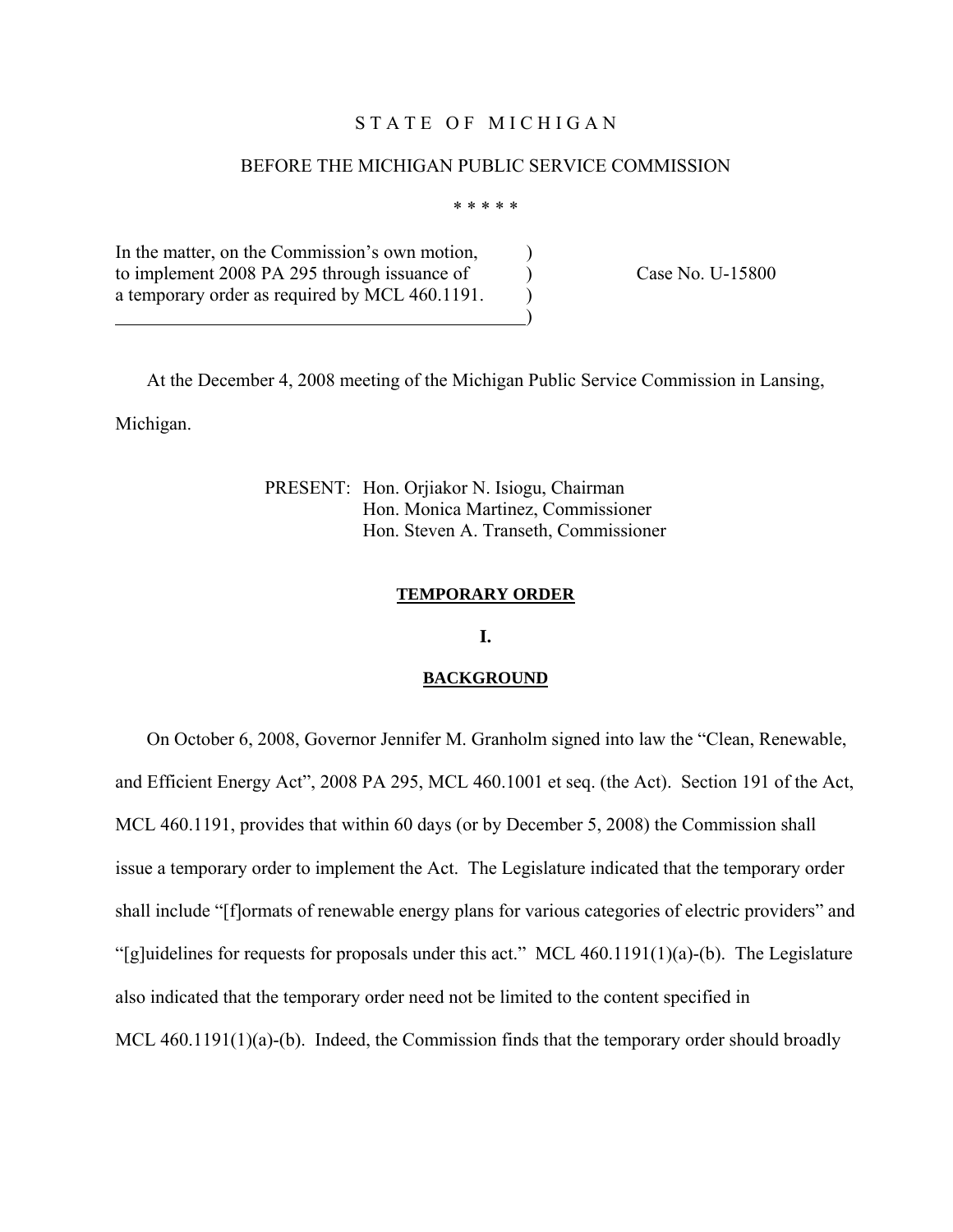address many of the renewable energy plan and energy optimization plan implementation issues raised by the passage of Act 295.

 Subsequent to the passage of Act 295, the Commission Staff (Staff) conducted numerous meetings and engaged in discussions with the electric and gas providers subject to the Act and other interested persons. These meetings and discussions resulted in an agreement in principle on many of the aspects that will make up the formats applicable to the various categories of electric providers and the guidelines for requests for proposals. The Commission appreciates the contributions of its Staff, the electric providers, gas providers, and all interested persons that participated in this joint effort.

 Despite the efforts of these parties, not all matters were resolved. Accordingly, the Commission will, in this temporary order, make the necessary determinations on any unresolved issues in order to implement Act 295 as required by MCL 460.1191. In so doing, the Commission does not intend to establish precedent or otherwise preclude any person from taking a different position on any issue pertaining to the future implementation of Act 295. As provided in MCL 460.1191(2), this temporary order will be effective for no more than one year. Thereafter, the Act will be administered in accordance with a set of administrative rules to be adopted in Case No. U-[1](#page-1-0)5900.<sup>1</sup>

<span id="page-1-0"></span> $\frac{1}{1}$ <sup>1</sup>On October 7, 2008, the Commission filed a request for rulemaking (RFR) with the State Office of Administrative Hearings and Rules (SOAHR). On the same date, SOAHR approved the RFR, which has been assigned the SOAHR docket number 2008-042 LG. On October 21, 2008, the Commission issued a large number of orders opening implementation dockets for electric and natural gas providers affected by Act 295. In a number of those orders it was incorrectly indicated that the Commission had simultaneously issued an order in Case No. U-15900. The orders should have indicated that the Commission would be issuing such an order commencing the rulemaking proceeding in the near future.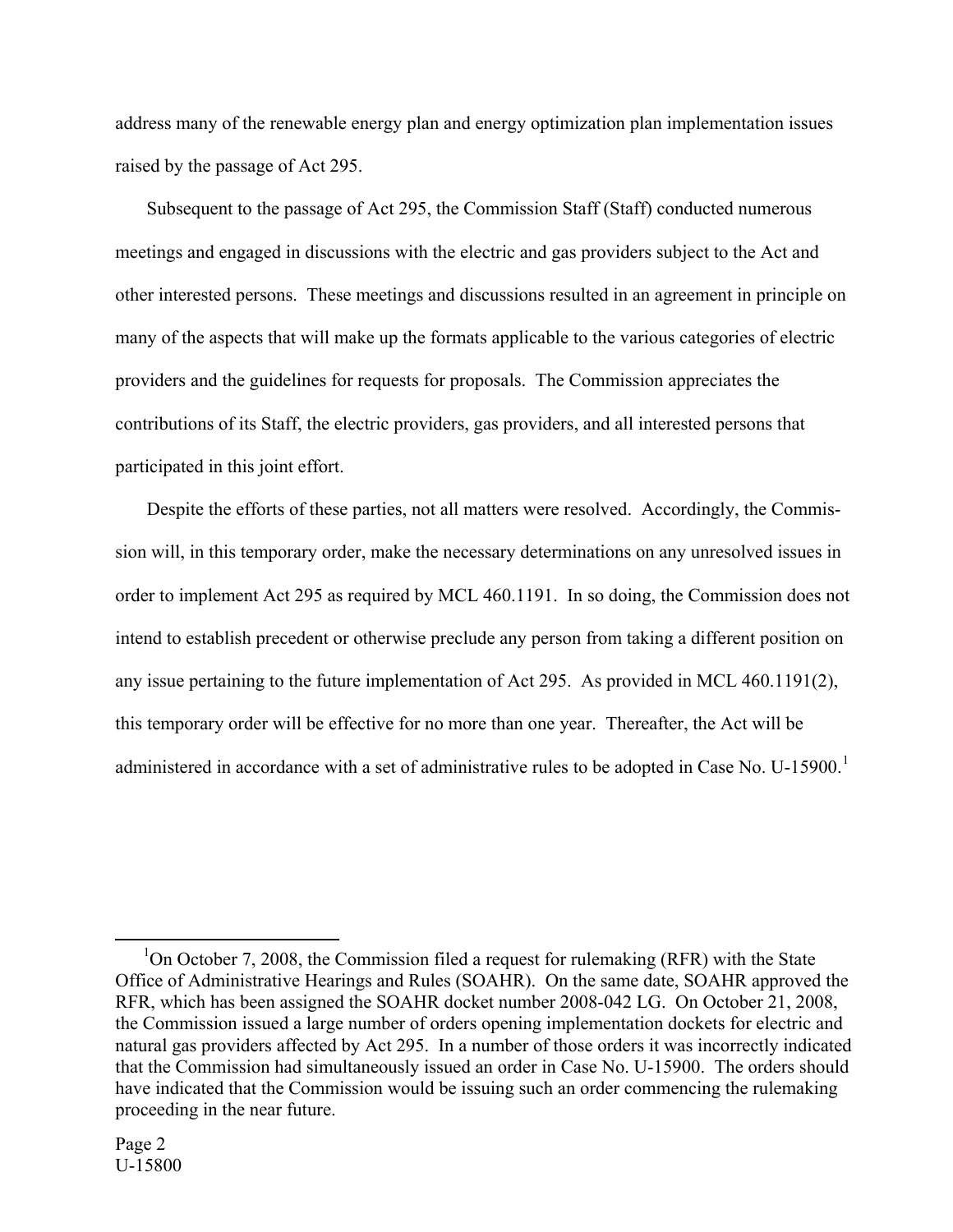### **FORMATS OF RENEWABLE ENERGY PLANS**

 Subpart A of Part 2 of Act 295 concerns renewable energy plans. The term "renewable energy plan" is defined by MCL 460.1011(h) as "a plan approved under section 21 or 23 or found to comply with this act under section 25, with any amendments adopted under this act." Sections 5, 21(1), 23(1), and 25(1) of Act 295 identify the following categories of electric providers that are subject to renewable energy plans:

- Investor-owned retail rate-regulated electric utilities,
- Retail rate-regulated rural electric cooperatives,
- Alternative electric suppliers,
- Municipally-owned electric utilities,
- Member-regulated rural electric cooperatives.
- 1. Renewable Energy Plan format applicable to Michigan investor-owned retail rate-regulated electric utilities.

The Michigan investor-owned retail rate-regulated electric utilities subject to Act 295 are

Alpena Power Company (Alpena), $^2$  $^2$  Consumers Energy Company (Consumers), $^3$  $^3$  The Detroit

Edison Company (Detroit Edison),<sup>[4](#page-2-2)</sup> Edison Sault Electric Company (Edison Sault),<sup>[5](#page-2-3)</sup> Indiana

Michigan Power Company (I&M),  $^6$  $^6$  Northern States Power Company-Wisconsin (NSPC-Wisc),  $^7$  $^7$ 

- <span id="page-2-2"></span>4 Case No. U-15806.
- <span id="page-2-3"></span><sup>5</sup>Case No. U-15807.

<span id="page-2-4"></span>6 Case No. U-15808.

<span id="page-2-5"></span> $C$ ase No. U-15809.

<span id="page-2-1"></span><span id="page-2-0"></span><sup>&</sup>lt;sup>2</sup>Case No. U-15804.

<sup>&</sup>lt;sup>3</sup>Case No. U-15805.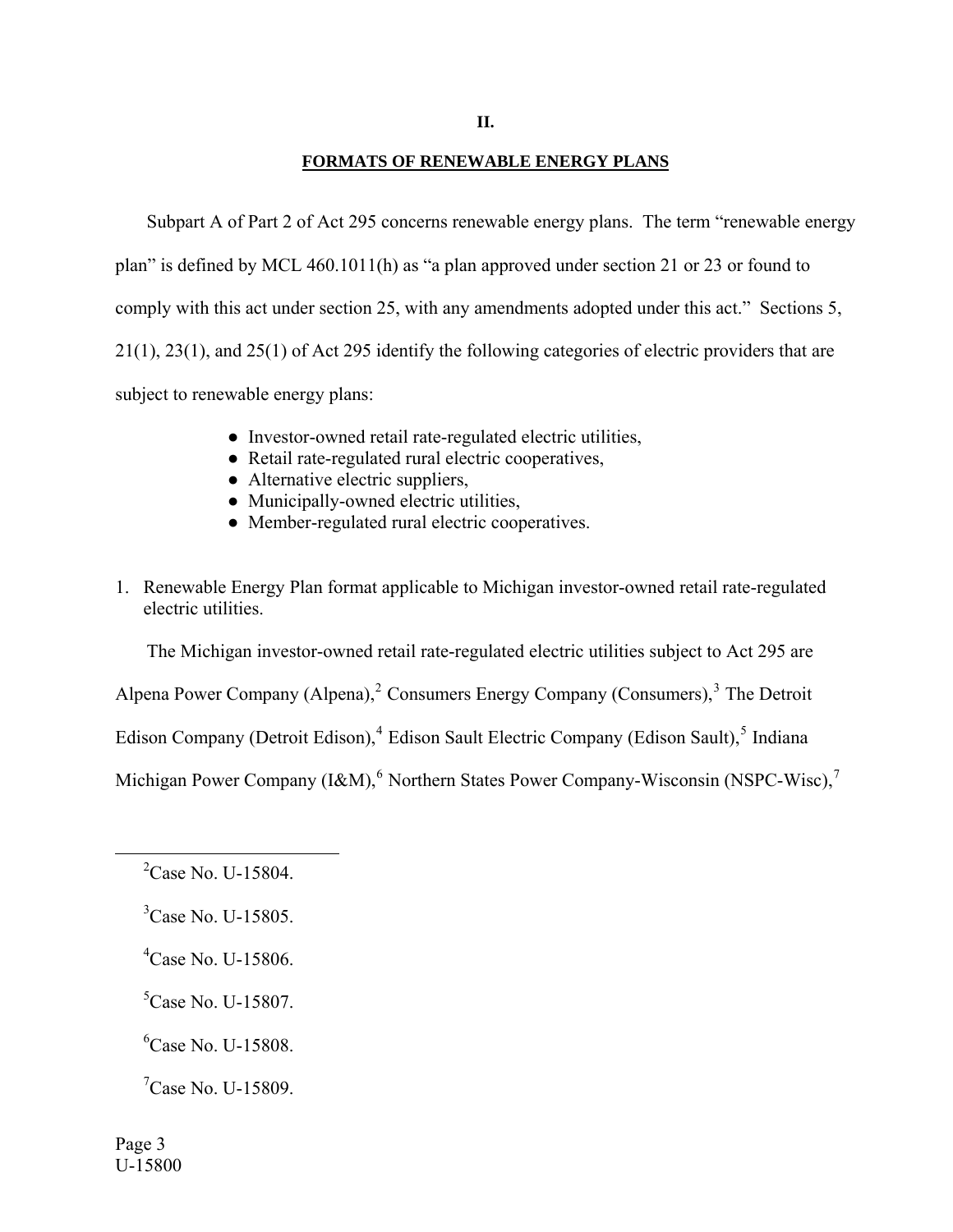Upper Peninsula Power Company (UPPCo),<sup>[8](#page-3-0)</sup> Wisconsin Public Service Corporation (WPS Corp),<sup>[9](#page-3-1)</sup> and Wisconsin Electric Power Company (Wisconsin Electric).<sup>[10](#page-3-2)</sup> Each of these electric utilities shall file a renewable energy plan with the Commission within 90 days of the date of this order.

 A complete description of the format for renewable energy plans applicable to investor-owned retail rate-regulated electric utilities is set forth in Attachment A to this order. The highlights of the requirements for each provider are set forth below. Each filed plan shall address at least all of the following in a manner consistent with Act 295:

- (a) How the provider will meet the applicable renewable energy standards.
- (b) Whether the number of megawatt-hours (MWh) of electricity used in the calculation of the applicable renewable energy credit portfolio will be weathernormalized or based on the average number of MWh of electricity sold by the electric provider annually during the previous three years to retail customers in this state on a three-year running average. Once the plan is approved by the Commission, this option shall not be changed.
- (c) The expected incremental cost of compliance with the renewable energy standards for a 20-year period beginning when the plan is approved by the Commission.
- (d) For an electric provider that had 1,000,000 or more retail customers in this state on January 1, 2008, a description of the bidding process to be used by the provider under MCL 460.1033 for renewable energy contracts. The description shall include measures to be employed in the preparation of requests for proposals and the handling and evaluation of proposals received to ensure that any bidder that is an affiliate of the electric utility is not afforded a competitive advantage over any other bidder and that each bidder, including any bidder that is an affiliate of the provider, is treated in a fair and nondiscriminatory manner.
- (e) Establishment of a non-volumetric mechanism for the recovery of the incremental costs of compliance within the electric provider's customer rates.

<span id="page-3-1"></span><span id="page-3-0"></span> $\frac{1}{8}$  ${}^{8}$ Case No. U-15810.

<sup>&</sup>lt;sup>9</sup>Case No. U-15811.

<span id="page-3-2"></span> $^{10}$ Case No. U-15812.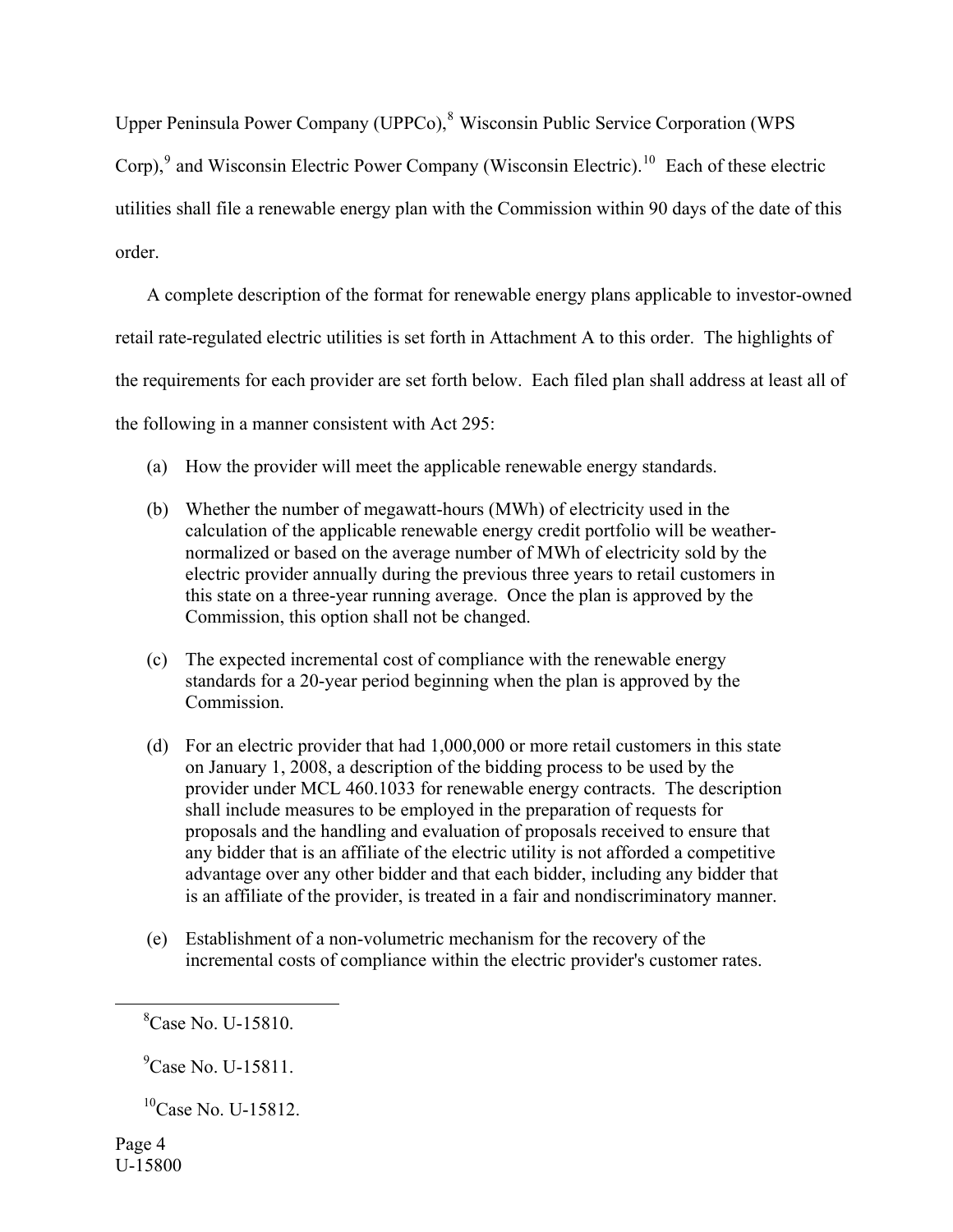The renewable energy plans filed by retail rate-regulated electric utilities shall be consistent with the format and other applicable provisions of Attachment A.

2. Renewable Energy Plan format applicable to Michigan retail rate-regulated rural electric cooperatives.

 The Michigan retail rate-regulated rural electric cooperatives subject to Act 295 are Alger Delta Cooperative Electric Association,<sup>[11](#page-4-0)</sup> Bayfield Electric Cooperative,<sup>[12](#page-4-1)</sup> Cherryland Electric Cooperative,<sup>[13](#page-4-2)</sup> Cloverland Electric Cooperative,<sup>[14](#page-4-3)</sup> Great Lakes Energy Cooperative,<sup>[15](#page-4-4)</sup> Midwest Energy Cooperative,<sup>[16](#page-4-5)</sup> Ontonagon County Rural Electricification Association,<sup>[17](#page-4-6)</sup> Presque Isle Electric and Gas Co-op,  $^{18}$  $^{18}$  $^{18}$  Thumb Electric Cooperative,  $^{19}$  $^{19}$  $^{19}$  and Tri-County Electric Cooperative.<sup>[20](#page-4-9)</sup> Each of these cooperatives shall file a renewable energy plan with the Commission within 90 days from the date of this order.

 A complete description of the format for renewable energy plans applicable to Michigan retail rate-regulated rural electric cooperatives is set forth in Attachment A to this order. The highlights

<span id="page-4-2"></span><sup>13</sup>Case No. U-15815.

<span id="page-4-4"></span> $^{15}$ Case No. U-15817.

<span id="page-4-5"></span><sup>16</sup>Case No. U-15818.

<span id="page-4-0"></span> $11$ Case No. U-15813.

<span id="page-4-1"></span> ${}^{12}$ Case No. U-15814.

<span id="page-4-3"></span> $^{14}$ Case No. U-15816.

<span id="page-4-6"></span> $17$ Case No. U-15819.

<span id="page-4-7"></span><sup>18</sup>Case No. U-15820.

<span id="page-4-8"></span> $^{19}$ Case No. U-15821.

<span id="page-4-9"></span> $^{20}$ Case No. U-15822.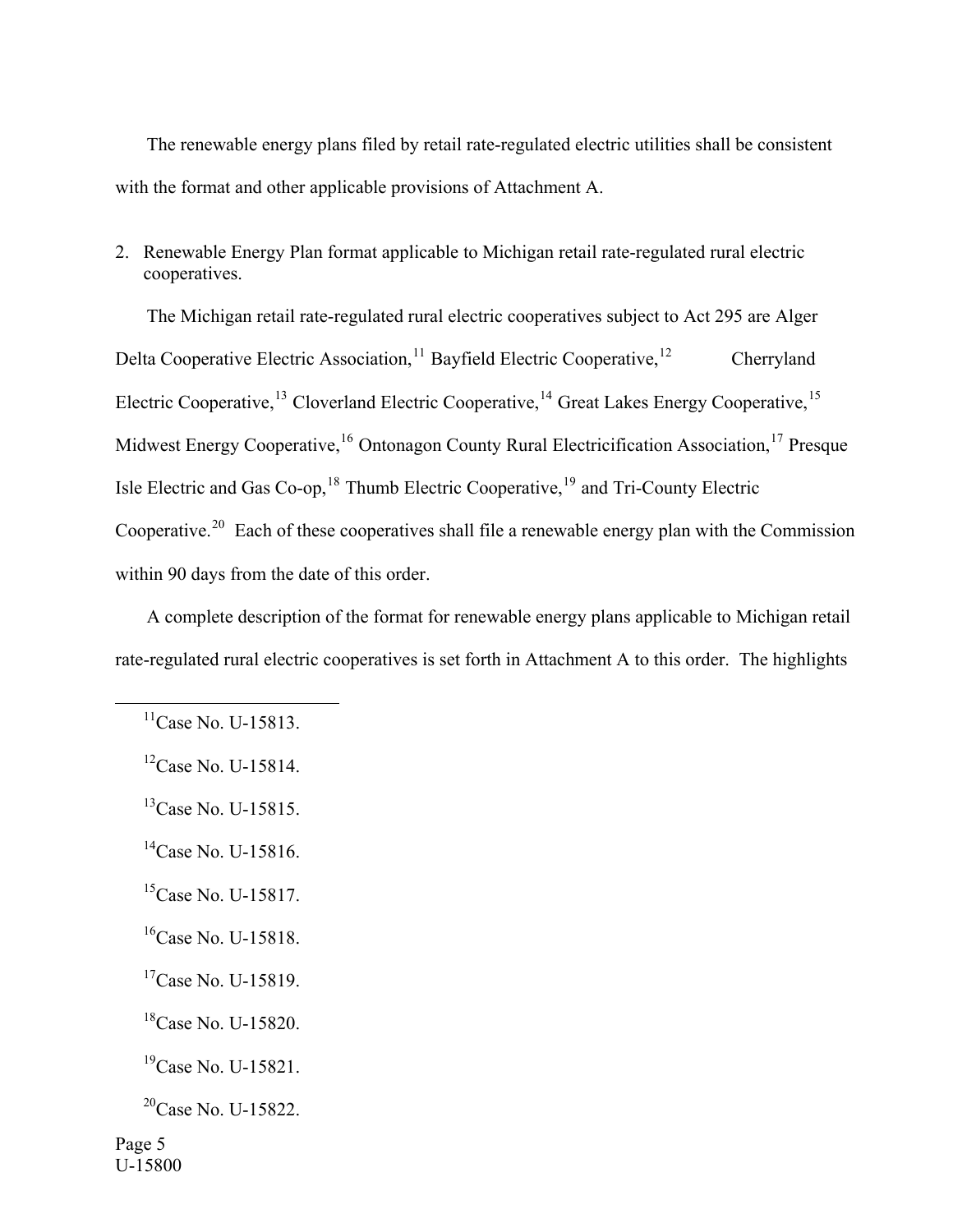of the requirements for each provider are set forth below. Each filed plan shall address at least all

of the following in a manner consistent with Act 295:

- (a) How the provider will meet the applicable renewable energy standards.
- (b) Whether the number of MWh of electricity used in the calculation of the applicable renewable energy credit portfolio will be weather-normalized or based on the average number of MWh of electricity sold by the electric provider annually during the previous three years to retail customers in this state on a three-year running average. Once the plan is approved by the Commission, this option shall not be changed.
- (c) The expected incremental cost of compliance with the renewable energy standards for a 20-year period beginning when the plan is approved by the Commission.
- (d) Establishment of a non-volumetric mechanism for the recovery of the incremental costs of compliance within the electric provider's customer rates.

The renewable energy plans filed by retail rate-regulated rural electric cooperatives

shall be consistent with the format and other applicable provisions of Attachment A.

3. Renewable Energy Plan format applicable to alternative electric suppliers.

The alternative electric suppliers (AESs) subject to Act 295 are Accent Energy Midwest

LLC,<sup>[21](#page-5-0)</sup> American PowerNet Management,  $LP<sub>1</sub><sup>22</sup>$  $LP<sub>1</sub><sup>22</sup>$  $LP<sub>1</sub><sup>22</sup>$  BlueStar Energy Services, Inc.,<sup>[23](#page-5-2)</sup> CMS

ERM Michigan LLC,<sup>[24](#page-5-3)</sup> CMS Energy Resource Management,<sup>[25](#page-5-4)</sup> Commerce Energy, Inc.,<sup>[26](#page-5-5)</sup>

<span id="page-5-0"></span>Constellation

<span id="page-5-3"></span> $^{24}$ Case No. U-15826.

<span id="page-5-4"></span> ${}^{25}$ Case No. U-15827.

<span id="page-5-5"></span> $^{26}$ Case No. U-15828.

 $^{21}$ Case No. U-15823.

<span id="page-5-1"></span> $^{22}$ Case No. U-15824.

<span id="page-5-2"></span> $^{23}$ Case No. U-15825.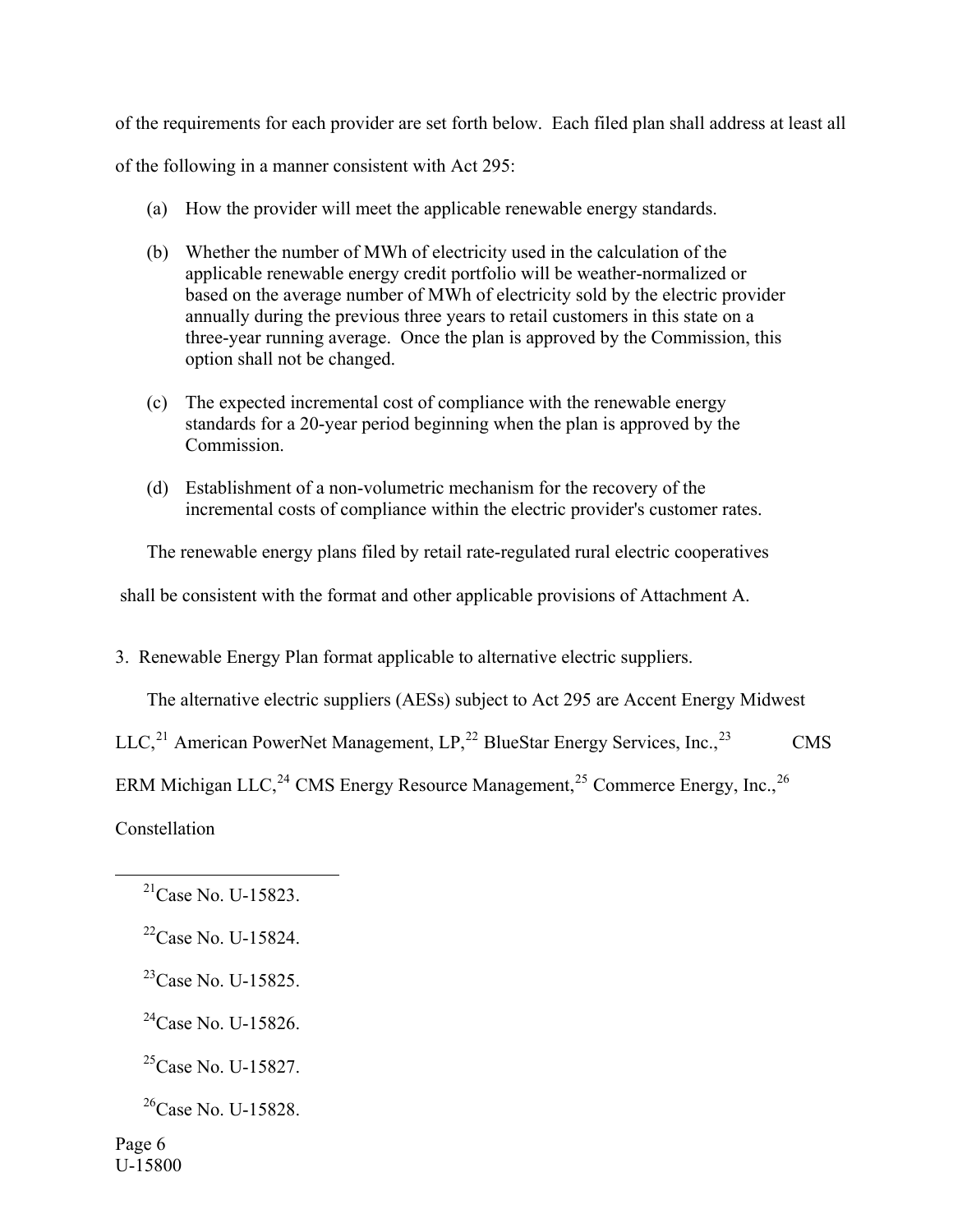NewEnergy, Inc.,<sup>[27](#page-6-0)</sup> Direct Energy Services, LLC,<sup>[28](#page-6-1)</sup> Exelon Energy Company,<sup>[29](#page-6-2)</sup> FirstEnergy Solutions Corp.,  $30$  Integrys Energy Services, Inc.,  $31$  Liberty Power Delaware LLC,  $32$  Liberty Power

Holdings LLC,<sup>[33](#page-6-6)</sup> Metro Energy, LLC,<sup>[34](#page-6-7)</sup> MidAmerican Energy Company,<sup>[35](#page-6-8)</sup> Nordic Marketing, L.L.C.,<sup>[36](#page-6-9)</sup> Nordic Marketing of Michigan, L.L.C.,<sup>[37](#page-6-10)</sup> Powerone Corporation,<sup>[38](#page-6-11)</sup> Premier Energy Marketing, L.L.C.,<sup>[39](#page-6-12)</sup> Quest Energy, L.L.C.,<sup>[40](#page-6-13)</sup> Sempra Energy Solutions LLC,<sup>[41](#page-6-14)</sup> Spartan Renewable

- <span id="page-6-1"></span>28Case No. U-15830.
- <span id="page-6-2"></span>29Case No. U-15831.
- <span id="page-6-3"></span><sup>30</sup>Case No. U-15832.
- <span id="page-6-4"></span><sup>31</sup>Case No. U-15833.
- <span id="page-6-5"></span><sup>32</sup>Case No. U-15834.
- <span id="page-6-6"></span><sup>33</sup>Case No. U-15835.
- <span id="page-6-7"></span><sup>34</sup>Case No. U-15836.
- <span id="page-6-8"></span><sup>35</sup>Case No. U-15837.
- <span id="page-6-9"></span><sup>36</sup>Case No. U-15838.
- <span id="page-6-10"></span><sup>37</sup>Case No. U-15839.
- <span id="page-6-11"></span>38Case No. U-15840.
- <span id="page-6-12"></span><sup>39</sup>Case No. U-15841.
- <span id="page-6-13"></span>40Case No. U-15842.
- <span id="page-6-14"></span>41Case No. U-15843.

<span id="page-6-0"></span> $27$ Case No. U-15829.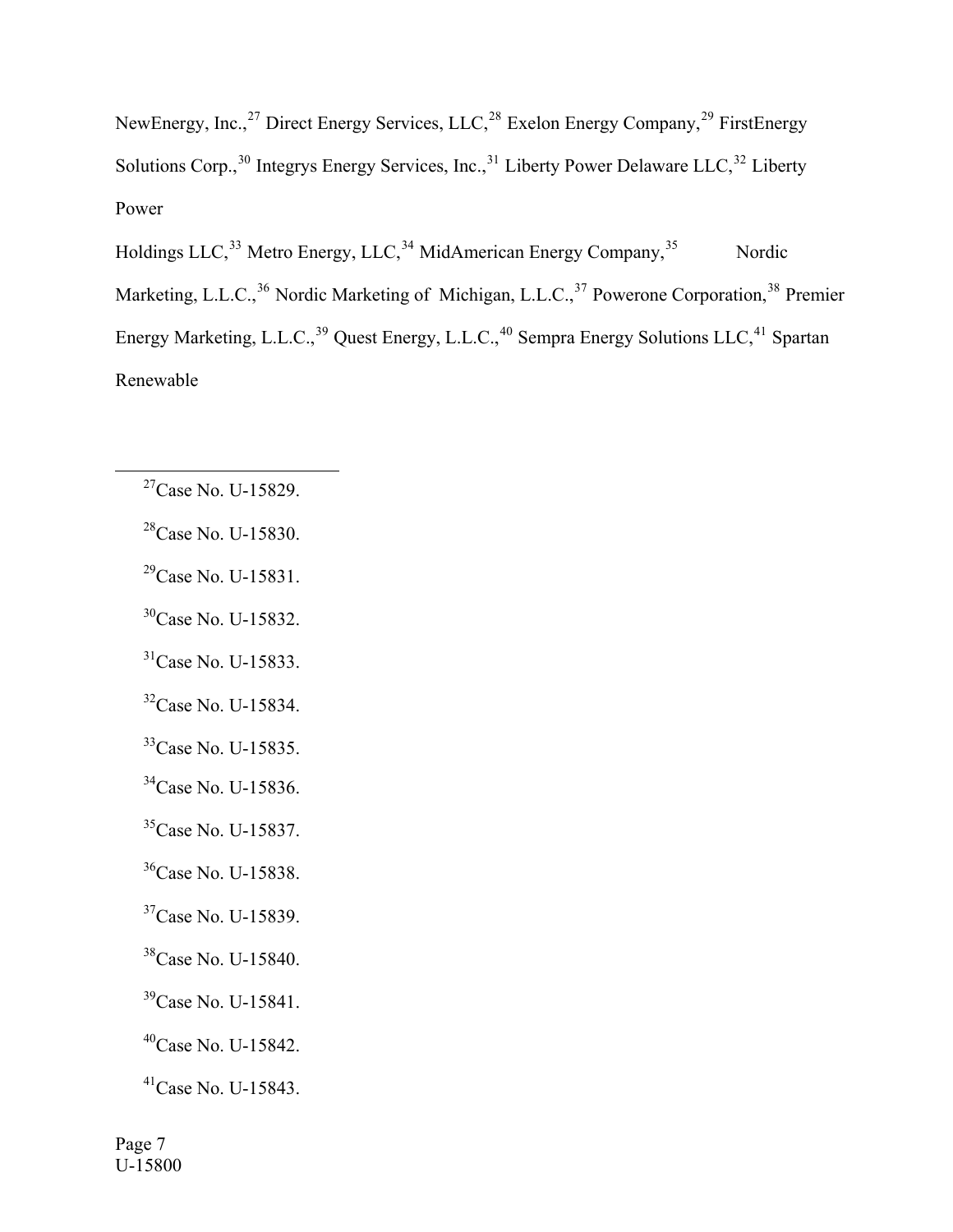Energy, Inc.,<sup>[42](#page-7-0)</sup> Direct Energy Business, LLC,<sup>[43](#page-7-1)</sup> U.P. Power Marketing LLC,<sup>[44](#page-7-2)</sup> Wolverine Power Marketing Cooperative, Inc., $45$  and The Royal Bank of Scotland plc.  $46$ 

 A complete description of the format for renewable energy plans applicable to alternative electric suppliers is set forth in Attachment B to this order. The highlights of the requirements for each provider are set forth below. Each alternative electric supplier shall file a renewable energy plan with the Commission within 90 days of the date of this order. Each filed plan shall address at least all of the following in a manner consistent with Act 295:

- (a) How the electric provider will meet the renewable energy standards.
- (b) Whether the number of MWh of electricity used in the calculation of the renewable energy portfolio will be weather-normalized or based on the average number of MWh of electricity sold by the electric provider annually during the previous three years to retail customers in this state on a three-year running average. Once the plan is approved by the Commission, this option shall not be changed.

The renewable energy plans filed by alternative electric suppliers shall be consistent

with the format and other applicable provisions of Attachment B.

# 4. Renewable Energy Plan format applicable to municipally-owned electric utilities.

The municipally-owned electric utilities (and their associated implementation dockets) subject

to Act 295 are Village of Baraga (Case No. U-15848), City of Bay City (Case No. U-15849), City

of Charlevoix (Case No. U-15850), Chelsea Department of Electric & Water (Case No. U-15851),

<span id="page-7-0"></span>Village of Clinton (Case No. U-15852), Coldwater Board of Public Utilities (Case No. U-15853),

<span id="page-7-2"></span>44Case No. U-15846.

<span id="page-7-3"></span> $^{45}$ Case No. U-15847.

 $^{42}$ Case No. U-15844.

<span id="page-7-1"></span> $^{43}$ Case No. U-15845.

<span id="page-7-4"></span><sup>46</sup> Case No. U-15902.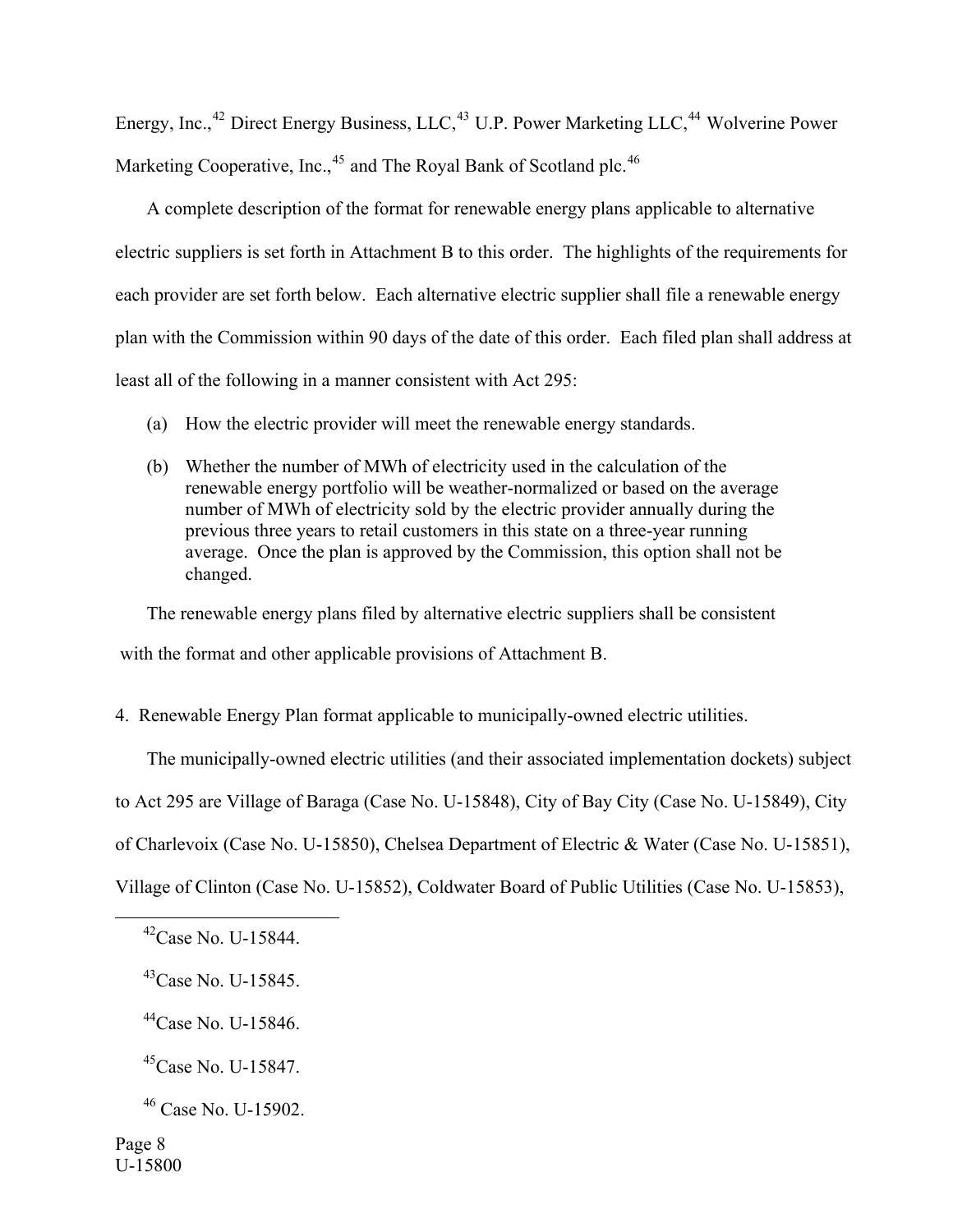Croswell Municipal Light & Power Department (Case No. U-15854), City of Crystal Falls (Case No. U-15855), Daggett Electric Department (Case No. U-15856), Detroit Public Lighting Department (Case No. U-15857), City of Dowagiac (Case No. U-15858), City of Eaton Rapids (Case No. U-15859), City of Escanaba (Case No. U-15860), City of Gladstone (Case No. U-15861), Grand Haven Board of Light and Power (Case No. U-15862), City of Harbor Springs (Case No. U-15863), City of Hart Hydro (Case No. U-15864), Hillsdale Board of Public Utilities (Case No. U-15865), Holland Board of Public Works (Case No. U-15866), Village of L'Anse (Case No. U-15867), Lansing Board of Water & Light (Case No. U-15868), Lowell Light and Power (Case No. U-15869), Marquette Board of Light and Power (Case No. U-15870), Marshall Electric Department (Case No. U-15871), Negaunee Department of Public Works (Case No. U-15872), Newberry Water and Light Board (Case No. U-15873), Niles Utility Department (Case No. U-15874), City of Norway (Case No. U-15875), Village of Paw Paw (Case No. U-15876), City of Petoskey (Case No. U-15877), City of Portland (Case No. U-15878), City of Sebewaing (Case No. U-15879), City of South Haven (Case No. U-15880), City of St. Louis (Case No. U-15881), City of Stephenson (Case No. U-15882), City of Sturgis (Case No. U-15883), Traverse City Light & Power (Case No. U-15884), Union City Electric Department (Case No. U-15885), City of Wakefield (Case No. U-15886), Wyandotte Department of Municipal Service (Case No. U-15887), and Zeeland Board of Public Works (Case No. U-15888).

 A complete description of the format for renewable energy plans applicable to municipallyowned electric utilities is set forth in Attachment C to this order. The highlights of the requirements for each provider are set forth below. Each municipally-owned electric utility shall file a renewable energy plan with the Commission within 120 days of the date of this order. Two or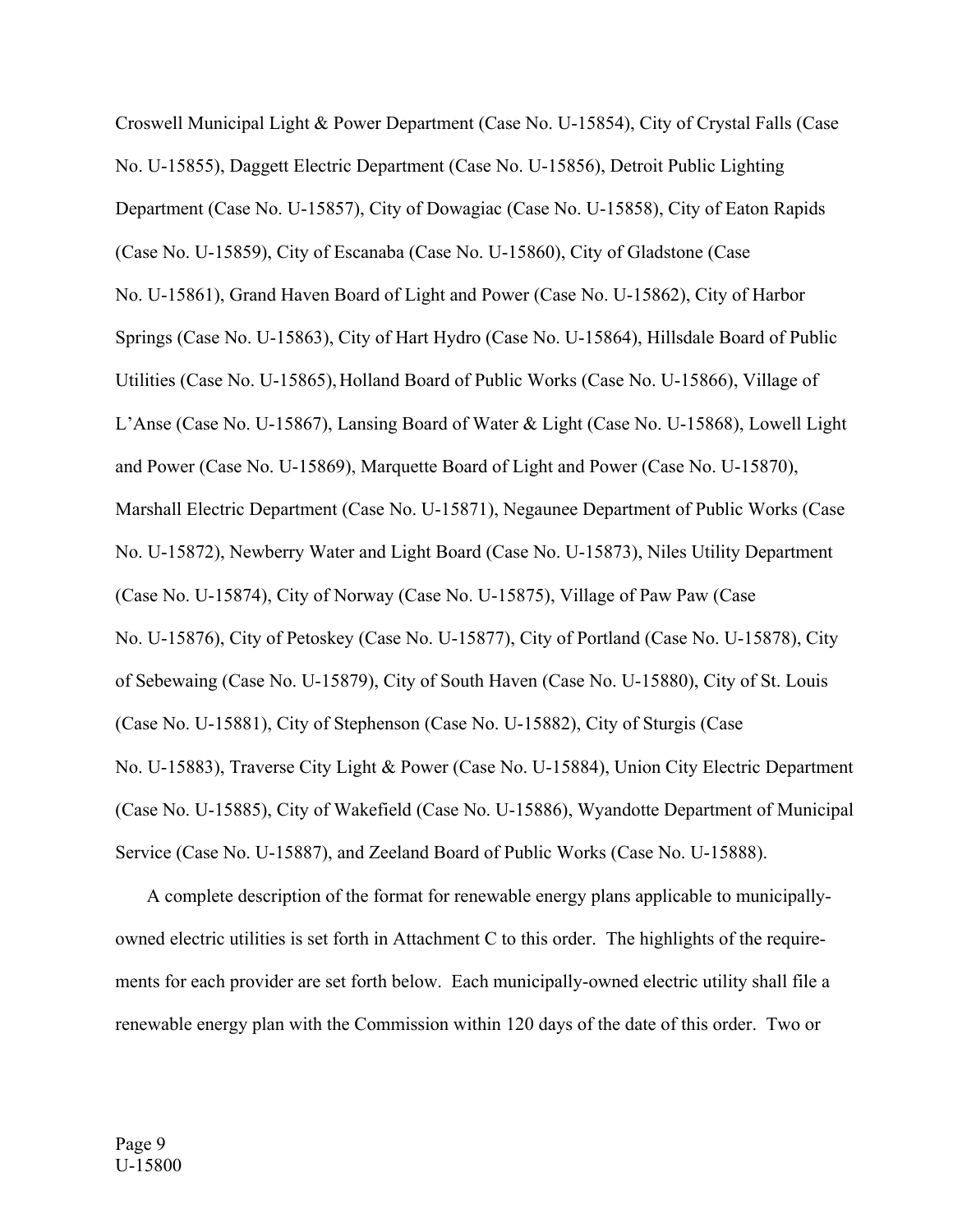more of these providers that each serve fewer than 15,000 customers may file jointly. Each filed plan shall address at least all of the following in a manner consistent with Act 295:

- (1) How the electric provider will meet the renewable energy standards.
- (2) Whether the number of MWh of electricity used in the calculation of the renewable energy portfolio will be weather-normalized or based on the average number of megawatt hours of electricity sold by the electric provider annually during the previous three years to retail customers in this state on a three-year running average. Once the plan is approved by the Commission, this option shall not be changed.
- (3) The expected incremental cost of compliance with the renewable energy standards.
- (4) The manner in which the provider will allocate costs.

The renewable energy plans filed by municipally-owned electric utilities shall be consistent

with the format and other applicable provisions of Attachment C.

5. Renewable Energy Plan format applicable to member-regulated electric cooperatives.

At this time, none of Michigan's rate-regulated rural electric cooperatives has elected to

become member-regulated under 2008 PA 167, MCL 460.31 *et seq*. Nevertheless, because it may

be beneficial for a rate-regulated rural electric cooperative to understand how its decision to switch

to member-regulated status could impact its obligations under Act 295, the Commission has

determined that it should provide the following information in the temporary order:

- (1) A member-regulated rural electric cooperative shall have 120 days following issuance of the temporary order to file a plan with the Commission.
- (2) The plan shall describe how the electric provider will meet the renewable energy standards.
- (3) The plan shall indicate whether the number of megawatt hours of electricity used in the calculation of the renewable energy portfolio will be weathernormalized or based on the average number of megawatt hours of electricity sold by the electric provider annually during the previous three years to retail customers in this state on a three-year running average. Once the plan is approved by the Commission, this option shall not be changed.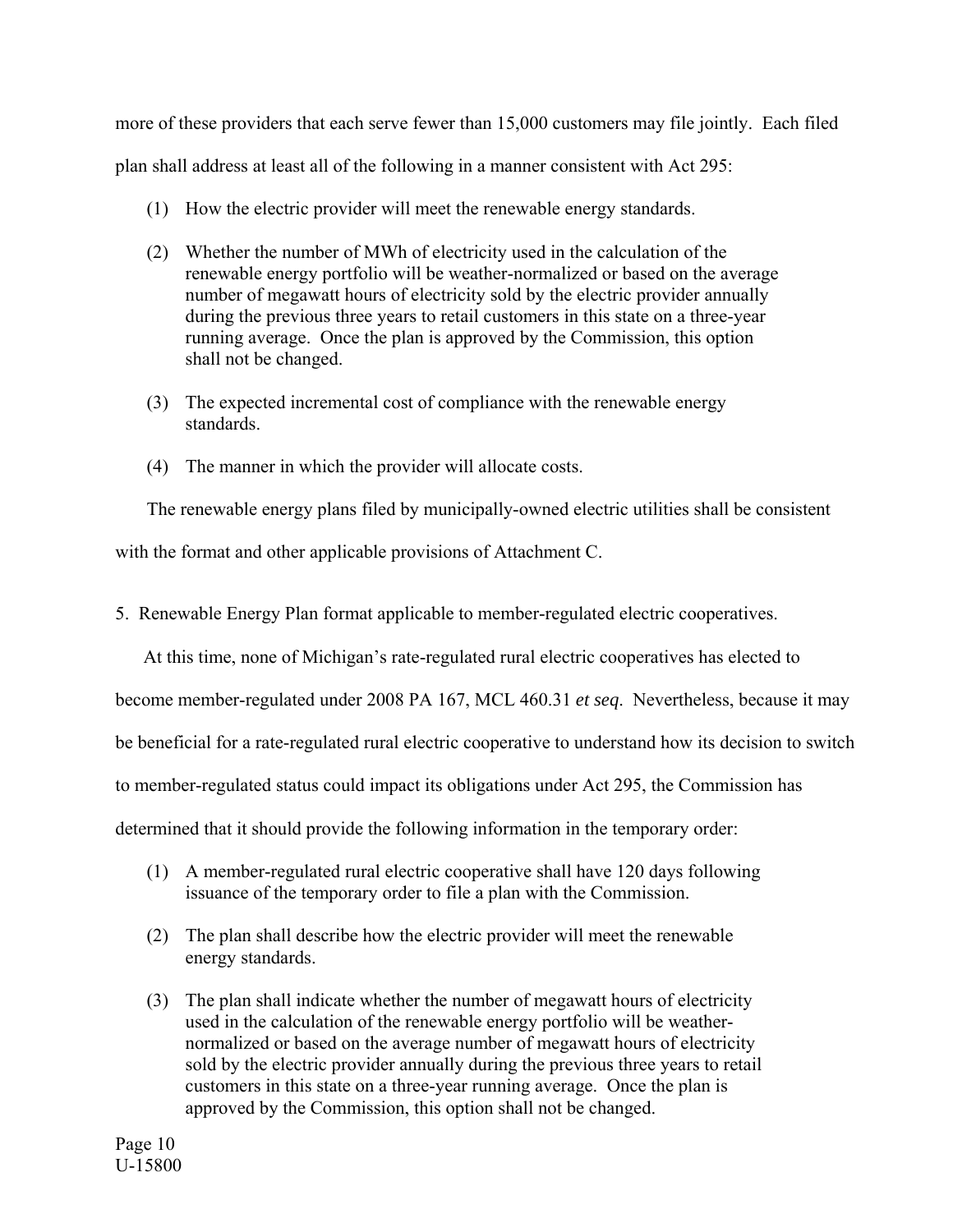(4) A member-regulated rural electric cooperative that has previously filed a plan under Act 295 as a rate-regulated rural electric cooperative shall have 30 days after the effective date of its election to become member-regulated to file an application seeking to amend its plan. However, its prior election with regard to weather-normalization versus a three year running average shall not be changed.

 The renewable energy plans filed by a member-regulated cooperative shall be consistent with the format and other applicable provisions set forth in Attachment B to this order.

### **III.**

## **GUIDELINES FOR REQUESTS FOR PROPOSALS**

 Section 21(2)(d) of Act 295 provides that electric providers having one million or more retail customers in this state on January 1, 2008 must describe a bidding process to be used by the provider for the purposes of Section 33, which pertains to how the provider "shall obtain the renewable energy credits that are necessary to meet the renewable energy credit standard in 2015 and thereafter." Section 191(1)(b) specifies that the Commission shall implement Act 295 by adopting "guidelines" in the temporary order regarding requests for proposals.

 The Commission recognizes that the term "guidelines" has a specific definition in the Administrative Procedures Act (APA), 1969 PA 306, MCL 24.201 *et seq.*, and that the APA specifies a method for the adoption of guidelines. However, the context in which the Legislature used the term "guidelines" in Act 295 indicates to the Commission that the Legislature did not intend for the Commission to promulgate guidelines for requests for proposals in accordance with the APA provisions found at MCL 24.224. Rather, the Legislature explicitly indicated that the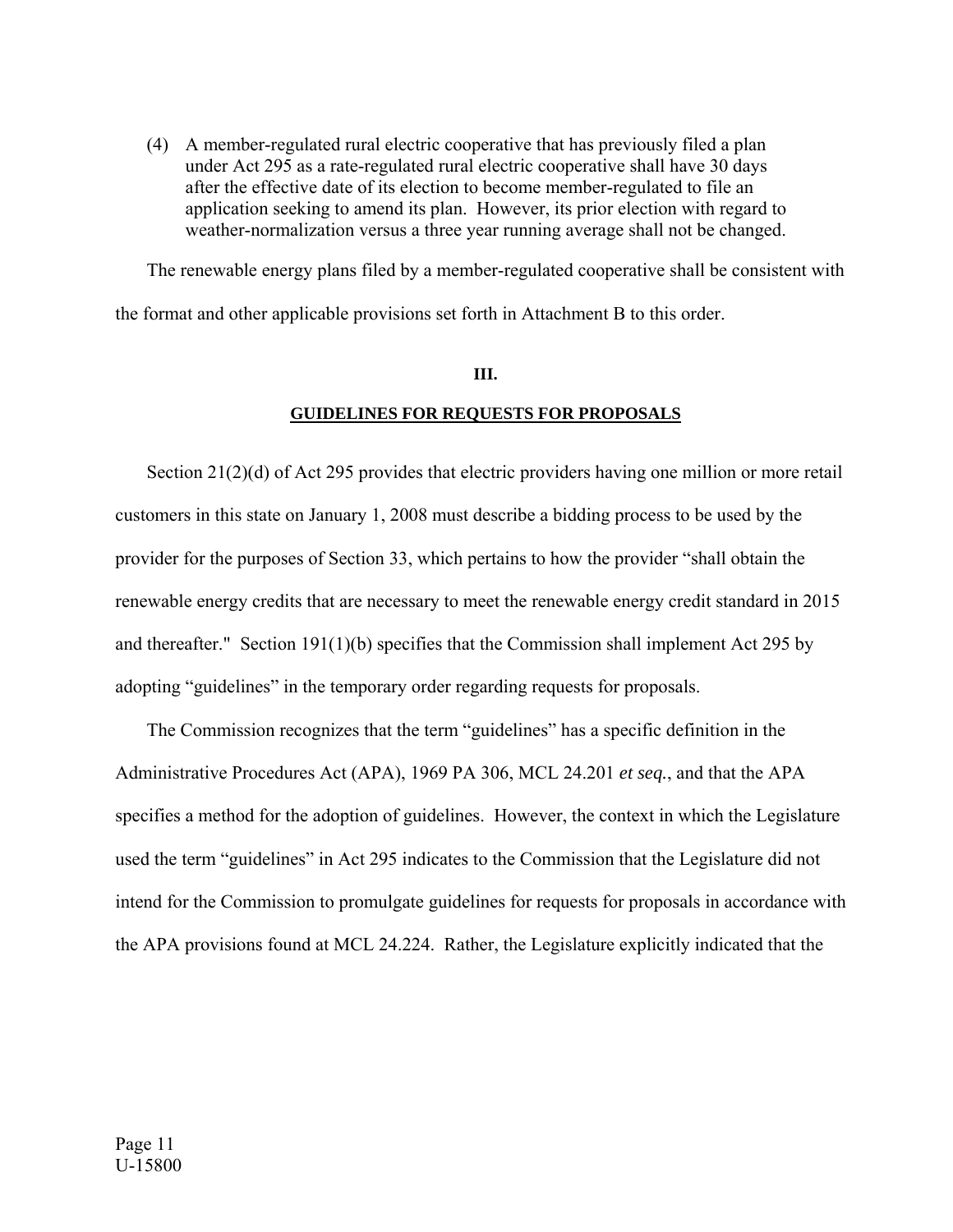Commission was to formulate the initial guidelines for requests for proposals in the temporary order.<sup>[47](#page-11-0)</sup>

 Therefore, the Commission adopts the guidelines set forth in Attachment D to this order to comply with the requirement set forth in Section 191(1)(b).

### **IV.**

## **ENERGY OPTIMIZATION PLANS**

Subpart B of Part 2 of Act 295 concerns energy optimization plans. Energy optimization plans must be filed by retail rate-regulated electric utilities, retail rate-regulated rural electric cooperatives, member-regulated rural electric cooperatives, municipally-owned electric utilities, and retail rate-regulated gas utilities.<sup>[48](#page-11-1)</sup> Alternative electric suppliers are not required to have energy optimization plans.

 A provider's energy optimization plan shall be filed, reviewed, and approved or rejected by the Commission according to the same procedures that apply to renewable energy plans. Rateregulated providers of all types have up to 90 days after issuance of the temporary order to file their energy optimization plans. Member-regulated rural electric cooperatives and municipallyowned electric utilities have 120 days after issuance of the temporary order to file their energy

<span id="page-11-0"></span> $47$ On October 29, 2008, the Staff posed this issue to the State Office of Administrative Hearings and Rules (SOAHR), which agreed with the analysis that the APA's guideline adoption procedures need not be followed in this instance.

<span id="page-11-1"></span><sup>&</sup>lt;sup>48</sup>The names and implementation dockets of all of the electric providers have been set forth in the previous section of this order and will not be repeated here. The retail rate-regulated natural gas providers (and their associated implementation dockets) are: Consumers Energy Company (Case No. U-15889), Michigan Consolidated Gas Company (Case No. U-15890), Michigan Gas Utilities Corporation (Case No. U-15891), Northern States Power Company – Wisconsin (Case No. U-15892), SEMCO Energy, Inc. (Case No. U-15893), and Wisconsin Public Service Corporation (Case No. U-15894).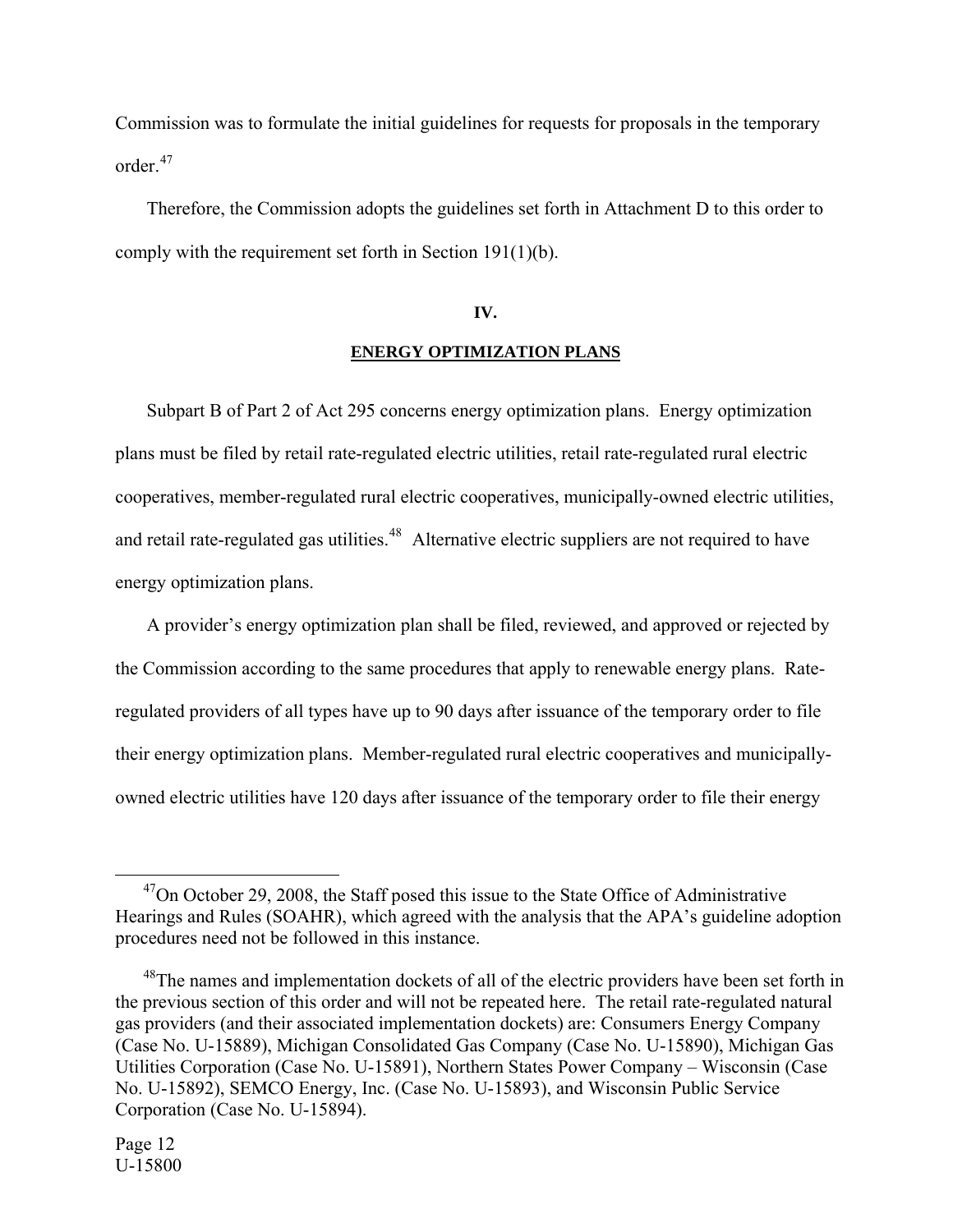optimization plans. A provider may combine its renewable energy plan with its energy optimization plan.

 The overall goal of an energy optimization plan is to reduce the future costs of provider service to customers. Among other things, energy optimization plans must be designed to delay the need for constructing new electric generation facilities, which will protect customers from incurring the costs of such construction. Energy optimization plans shall do all of the following:

- (a) Propose a set of energy optimization programs that include offerings for each customer class, including low income residential. The commission shall allow providers flexibility to tailor the relative amount of effort devoted to each customer class based on the specific characteristics of their service territory.
- (b) Specify necessary funding levels.
- (c) Describe how energy optimization program costs will be recovered as provided in section 89(2).
- (d) Ensure, to the extent feasible, that charges collected from a particular customer rate class are spent on energy optimization programs for that rate class.
- (e) Demonstrate that the proposed energy optimization programs and funding are sufficient to ensure the achievement of applicable energy optimization standards.
- (f) Specify whether the number of megawatt hours of electricity or decatherms or MCFs of natural gas used in the calculation of incremental energy savings under section 77 will be weather-normalized or based on the average number of megawatt hours of electricity or decatherms or MCFs of natural gas sold by the provider annually during the previous 3 years to retail customers in this state. Once the plan is approved by the commission, this option shall not be changed.
- (g) Demonstrate that the provider's energy optimization programs, excluding program offerings to low income residential customers, will collectively be cost-effective.
- (h) Provide for the practical and effective administration of the proposed energy optimization programs. The commission shall allow providers flexibility in designing their energy optimization programs and administrative approach.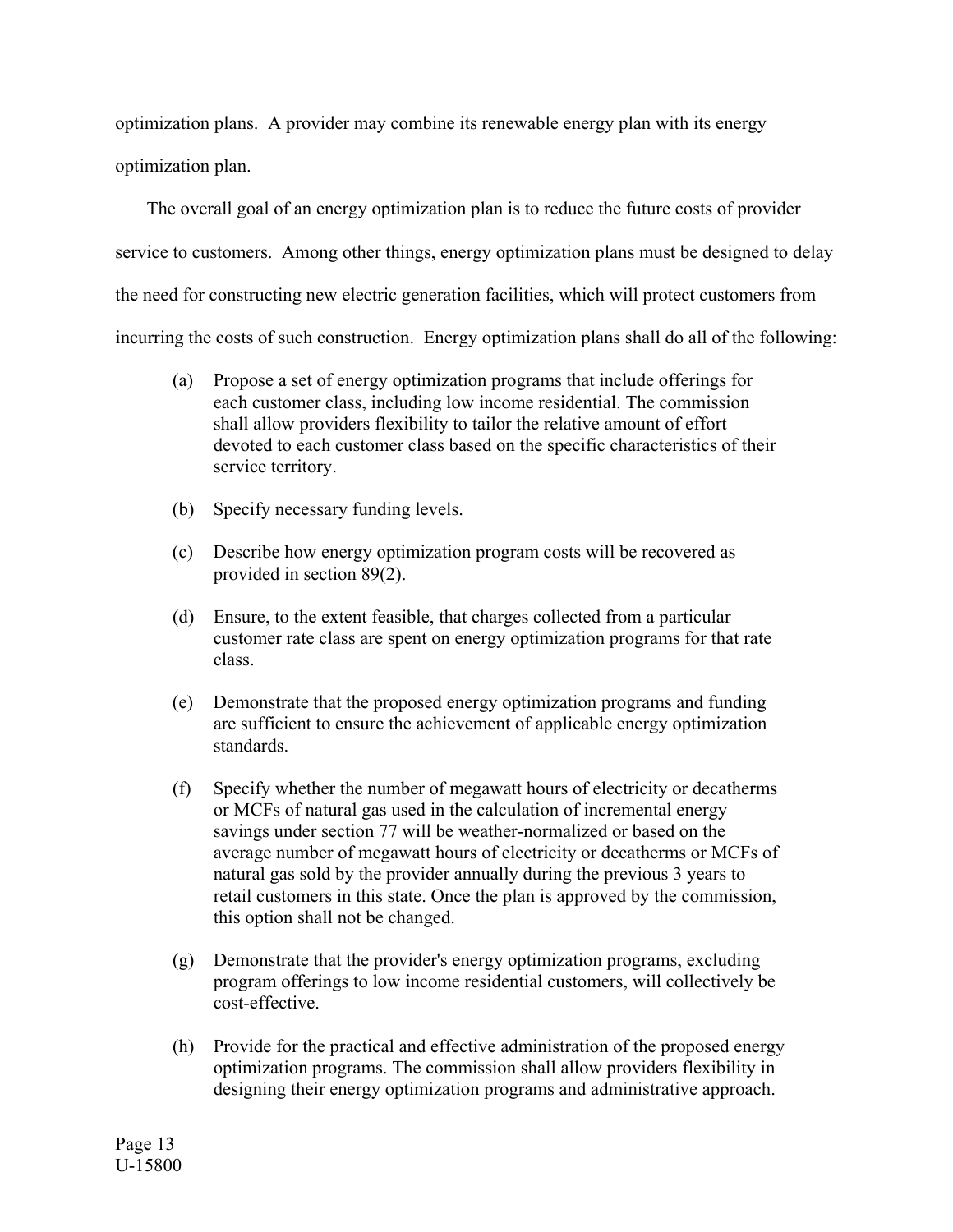A provider's energy optimization programs or any part thereof, may be administered, at the provider's option, by the provider, alone or jointly with other providers, by a state agency, or by an appropriate experienced nonprofit organization selected after a competitive bid process.

 (i) Include a process for obtaining an independent expert evaluation of the actual energy optimization programs to verify the incremental energy savings from each energy optimization program for purposes of section 77. All such evaluations shall be subject to public review and commission oversight.

# MCL 460.1071(3).

 The energy optimization plans filed by providers shall be consistent with the format and applicable provisions of Attachment E to this order.

# **V.**

## **GROUPING OF PROVIDERS**

 Act 295 requires that the Commission adhere to a rigorous schedule for implementation of its provisions. To meet this requirement and facilitate the process, the Commission has determined that it will be necessary to organize the providers whose renewable energy plans and/or energy optimization plans are governed by the Act into the following four groups:

Group A -- All investor-owned electric retail rate-regulated electric utilities and investor-

owned retail rate-regulated natural gas utilities.

Group B -- All rate-regulated rural electric cooperatives.

 Group C -- All alternative electric suppliers and member- regulated rural electric cooperatives, if any.

Group D -- All municipally-owned electric utilities.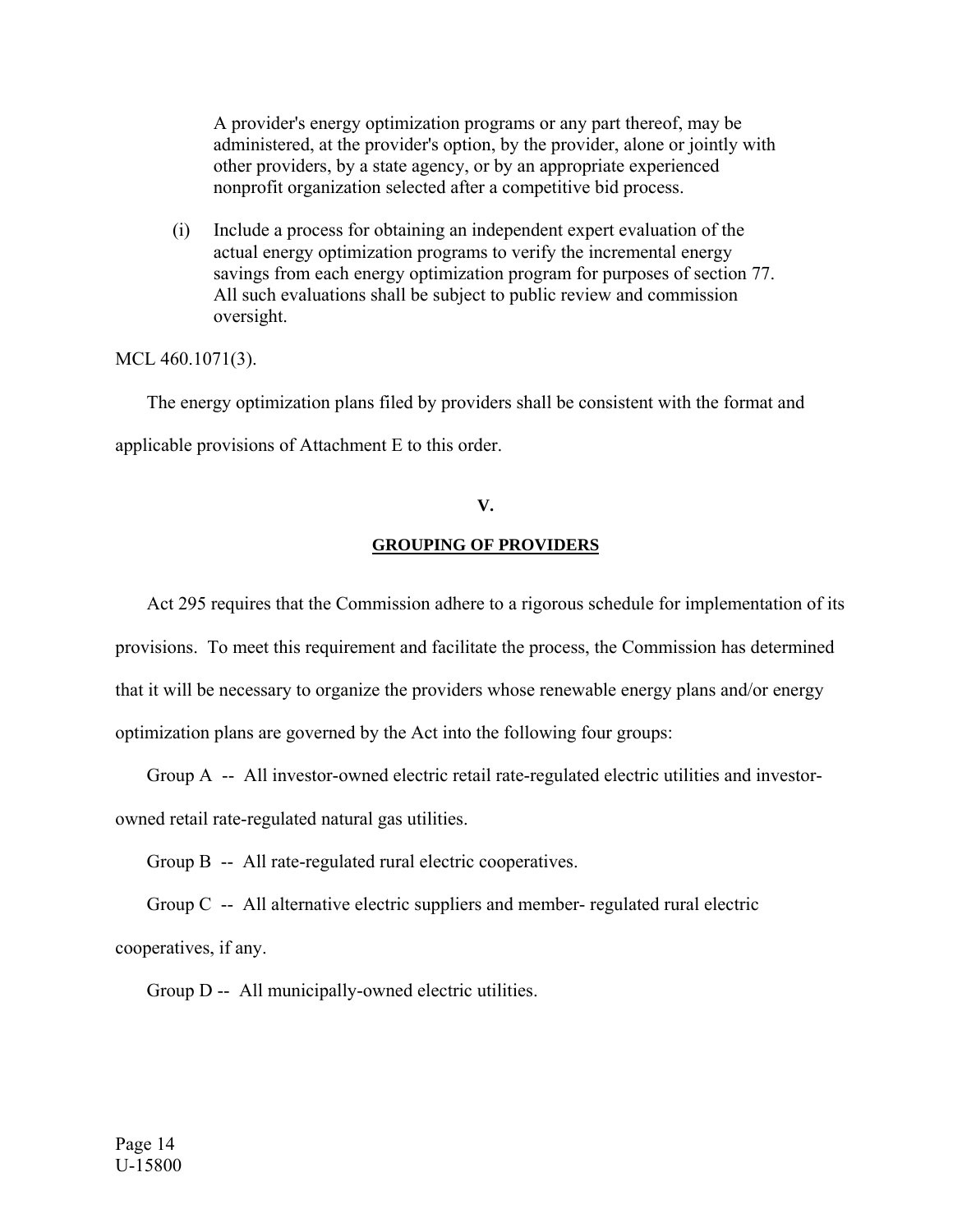### **TECHNICAL CONFERENCES**

 To facilitate implementation of Act 295, the Staff will be holding two technical conferences. Technical conference No. 1 will be held January 5, 2009 in the Commission's Lansing offices at 6545 Mercantile Way, Lansing, MI 48911. Technical conference No. 1 should be attended by members of Group A and Group C and any persons with an interest in the plans to be filed by providers contained in Group A and Group C. Technical conference No. 1 is scheduled to begin at 9:00 a.m. and will last as long as necessary to address all matters that are pertinent to the implementation of Act 295.

 Technical conference No. 2 will be held January 6, 2009 in the Commission's Lansing offices at 6545 Mercantile Way, Lansing, MI 48911. Technical conference No. 2 should be attended by members of Group B and Group D and any persons with an interest in the plans to be filed by providers contained in Group B and Group D. Technical conference No. 2 is scheduled to begin at 9:00 a.m. and will last as long as necessary to address all matters that are pertinent to the implementation of Act 295.

 Although participation in one or both of the technical conferences is not mandatory, it is strongly advised. If a provider or interested person is unable to attend the assigned technical conference as scheduled, that provider or person should feel free to attend the other technical conference.

### **VII.**

#### **SUMMARY OF INSTRUCTIONS FOR INITIAL PLAN FILINGS**

 The filed renewable energy plans for investor-owned retail rate-regulated electric utilities and retail rate-regulated rural electric cooperatives shall include the filing requirements and renewable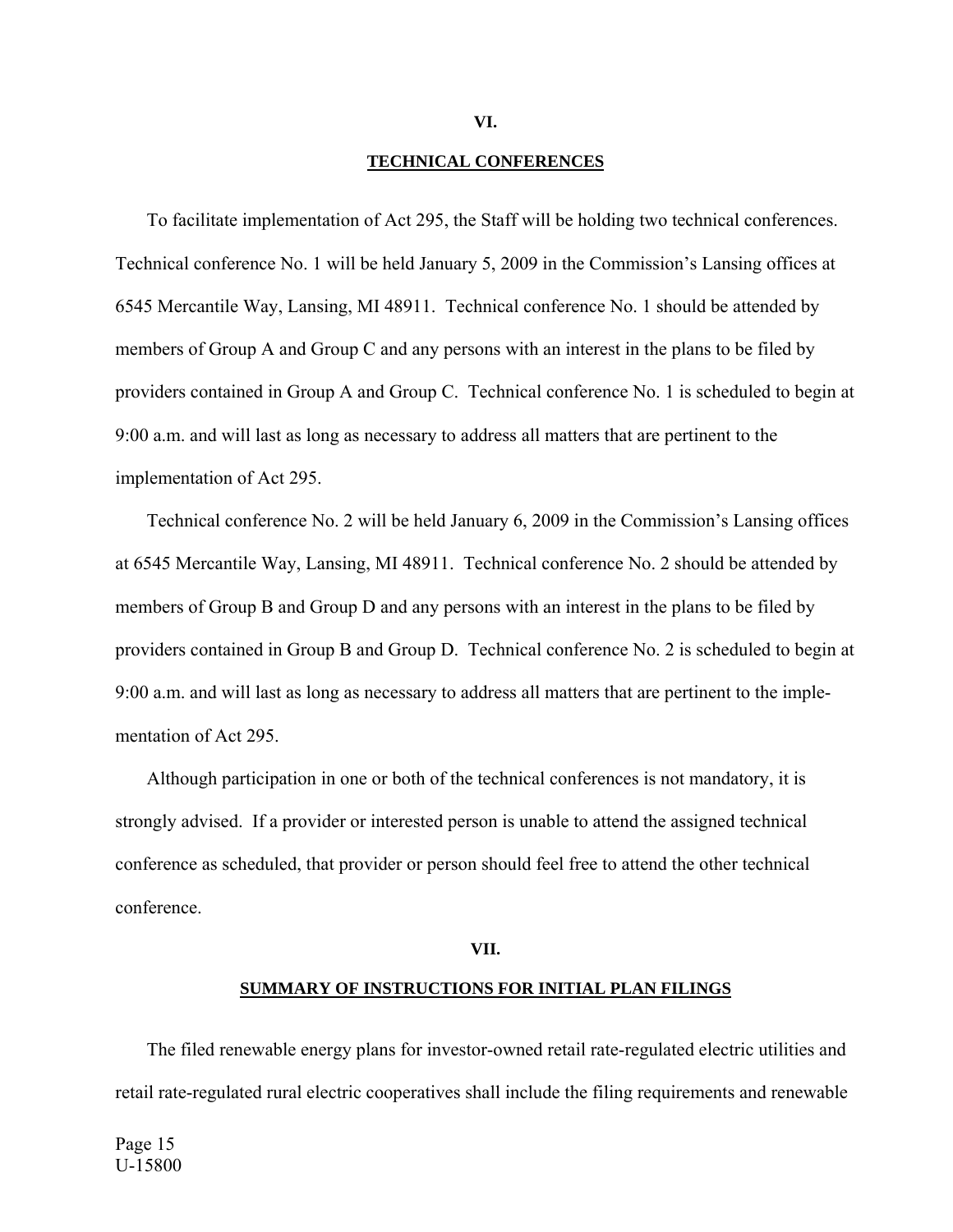energy plan table set forth in Attachment A. The filed plan and implementation for Detroit Edison and Consumers shall be consistent with the guidelines for competitive requirements for proposal for renewable and advanced cleaner energy set forth in Attachment D. Attachment D also contains a table providing clarification regarding the types of contracts to be submitted for review and approval under Act 295, Sections 33(3) and 37. Under Section 37, all providers whose rates are regulated by the Commission must file renewable energy contracts or contracts to purchase RECs with or without the associated energy with the Commission for review and approval. The Commission intends to review and approve these submitted contracts on an expedited basis with a target of issuing the order within 30 calendar days from the date of filing of each contact.<sup>[49](#page-15-0)</sup> The filed renewable energy plans for AES providers and member-regulated electric cooperatives shall include the filing requirements set forth in Attachment B. The filed renewable energy plans for municipally-owned electric providers shall include the filing requirements and table set forth in Attachment C. The energy optimization plans and implementation shall be consistent with the guidelines and table set forth in Attachment E. Included in Attachment E is a draft application for a Self-Directed Energy Optimization Plan. An updated draft will be available for use by January 5, 2009.

 The Commission has reviewed the provisions contained in Attachments A through E and finds them to be reasonable measures to comply with the statutory requirements and provide a basis for administrative review. These attachments are adopted as part of this temporary order.

<span id="page-15-0"></span><sup>&</sup>lt;sup>49</sup>Applications seeking approval of contracts shall be filed by the provider in the Commission docket assigned to the provider for the filing of its renewable energy plan and/or energy optimization plan.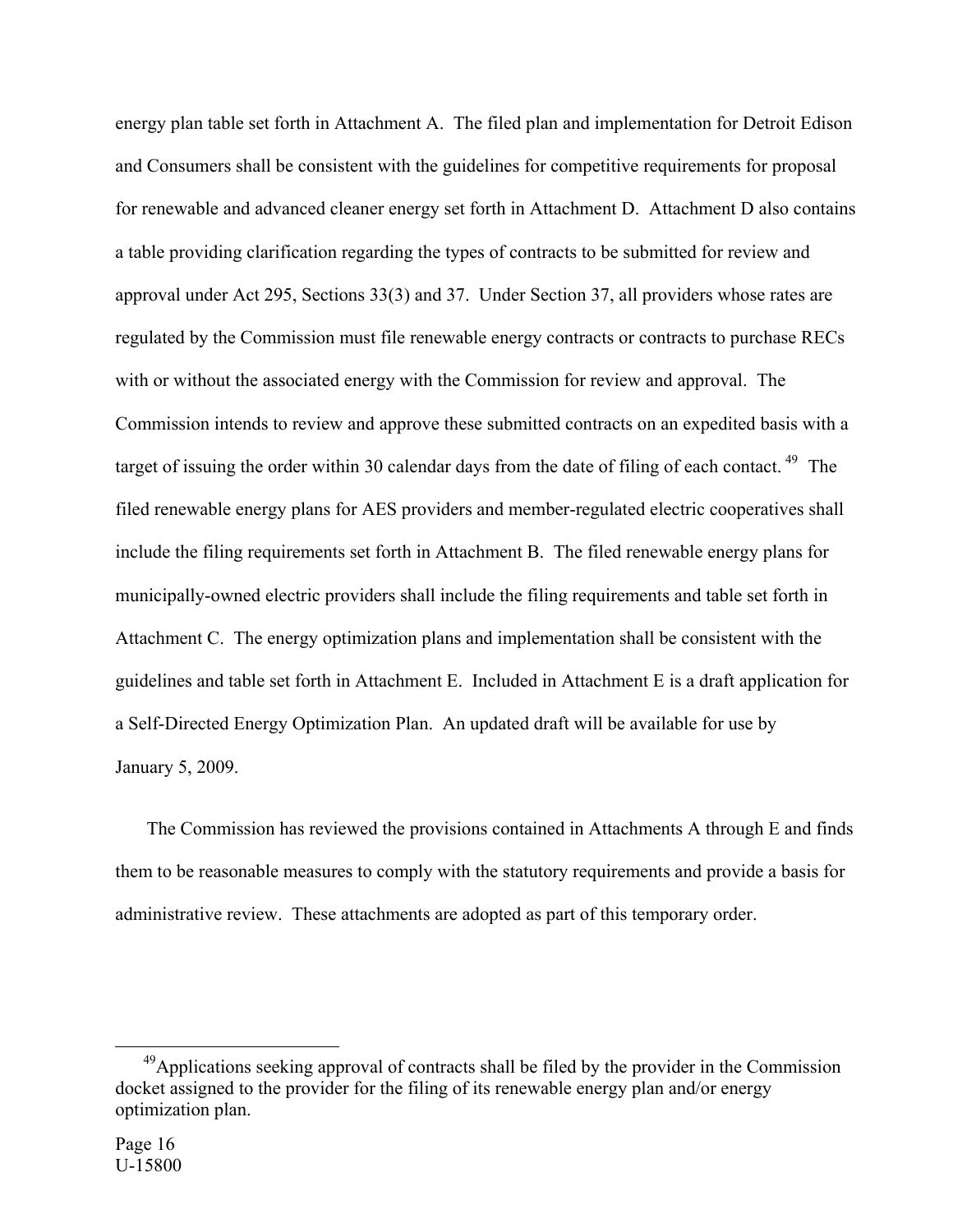#### **VIII.**

### **STAGGERED FILING DEADLINES**

 The Commission intends to review the filed plans in an expeditious manner and allow reasonable flexibility regarding the plan content for individual providers. Some structure is necessary for the Commission and its Staff to cope with the high volume of case filings that will be experienced during the implementation phase of Act 295. To ease the administrative burden of processing over 90 similar proceedings within a very limited time span, filing deadlines will be assigned that will distribute the workload over a two week period. Attachment F contains a list of all rate regulated electric providers and all rate regulated natural gas providers subject to Act 295 and each of those providers' filing deadlines. Attachment G contains a list of all alternative electric suppliers subject to Act 295 and each of those providers' filing deadlines. For municipally-owned electric utilities, many of whom have until December 14, 2008 to elect to file jointly, the Commission will issue a supplemental order after December 14, 2008 assigning filing deadlines for each of them.

### **IX.**

#### **CONTESTED CASE PROCESSING PROCEDURES**

 The providers in Groups A and B consist of retail rate-regulated electric providers, retail rateregulated gas providers, and all retail rate-regulated rural electric cooperatives. These providers are required to file their renewable energy plans and energy optimization plans within 90 days of the issuance of this temporary order. Members of Groups A and B will have their renewable energy plans and/or energy optimization plans reviewed in contested case proceedings to be conducted within a 90-day time frame, which requires the Commission and the administrative law judges (ALJs) from SOAHR to adhere to highly compressed evidentiary hearing schedules. The 90-day timeframe required for processing applications is so tight that litigants cannot reasonably Page 17 U-15800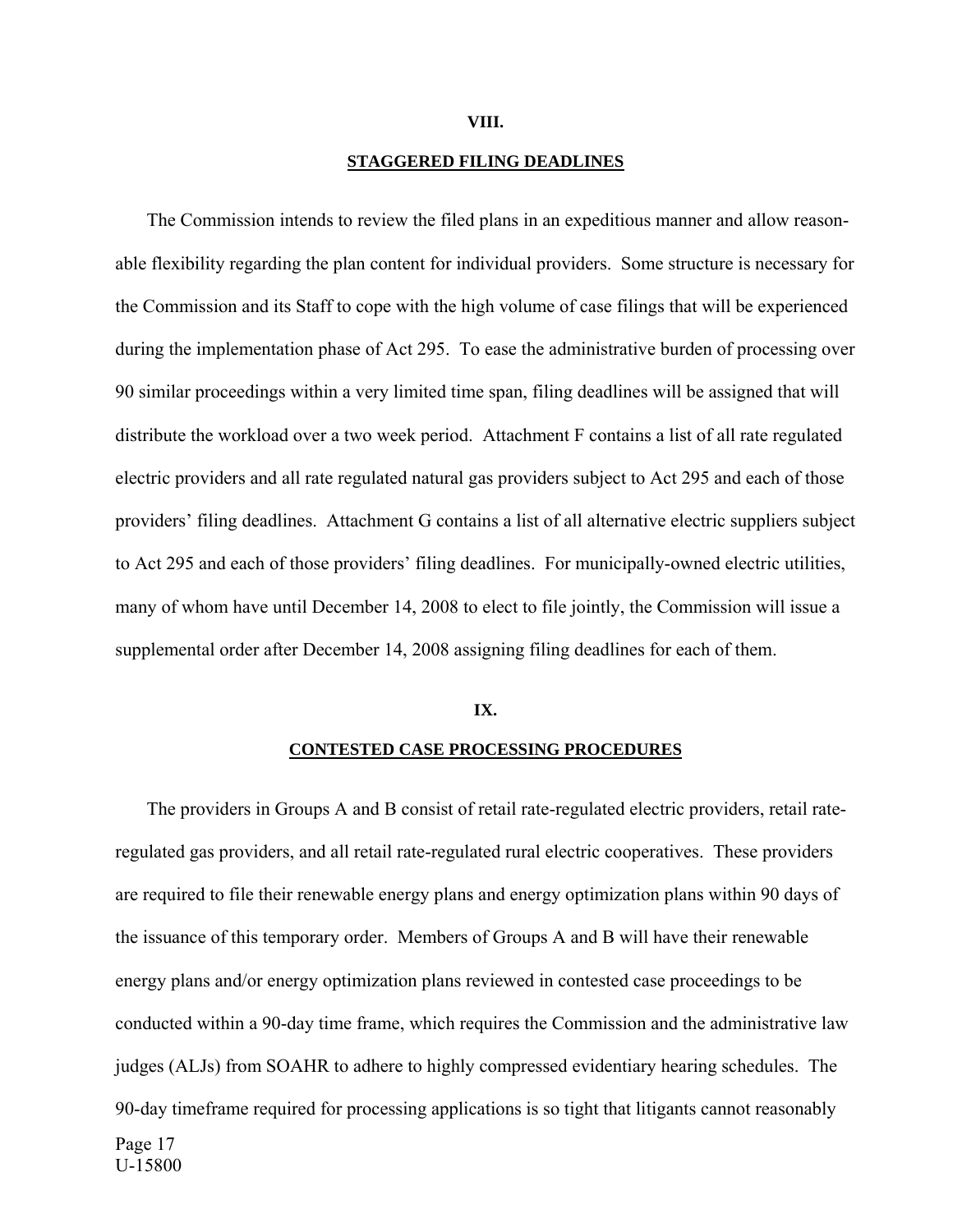expect the full panoply of activities ordinarily associated with the conduct of contested case proceedings at the Commission. With these strictures in mind, the Commission adopts the following model schedule to be followed for every renewable energy plan and energy optimization plan proceeding submitted by the Group A and Group B providers:

- 1. Thirty days before the filing deadline assigned by this order, a provider assigned to either Group A or Group B shall file with the Commission's Executive Secretary a notice of intent to file an application in its assigned implementation docket. The notice of intent shall be accompanied by a proposed notice of hearing that will be reviewed and approved by the Commission's Executive Secretary, and returned to the provider in time for the provider to arrange publication and service of the notice of hearing in accordance with the Executive Secretary's instructions.
- 2. On the date established for filing the provider's application for approval of its renewable energy plan and/or its energy optimization plan, the provider shall file in its assigned implementation docket an application for approval of its renewable energy plan and/or its energy optimization plan. The filing shall also contain all prepared direct testimony, exhibits, and supporting documentations (such as work papers). The provider shall serve copies of its filing on all parties to its most recently completed or pending general rate case and any persons who have previously expressed a desire to participate in the proceeding.
- 3. Seven days after the filing of an application for approval of a renewable energy plan and/or an energy optimization plan, petitions for intervention shall be filed.
- 4. Ten days after the filing, the provider, the intervenors, and other interested persons shall attend the scheduled prehearing conference. Proof of service shall be filed at this time. Affidavits of publication also shall be submitted at the prehearing conference.
- 5. Twenty-four days after the filing of the application, the Staff and intervenors shall file their prepared direct testimony and exhibits.
- 6. Thirty-eight days after the filing of the application, parties shall file rebuttal testimony and exhibits, if any.
- 7. Cross-examination of all parties shall commence on the  $45<sup>th</sup>$  day after filing of the application and shall be concluded no later than by the  $48<sup>th</sup>$  day after the filing of the application.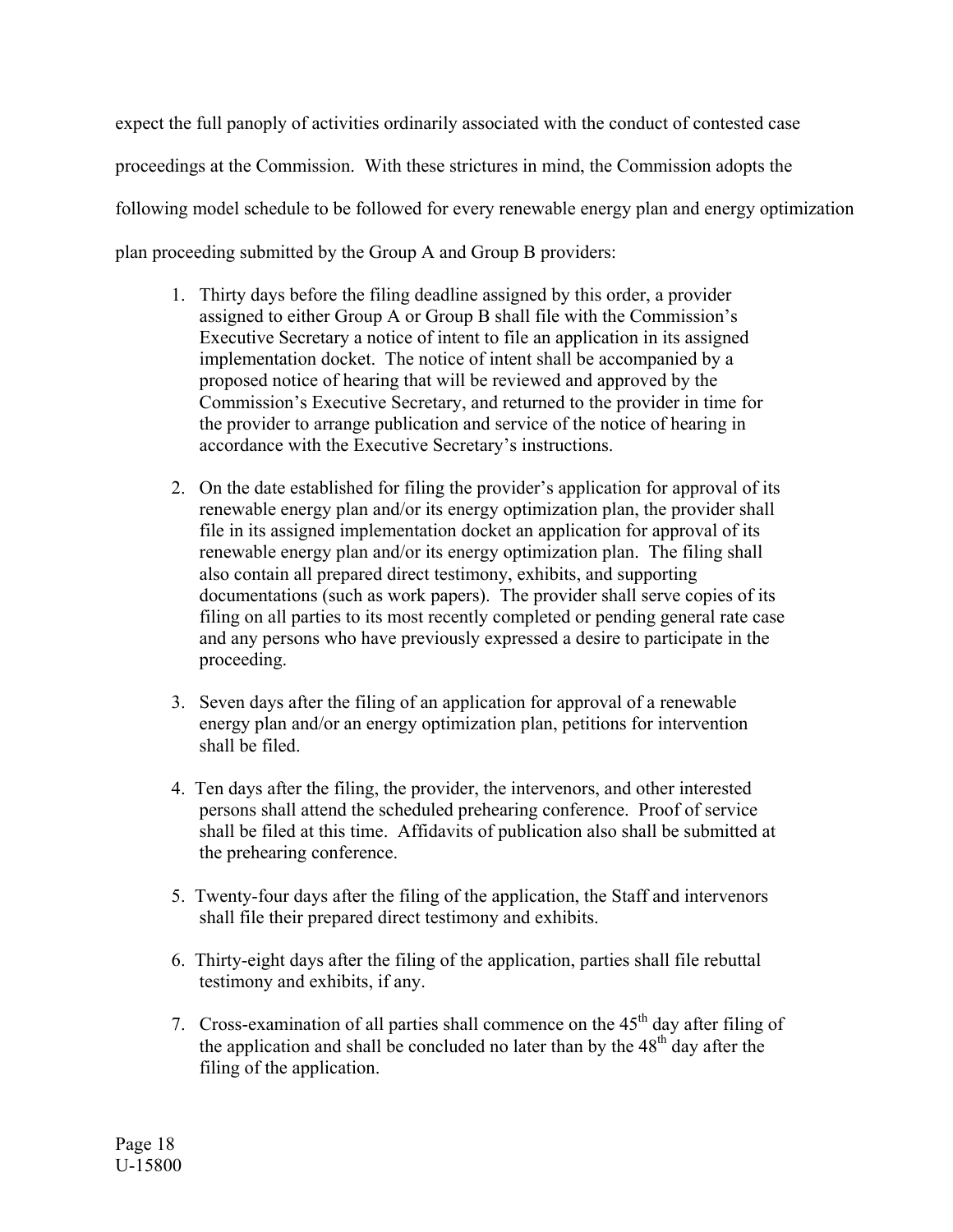- 8. Initial briefs from all parties shall be due on the  $62<sup>nd</sup>$  day after the filing of the application.
- 9. Reply briefs from all parties shall be due on the  $69<sup>th</sup>$  day after the filing of the application.
- 10. There will be no proposal for decision; the Commission will read the record.
- 11. The Commission will issue an order in the docket on or before the  $90<sup>th</sup>$  day following the filing of the application.

 The ALJs are free to make minor adjustments to the schedules as needed, provided that the Commission is able to issue final orders on or before the  $90<sup>th</sup>$  day after filing of the application.

# **X.**

# **COMMENT PROCEEDINGS**

 Providers assigned to Groups C and D include alternative electric suppliers (which are required to file renewable energy plans but not energy optimization plans), municipally-owned electric utilities, and member-regulated rural electric cooperatives (none at this time). Alternative electric suppliers have 90 days after issuance of the temporary order to file their renewable energy plans. Municipally-owned electric utilities and member-regulated rural electric cooperatives have 120 days after issuance of the temporary order to file their renewable energy and energy optimization plans. These providers are not required to have their renewable energy plans and/or energy optimization plans reviewed in contested case proceedings. Their renewable energy plans and/or energy optimization plans are subject to comment proceedings, which will be processed according to the following schedules.

Alternative electric suppliers (and member-regulated cooperatives, if any):

1. Thirty days before the filing deadline assigned by this order, an alternative electric supplier shall file with the Commission's Executive Secretary a notice of intent to file an application in its assigned implementation docket. The notice of intent shall be accompanied by a proposed notice of opportunity for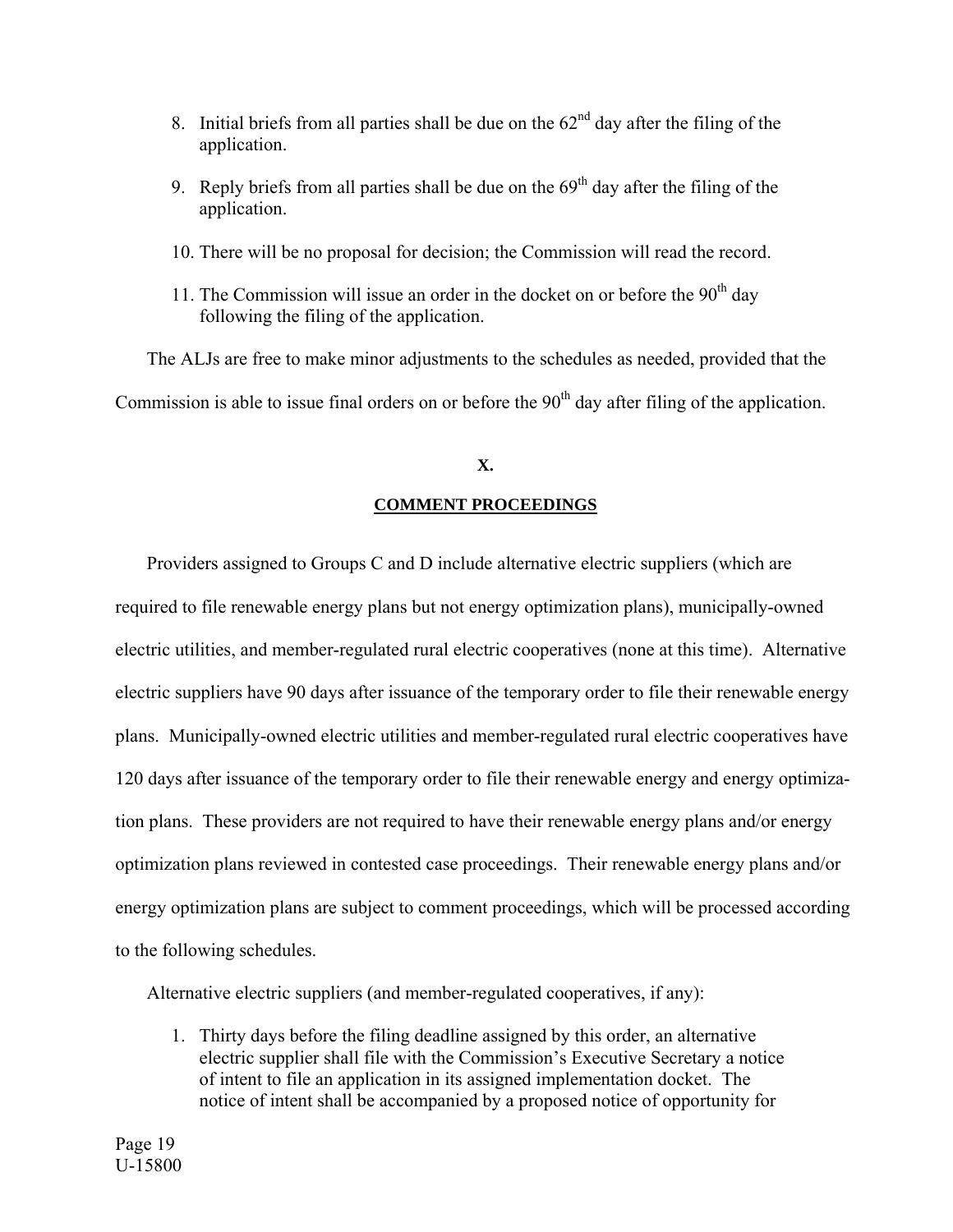comments that will be reviewed and approved by the Commission's Executive Secretary, and returned to the provider in time for the provider to arrange publication and service of the notice of hearing in accordance with the Executive Secretary's instructions.

- 2. On the date established for filing an alternative electric supplier's application for approval of its renewable energy plan, the alternative electric supplier shall file in its assigned implementation docket an application for approval of its renewable energy plan. On or before the filing deadline, the alternative electric supplier shall provide a description of its filing to all existing customers by mail or by placing a description of its filing on its website and by sending a written notice to all customers notifying them where and how to review the description. The alternative electric supplier shall also provide such information with marketing materials provided to all prospective customers. Finally, on or before the filing deadline, the alternative electric supplier shall inform all existing and prospective customers of the deadline for submitting comments and how they may submit comments to the Commission.
- 3. The deadline for filing comments on an alternative electric supplier's renewable energy plan shall be 30 days after the filing of the plan.
- 4. In the event that the Commission intends to suggest changes to an alternative electric supplier's renewable energy plan, the Commission will communicate those changes to the alternative electric supplier within 60 days of the filing of the application.
- 5. An alternative electric supplier that receives suggested changes from the Commission shall submit its response to the Commission no later than 75 days after the filing of its application.
- 6. The Commission will issue an order in the docket on or before the  $90<sup>th</sup>$  day following the filing of the application.

Municipally-owned electric utilities:

1. Thirty days before the filing deadline assigned by this order, a municipallyowned electric utility shall file with the Commission's Executive Secretary a notice of intent to file an application in its assigned implementation docket. Municipally-owned electric utilities having fewer than 15,000 customers may file jointly. The notice of intent shall be accompanied by a proposed notice of opportunity for comments that will be reviewed and approved by the Commission's Executive Secretary, and returned to the provider in time for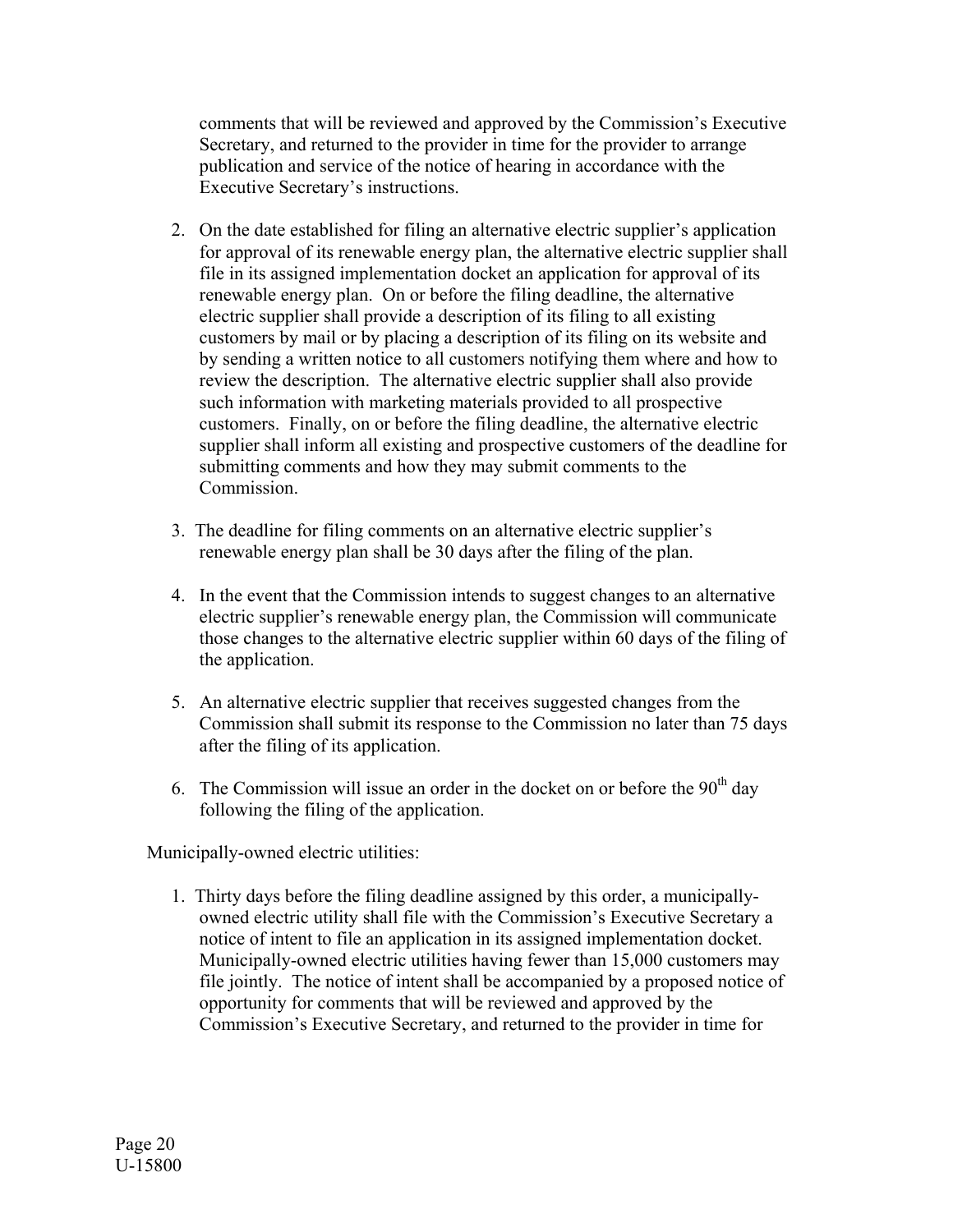the provider to arrange publication and service of the notice of hearing in accordance with the Executive Secretary's instructions.<sup>[50](#page-20-0)</sup>

- 2. On the date established for the filing of a municipally-owned electric utility's application for approval of its renewable energy plan and/or its energy optimization plan, the municipally-owned electric utility shall file in its assigned implementation docket an application for approval of its renewable energy plan and/or its energy optimization plan. On or before the filing deadline, the municipally-owned electric utility shall provide a description of its filing to all existing customers by mail or by placing a description of its filing on its website. If the municipally-owned electric utility has and/or will be soliciting public comments, it need not inform its customers about how to file comments with the Commission. If the municipally-owned electric utility has not and will not be soliciting public comments on its own, on or before the filing deadline, the municipally-owned electric utility shall inform all existing and prospective customers of the deadline for submitting comments and how they may submit comments to the Commission.
- 3. The deadline for filing comments with the Commission about a municipallyowned electric utility's renewable energy plan shall be 60 days after the filing of the plan.
- 4. The Commission will issue an order in the docket on or before the  $90<sup>th</sup>$  day following the filing of the application.

# **XI.**

# **ADDITIONAL INFORMATION**

Renewable Energy Plan Issues and Clarifications

1. On/Off peak periods.

Section 39(2)(b) provides for a Michigan incentive renewable energy credit (REC) equal to

"1/5 renewable energy credit for each megawatt hour of electricity generated from a renewable

energy system, other than wind, at peak demand time as determined by the commission." The

<span id="page-20-0"></span> $50$ In the event that the governing body for the municipally-owned electric utility has already provided an opportunity for public comment or will do so by the filing deadline established by this order, in lieu of submitting a proposed notice of opportunity for comments with its 30-day notice of intent to file, the municipally-owned electric utility shall notify the Executive Secretary that it will be providing copies of the public comments with its plan filing.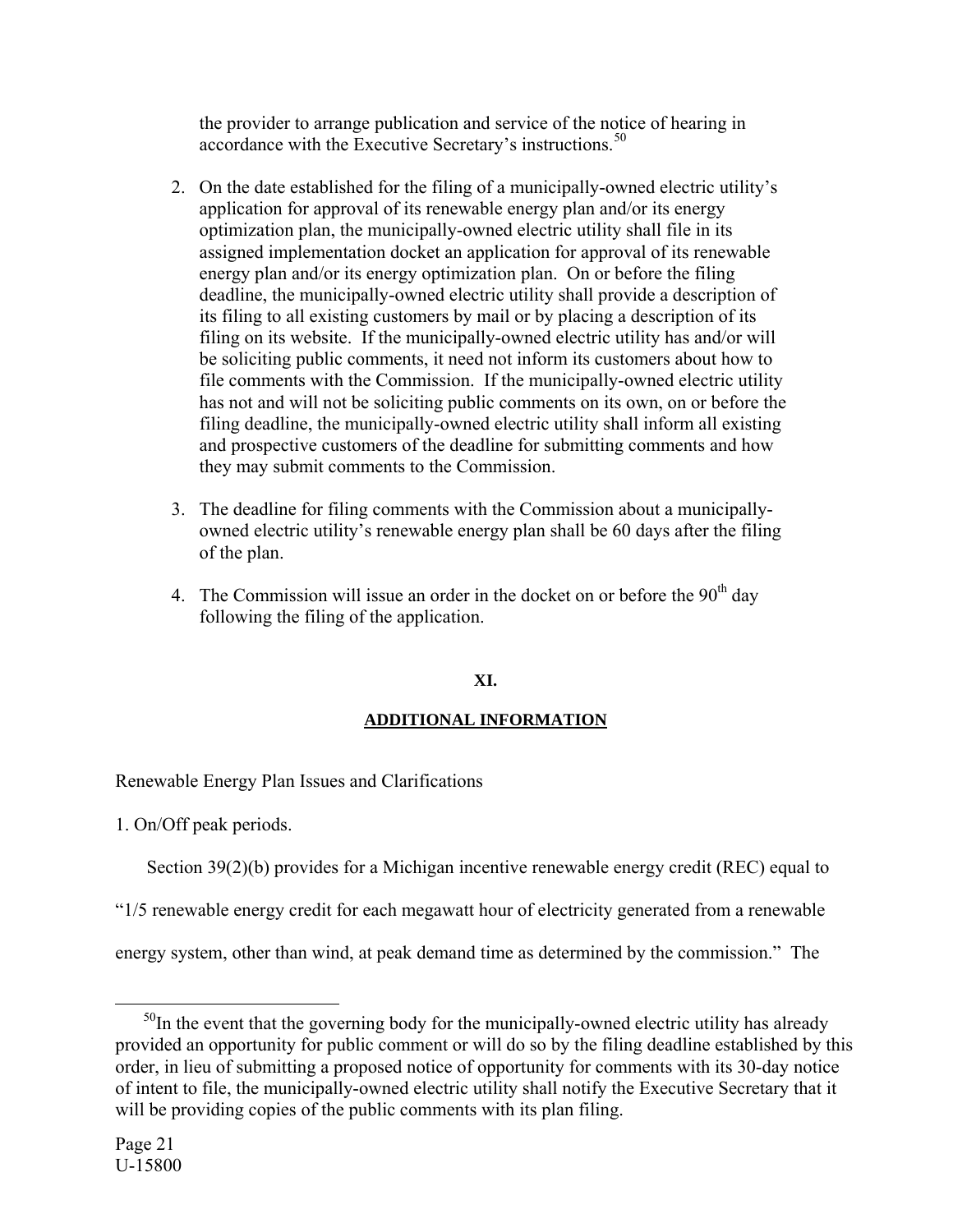Commission, in this temporary order, defines peak demand time as: the period of time between 0600 hours Eastern Standard Time (EST) through 2200 hours EST, Monday through Friday excepting New Year's, Memorial Day, Fourth of July, Labor Day, Thanksgiving Day, and Christmas Day or if the holiday occurs on a Sunday, the Monday immediately following the holiday. This definition is consistent with the Midwest Independent Transmission System Operator, Inc. (MISO) Third Revised Sheet No. 110.

### 2. Renewable energy credits (RECs) purchased from the marketplace.

 Section 33 applies to providers that had more than 1 million retail customers in this state on January 1, 2008, (Detroit Edison and Consumers). Section 33(1)(a) allows up to, but no more than 50% of RECs needed to meet the standard to be acquired from utility developed and owned renewable energy systems, or systems transferred to the utility after the commencement of commercial operation. Section  $33(1)(b)$  requires at least  $50\%$  of credits to be acquired from thirdparty contracts with unaffiliated renewable energy developers. Such contracts are to be executed after a competitive bidding process pursuant to the Commission-issued guidelines.

 Section 33(3) and Section 37 require all contracts entered into for the purposes of satisfying Section 33(1)(a) and (b) to be submitted to the Commission for review and approval. The primary consideration of the Section 33(3) submission is to ensure that the large electric providers (who serve more than 1 million electric customers) are providing non-affiliated developers with contracts providing for at least 50% of renewable energy credits needed to meet the standard; to ensure that engineering, procurement, and construction contracts are competitively bid; and to ensure that contracts providing for transfer of ownership are competitively bid regardless of whether the developer is affiliated with the provider. Contracts approved by the Commission shall be considered consistent with the electric provider's renewable energy plan. In addition,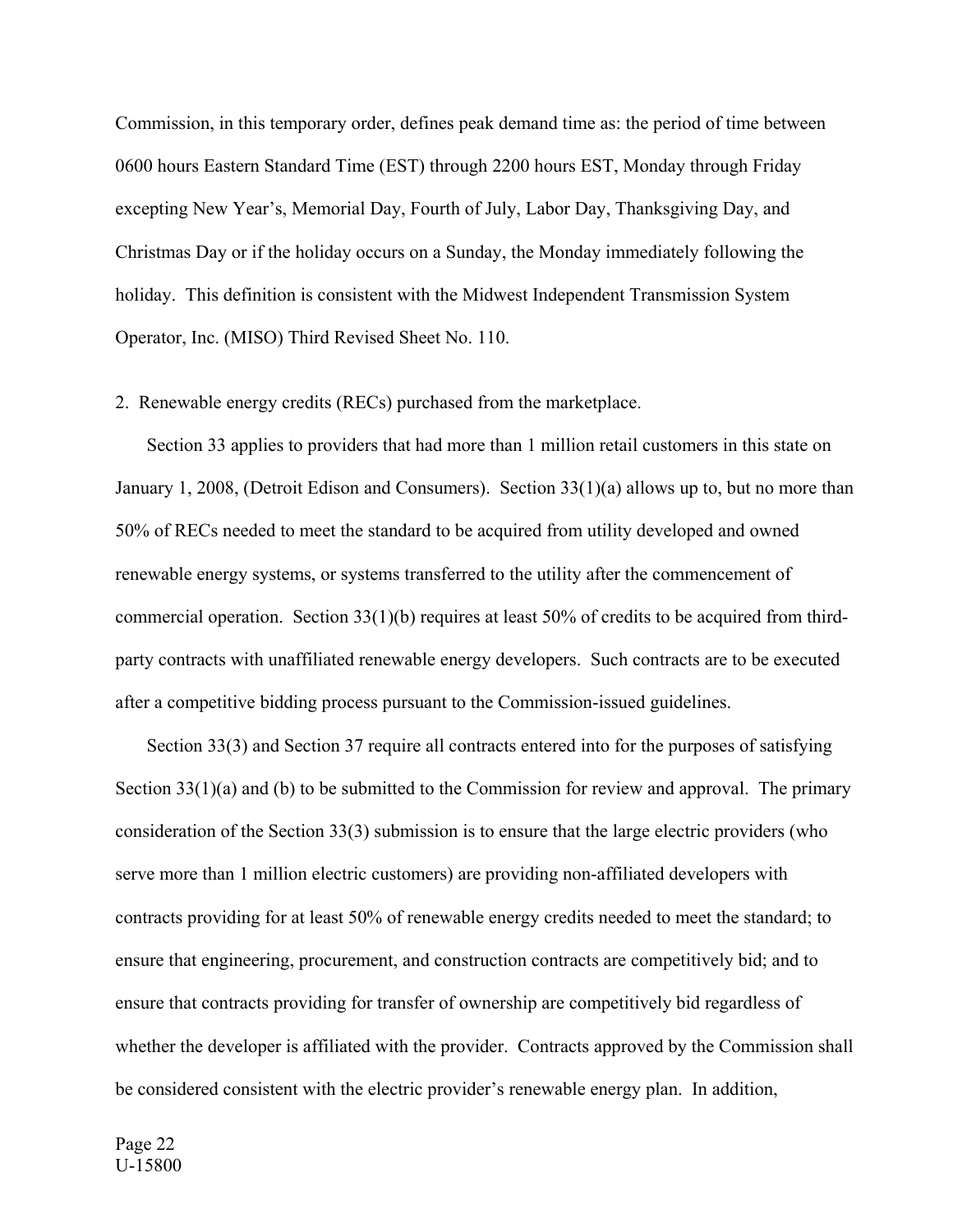Section 37, which applies to all regulated providers, requires Commission review of contract cost, price, term, and risks that will lead to a determination of whether the contract provides reasonable and prudent terms and conditions. Contract submission and approval for regulated electric providers may take place outside of the 90-day Commission review period for a biennial plan proceeding. Contract submission shall be made under the docket number for the provider's renewable energy plan.

 RECs purchased from an exchange or from an auction may be presumed to have reasonable and prudent terms without the administrative cost and complexity of a specific submittal, and subsequent Commission review. A competitive bidding process (conducted by the provider) is not required to obtain marketplace RECs. The statute does not contemplate that spot purchases of RECs from an exchange or auction are included in the Section 33(3) or Section 37 contract submissions for Commission review. Consistent with this view, the Contract Review and Approval Matrix, attached as a table at the end of Attachment D, specifically excludes marketplace purchases of RECs as being subject to submission, review, and approval.

 Section 33(1)(a) limits the extent to which Detroit Edison or Consumers may choose to rely on their own renewable energy systems to meet future renewable energy credit standards. The Legislature has limited Detroit Edison and Consumers to obtaining "no more than 50%" of the RECs necessary to meet the renewable energy credit standard in 2015 and thereafter from either or both "[r]enewable energy systems that were developed by and are owned by the electric provider" or "[r]enewable energy systems that were developed by 1 or more third parties pursuant to a contract with the electric provider under which the ownership of the renewable energy system may be transferred to the electric provider, but only after the renewable energy system begins commercial operation." Moreover, the Legislature clearly provided in Section 33(1)(b) that "at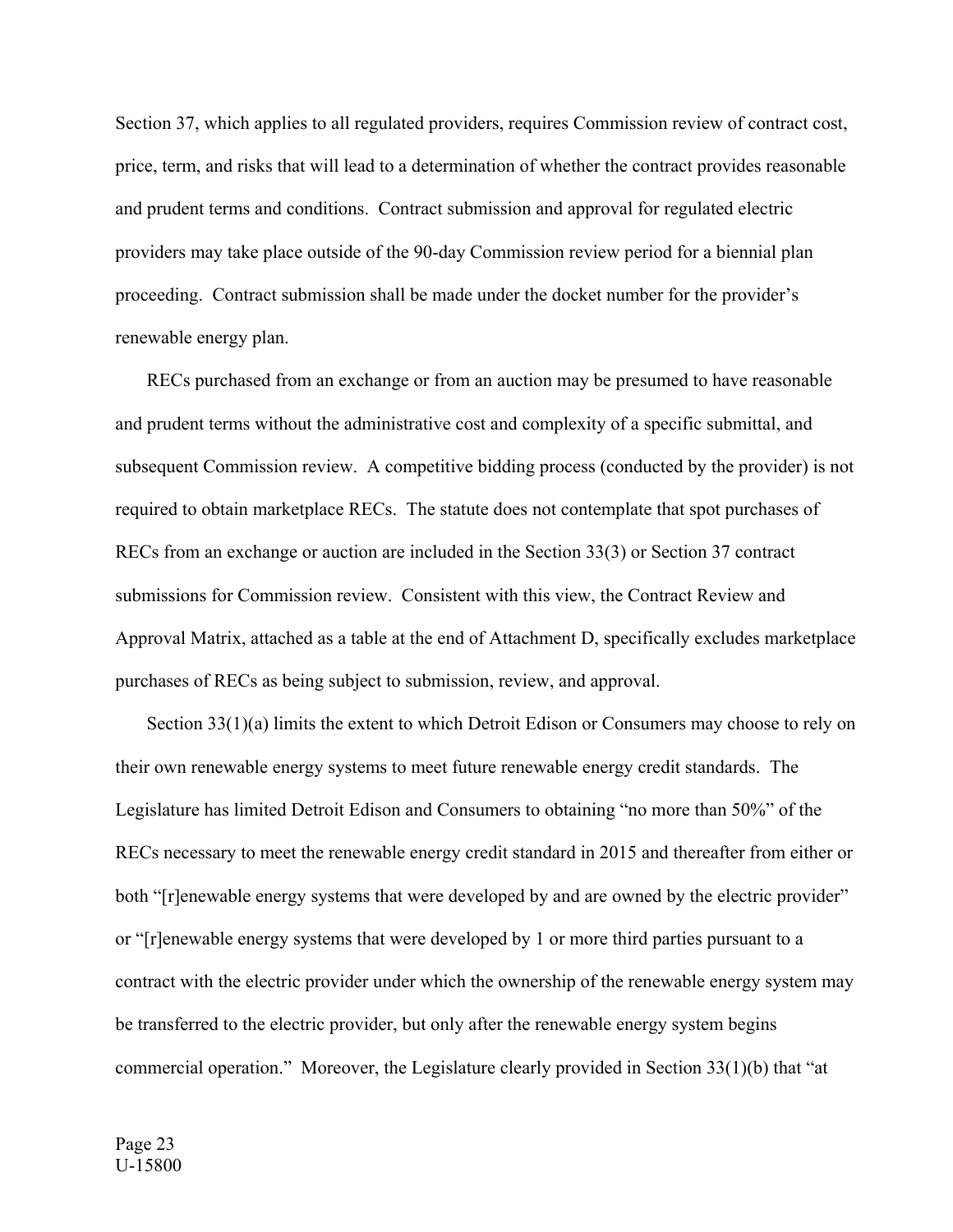least 50%" of the required RECs shall be acquired via contract with third-party developers. Spot or marketplace purchases are not acquired through contract and, accordingly, purchases of such RECs can be utilized only to meet the requirements of Section 33(1)(a).

# 3. Expected life-cycle cost of electricity for new conventional coal-fired facility.

Section 21(4)(b) provides a specific economic criterion for evaluating the reasonableness and prudence of a provider's renewable energy plan. The lifecycle cost of renewable energy under the plan, less the lifecycle savings of the provider's energy optimization plan, must not exceed "the expected lifecycle cost of electricity generated by a new conventional coal-fired facility." The Commission notes that the statute refers to "a" new conventional facility. The Commission interprets this criterion as being a single calculation, as determined by the Commission, and to be used as an economic guidepost to evaluate all providers' plans despite whether a particular provider has the need or expectation to build a new generation facility. The Commission defines a conventional facility to be an ultra-supercritical pulverized coal plant, with a life of 40 years. The Commission also interprets this calculation, for administrative efficiency, to consist of a busbar rate in \$/MWh. Because the statute mandates a lifecycle calculation, the levelization period shall correspond to the 40 year lifecycle. The Staff shall include an expected lifecycle cost of greenhouse gas emissions under the assumption of a carbon tax or cap and trade requirement. The Commission directs the Staff to work with the providers to develop the required guidepost rate, and to submit the number to the Commission by January 30, 2009. Interested persons may raise additional concerns not specifically addressed by the Commission in the temporary order.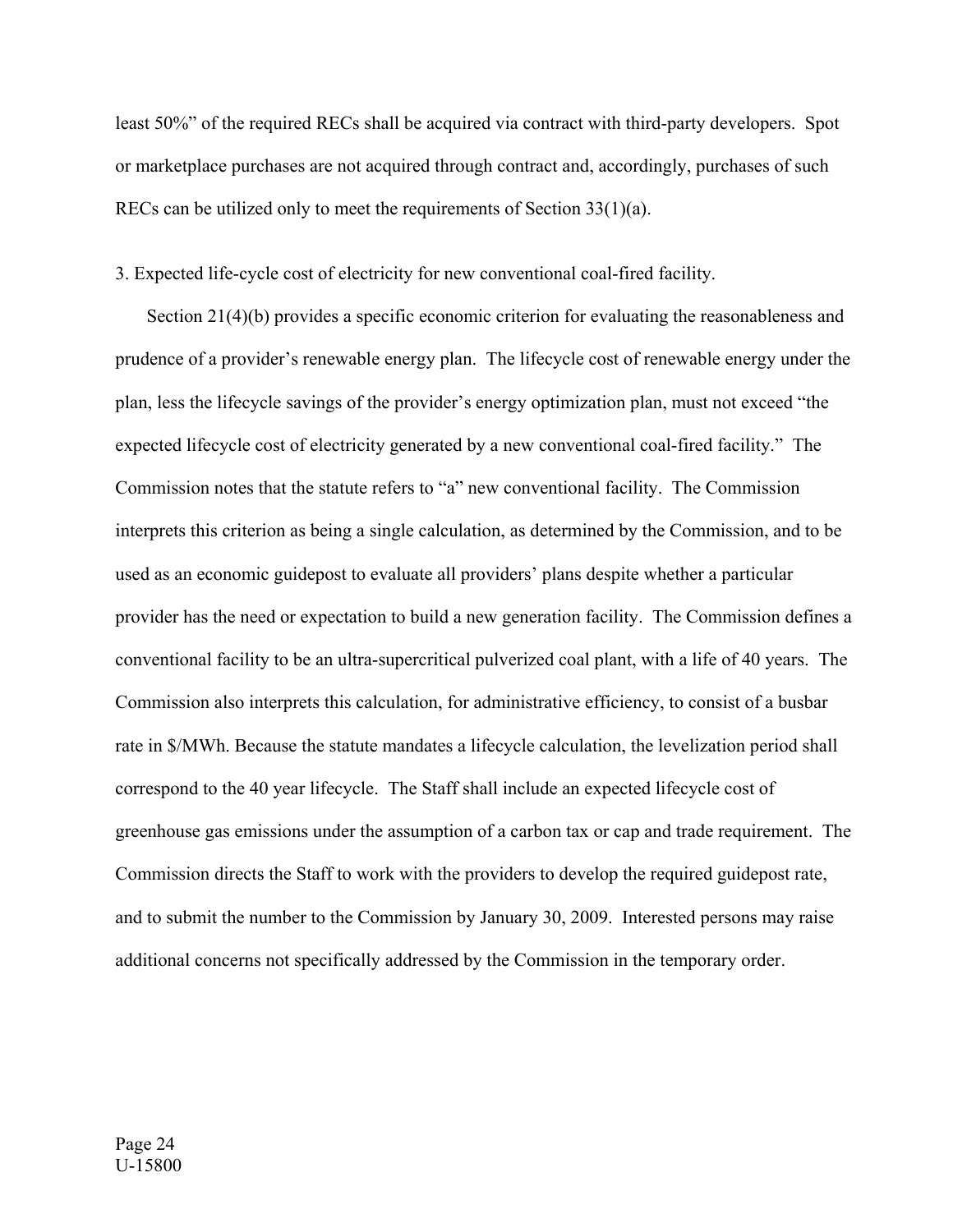4. Calculation of the incremental cost of compliance via the transfer price to be recovered through the PSCR clause.

 A provider whose rates are regulated by the Commission shall include in its renewable energy plan an estimate over the 20-year plan-period of the revenues derived from the sale of energy and capacity generated by renewable energy systems owned by the provider. Energy and capacity produced by these systems may be sold into the wholesale market, or may be sold directly to the provider's customers.

 Section 47 requires the Commission to annually set the price per megawatt hour to be transferred to retail customers through the regulated provider's power supply cost recovery (PSCR) clause. Section 49 requires the transfer price to be established in the context of an annual renewable cost reconciliation proceeding. Because the 2009 renewable energy plan proceeding will precede the first annual renewable energy reconciliation, the plan filings will need to estimate the transfer prices over the 20-year plan period. All renewable engineering, procurement, and construction contracts, or contracts for renewable energy systems that have been developed by third parties for transfer of ownership to an electric provider, that have been reviewed and approved by the Commission in a particular year will have the transfer price established as a floor for the lifecycle of the project. Provider-owned projects will have transfer prices set in vintages. Doing so ensures that the economic viability of projects that have been committed to will not be jeopardized by transfer prices that change in future years.

 In a renewable energy plan, PSCR transfer revenues are subtracted from the total cost of compliance, as determined by Section 47(2)(a). The transfer price is a primary determinant of the incremental cost of compliance. The PSCR transfer price:

- (a) is unique to each provider;
- (b) reflects the value of long-term capacity and energy;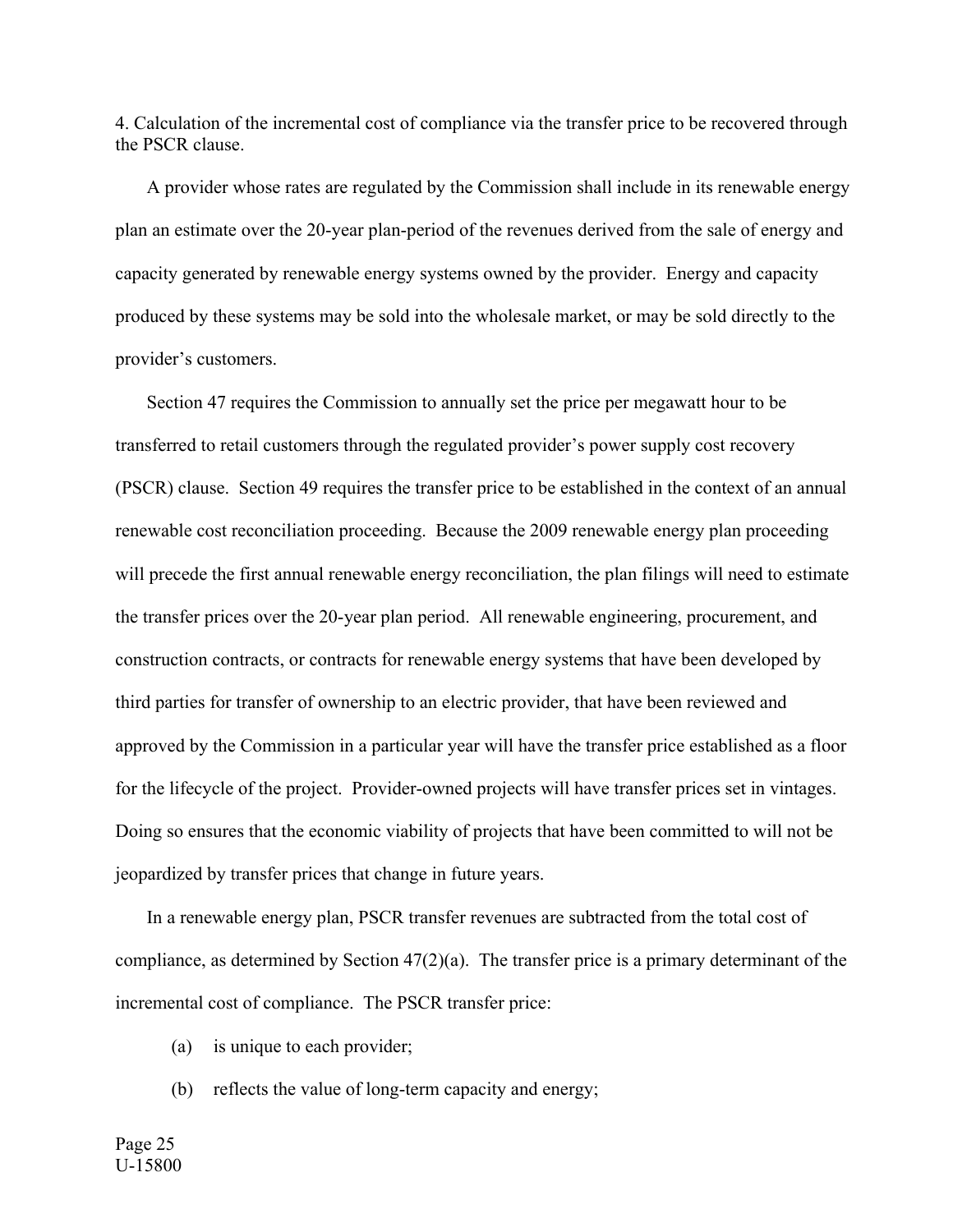- (c) is not the current MISO market price of energy, but may use historical MISO prices as a starting point for a 20-year projection of the value of renewable energy and capacity;
- (d) need not be tied to the avoided price of a new conventional coal-fired facility; and
- (e) other factors determined relevant by the Commission.

 The transfer price may be separately calculated for differing renewable technologies to reflect availability and the value of capacity; e.g., the capacity value of a landfill gas facility may differ from the capacity value of a wind farm.

 The PSCR transfer price may be adjusted by an hourly distribution curve to yield an hourly price per megawatt hour for the 8,760 hours per year.

5. Recovery of start-up costs incurred prior to plan approval.

With respect to start-up costs incurred before Commission approval of a regulated provider's plan, the Commission finds guidance from Section 47(1) which states: "the commission shall consider all actual costs reasonably and prudently incurred in good faith to implement a commission-approved renewable energy plan by an electric provider whose rates are regulated by the commission to be a cost of service to be recovered by the provider." In determining the rate impacts required to recover the incremental cost of compliance, the Commission intends to consider for cost recovery renewable energy plan start-up costs incurred by a provider prior to the date of approval of the provider's plan.

## 6. Gasification facilities.

 Section 3 defines "advanced cleaner energy system" as including a gasification facility. The question is whether electricity produced by gasification facilities is restricted to advanced cleaner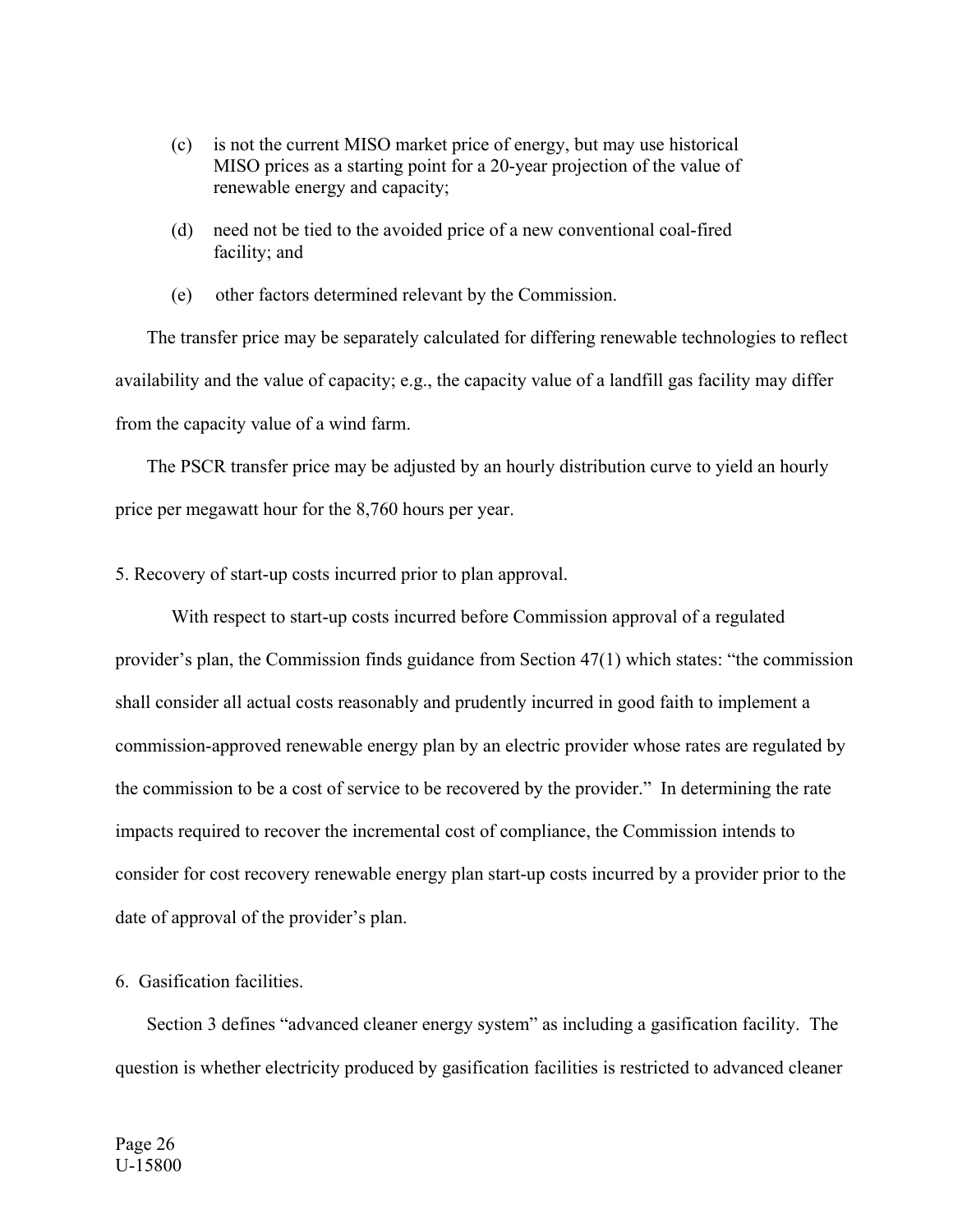energy credits or whether it may, in the alternative, qualify for renewable energy credits. The Commission answers this question in the affirmative. If a gasification facility is fueled by a renewable energy resource as defined by Section 11(i), then it is a renewable energy system and the electricity it generates qualifies for renewable energy credits.

# 7. Qualifying for Michigan Incentive Renewable Energy Credits.

A. Michigan Equipment

For renewable energy systems constructed using equipment made in the state of Michigan the

following method shall apply for determining the amount of incentive RECs to be granted by

Section  $39(2)(d)$ :

- 1. Michigan made equipment shall be calculated by dividing the U.S. dollar cost of all equipment and materials made (defined as manufactured or assembled) in the state of Michigan by the total U.S. dollar cost of all equipment and materials used to construct the renewable energy system.
- 2. The annual number of incentive RECs granted to the owner of the renewable energy system shall be determined by multiplying the percentage calculated in 1 above by the result of 1/10 multiplied by the number of MWh produced by the renewable energy system in that year.
- 3. 100% credit of incentive RECs shall be granted to the owner of the renewable energy system if the percentage calculated in 1 above equals or exceeds 50% for renewable energy systems with a commercial operation date (COD) of 10/6/08 or after.
- B. Michigan Workforce

For renewable energy systems constructed using a workforce composed of residents of the

state of Michigan, the following method shall apply for determining the amount of incentive RECs

to be granted by Section 39(2)(e):

1. Michigan labor shall be calculated by dividing the number of labor hours attributed to the construction (defined as in-field labor) of the renewable energy system performed by residents of the state of Michigan by the total labor hours attributed to the construction of the renewable energy system.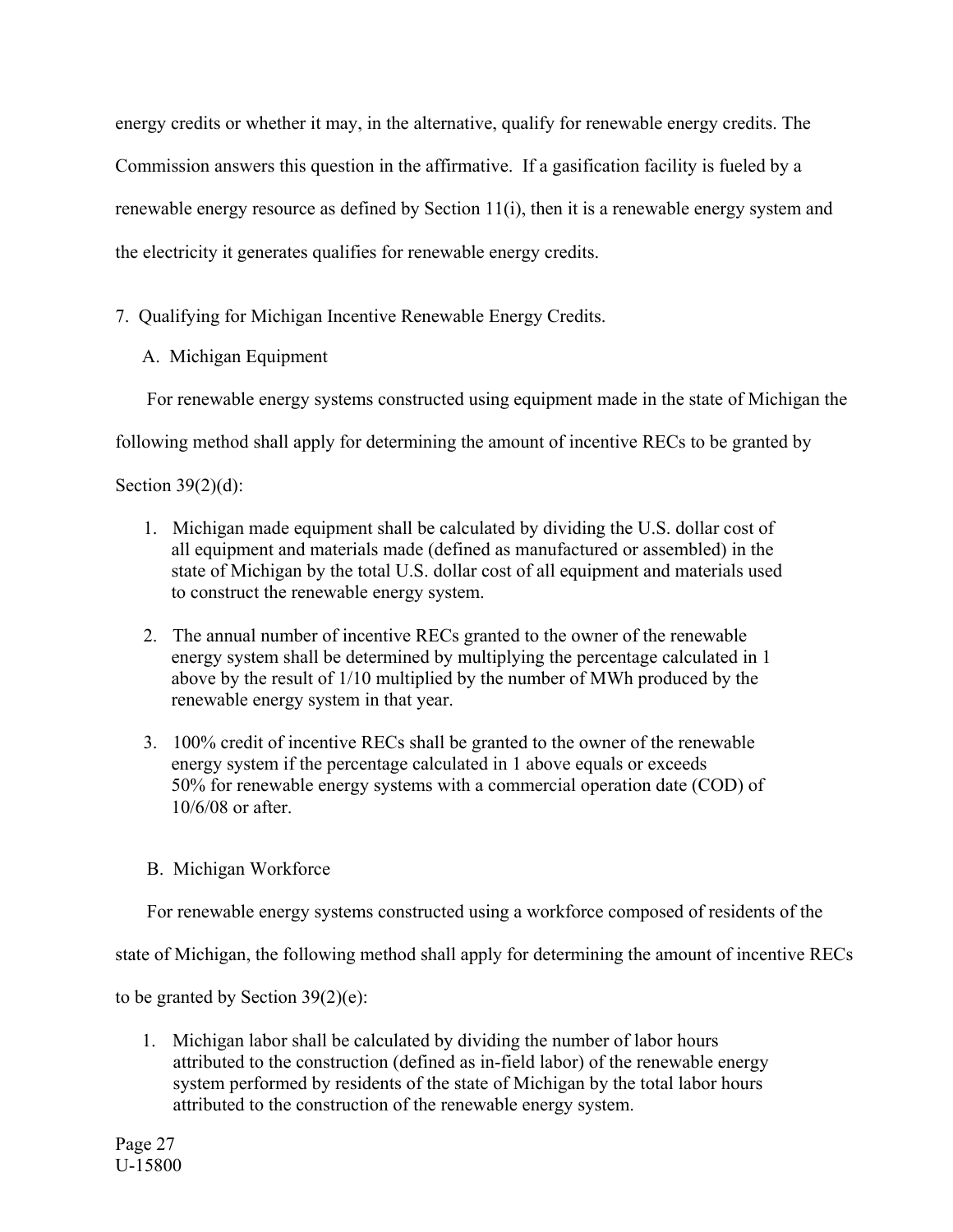- 2. The annual number of incentive RECs granted to the owner of the renewable energy system shall be determined by multiplying the percentage calculated in 1 above by the result of 1/10 multiplied by the number of MWhs produced by the renewable energy system in that year.
- 3. 100% credit of incentive RECs shall be granted to the owner of the renewable energy system if the percentage calculated in paragraph 1 above equals or exceeds the following:
	- a. 60% for renewable energy systems with a COD from 10/6/08 through 12/31/2012;
	- b. 65% for renewable energy systems with a COD from 1/1/2013 through 12/31/2014; or
	- c. 70% for renewable energy systems with a COD of 1/1/2015 or after.
- C. Advanced Electric Storage Technologies or Hydro Electric Pumped Storage Facilities.

 Pursuant to Section 39(2)(c), the Michigan Incentive REC is determined to be the renewable and/or advanced cleaner energy that is generated during the off-peak period and used to charge the Advanced Electric Storage Technology, or fill the Pumped Storage Facility on an hourly basis. The determination of this value for each off-peak hour shall be the lesser of (1) the sum of the net renewable and advanced cleaner energy that is generated during each off-peak hour, or (2) the energy used to charge the Advanced Electric Storage Technology or fill the Pumped Storage Facility during each off-peak hour.

8. Definition of Retail Sales for IOU, Cooperative and Municipal Providers.

Retail sales as used in Section 27(4) and Section 77(1) are defined as total utility electric sales less wholesale sales and electric choice sales. The source of these sales can be determined as total sales to ultimate customers as reported:

> a. For each investor owned utility, line number 10 (summation of line numbers 2, 4, 5, 6, & 7) as reported on page 301 of MPSC Form P-521.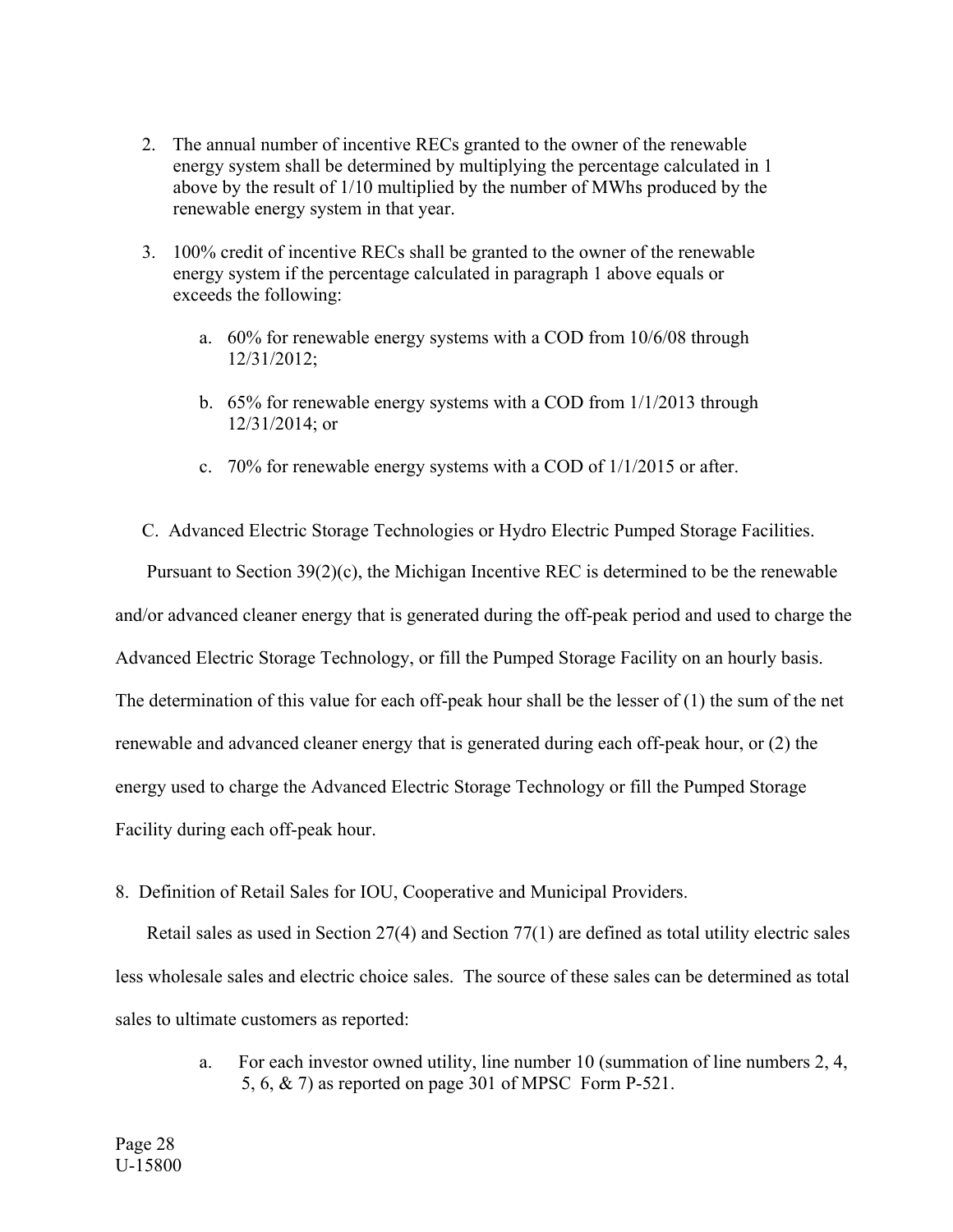- b. For each electric cooperative,
	- i. For RUS borrowers line number 11 (TOTAL KWH Sold, less Line number 8 Sales for Resale-RUS Borrowers, and less Line number 9 Sales for Resale-Other) from United Stated Department of Agriculture-Rural Utilities Service Financial and Statistical Report, Part O. Power Requirements Data Base -- Annual Summary, or
	- ii. For Non-RUS borrowers line number 11 (TOTAL KWH Sold, less Line number 8 Sales for Resale-RUS Borrowers, and less Line number 9 Sales for Resale-Other) from the National Rural Utilities Cooperative Finance Corporation Financial and Statistical Report, Part R. Power Requirements Data Base--Annual Summary.
	- c. For each municipal, form EIA-861.

Energy Optimization Plan Issues and Clarifications

1. Michigan Energy Savings Database.

 All of the providers required to file energy optimization (EO) plans have voluntarily decided to collaborate on the development and maintenance of a single statewide database that will be used in developing programs and calculating the savings of numerous energy efficiency measures being installed as a result of the EO programs. The database will be created using established and credible industry savings values and will be updated periodically with actual data from Michigan installations. Over time, this will result in a database that uniquely reflects energy savings from the installation of energy efficiency measures in Michigan. The database will reflect both actual and weather-normalized values.

 The Commission commends the providers for taking this logical and cost-effective step. The Commission has an interest in making summary data from the database readily available for public review and edification. The Commission understands that this can be accomplished in a manner that protects the commercial viability of the database contractor and the reasonable prerogatives of the providers. The Commission directs the providers to work with the Staff to establish a link from the Commission website to a site where interested parties can review the posted savings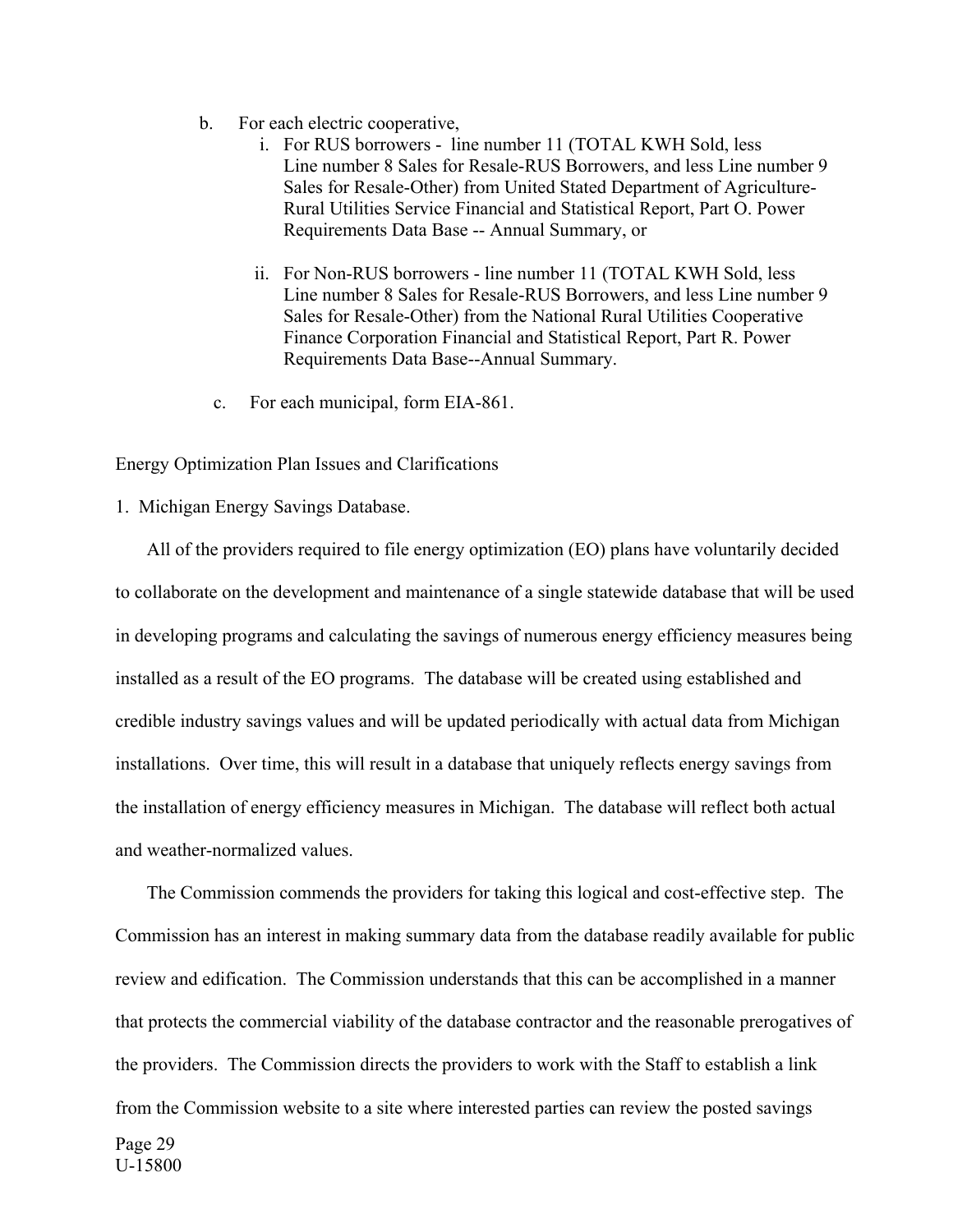values within 30 days after the database becomes operational. All updates to the database values shall be reflected on the publicly available website.

2. Coordination with the Michigan Saves Program.

 The State of Michigan is fortunate to have received grants totaling \$541,100 for the establishment of a program called Michigan Saves. The Michigan Saves program will provide an option for financing energy efficiency improvements with no up front capital payment and no additional debt attributable to a participating customer. The customer at a location where products financed under *Michigan Saves* are installed will pay a tariffed charge on their utility bill, as long as there are savings, until all measure costs, including financing costs, are paid.

 The providers required to conduct energy optimization programs under Act 295 are the same utilities who have been sought out to enable the successful deployment of the *Michigan Saves* concept. Because financing of energy efficiency measures will be critical to the success of the energy optimization plans and the achievement of the goals of Act 295, it is important that providers' energy optimization programs be integrated with the *Michigan Saves* efforts.

 In its August 26, 2008 order in Case No. U-15633, the Commission invited regulated electric and natural gas utilities and others to participate in a working group to develop the *Michigan Saves* program and initiate related pilots. To date, nearly all of the providers required to file energy optimization plans under Act 295 have filed notices of intent to participate in the *Michigan Saves* working group.<sup>[51](#page-29-0)</sup> Several other interested parties have also filed notices of intent to participate.

 The Commission understands that several Michigan cities are actively interested in the *Michigan Saves* concept and any lack of a formal filing before this Commission by these cities is due to their unfamiliarity with Commission processes. The Commission renews its invitation to

<span id="page-29-0"></span> <sup>51</sup>*See,* [http://www.michigan.gov/mpsc/0,1607,7-159-16377\\_47107\\_51666---,00.html](http://www.michigan.gov/mpsc/0,1607,7-159-16377_47107_51666---,00.html) for the *Michigan Saves* project web page.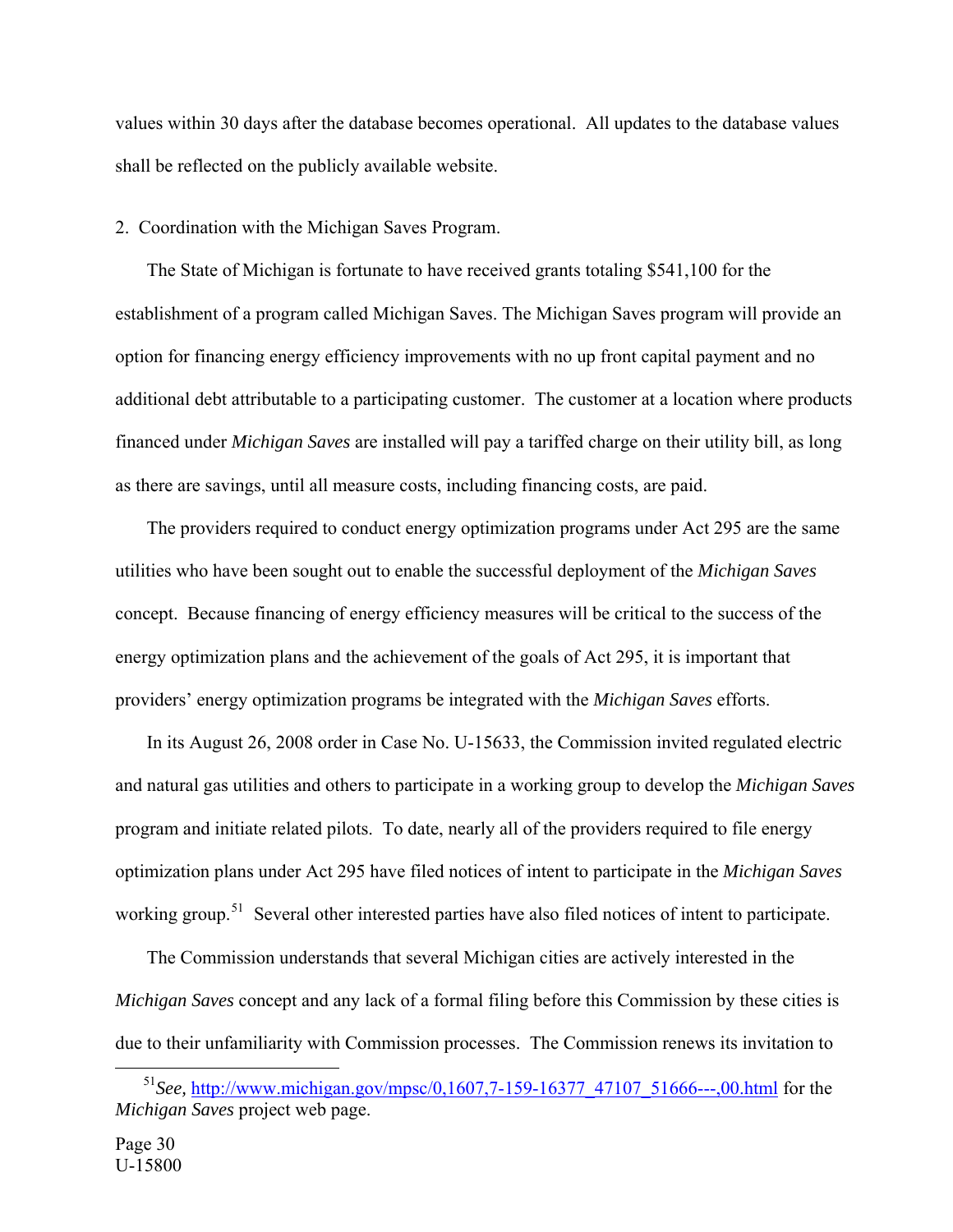all parties, especially municipals subject to the provisions of Act 295, to file notices of intent to participate in Case No. U-15633 and participate in subsequent meetings to facilitate rapid development and deployment of the *Michigan Saves* program in conjunction with both the energy optimization and renewable energy plans required under 2008 PA 295.<sup>[52](#page-30-0)</sup> The U-15633 filing deadline is extended from September 19, 2008 to January 5, 2009.

 The Commission understands that meetings are being scheduled in mid-December 2008 to proceed with integrating *Michigan Saves* with the energy optimization and renewable energy plans required under Act 295. The Commission commends the Staff and all parties for their diligence in advancing toward this important goal. The Commission is confident that this assiduousness will result in the initiation of at least one *Michigan Saves* pilot program by February 20, 2009.

3. Treatment of non-residential natural gas customers.

 Two issues have arisen regarding whether certain non-residential natural gas customers should be exempt from energy optimization surcharges. The Commission is persuaded that it should weigh in on these questions in the temporary order.

 First, some interested persons have pointed out that Section 89(2) limits the ability of the Commission to provide for cost recovery for energy optimization plans undertaken by natural gas providers to "volumetric charges" to be collected from the utility's natural gas customers. For this reason, they contend, natural gas transportation customers were meant to be excluded from paying for the costs of energy optimization plans and that their volumes should not be considered

<span id="page-30-0"></span><sup>&</sup>lt;sup>52</sup> In keeping with Governor Jennifer M. Granholm's Executive Directives 2007-3, part VI, and 2007-19, part VI, whenever possible, MPSC Workgroup Meetings are available via toll-free teleconference and web conference, so that any interested party with a telephone line and internet connection can easily participate.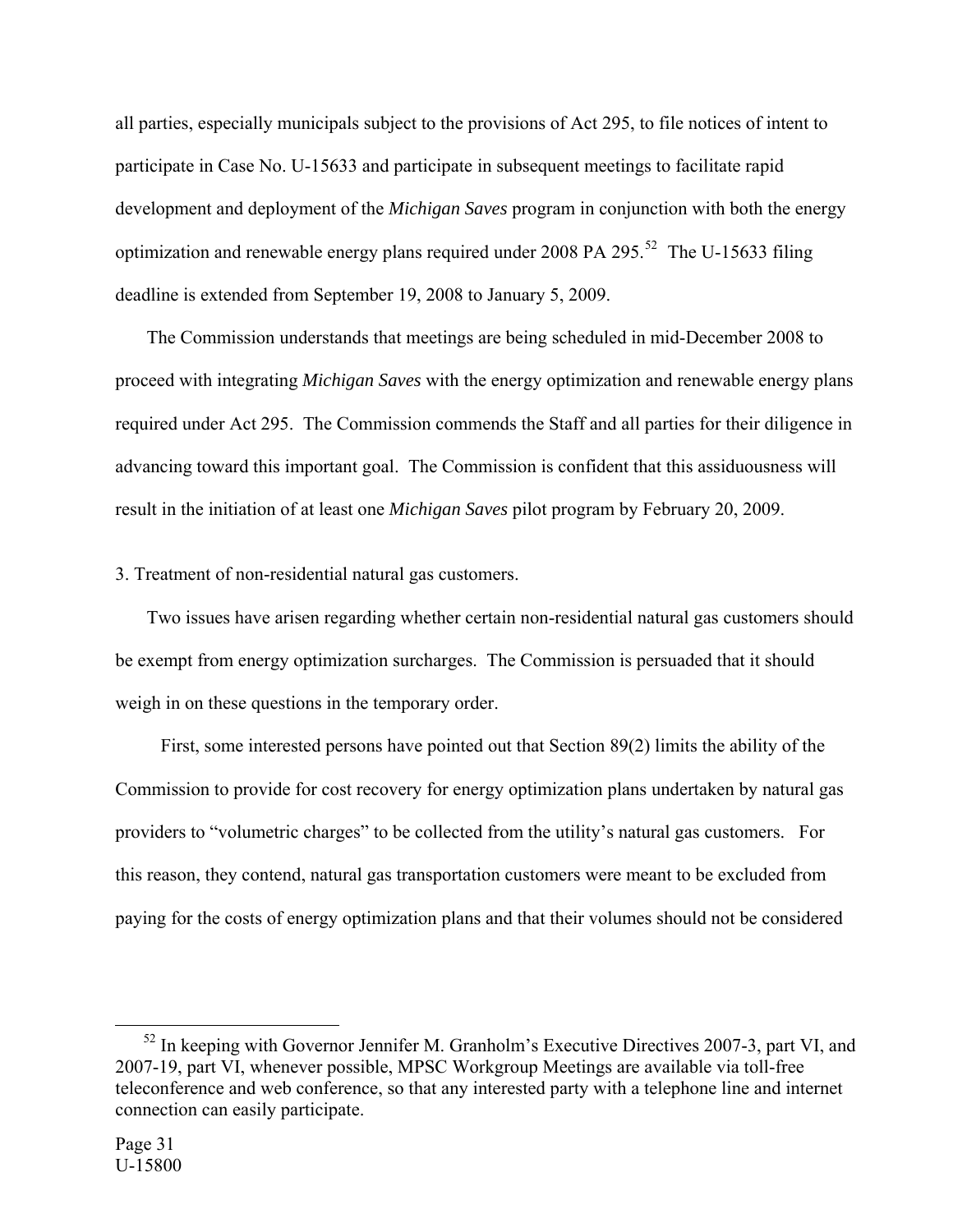in determining whether a provider's energy optimization plan will meet the required energy optimization targets.

 Act 295 does not explicitly define the term "natural gas customer." This leaves the Commission to search the remainder of the Act to infer the Legislature's intent. In Section 71(2), the Legislature indicated that the "overall goal of an energy optimization plan shall be to reduce the future costs of provider service to customers." There is no indication in this language that the Legislature intended to distinguish between bundled sales customers, choice customers, and transportation customers. Also, in Section 89(1) and (2), the Legislature did not explicitly distinguish between bundled sales customers, choice customers, and transportation customers. Instead, the Legislature explicitly stated that "costs shall be recovered from *all* natural gas customers…by volumetric charges."

 Although transportation customers do not rely on natural gas utilities for their source of supply, many transportation customers do rely on the facilities of natural gas utilities for the delivery of gas to its ultimate destination. In the absence of an explicit legislative intent in Act 295, the Commission finds that natural gas transportation customers served by any natural gas provider whose rates are regulated by the Commission will be subject to cost recovery charges for the energy optimization plan programs in accordance with Act 295 and will have their throughput volumes included in the calculations of the natural gas distribution company's targets, which means that they will be eligible to receive services under approved energy optimization plan programs.

 Second, interested persons have suggested that Section 93(1), which states that "[a]n eligible primary or secondary electric customer is exempt from charges the customer would otherwise incur under section 89 or 91 if the customer files with its electric provider and implements a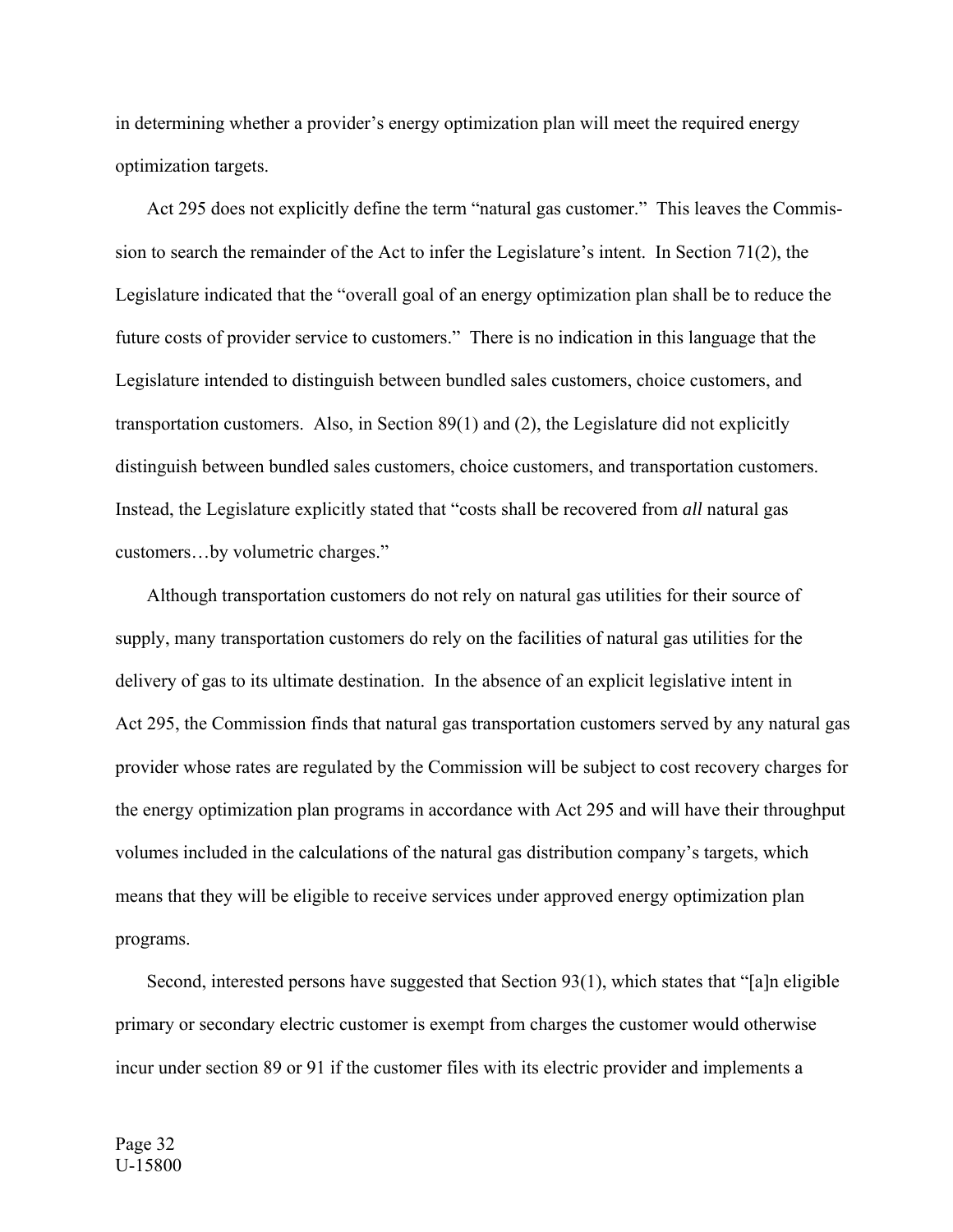self-directed energy optimization plan as provided in this section" was intended by the Legislature to be a loophole by which an electric sales customer who elects to do a self-directed electric program can avoid not only the electric surcharge, but also any gas surcharges assessed to gas sales customers.

 The Commission is not convinced that the Legislature would have (in a section of the law dealing explicitly with *electric* customers and charges levied by *electric* providers) buried a loophole purported to apply to natural gas customers without having expressly said so. The goal of statutory construction is to ascertain and give effect to the intent of the Legislature. *Livingston Co Bd of Social Services v Dep't of Social Services,* 208 Mich App 402; 529 NW2d 308 (1995). When the statutory language is clear, the statute should be enforced as written. *Auto-Owners v Stenberg Bros*, 227 Mich App 45; 575 NW2d 79 (1997). Every word of a statute should be read in such a way as to be given meaning, avoiding any construction that would render any part of the statute surplusage or nugatory. *In re MCI Telecommunications Complaint*, 460 Mich 382; 596 NW2d 164 (1999). The Commission concludes that Section 93(1) cannot be read to apply to natural gas customers and that it clearly applies only to electric customers.

## 4. Cost Recovery for Energy Optimization Plans.

Section 89(1) provides, in part that, "The commission shall allow a provider whose rates are regulated by the commission to recover the actual costs of implementing its approved energy optimization plan." Section 73(2) requires the Commission to "approve a proposed energy optimization plan unless the commission determines that the energy optimization plan meets the utility system resource cost test and is reasonable and prudent." The statute also provides a very aggressive timetable for providers to develop, implement, and demonstrate savings from their energy optimization plans. The Commission is aware of the dedicated and good faith efforts of the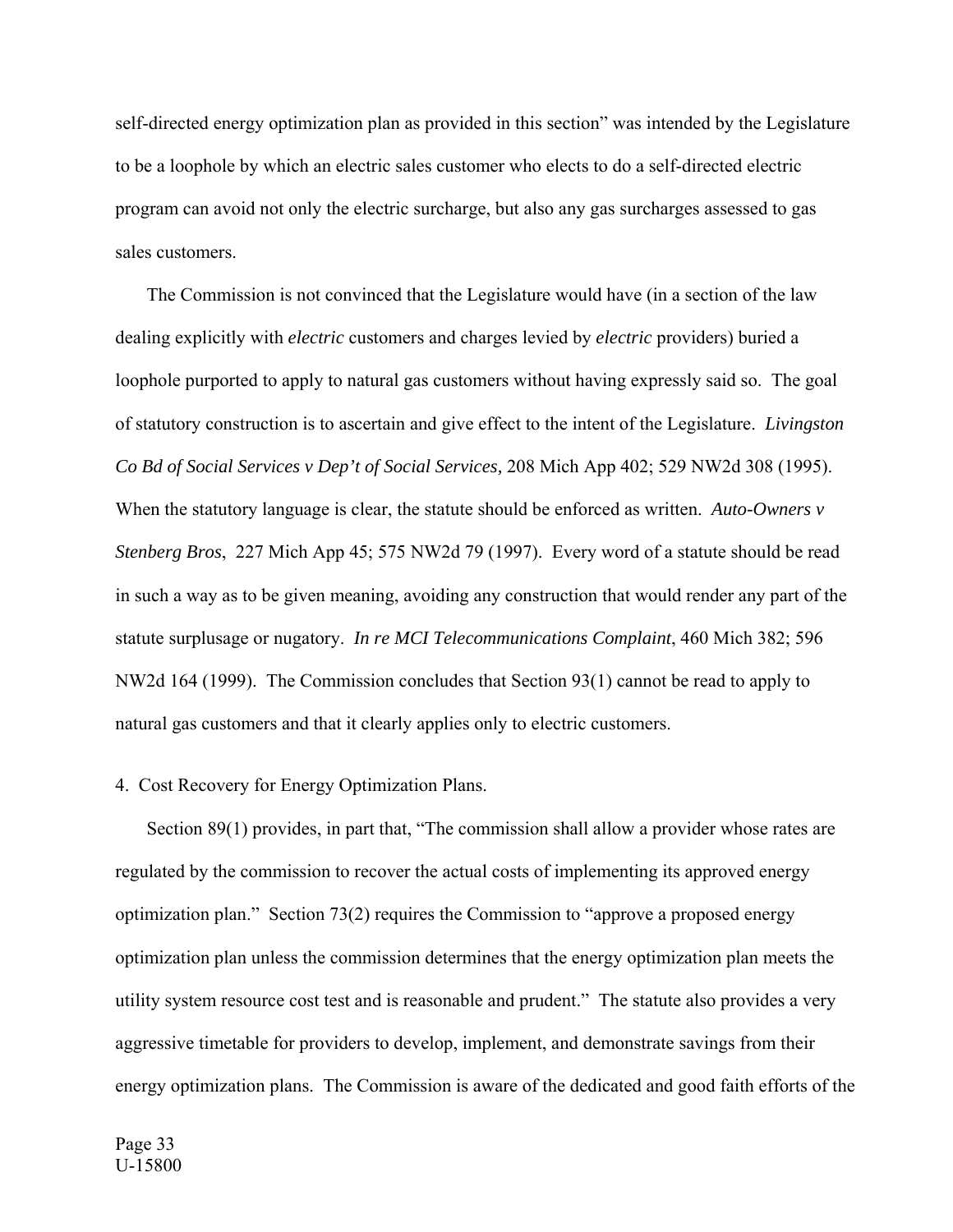providers, in conjunction with the Staff and other interested stakeholders, to meet the statutory deadlines by working expeditiously to initiate necessary plan elements. The Commission finds that it is reasonable that the providers began energy optimization plan and program development as soon as PA 295 was enacted. The Commission authorizes deferred accounting of actual costs incurred by a provider in implementing its energy optimization plan under Act 295, Subpart B.

# 5. Timing for Energy Optimization Plan Surcharge.

 Section 21(7) specifies that, "An electric provider shall not begin recovery of the incremental costs of compliance within its rates until the commission has approved its proposed plan." This provision relates to renewable energy plans. Similarly, in keeping with the general proviso in Section 73(1) that energy optimization plans shall be subject to the same procedures used for renewable energy plans, the Commission finds that recovery of costs associated with energy optimization plans shall not commence until a provider's energy optimization plan is approved. The energy optimization plan costs may be recovered as soon as practicable after energy optimization plan approval. Beginning the surcharge as soon as possible will allow the costs to be spread over more months, which will lower the monthly surcharge amount.

# 6. Notification by Providers Opting to Use the Independent Energy Optimization Program Administrator.

 In order to allow adequate time for the bid solicitation process for the Independent Energy Optimization Program Administrator, providers who wish to meet their statutory requirements under 2008 PA 295 by utilizing this option shall notify the Commission of their intent to do so by December 19, 2008. The Commission will require an initial two year contract commitment, with an option to renew.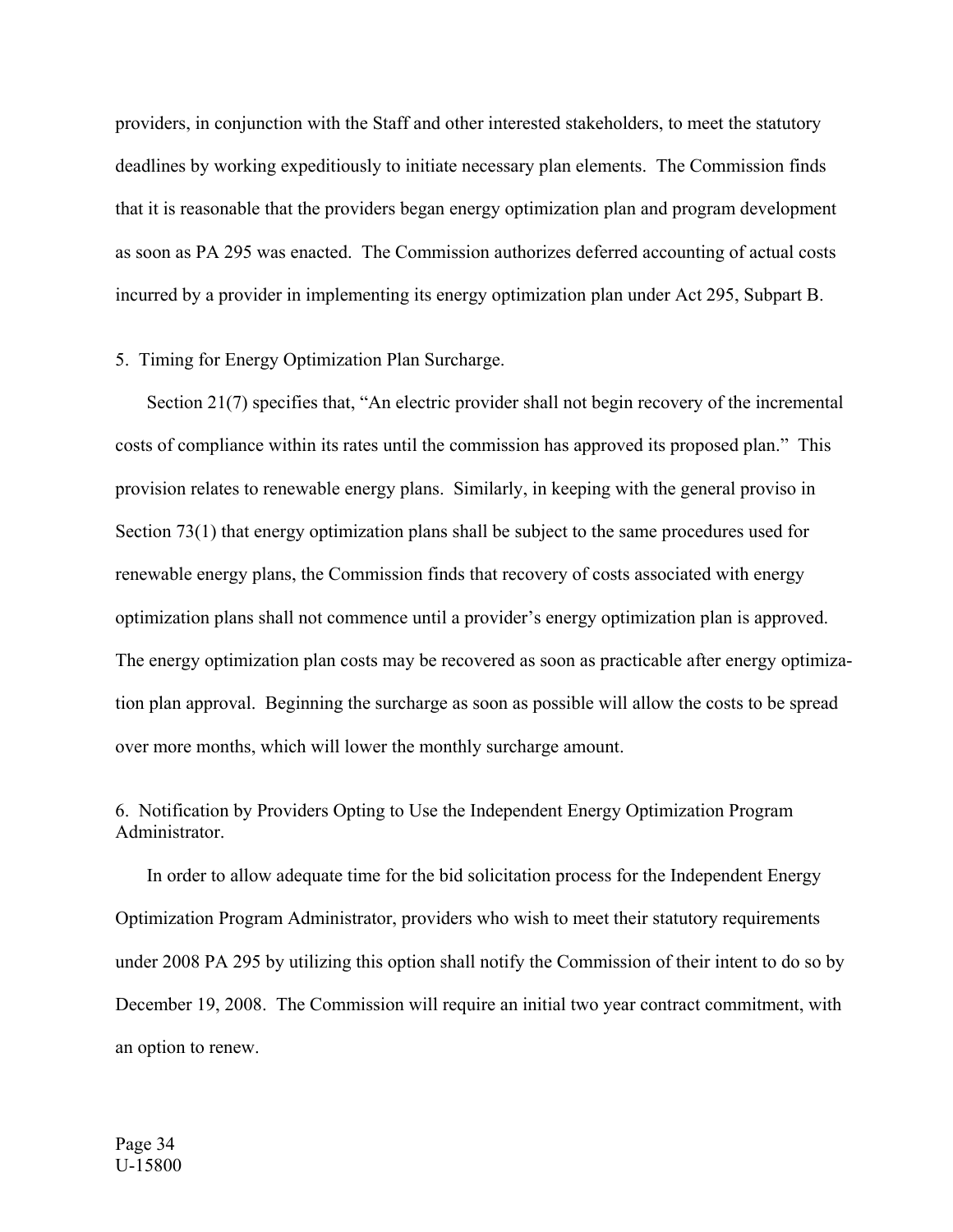7. Self-Directed Energy Optimization Plans.

### A. Phase-in of Eligible Customers

 Section 93 describes a phased-in option for customers to be exempt from otherwise applicable electric charges to support provider energy optimization plans in exchange for implementing their own "self-directed" energy optimization plan.

 Initially, only the largest customers are eligible to utilize the self-direct option. In 2009 and 2010, an eligible primary or secondary customer must have had an annual peak demand in the preceding year of at least 2 megawatts at each site to be covered by the plan or 10 megawatts if aggregating multiple sites owned by the same customer within the service territory of the applicable provider.

 The second phase of the self-direct roll-out in 2011, 2012 and 2013 expands the option to include mid-sized customers whose annual peak demand in the preceding year was at least 1 megawatt at each site to be covered by the self-directed plan or 5 megawatts if aggregating all sites owned by the same customer within the service territory of the applicable provider. The Commission interprets the insertion of "or customers" in Section 93(2)(b) to allow unrelated customers within the provider's service territory, such as those in a strip mall or industrial park, to aggregate for the purposes of implementing a self-directed plan. Non-contiguous customers such as a group of schools or churches in a provider's service territory may also choose to aggregate for purposes of a self-directed plan.

 The third and final phase of the self-direct roll-out, in 2014 and thereafter, allows all nonresidential primary or secondary electric customers to be aggregated if their collective annual peak demand in the preceding year was at least 1 megawatt for all sites to be covered by the selfdirected plan.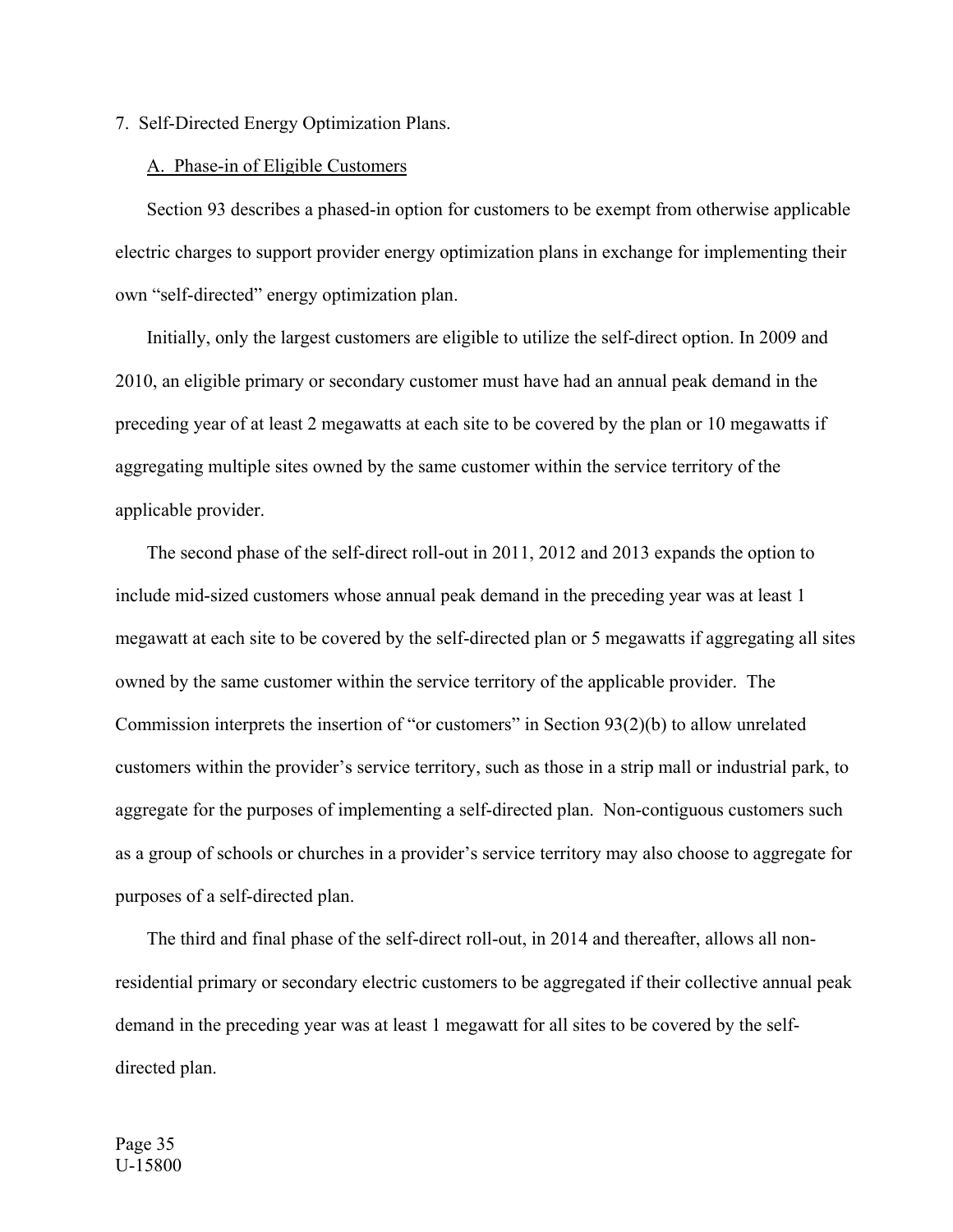# B. Schedule for Phase 1-Eligible Customers.

- (1) By December 15, 2008, Consumers and DTE Energy will notify all of their customers who are eligible to implement a Phase 1 self-directed energy optimization plan that this option is available to them as described in this order. In order to assist customers to make an informed decision about whether it is worth it to them to operate a self-directed energy optimization plan, Consumers and DTE Energy will notify customers of their best estimates of the amounts of the surcharges that will be charged to them if they elect to remain part of the provider's energy optimization plan. The Commission expects the other providers subject to the requirements of Act 295 to initiate similar contacts with their eligible Phase 1 customers and to provide the customers with similar surcharge estimates to use as a basis for decision-making.
- (2) By January 15, 2009, eligible Phase 1 customers will notify their electric provider of their intent to implement a self-directed energy optimization program.
- (3) By January 30, 2009, customers will submit a self-directed energy optimization plan to their electric provider. For administrative efficiency, customers shall file their self-direct plans using a standardized template. A draft of the selfdirect energy optimization plan template is included in Attachment E to this order. The final version of the self-direct energy optimization plan template to be used by interested Phase 1 customers shall be completed and made available to them by January 5, 2009.
- (4) If the providers identify any insufficiencies in the self-direct energy optimization plans submitted to them, they will notify the customers of the insufficiency and request the information necessary to make the application complete. The notification of insufficiency shall be sent to the customer by February 6, 2009.
- (5) Customers must remedy any self-direct energy optimization plan insufficiencies within one week: by February 13, 2009, if they wish to proceed with plan implementation. An extension to this date may be granted by mutual agreement of the parties as long as doing so does not interfere with the overall schedule of the provider's energy optimization plan implementation.

# C. Exemption from energy optimization plan surcharge

Section 93(7) states that, "Once a customer begins to implement a self-directed plan at a site

covered by the self-directed plan, that site is exempt from energy optimization program charges

under section 89 or 91 and is not eligible to participate in the relevant electric provider's energy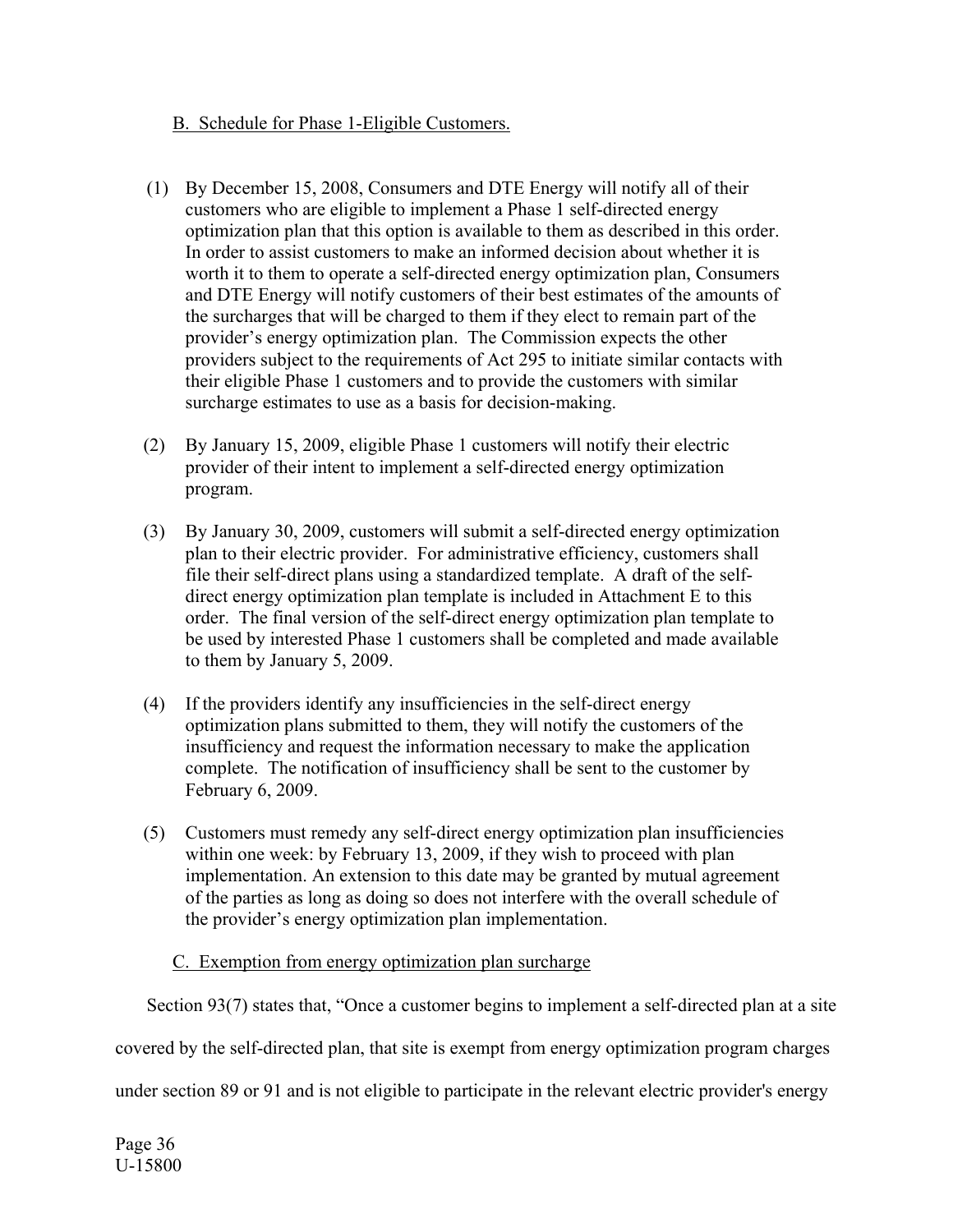optimization programs." A self-direct energy optimization plan shall be considered complete, and the customer exempt from the provider's energy optimization surcharge in the next billing cycle after the start date for the first action item in the customer's self-direct energy optimization plan. This is true for a customer with a single site or several sites aggregated together. The plan, including the implementation schedule and expected energy savings, must be attested to as true and accurate by a knowledgeable official of the customer. Customers must comply with the statutory self-direct plan reporting requirements to retain the exemption from the surcharge.

8. Definition of Natural Gas Retail Sales for an IOU.

A. For the savings targets identified in Act 295, Section 77(3).

 A natural gas provider shall meet the following minimum energy optimization standards using energy efficiency programs under this subpart:

(a) Biennial incremental energy savings in 2008-2009 equivalent to 0.1% of total annual retail natural gas sales in decatherms or equivalent Mcfs in 2007.

 For the savings targets, the percentage will be applied to sales volumes including gas customer choice, but not including gas transportation sales volumes. The savings targets are adjusted through weather normalization or a three year averaging method allowed by Section 77(5).

B. For the spending caps identified in Act 295, Section 89(7).

 A natural gas provider or an electric provider shall not spend more than the following percentage of total utility retail sales revenues, including electricity or natural gas commodity costs, in any year to comply with the energy optimization performance standard without specific approval from the Commission: (a) In 2009, 0.75% of total retail sales revenues for 2007.

 For spending caps, the percentage will be applied to **total** retail gas sales revenue including gas customer choice revenue, but excluding gas transportation distribution revenues.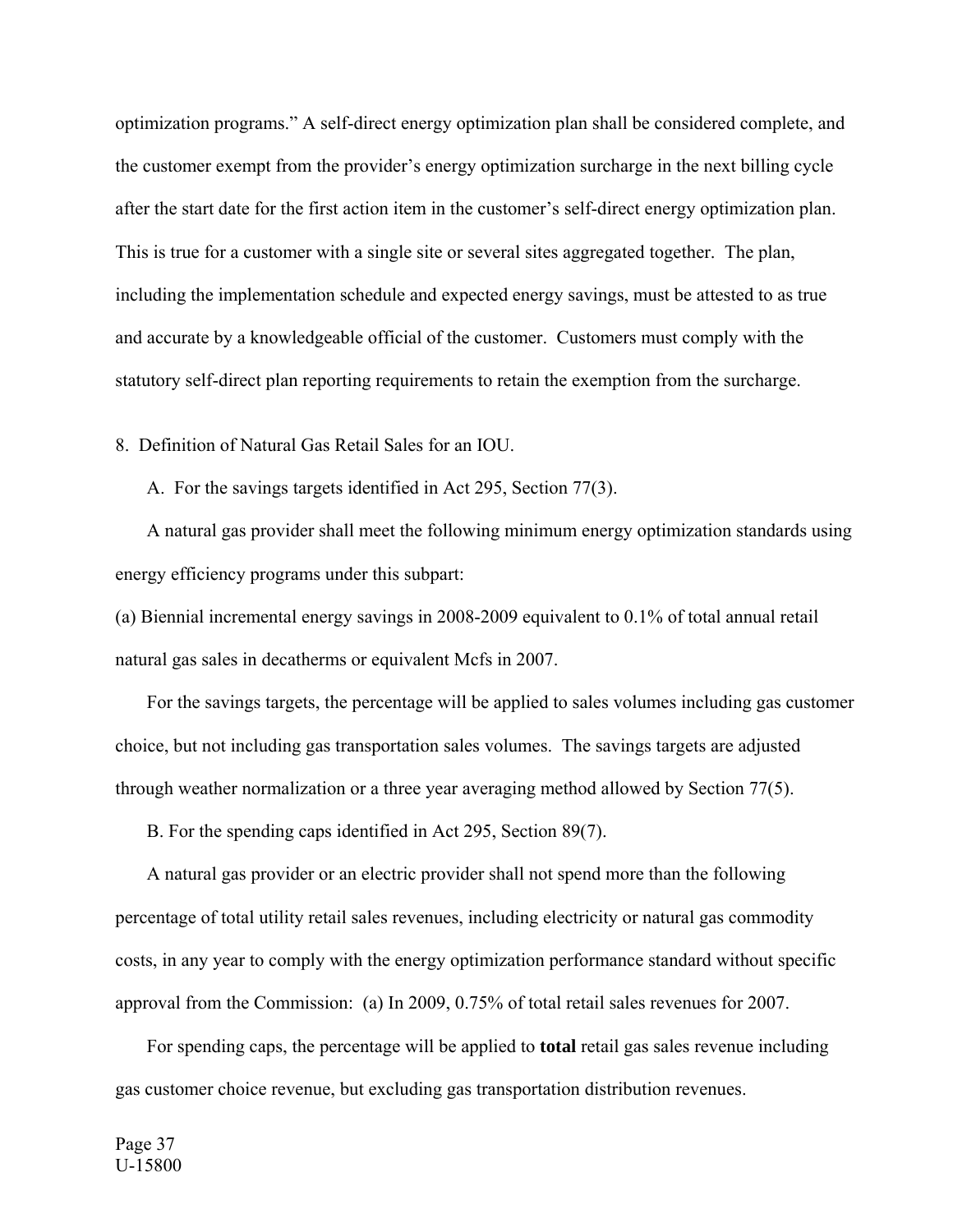#### OTHER GENERIC ISSUES

#### Information Required on Customer Bills

The following excerpt from Section 45(5) addresses requirements for information to be

provided to residential customers regarding both the renewable energy and energy optimization

programs:

 In its billing statements for a residential customer, each provider shall report to the residential customer all of the following in a format consistent with other information on the customer bill:

- (a) An itemized monthly charge, expressed in dollars and cents, collected from the customer for implementing the renewable energy program requirements of this act. In the first bill issued after the close of the previous year, an electric provider shall notify each residential customer that the customer may be entitled to an income tax credit to offset some of the annual amounts collected for the renewable energy program.
- (b) An itemized monthly charge, expressed in dollars and cents, collected from the customer for implementing the energy optimization program requirements of this act.
- (c) An estimated monthly savings, expressed in dollars and cents, for that customer to reflect the reductions in the monthly energy bill produced by the energy optimization program under this act.
- (d) An estimated monthly savings, expressed in dollars and cents, for that customer to reflect the long-term, life-cycle, levelized costs of building and operating new conventional coal-fired electric generating power plants avoided under this act as determined by the commission.

This language appears to be striving for a balanced presentation to customers of the costs and

benefits of the renewable energy and energy optimization plans. Section 45(5)(a) requires

disclosure of renewable energy plan costs; (5)(b) requires disclosure of energy optimization plan

costs; (5)(c) requires disclosure of energy optimization plan savings; and (5)(d) requires disclosure

of renewable energy plan savings (avoided costs).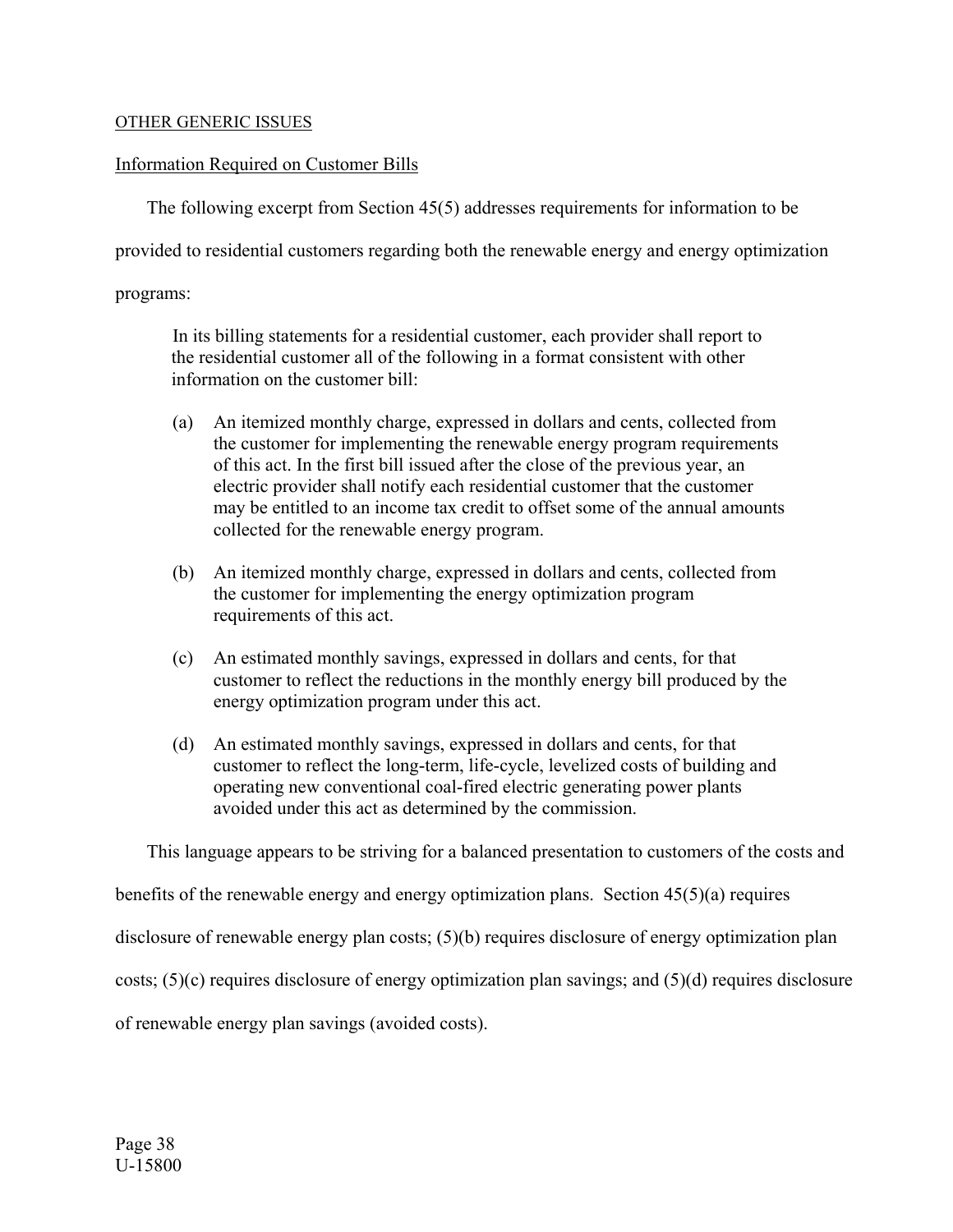With respect to Section  $45(5)(c)$ , the inclusion of the phrase "for that customer" makes this subsection somewhat unclear. When read in the context of the other section requirements, the Commission interprets this subsection to require reporting to the residential customer the estimated annual savings of the provider's entire energy optimization plan broken down into monthly increments.

#### Recovery of Costs from Customers

Section 89(2) states: "Under subsection (1), costs shall be recovered from all natural gas customers and from residential electric customers by volumetric charges, from all other metered customers by per-meter charges, and from unmetered electric customers by an appropriate charge, applied to utility bills as an itemized charge."

 Recovery of costs from commercial and unmetered customers must be accomplished in a fair manner. In particular, the electric commercial customer class has significant diversity of load characteristics within the class. Some commercial customers have load characteristics similar to residential customers, while others have annual consumption levels on par with major industrial customers. If provider energy optimization plans include only a single per-meter charge across the entire commercial customer class, inequities will necessarily be created. The Commission directs providers to include in their energy optimization plan filings proposals for multiple per-meter charges for commercial customers that will reflect the diverse load characteristics within the commercial customer class. At the same time, the Commission finds that rate regulated electric providers should include suggestions in their renewable energy plan filings regarding the appropriate charges for the electric provider's tariffs, which is a matter for the Commission to determine under Section 45(1).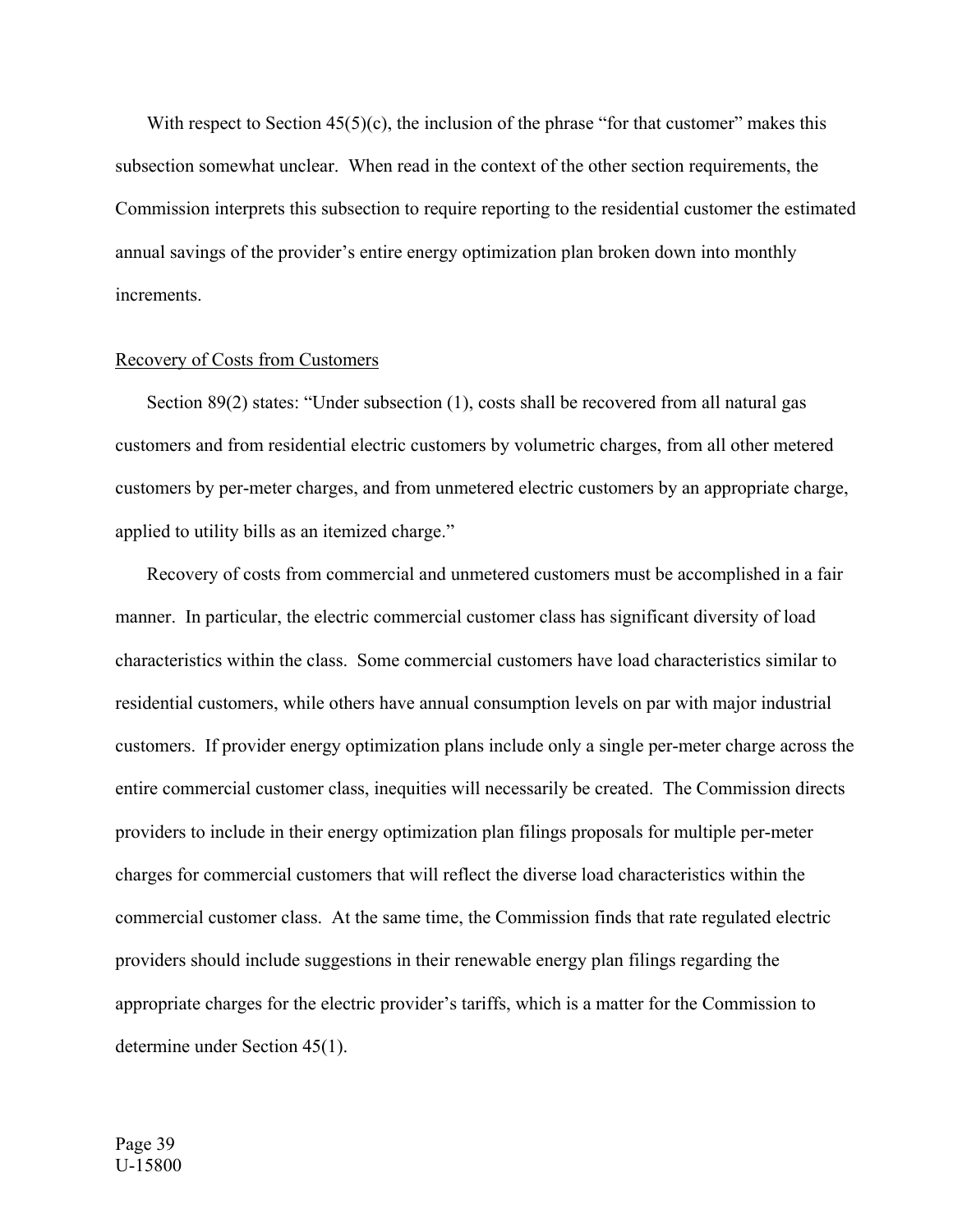The Commission notes that Act 295 is silent on the issue of whether or not unmetered electric customers must contribute toward a regulated provider's renewable energy plan. Recovery of the incremental cost of compliance is, pursuant to Section 45(2) to be through an "itemized charge on the customer's bill". Although the retail rate limits specified in Section 45(2) are defined in terms of a dollar amount per "customer meter," it is apparent that the Legislature intended recovery of the incremental cost of compliance to include unmetered customers, because unmetered customer bills can include an itemized charge, and an itemized charge can be developed for unmetered customers that is less than the retail rate impact limits specified by Section 45(2). The Commission finds that recovery of the incremental cost of compliance for renewable energy plans shall include unmetered electric customers.

#### Low Income Customers

 An energy optimization plan must do a number of things in Section 71(3)(a) including: "propose a set of energy optimization programs that include offerings for each customer class, including low income residential. The commission shall allow providers flexibility to tailor the relative amount of effort devoted to each customer class based on the specific characteristics of their service territory." The Commission takes very seriously the potential impact on low income customers of the surcharges associated with the renewable energy and energy optimization plan. While recognizing the intended net benefit to ratepayers of the mandated plans, the Commission wants to ensure that every effort is made to enable low income customers to experience net reductions in their energy bills in the near term. The Commission would like to see creative and focused efforts to target energy optimization program services to distinct subsets of the low income customer population. In some cases, this targeting may entail actual differences in program services. In other cases, it may involve different marketing approaches for the same basic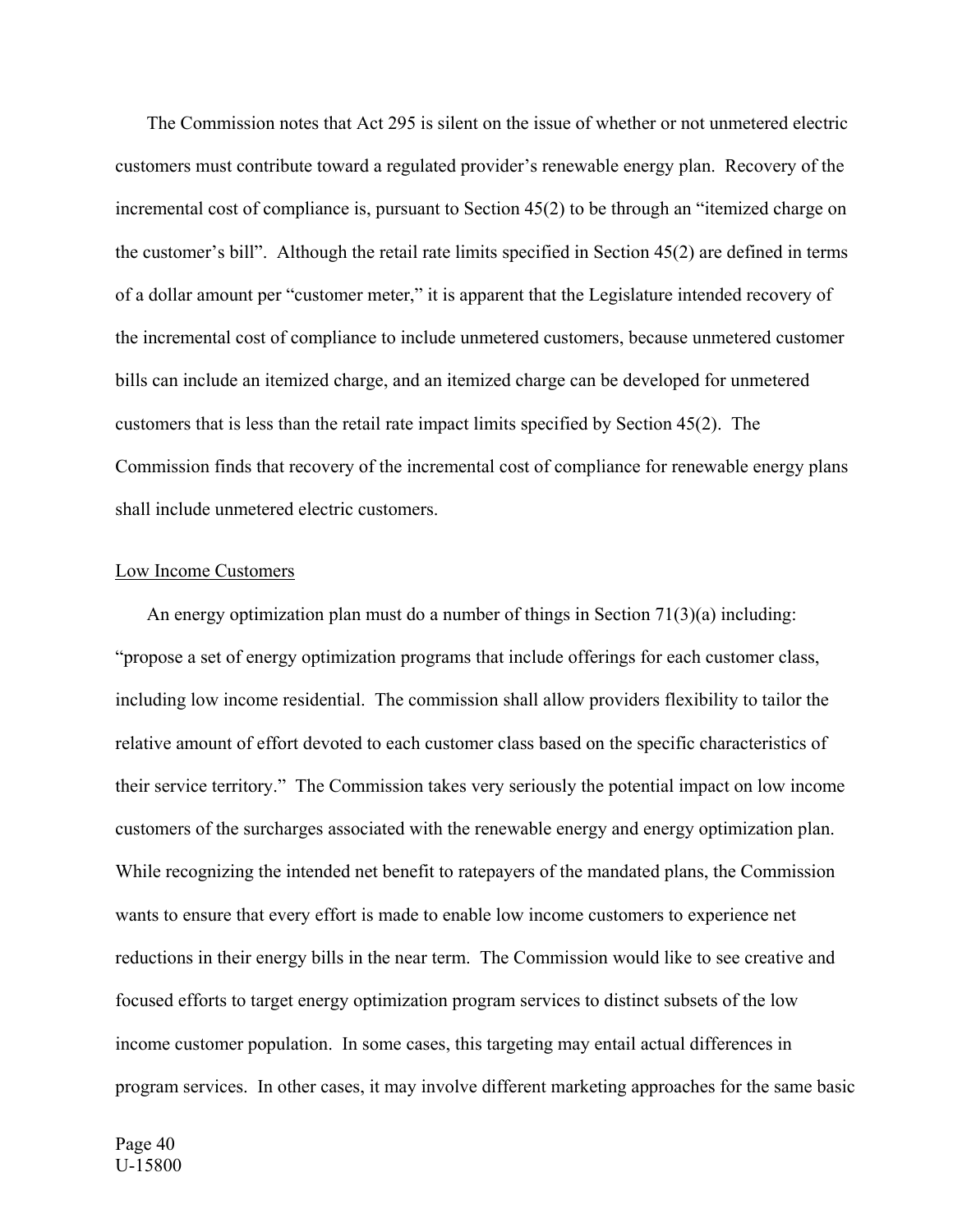services. The Commission would also encourage, to the greatest extent possible, the coordination of energy optimization program services with other energy-related assistance programs such as home repair and weatherization efforts.

#### **CONCLUSION**

 The Commission has selected the cases resulting from this order for participation in its paperless docket program. All documents filed in any of these cases shall be submitted electronically through the Commission's E-Dockets Website at: michigan.gov/mpscedockets. Requirements and instructions for filing can be found in the User Manual on the E-Dockets help page. Documents may also be submitted, in Word or PDF format, as an attachment to an email sent to mpscedockets@michigan.gov. If you require assistance prior to e-filing, contact Commission staff at (517) 241-6170 or by e-mail at  $m$ pscedockets@michigan.gov.

THEREFORE, IT IS ORDERED that:

 A. All providers are ordered to file renewable energy plans and/or energy optimization plans, and supporting testimony and exhibits if applicable, as provided in this temporary order, its attachments, and 2008 PA 295, MCL 460.1001 *et seq.*

 B. The provisions of Attachments A through G of this order are adopted for all initial renewable energy plan and/or energy optimization plan filings, as applicable, under the respective attachments and 2008 PA 295, MCL 460.1001 *et seq.*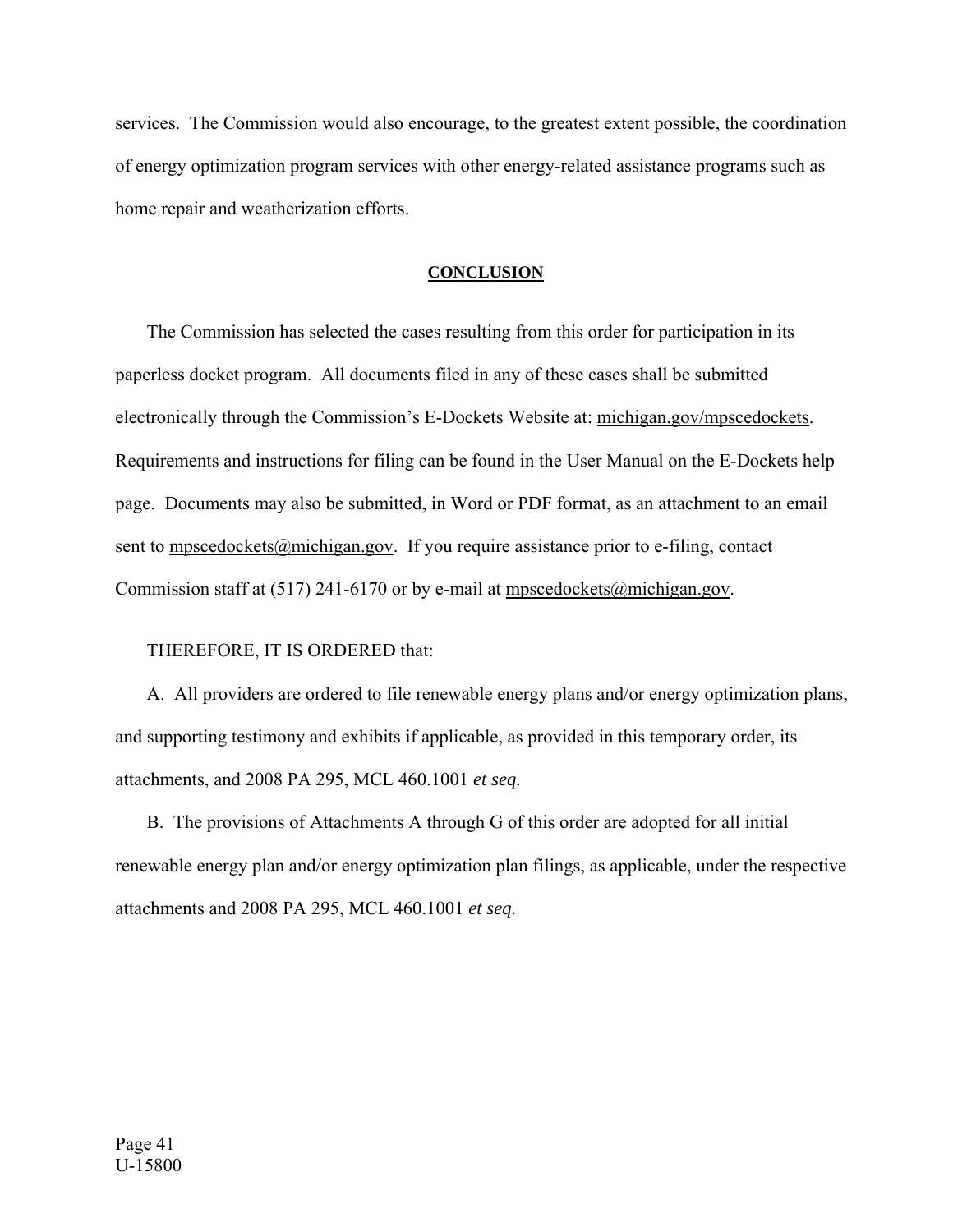The Commission reserves jurisdiction and may issue further orders as necessary.

MICHIGAN PUBLIC SERVICE COMMISSION

 $\mathcal{L}_\text{max}$  and  $\mathcal{L}_\text{max}$  and  $\mathcal{L}_\text{max}$  and  $\mathcal{L}_\text{max}$ 

het yga

Orjiakor N. Isiogu, Chairman

 $\overline{\phantom{a}}$ 

Monica Martinez, Commissioner

Stora Karola

\_\_\_\_\_\_\_\_\_\_\_\_\_\_\_\_\_\_\_\_\_\_\_\_\_\_\_\_\_\_\_\_\_\_\_\_\_\_\_\_

Steven A. Transeth, Commissioner

By its action of December 4, 2008.

Manyo Kunkle  $\overline{\phantom{a}}$  , and the set of the set of the set of the set of the set of the set of the set of the set of the set of the set of the set of the set of the set of the set of the set of the set of the set of the set of the s

Mary Jo Kunkle, Executive Secretary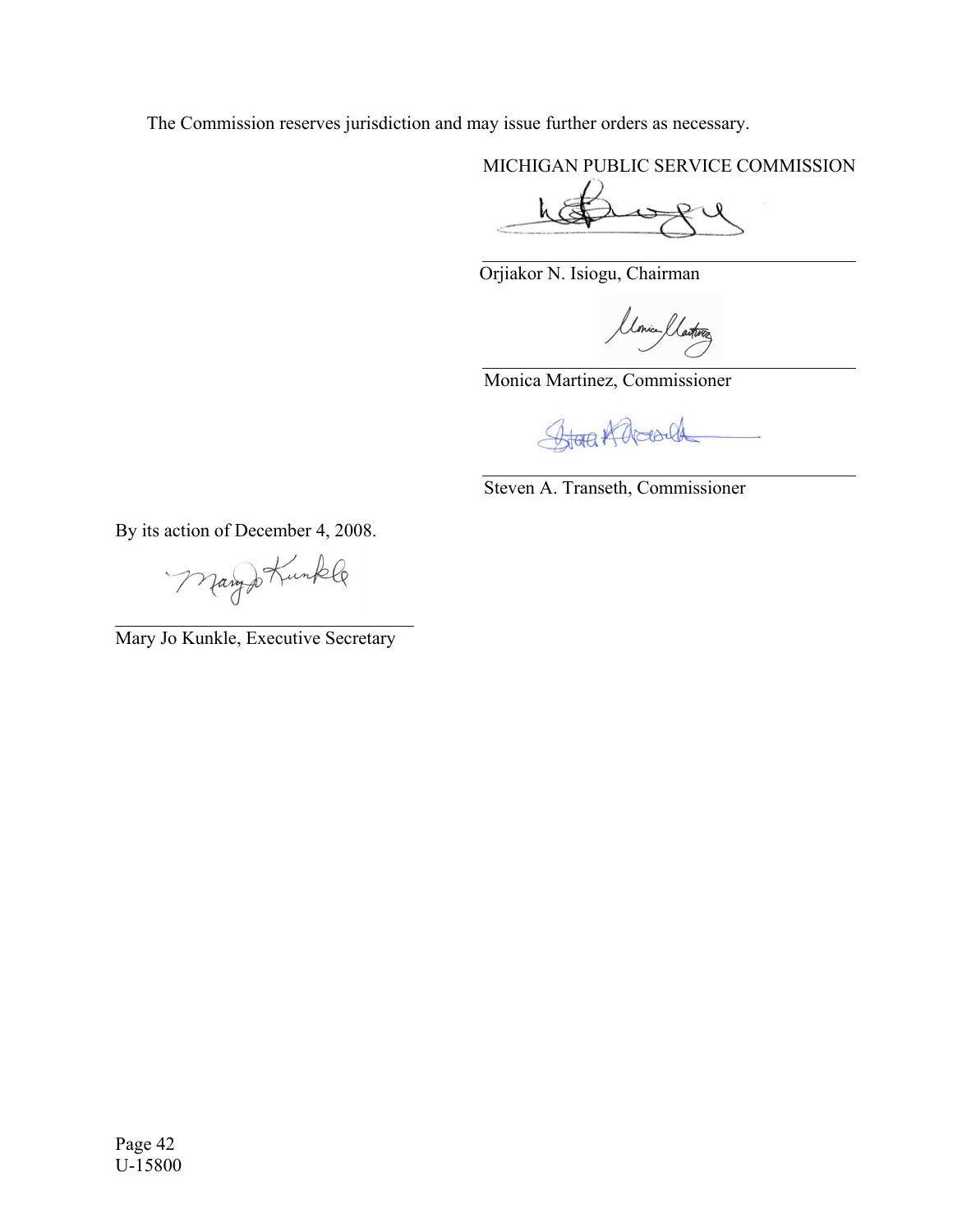# **Michigan Public Service Commission 2008 PA 295**

# **Filing Requirements and Instructions for Renewable Energy Plans for Michigan Investor-Owned Retail Rate-Regulated Electric Utilities and Retail Rate-Regulated Electric Cooperatives**

*PA 295 of 2008 Section 21(2) Each electric provider shall file a proposed renewable energy plan with the commission within 90 days after the commission issues a temporary order under section 191. The proposed plan shall meet all of the following requirements:* 

- *(a) Describe how the electric provider will meet the renewable energy standards..*
- *(b) Specify whether the number of megawatt hours of electricity used in the calculation of the renewable energy credit portfolio will be weather-normalized or based on the average number of megawatt hours of electricity sold by the electric provider annually during the previous 3 years to retail customers in this state. Once the plan is approved the by commission, this option shall not be changed.*
- *(c) Include the expected incremental cost of compliance with the renewable energy standards for a 20-year period beginning when the plan is approved by the commission.*
- *(d) For an electric provider that had 1,000,000 or more retail customers in this state on January 1, 2008, describe the bidding process to be used by the electric provider under section 33. The description shall include measures to be employed in the preparation of requests for proposals and the handling and evaluation of proposals received to ensure that any bidder that is an affiliate of the electric utility is not afforded a competitive advantage over any other bidder and that each bidder, including any bidder that is an affiliate of the electric provider, is treated in a fair and nondiscriminatory manner.*
- *PA 295 of 2008 Section 21(3) The proposed plan shall establish a nonvolumetric mechanism for the recovery of the incremental costs of compliance within the electric provider's customer power supply rates.*

The following suggests several elements that address the specific items referenced in the above language in **PA 295 of 2008** Section 21(2)(3). These elements are based on current rate case standard filing requirements, PSCR filing requirements as well as RPS filing requirements of other utilities across the country. These suggestions are intended to be used only as initial guidance. They are not necessarily exhaustive.

- 1. Sales Forecast through 2015
	- Specify whether megawatt hours of electricity used in the calculation is weather-normalized or based on the average number of megawatt hours of electricity sold by the electric provider annually during the previous 3 years to full service retail customers in the state (**PA 295 of 2008** Section  $21(2)(b)$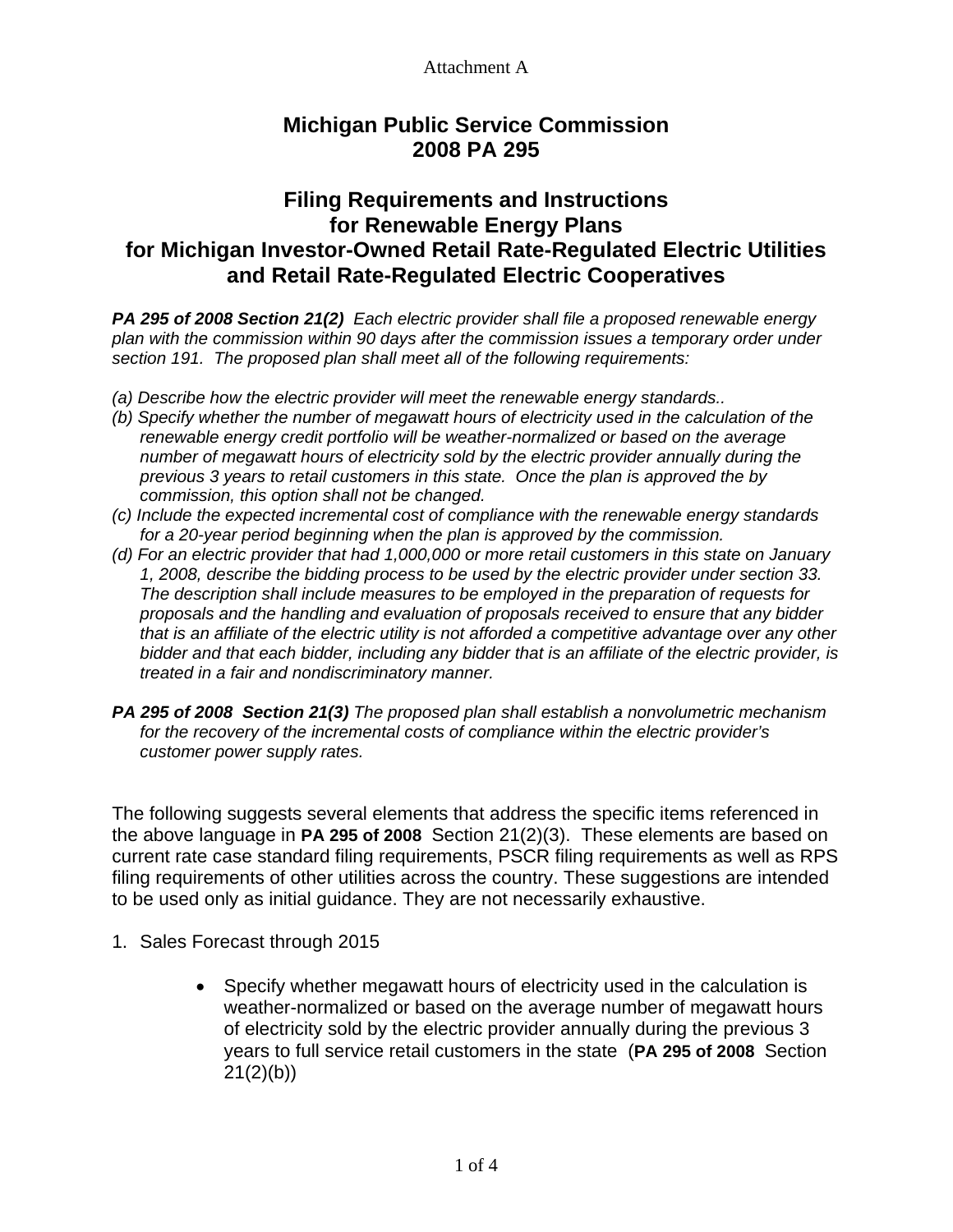- 2. 20-Year Forecast of Meters by Customer Class
	- This is needed in order to determine retail rate impacts by customer class (**PA 295 of 2008** Section 45(2))
- 3. Quantity of RECs
	- Outline the quantity of RECs the Company forecasts it must obtain each year to meet RPS (**PA 295 of 2008** Section 27(3))
- 4. Detailed Resource Plan
	- Describe the Company's planned renewable and advanced cleaner energy capacity portfolio. Include schedule of forecasted construction and purchases. (**PA 295 of 2008** Section 27(1)(2)).
	- Describe the Company's planned renewable and advanced cleaner energy credit portfolio and how it will meet the 50%, 50% allocation requirement (Detroit Edison and Consumers Energy only). Include schedule of forecasted construction and purchases. (**PA 295 of 2008** Section 33(1))
	- Forecast RECs obtained via the Michigan incentive RECs as provided for in **PA 295 of 2008** Section 39 (2)(a)(b)(c)(d)(e)
	- Forecast expected compliance levels by year to meet the renewable and advanced cleaner energy capacity portfolio targets.
	- Forecast expected compliance levels by year to meet the renewable and advanced cleaner energy credit portfolio targets.
	- Identify key assumptions used in developing these forecasts and the proposed resource portfolio.
	- Identify risks which may drive performance to vary.
- 5. RFP/Bidding Process and Approach
- 6. Wholesale Customer Treatment (**PA 295 of 2008** Section 35(1)(a)(b))
- 7. "Transfer Price" Forecast
	- Forecast a price per MWh for each of the 20 years for renewable and advanced cleaner energy sold to full service retail customers, which will be used in calculating net incremental cost. (**PA 295 of 2008** Section 47  $2(b)(iv))$
- 8. Revenue Requirement
	- Per (**PA 295 of 2008** Section 47(2)) Incremental costs of compliance **shall be calculated to include the following:**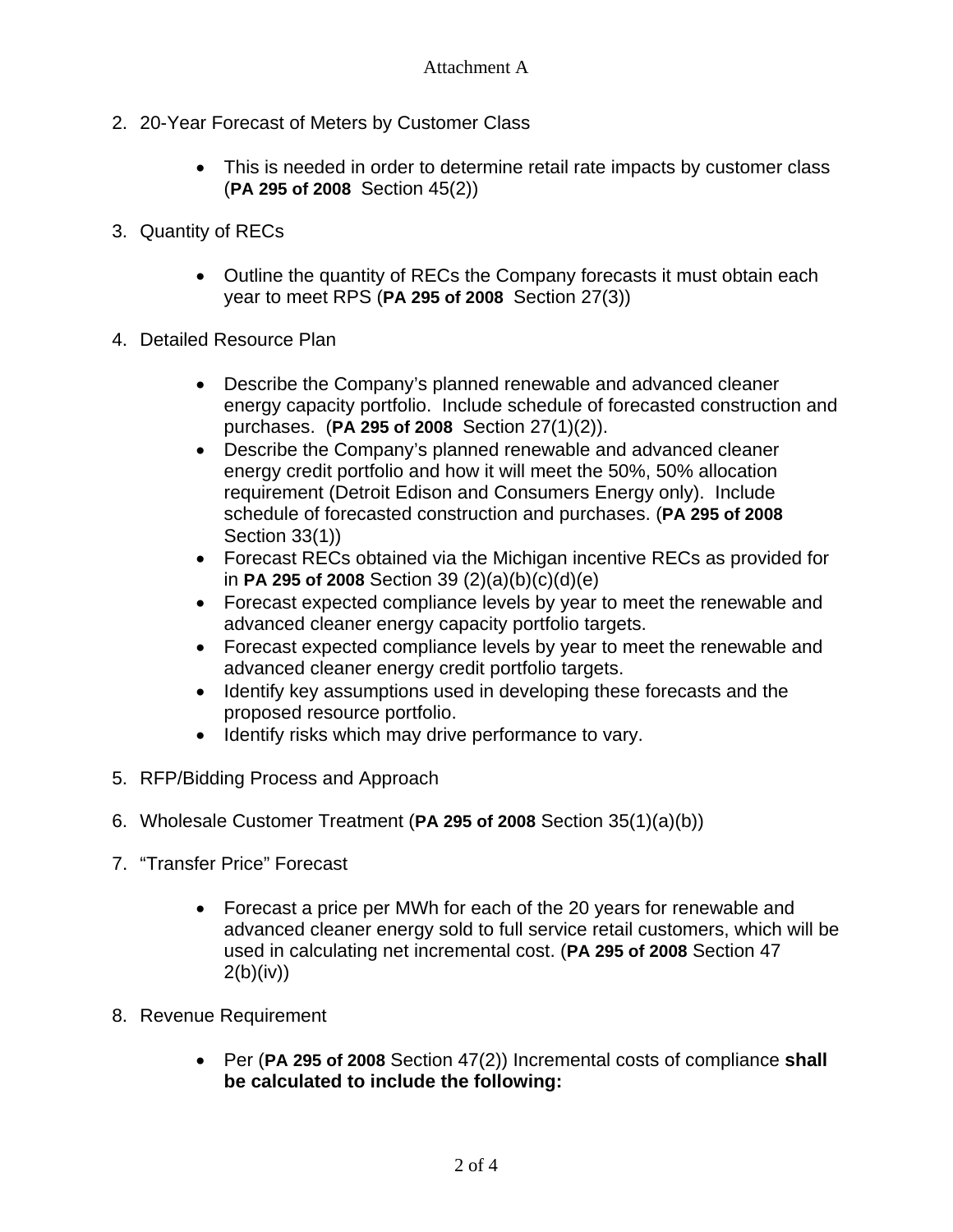- Capital, operating and maintenance costs for renewable energy systems or advanced cleaner energy systems (including property taxes and insurance for renewable energy systems)
- Financing costs
- Costs that are not otherwise recoverable in base rates including interconnection and substation costs
- Ancillary service costs
- Cost of purchased RECs other than those purchased for noncompliance with **PA 295 of 2008** Section 27
- Cost of contracts per **PA 295 of 2008** Section 33(1)
- Expenses incurred as a result of governmental action including changes in tax or other laws
- Any other costs that are necessary to implement the 20-year plan
- Subtract revenues as identified in **PA 295 of 2008** Section 47 2(b) ex. transfer price, environmental attributes, interest on regulatory liability etc.
- Recovery to include the authorized rate of return on equity, which will remain fixed at the rate of return and debt to equity ratio that was in effect in base rates when the renewable plan was approved (**PA 295 of 2008** Section 47(1))
- Recommendation of minimum Regulatory Liability and forecast of interest rate used to accrue (**PA 295 of 2008** Section 21 (4))
- The utility's current cost of service study will be used
- 9. Cost Recovery Mechanism
	- 20-year forecast of nonvolumetric surcharge (**PA 295 of 2008** Section 21 (3))
	- 20-year forecast of regulatory liability balance
- 10. Tariff Filings Reflecting the Cost Recovery Mechanism
- 11. Suggested Templates for Filing Requirements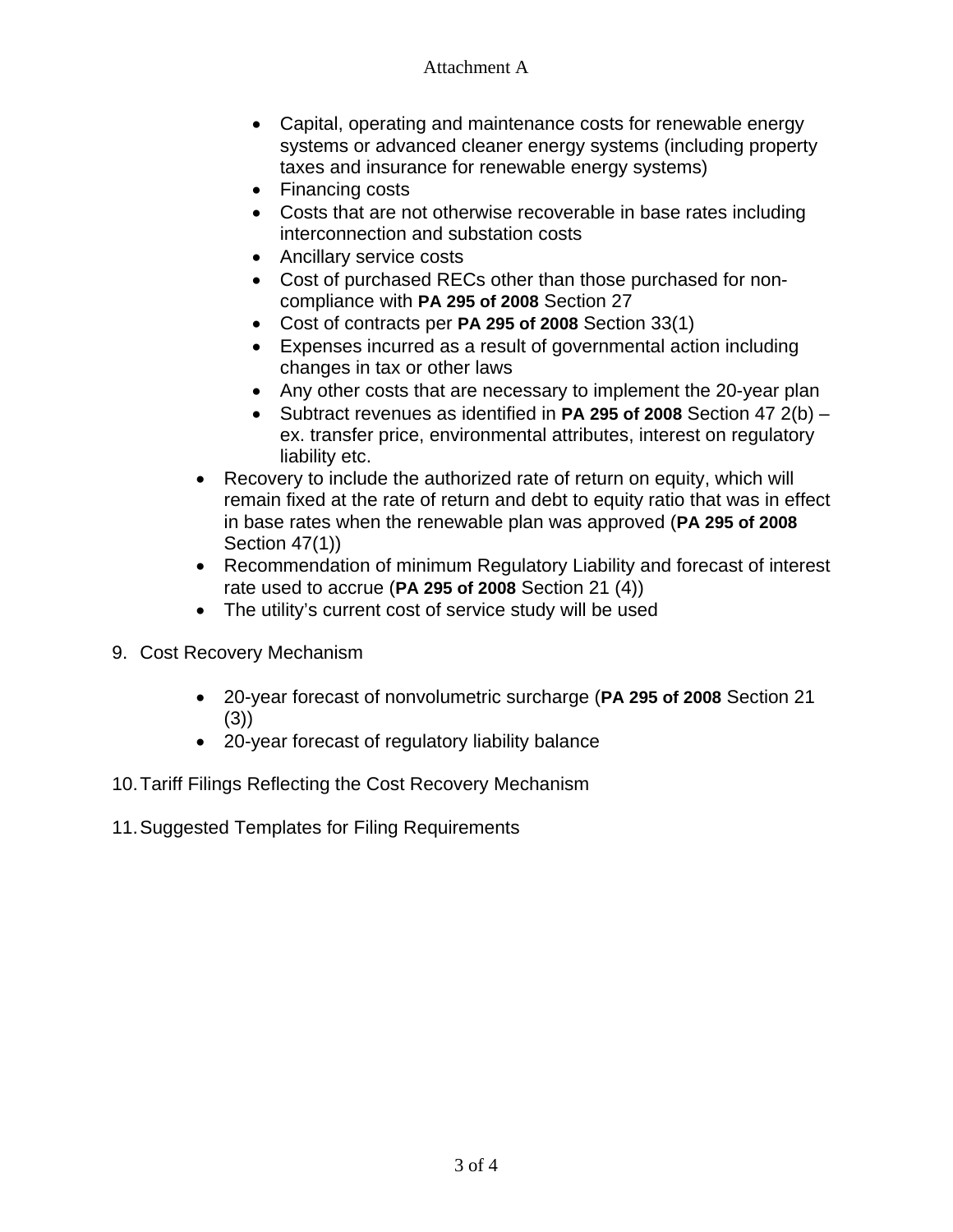#### **ATTACHMENT A - RENEWABLE ENERGY PLAN SURCHARGE SUMMARY**

| <b>XXX Sales Forecast</b><br>(XXX = Weather Normalized or 3-yr running average)                                                                                              | Units<br><b>MWH</b>                                                        | 2009<br>0.0                            | 2010<br>0.0                            | 2011<br>0.0                            | 2012<br>0.0                            | 2013<br>0.0                            | 2014<br>0.0                            | 2015<br>0.0                            | 2016                                   | 2017                                   | 2018                                   | 2019                                   | 2020                                   | 2021                                   | 2022                                   | 2023                                   | 2024                                       | 2025                                   | 2026                                   | 2027                                   | 2028                                   | 2029                                   |
|------------------------------------------------------------------------------------------------------------------------------------------------------------------------------|----------------------------------------------------------------------------|----------------------------------------|----------------------------------------|----------------------------------------|----------------------------------------|----------------------------------------|----------------------------------------|----------------------------------------|----------------------------------------|----------------------------------------|----------------------------------------|----------------------------------------|----------------------------------------|----------------------------------------|----------------------------------------|----------------------------------------|--------------------------------------------|----------------------------------------|----------------------------------------|----------------------------------------|----------------------------------------|----------------------------------------|
| <b>RPS Requirement</b>                                                                                                                                                       | <b>MWH</b>                                                                 | 0.0                                    | 0.0                                    | 0.0                                    | 0.0                                    | 0.0                                    | 0.0                                    | 0.0                                    | 0.0                                    | 0.0                                    | 0.0                                    | 0.0                                    | 0.0                                    | 0.0                                    | 0.0                                    | 0.0                                    | 0.0                                        | 0.0                                    | 0.0                                    | 0.0                                    | 0.0                                    | 0.0                                    |
| RPS Reauired REC's<br>(-) REC's from Existing Renewable Energy Supply(Pre RPS)<br><b>Required RECs</b>                                                                       | Millions<br>Millions<br>Millions                                           | 0.0<br>0.0<br>0.0                      | 0.0<br>0.0<br>0.0                      | 0.0<br>0.0<br>0.0                      | 0.0<br>0.0<br>0.0                      | 0.0<br>0.0<br>0.0                      | 0.0<br>0.0<br>0.0                      | 0.0<br>0.0<br>0.0                      | 0.0<br>0.0<br>0.0                      | 0.0<br>0.0<br>0.0                      | 0.0<br>0.0<br>0.0                      | 0.0<br>0.0<br>0.0                      | 0.0<br>0.0<br>0.0                      | 0.0<br>0.0<br>0.0                      | 0.0<br>0.0<br>0.0                      | 0.0<br>0.0<br>0.0                      | 0.0<br>0.0<br>0.0                          | 0.0<br>0.0<br>0.0                      | 0.0<br>0.0<br>0.0                      | 0.0<br>0.0<br>0.0                      | 0.0<br>0.0<br>0.0                      | 0.0<br>0.0<br>0.0                      |
| RPS Renewable Energy Credit Compliance<br><b>Required RECs</b><br><b>RECs Obtained</b>                                                                                       | Millions<br>Millions                                                       | 0.0<br>0.0                             | 0.0<br>0.0                             | 0.0<br>0.0                             | 0.0<br>0.0                             | 0.0<br>0.0                             | 0.0<br>0.0                             | 0.0<br>0.0                             | 0.0<br>0.0                             | 0.0<br>0.0                             | 0.0<br>0.0                             | 0.0<br>0.0                             | 0.0<br>0.0                             | 0.0<br>0.0                             | 0.0<br>0.0                             | 0.0<br>0.0                             | 0.0<br>0.0                                 | 0.0<br>0.0                             | 0.0<br>0.0                             | 0.0<br>0.0                             | 0.0<br>0.0                             | 0.0<br>0.0                             |
| RECs Compliance Balance<br>RECs Compliance %<br><b>RECs Eligible for Carryover</b>                                                                                           | Millions<br>%<br>Millions                                                  | 0.0<br>0.0%<br>0.0                     | 0.0<br>0.0%<br>0.0                     | 0.0<br>0.0%<br>0.0                     | 0.0<br>0.0%<br>0.0                     | 0.0<br>0.0%<br>0.0                     | 0.0<br>0.0%<br>0.0                     | 0.0<br>0.0%<br>0.0                     | 0.0<br>0.0%<br>0.0                     | 0.0<br>0.0%<br>0.0                     | 0.0<br>0.0%<br>0.0                     | 0.0<br>0.0%<br>0.0                     | 0.0<br>0.0%<br>0.0                     | 0.0<br>0.0%<br>0.0                     | 0.0<br>0.0%<br>0.0                     | 0.0<br>0.0%<br>0.0                     | 0.0<br>0.0%<br>0.0                         | 0.0<br>0.0%<br>0.0                     | 0.0<br>0.0%<br>0.0                     | 0.0<br>0.0%<br>0.0                     | 0.0<br>0.0%<br>0.0                     | 0.0<br>0.0%<br>0.0                     |
| RPS Renewable Energy Capacity Compliance<br><b>Required Nameplate Capacity</b><br><b>Obtained Nameplate Capacity</b><br>Capacity Compliance Balance<br>Capacity Compliance % | <b>MW</b><br>MW<br>MW<br>%                                                 | 0.0<br>0.0<br>0.0<br>0.0%              | 0.0<br>0.0<br>0.0<br>0.0%              | 0.0<br>0.0<br>0.0<br>0.0%              | 0.0<br>0.0<br>0.0<br>0.0%              | 0.0<br>0.0<br>0.0<br>0.0%              | 0.0<br>0.0<br>0.0<br>0.0%              | 0.0<br>0.0<br>0.0<br>0.0%              | 0.0<br>0.0<br>0.0<br>0.0%              | 0.0<br>0.0<br>0.0<br>0.0%              | 0.0<br>0.0<br>0.0<br>0.0%              | 0.0<br>0.0<br>0.0<br>0.0%              | 0.0<br>0.0<br>0.0<br>0.0%              | 0.0<br>0.0<br>0.0<br>0.0%              | 0.0<br>0.0<br>0.0<br>0.0%              | 0.0<br>0.0<br>0.0<br>0.0%              | 0.0<br>0.0<br>0.0<br>0.0%                  | 0.0<br>0.0<br>0.0<br>0.0%              | 0.0<br>0.0<br>0.0<br>0.0%              | 0.0<br>0.0<br>0.0<br>0.0%              | 0.0<br>0.0<br>0.0<br>0.0%              | 0.0<br>0.0<br>0.0<br>0.0%              |
| <b>Revenue Requirement</b><br>Build/BOT<br><b>PPA</b><br><b>REC Purchases (Sales)</b><br>Total                                                                               | <b>SMil</b><br><b>SMil</b><br><b>SMil</b><br><b>SMil</b>                   | 0.0<br>0.0<br>0.0<br>0.0               | 0.0<br>0.0<br>0.0<br>0.0               | 0.0<br>0.0<br>0.0<br>0.0               | 0.0<br>0.0<br>0.0<br>0.0               | 0.0<br>0.0<br>0.0<br>0.0               | 0.0<br>0.0<br>0.0<br>0.0               | 0.0<br>0.0<br>0.0<br>0.0               | 0.0<br>0.0<br>0.0<br>0.0               | 0.0<br>0.0<br>0.0<br>0.0               | 0.0<br>0.0<br>0.0<br>0.0               | 0.0<br>0.0<br>0.0<br>0.0               | 0.0<br>0.0<br>0.0<br>0.0               | 0.0<br>0.0<br>0.0<br>0.0               | 0.0<br>0.0<br>0.0<br>0.0               | 0.0<br>0.0<br>0.0<br>0.0               | 0.0<br>0.0<br>0.0<br>0.0                   | 0.0<br>0.0<br>0.0<br>0.0               | 0.0<br>0.0<br>0.0<br>0.0               | 0.0<br>0.0<br>0.0<br>0.0               | 0.0<br>0.0<br>0.0<br>0.0               | 0.0<br>0.0<br>0.0<br>0.0               |
| <b>RECs Obtained</b><br>Generation Based<br>Build/BOT<br>PPA<br>Subtotal<br>Purchase (Sold)<br>Incentive (SB 213 Sec 39 (2))<br>Total                                        | <b>MWH</b><br><b>MWH</b><br><b>MWH</b><br>Millions<br>Millions<br>Millions | 0.0<br>0.0<br>0.0<br>0.0<br>0.0<br>0.0 | 0.0<br>0.0<br>0.0<br>0.0<br>0.0<br>0.0 | 0.0<br>0.0<br>0.0<br>0.0<br>0.0<br>0.0 | 0.0<br>0.0<br>0.0<br>0.0<br>0.0<br>0.0 | 0.0<br>0.0<br>0.0<br>0.0<br>0.0<br>0.0 | 0.0<br>0.0<br>0.0<br>0.0<br>0.0<br>0.0 | 0.0<br>0.0<br>0.0<br>0.0<br>0.0<br>0.0 | 0.0<br>0.0<br>0.0<br>0.0<br>0.0<br>0.0 | 0.0<br>0.0<br>0.0<br>0.0<br>0.0<br>0.0 | 0.0<br>0.0<br>0.0<br>0.0<br>0.0<br>0.0 | 0.0<br>0.0<br>0.0<br>0.0<br>0.0<br>0.0 | 0.0<br>0.0<br>0.0<br>0.0<br>0.0<br>0.0 | 0.0<br>0.0<br>0.0<br>0.0<br>0.0<br>0.0 | 0.0<br>0.0<br>0.0<br>0.0<br>0.0<br>0.0 | 0.0<br>0.0<br>0.0<br>0.0<br>0.0<br>0.0 | 0.0<br>0.0<br>0.0<br>0.0<br>0.0<br>$0.0\,$ | 0.0<br>0.0<br>0.0<br>0.0<br>0.0<br>0.0 | 0.0<br>0.0<br>0.0<br>0.0<br>0.0<br>0.0 | 0.0<br>0.0<br>0.0<br>0.0<br>0.0<br>0.0 | 0.0<br>0.0<br>0.0<br>0.0<br>0.0<br>0.0 | 0.0<br>0.0<br>0.0<br>0.0<br>0.0<br>0.0 |
| <b>Forecasted Transfer Price per MWH</b>                                                                                                                                     | \$/MWH                                                                     | 0.00                                   | 0.00                                   | 0.00                                   | 0.00                                   | 0.00                                   | 0.00                                   | 0.00                                   | 0.00                                   | 0.00                                   | 0.00                                   | 0.00                                   | 0.00                                   | 0.00                                   | 0.00                                   | 0.00                                   | 0.00                                       | 0.00                                   | 0.00                                   | 0.00                                   | 0.00                                   | 0.0                                    |
| Amount recovered through PSCR<br><b>Transfer price x volume of energy</b>                                                                                                    | <b>SMil</b>                                                                | 0.00                                   | 0.00                                   | 0.00                                   | 0.00                                   | 0.00                                   | 0.00                                   | 0.00                                   | 0.00                                   | 0.00                                   | 0.00                                   | 0.00                                   | 0.00                                   | 0.00                                   | 0.00                                   | 0.00                                   | 0.00                                       | 0.00                                   | 0.00                                   | 0.00                                   | 0.00                                   | 0.0                                    |
| <b>Incremental Cost of Compliance</b>                                                                                                                                        | <b>SMil</b>                                                                | 0.00                                   | 0.00                                   | 0.00                                   | 0.00                                   | 0.00                                   | 0.00                                   | 0.00                                   | 0.00                                   | 0.00                                   | 0.00                                   | 0.00                                   | 0.00                                   | 0.00                                   | 0.00                                   | 0.00                                   | 0.00                                       | 0.00                                   | 0.00                                   | 0.00                                   | 0.00                                   | 0.0                                    |
| Non-Volumetric Surcharge<br>Meter (or customer) Forecast<br>Residential<br>Secondary<br>Primary<br>Total                                                                     | 1000s<br>1000s<br>1000s<br>1000s                                           | 0.0<br>0.0<br>0.0<br>0.0               | 0.0<br>0.0<br>0.0<br>0.0               | 0.0<br>0.0<br>0.0<br>0.0               | 0.0<br>0.0<br>0.0<br>0.0               | 0.0<br>0.0<br>0.0<br>0.0               | 0.0<br>0.0<br>0.0<br>0.0               | 0.0<br>0.0<br>0.0<br>0.0               | 0.0<br>0.0<br>0.0<br>0.0               | 0.0<br>0.0<br>0.0<br>0.0               | 0.0<br>0.0<br>0.0<br>0.0               | 0.0<br>0.0<br>0.0<br>0.0               | 0.0<br>0.0<br>0.0<br>0.0               | 0.0<br>0.0<br>0.0<br>0.0               | 0.0<br>0.0<br>0.0<br>0.0               | 0.0<br>0.0<br>0.0<br>0.0               | 0.0<br>0.0<br>0.0<br>0.0                   | 0.0<br>0.0<br>0.0<br>0.0               | 0.0<br>0.0<br>0.0<br>0.0               | 0.0<br>0.0<br>0.0<br>0.0               | 0.0<br>0.0<br>0.0<br>0.0               | 0.0<br>0.0<br>0.0<br>0.0               |
| Maximum Surcharge (all rate classes at caps)<br>Residential<br>Secondary<br>Primary<br>Total                                                                                 | <b>SMil</b><br><b>SMil</b><br><b>SMil</b><br><b>SMil</b>                   | 0.00<br>0.00<br>0.00<br>0.00           | 0.00<br>0.00<br>0.00<br>0.00           | 0.00<br>0.00<br>0.00<br>0.00           | 0.00<br>0.00<br>0.00<br>0.00           | 0.00<br>0.00<br>0.00<br>0.00           | 0.00<br>0.00<br>0.00<br>0.00           | 0.00<br>0.00<br>0.00<br>0.00           | 0.00<br>0.00<br>0.00<br>0.00           | 0.00<br>0.00<br>0.00<br>0.00           | 0.00<br>0.00<br>0.00<br>0.00           | 0.00<br>0.00<br>0.00<br>0.00           | 0.00<br>0.00<br>0.00<br>0.00           | 0.00<br>0.00<br>0.00<br>0.00           | 0.00<br>0.00<br>0.00<br>0.00           | 0.00<br>0.00<br>0.00<br>0.00           | 0.00<br>0.00<br>0.00<br>0.00               | 0.00<br>0.00<br>0.00<br>0.00           | 0.00<br>0.00<br>0.00<br>0.00           | 0.00<br>0.00<br>0.00<br>0.00           | 0.00<br>0.00<br>0.00<br>0.00           | 0.0<br>0.0<br>0.00<br>0.0              |
| <b>Planned Surcharge</b><br>Residential<br>Secondary<br>Primary<br>Total                                                                                                     | <b>SMil</b><br><b>SMil</b><br><b>SMil</b><br><b>SMil</b>                   | 0.00<br>0.00<br>0.00<br>0.00           | 0.00<br>0.00<br>0.00<br>0.00           | 0.00<br>0.00<br>0.00<br>0.00           | 0.00<br>0.00<br>0.00<br>0.00           | 0.00<br>0.00<br>0.00<br>0.00           | 0.00<br>0.00<br>0.00<br>0.00           | 0.00<br>0.00<br>0.00<br>0.00           | 0.00<br>0.00<br>0.00<br>0.00           | 0.00<br>0.00<br>0.00<br>0.00           | 0.00<br>0.00<br>0.00<br>0.00           | 0.00<br>0.00<br>0.00<br>0.00           | 0.00<br>0.00<br>0.00<br>0.00           | 0.00<br>0.00<br>0.00<br>0.00           | 0.00<br>0.00<br>0.00<br>0.00           | 0.00<br>0.00<br>0.00<br>0.00           | 0.00<br>0.00<br>0.00<br>0.00               | 0.00<br>0.00<br>0.00<br>0.00           | 0.00<br>0.00<br>0.00<br>0.00           | 0.00<br>0.00<br>0.00<br>0.00           | 0.00<br>0.00<br>0.00<br>0.00           | 0.0<br>0.0<br>0.00<br>0.0              |
| Year End Regulatory Liability Balance<br>Proposed Minimum<br><b>Forecast</b>                                                                                                 | <b>SMil</b><br><b>SMil</b><br><b>SMil</b>                                  | 0.00<br>0.00                           | 0.00<br>0.00                           | 0.00<br>0.00                           | 0.00<br>0.00<br>0.00                   | 0.00<br>0.00                           | 0.00<br>0.00                           | 0.00<br>0.00                           | 0.00<br>0.00                           | 0.00<br>0.00<br>0.00                   | 0.00<br>0.00                           | 0.00<br>0.00                           | 0.00<br>0.00                           | 0.00<br>0.00                           | 0.00<br>0.00                           | 0.00<br>0.00                           | 0.00<br>0.00                               | 0.00<br>0.00                           | 0.00<br>0.00<br>0.00                   | 0.00<br>0.00                           | 0.00<br>0.00<br>0.00                   | 0.0<br>0.0<br>0.0                      |
| Carrying Charges (Short-term interest)<br><b>Total Balance</b>                                                                                                               | <b>SMil</b>                                                                | 0.00<br>0.00                           | 0.00<br>0.00                           | 0.00<br>0.00                           | 0.00                                   | 0.00<br>0.00                           | 0.00<br>0.00                           | 0.00<br>0.00                           | 0.00<br>0.00                           | 0.00                                   | 0.00<br>0.00                           | 0.00<br>0.00                           | 0.00<br>0.00                           | 0.00<br>0.00                           | 0.00<br>0.00                           | 0.00<br>n nn                           | 0.00<br>0.00                               | 0.00<br>0.00                           | n nn                                   | 0.00<br>0.00                           | 0.00                                   | 0.0                                    |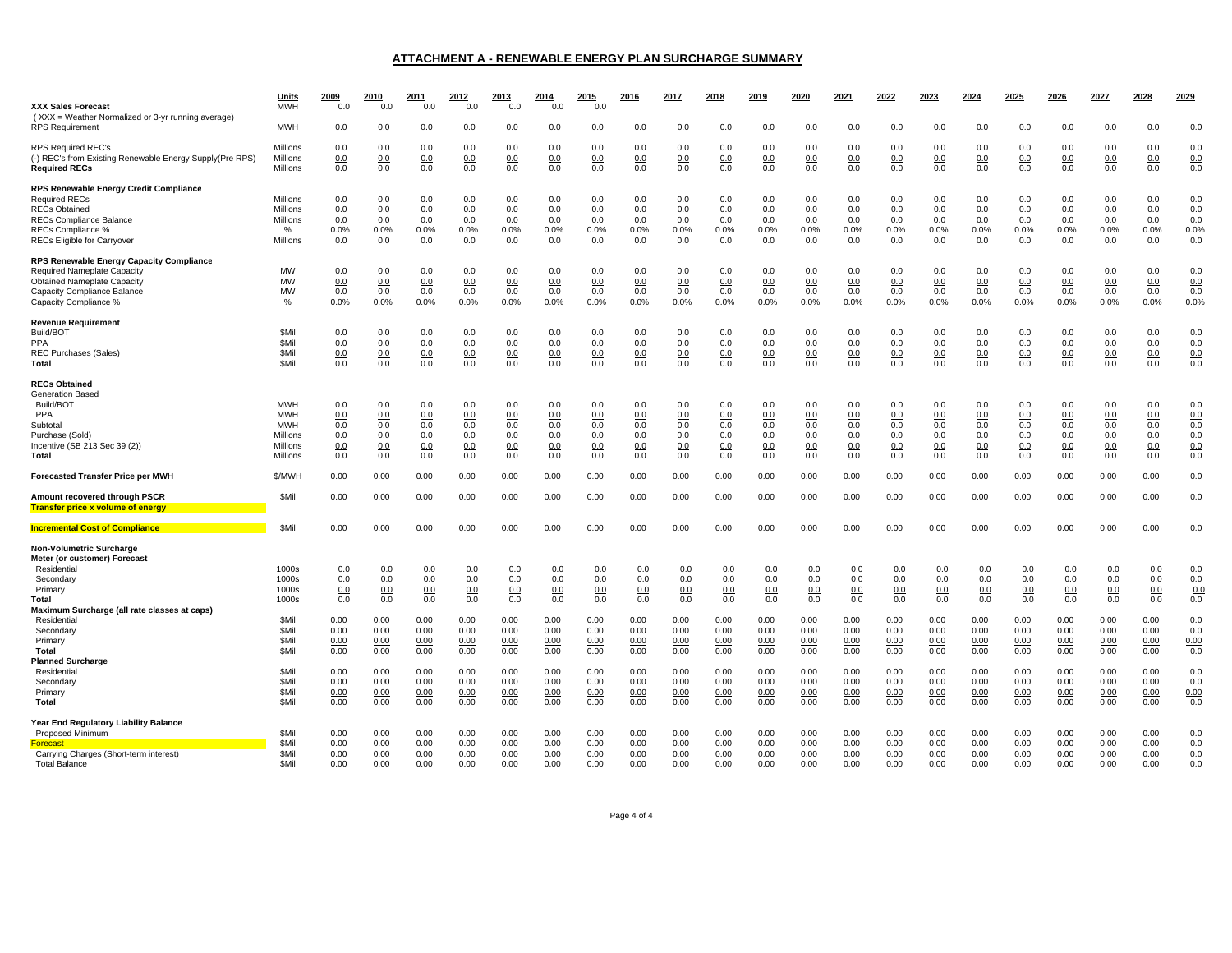# **Michigan Public Service Commission 2008 PA 295**

## **Filing Requirements and Instructions for Renewable Energy Plans for Alternative Electric Suppliers and Member-Regulated Electric Cooperatives**

*PA 295 of 2008 Section 23(2) Each alternate electric supplier or electric cooperative shall file a proposed renewable energy plan with the commission within 90 days or 120 days, respectively, after the commission issues a temporary order under section 191. The proposed plan shall meet all of the following requirements:* 

- *(a) Describe how the electric provider will meet the renewable energy standards..*
- *(b) Specify whether the number of megawatt hours of electricity used in the calculation of the renewable energy credit portfolio will be weather-normalized or based on the average number of megawatt hours of electricity sold by the electric provider annually during the previous 3 years to retail customers in this state. Once the plan is approved the by commission, this option shall not be changed.*

The following suggests elements that address the specific items referenced in the above language **PA 295 of 2008** Section 23(2**)**. These suggestions are intended to be used only as initial guidance. They are not necessarily exhaustive.

- 1. Detailed Resource Plan See (a) above re Section 23 compliance.
- 2. Wholesale Customer Treatment (**PA 295 of 2008** Section 35(1)(a)(b)) Only applies if AES purchased PURPA capacity.
- 3. Suggested Templates for Filing Requirements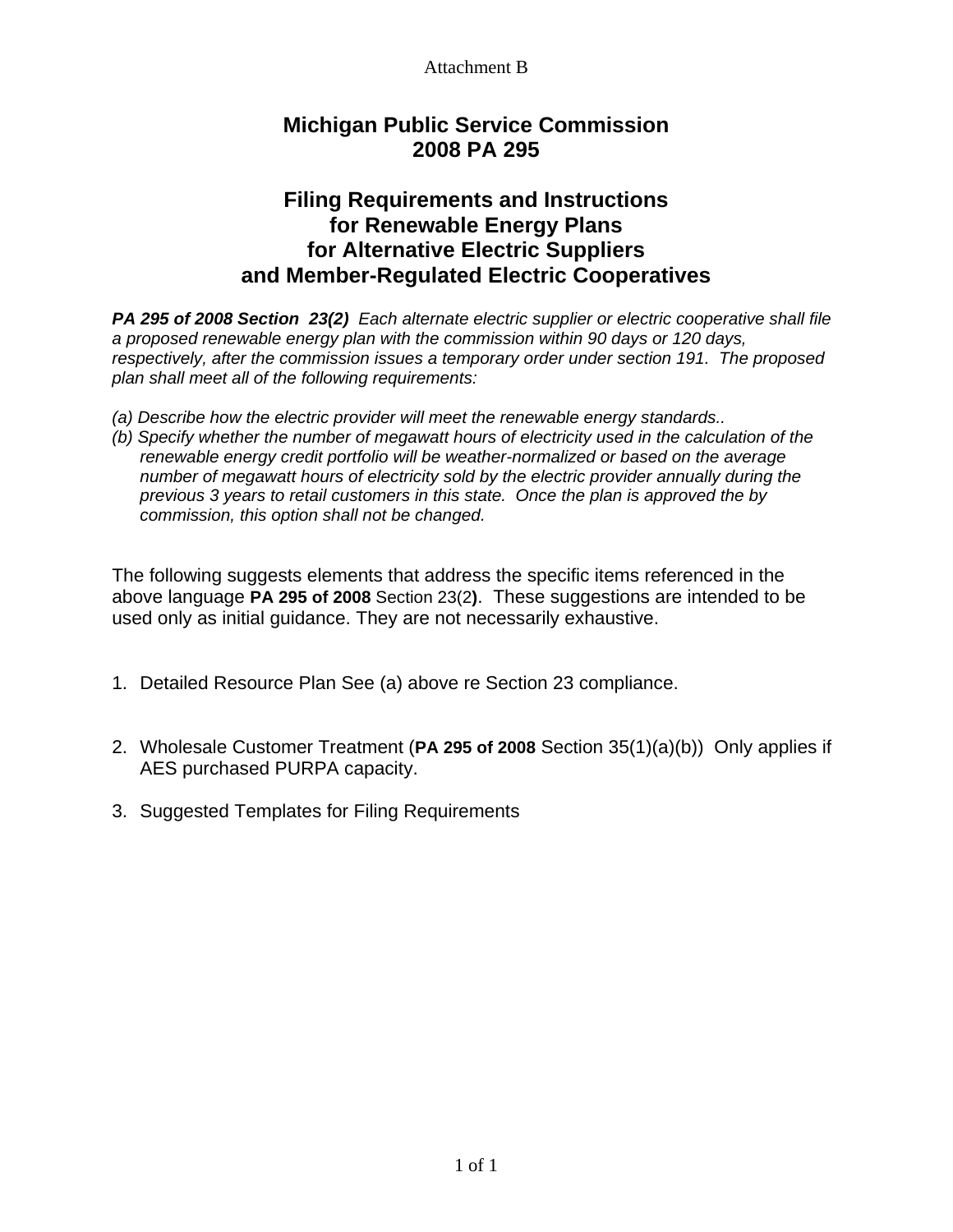# **Michigan Public Service Commission 2008 PA 295**

# **Filing Requirements and Instructions for Renewable Energy Plans for Municipally-Owned Electric Utilities**

*PA 295 of 2008 Section 25(2) Each municipally-owned electric utility shall file a proposed renewable energy plan with the commission within 120 days after the commission issues a temporary order under section 191. The proposed plan shall meet all of the following requirements:* 

- *(a) Describe how the electric provider will meet the renewable energy standards.*
- *(b) Specify whether the number of megawatt hours of electricity used in the calculation of the renewable energy credit portfolio will be weather-normalized or based on the average number of megawatt hours of electricity sold by the electric provider annually during the previous 3 years to retail customers in this state. Once the plan is approved the by commission, this option shall not be changed.*
- *(c) Include the expected incremental cost of compliance with the renewable energy standards.*
- *(d) Describe the manner in which the provider will allocate costs.*

The following suggests elements that address the specific items referenced in the above language **PA 295 of 2008** Section 25(2**)**. These suggestions are intended to be used only as initial guidance. They are not necessarily exhaustive.

- 1. Sales Forecast through 2015
	- Specify whether megawatt hours of electricity used in the calculation is weather-normalized or based on the average number of megawatt hours of electricity sold by the electric provider annually during the previous 3 years to full service retail customers in the state (**PA 295 of 2008** Section  $21(2)(b)$
- 2. 20-Year Forecast of Meters by Customer Class
	- This is needed in order to determine max. surcharges by customer class (**PA 295 of 2008** Section 45(2))
- 3. Quantity of RECs
	- Outline the quantity of RECs the Company forecasts it must obtain each year to meet RPS (**PA 295 of 2008** Section 27(3))
- 4. Detailed Resource Plan See (a) above re Section 25 compliance.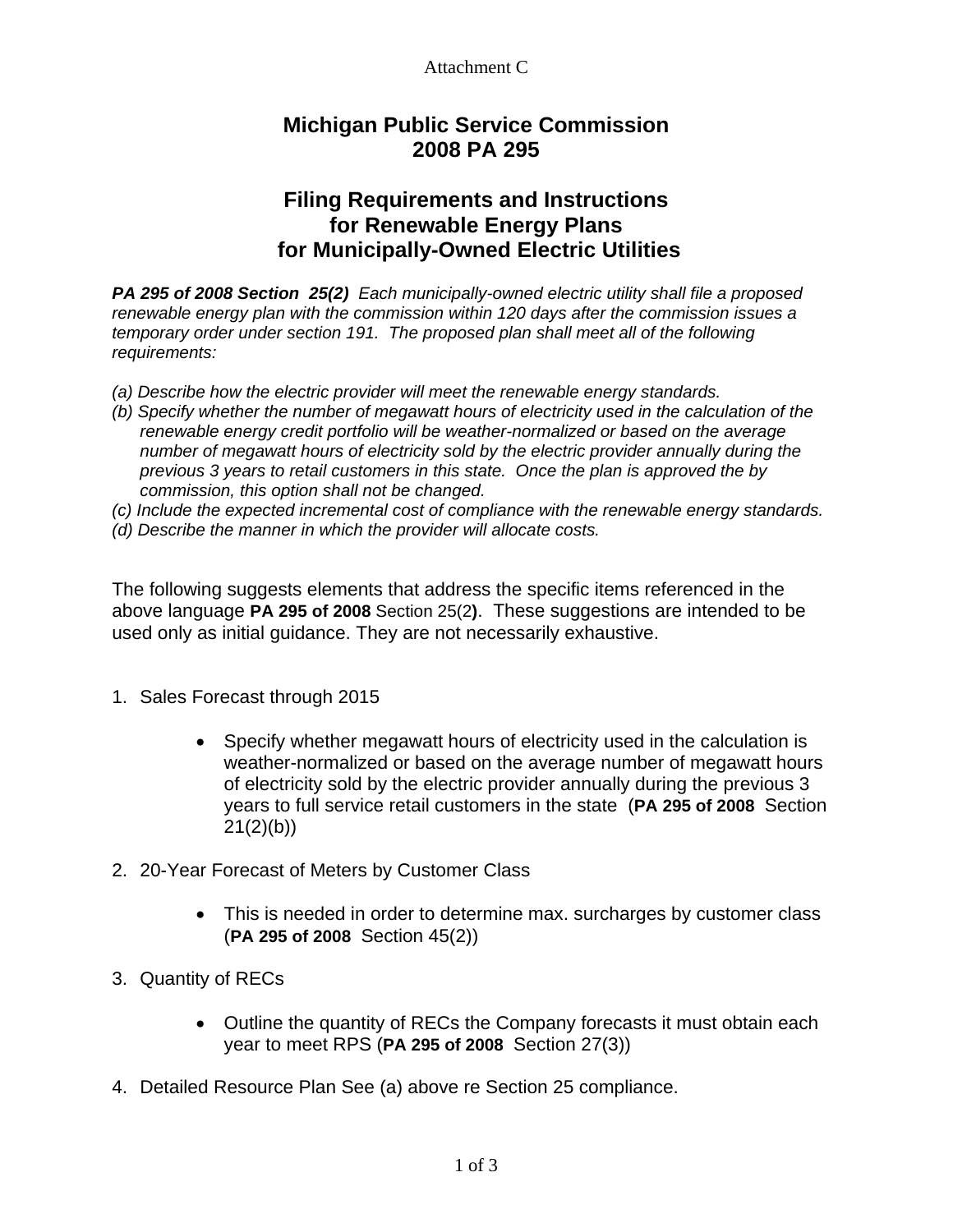- 5. Wholesale Customer Treatment (**PA 295 of 2008** Section 35(1)(a)(b)). Only applies if Municipal purchased PURPA capacity.
- 6. Incremental Cost of Compliance
- 7. Cost Recovery Mechanism
- 8. Suggested Templates for Filing Requirements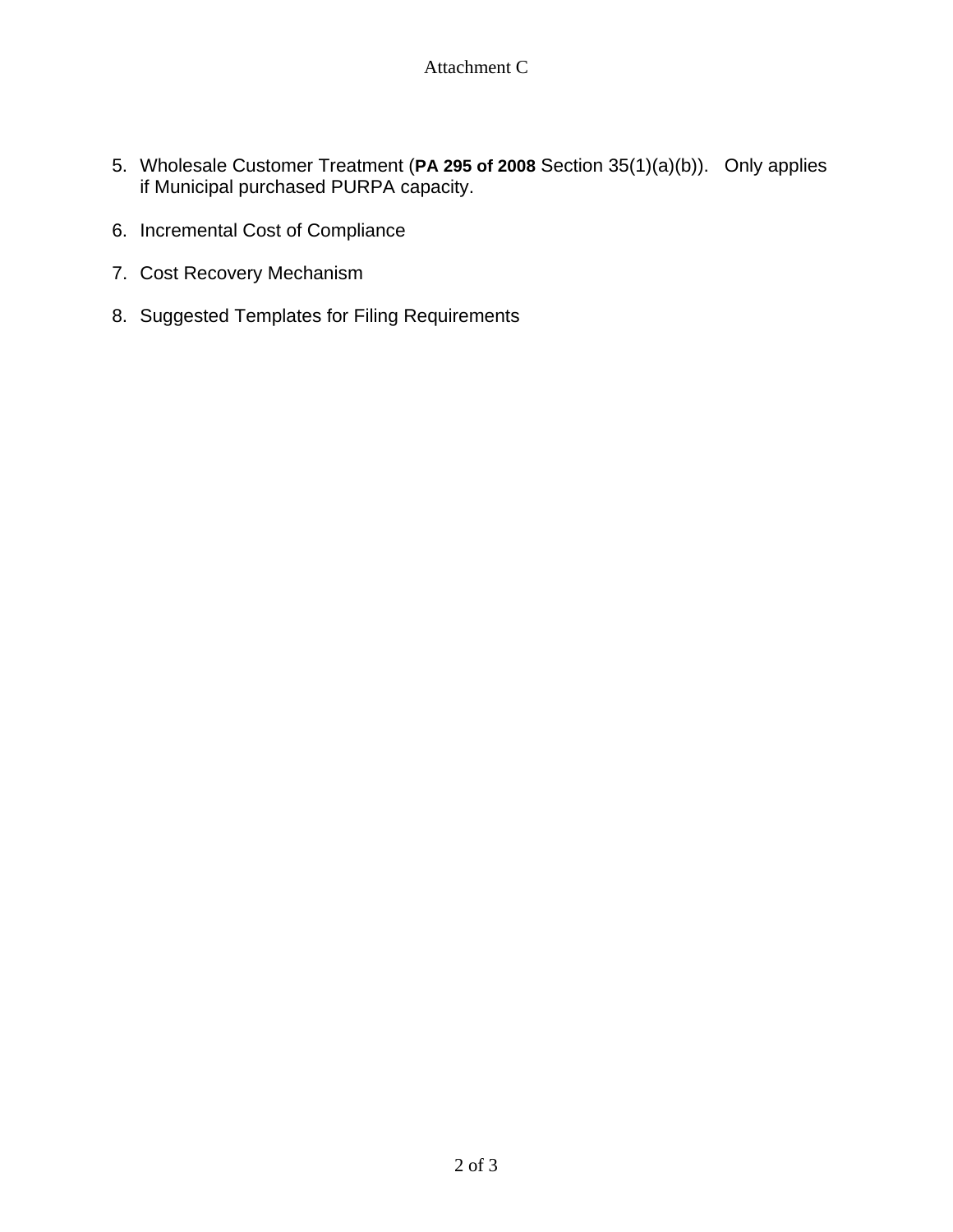#### **ATTACHMENT C - RENEWABLE ENERGY PLAN SURCHARGE SUMMARY -**

| <b>XXX Sales Forecast</b>                                                                                                                                                    | <u>Units</u><br><b>MWH</b>                                                        | 2009<br>0.0                            | 2010<br>0.0                            | 2011<br>0.0                            | 2012<br>0.0                            | 2013<br>0.0                            | 2014<br>0.0                            | 2015<br>0.0                            | 2016                                   | 2017                                   | 2018                                   | 2019                                   | 2020                                   | 2021                                   | 2022                                   | 2023                                   | 2024                                   | 2025                                   | 2026                                   | 2027                                   | 2028                                   | 2029                                   |
|------------------------------------------------------------------------------------------------------------------------------------------------------------------------------|-----------------------------------------------------------------------------------|----------------------------------------|----------------------------------------|----------------------------------------|----------------------------------------|----------------------------------------|----------------------------------------|----------------------------------------|----------------------------------------|----------------------------------------|----------------------------------------|----------------------------------------|----------------------------------------|----------------------------------------|----------------------------------------|----------------------------------------|----------------------------------------|----------------------------------------|----------------------------------------|----------------------------------------|----------------------------------------|----------------------------------------|
| (XXX = Weather Normalized or 3-yr running average)<br><b>RPS Requirement</b>                                                                                                 | <b>MWH</b>                                                                        | 0.0                                    | 0.0                                    | 0.0                                    | 0.0                                    | 0.0                                    | 0.0                                    | 0.0                                    | 0.0                                    | 0.0                                    | 0.0                                    | 0.0                                    | 0.0                                    | 0.0                                    | 0.0                                    | 0.0                                    | 0.0                                    | 0.0                                    | 0.0                                    | 0.0                                    | 0.0                                    | 0.0                                    |
| <b>RPS Required REC's</b><br>(-) REC's from Existing Renewable Energy Supply(Pre RPS)<br><b>Required RECs</b>                                                                | <b>Millions</b><br><b>Millions</b><br>Millions                                    | 0.0<br>0.0<br>0.0                      | 0.0<br>0.0<br>0.0                      | 0.0<br>0.0<br>0.0                      | 0.0<br>0.0<br>0.0                      | 0.0<br>0.0<br>0.0                      | 0.0<br>0.0<br>0.0                      | 0.0<br>0.0<br>0.0                      | 0.0<br>0.0<br>0.0                      | 0.0<br>0.0<br>0.0                      | 0.0<br>0.0<br>0.0                      | 0.0<br>0.0<br>0.0                      | 0.0<br>0.0<br>0.0                      | 0.0<br>0.0<br>0.0                      | 0.0<br>0.0<br>0.0                      | 0.0<br>0.0<br>0.0                      | 0.0<br>0.0<br>0.0                      | 0.0<br>0.0<br>0.0                      | 0.0<br>0.0<br>0.0                      | 0.0<br>0.0<br>0.0                      | 0.0<br>0.0<br>0.0                      | 0.0<br>0.0<br>0.0                      |
| <b>RPS Renewable Energy Credit Compliance</b><br><b>Required RECs</b><br><b>RECs Obtained</b><br>RECs Compliance Balance<br>RECs Compliance %<br>RECs Eligible for Carryover | Millions<br>Millions<br>Millions<br>%<br>Millions                                 | 0.0<br>0.0<br>0.0<br>0.0%<br>0.0       | 0.0<br>0.0<br>0.0<br>0.0%<br>0.0       | 0.0<br>0.0<br>0.0<br>0.0%<br>0.0       | 0.0<br>0.0<br>0.0<br>0.0%<br>0.0       | 0.0<br>0.0<br>0.0<br>0.0%<br>0.0       | 0.0<br>0.0<br>0.0<br>0.0%<br>0.0       | 0.0<br>0.0<br>0.0<br>0.0%<br>0.0       | 0.0<br>0.0<br>0.0<br>0.0%<br>0.0       | 0.0<br>0.0<br>0.0<br>0.0%<br>0.0       | 0.0<br>0.0<br>0.0<br>0.0%<br>0.0       | 0.0<br>0.0<br>0.0<br>0.0%<br>0.0       | 0.0<br>0.0<br>0.0<br>0.0%<br>0.0       | 0.0<br>0.0<br>0.0<br>0.0%<br>0.0       | 0.0<br>0.0<br>0.0<br>0.0%<br>0.0       | 0.0<br>0.0<br>0.0<br>0.0%<br>0.0       | 0.0<br>0.0<br>0.0<br>0.0%<br>0.0       | 0.0<br>0.0<br>0.0<br>0.0%<br>0.0       | 0.0<br>0.0<br>0.0<br>0.0%<br>0.0       | 0.0<br>0.0<br>0.0<br>0.0%<br>0.0       | 0.0<br>0.0<br>0.0<br>0.0%<br>0.0       | 0.0<br>0.0<br>0.0<br>0.0%<br>0.0       |
| RPS Renewable Energy Capacity Compliance<br>Required Nameplate Capacity<br><b>Obtained Nameplate Capacity</b><br>Capacity Compliance Balance<br>Capacity Compliance %        | MW<br>MW<br>MW<br>%                                                               | 0.0<br>0.0<br>0.0<br>0.0%              | 0.0<br>0.0<br>0.0<br>0.0%              | 0.0<br>0.0<br>0.0<br>0.0%              | 0.0<br>0.0<br>0.0<br>0.0%              | 0.0<br>0.0<br>0.0<br>0.0%              | 0.0<br>0.0<br>0.0<br>0.0%              | 0.0<br>0.0<br>0.0<br>0.0%              | 0.0<br>0.0<br>0.0<br>0.0%              | 0.0<br>0.0<br>0.0<br>0.0%              | 0.0<br>0.0<br>0.0<br>0.0%              | 0.0<br>0.0<br>0.0<br>0.0%              | 0.0<br>0.0<br>0.0<br>0.0%              | 0.0<br>0.0<br>0.0<br>0.0%              | 0.0<br>0.0<br>0.0<br>0.0%              | 0.0<br>0.0<br>0.0<br>0.0%              | 0.0<br>0.0<br>0.0<br>0.0%              | 0.0<br>0.0<br>0.0<br>0.0%              | 0.0<br>0.0<br>0.0<br>0.0%              | 0.0<br>0.0<br>0.0<br>0.0%              | 0.0<br>0.0<br>0.0<br>0.0%              | 0.0<br>0.0<br>0.0<br>0.0%              |
| <b>Revenue Requirement</b><br>Build/BOT<br><b>PPA</b><br>REC Purchases (Sales)<br>Total                                                                                      | <b>SMil</b><br><b>SMil</b><br><b>SMil</b><br>\$Mil                                | 0.0<br>0.0<br>0.0<br>0.0               | 0.0<br>0.0<br>0.0<br>0.0               | 0.0<br>0.0<br>0.0<br>0.0               | 0.0<br>0.0<br>0.0<br>0.0               | 0.0<br>0.0<br>0.0<br>0.0               | 0.0<br>0.0<br>0.0<br>0.0               | 0.0<br>0.0<br>0.0<br>0.0               | 0.0<br>0.0<br>0.0<br>0.0               | 0.0<br>0.0<br>0.0<br>0.0               | 0.0<br>0.0<br>0.0<br>0.0               | 0.0<br>0.0<br>0.0<br>0.0               | 0.0<br>0.0<br>0.0<br>0.0               | 0.0<br>0.0<br>0.0<br>0.0               | 0.0<br>0.0<br>0.0<br>0.0               | 0.0<br>0.0<br>0.0<br>0.0               | 0.0<br>0.0<br>0.0<br>0.0               | 0.0<br>0.0<br>0.0<br>0.0               | 0.0<br>0.0<br>0.0<br>0.0               | 0.0<br>0.0<br>0.0<br>0.0               | 0.0<br>0.0<br>0.0<br>0.0               | 0.0<br>0.0<br>0.0<br>$0.0\,$           |
| <b>RECs Obtained</b><br>Generation Based<br>Build/BOT<br>PPA<br>Subtotal<br>Purchase (Sold)<br>Incentive (SB 213 Sec 39 (2))<br>Total                                        | <b>MWH</b><br><b>MWH</b><br><b>MWH</b><br>Millions<br><b>Millions</b><br>Millions | 0.0<br>0.0<br>0.0<br>0.0<br>0.0<br>0.0 | 0.0<br>0.0<br>0.0<br>0.0<br>0.0<br>0.0 | 0.0<br>0.0<br>0.0<br>0.0<br>0.0<br>0.0 | 0.0<br>0.0<br>0.0<br>0.0<br>0.0<br>0.0 | 0.0<br>0.0<br>0.0<br>0.0<br>0.0<br>0.0 | 0.0<br>0.0<br>0.0<br>0.0<br>0.0<br>0.0 | 0.0<br>0.0<br>0.0<br>0.0<br>0.0<br>0.0 | 0.0<br>0.0<br>0.0<br>0.0<br>0.0<br>0.0 | 0.0<br>0.0<br>0.0<br>0.0<br>0.0<br>0.0 | 0.0<br>0.0<br>0.0<br>0.0<br>0.0<br>0.0 | 0.0<br>0.0<br>0.0<br>0.0<br>0.0<br>0.0 | 0.0<br>0.0<br>0.0<br>0.0<br>0.0<br>0.0 | 0.0<br>0.0<br>0.0<br>0.0<br>0.0<br>0.0 | 0.0<br>0.0<br>0.0<br>0.0<br>0.0<br>0.0 | 0.0<br>0.0<br>0.0<br>0.0<br>0.0<br>0.0 | 0.0<br>0.0<br>0.0<br>0.0<br>0.0<br>0.0 | 0.0<br>0.0<br>0.0<br>0.0<br>0.0<br>0.0 | 0.0<br>0.0<br>0.0<br>0.0<br>0.0<br>0.0 | 0.0<br>0.0<br>0.0<br>0.0<br>0.0<br>0.0 | 0.0<br>0.0<br>0.0<br>0.0<br>0.0<br>0.0 | 0.0<br>0.0<br>0.0<br>0.0<br>0.0<br>0.0 |
| <b>Forecasted Transfer Price per MWH</b>                                                                                                                                     | \$/MWH                                                                            | 0.00                                   | 0.00                                   | 0.00                                   | 0.00                                   | 0.00                                   | 0.00                                   | 0.00                                   | 0.00                                   | 0.00                                   | 0.00                                   | 0.00                                   | 0.00                                   | 0.00                                   | 0.00                                   | 0.00                                   | 0.00                                   | 0.00                                   | 0.00                                   | 0.00                                   | 0.00                                   | 0.0                                    |
| Amount recovered through PSCR<br><b>Transfer price x volume of energy</b>                                                                                                    | <b>SMil</b>                                                                       | 0.00                                   | 0.00                                   | 0.00                                   | 0.00                                   | 0.00                                   | 0.00                                   | 0.00                                   | 0.00                                   | 0.00                                   | 0.00                                   | 0.00                                   | 0.00                                   | 0.00                                   | 0.00                                   | 0.00                                   | 0.00                                   | 0.00                                   | 0.00                                   | 0.00                                   | 0.00                                   | 0.0                                    |
| <b>Incremental Cost of Compliance</b>                                                                                                                                        | <b>SMil</b>                                                                       | 0.00                                   | 0.00                                   | 0.00                                   | 0.00                                   | 0.00                                   | 0.00                                   | 0.00                                   | 0.00                                   | 0.00                                   | 0.00                                   | 0.00                                   | 0.00                                   | 0.00                                   | 0.00                                   | 0.00                                   | 0.00                                   | 0.00                                   | 0.00                                   | 0.00                                   | 0.00                                   | 0.0                                    |
| <b>Non-Volumetric Surcharge</b><br>Meter (or customer) Forecast<br>Residential<br>Secondary<br>Primary<br>Total<br>Maximum Surcharge (all rate classes at caps)              | 1000s<br>1000s<br>1000s<br>1000s                                                  | 0.0<br>0.0<br>0.0<br>0.0               | 0.0<br>0.0<br>0.0<br>0.0               | 0.0<br>0.0<br>0.0<br>0.0               | 0.0<br>0.0<br>0.0<br>0.0               | 0.0<br>0.0<br>0.0<br>0.0               | 0.0<br>0.0<br>0.0<br>0.0               | 0.0<br>0.0<br>0.0<br>0.0               | 0.0<br>0.0<br>0.0<br>0.0               | 0.0<br>0.0<br>0.0<br>0.0               | 0.0<br>0.0<br>0.0<br>0.0               | 0.0<br>0.0<br>0.0<br>0.0               | 0.0<br>0.0<br>0.0<br>0.0               | 0.0<br>0.0<br>0.0<br>0.0               | 0.0<br>0.0<br>0.0<br>0.0               | 0.0<br>0.0<br>0.0<br>0.0               | 0.0<br>0.0<br>0.0<br>0.0               | 0.0<br>0.0<br>0.0<br>0.0               | 0.0<br>0.0<br>0.0<br>0.0               | 0.0<br>0.0<br>0.0<br>0.0               | 0.0<br>0.0<br>0.0<br>0.0               | 0.0<br>0.0<br>0.0<br>0.0               |
| Residential<br>Secondary<br>Primary<br>Total                                                                                                                                 | <b>SMil</b><br><b>SMil</b><br><b>SMil</b><br><b>SMil</b>                          | 0.00<br>0.00<br>0.00<br>0.00           | 0.00<br>0.00<br>0.00<br>0.00           | 0.00<br>0.00<br>0.00<br>0.00           | 0.00<br>0.00<br>0.00<br>0.00           | 0.00<br>0.00<br>0.00<br>0.00           | 0.00<br>0.00<br>0.00<br>0.00           | 0.00<br>0.00<br>0.00<br>0.00           | 0.00<br>0.00<br>0.00<br>0.00           | 0.00<br>0.00<br>0.00<br>0.00           | 0.00<br>0.00<br>0.00<br>0.00           | 0.00<br>0.00<br>0.00<br>0.00           | 0.00<br>0.00<br>0.00<br>0.00           | 0.00<br>0.00<br>0.00<br>0.00           | 0.00<br>0.00<br>0.00<br>0.00           | 0.00<br>0.00<br>0.00<br>0.00           | 0.00<br>0.00<br>0.00<br>0.00           | 0.00<br>0.00<br>0.00<br>0.00           | 0.00<br>0.00<br>0.00<br>0.00           | 0.00<br>0.00<br>0.00<br>0.00           | 0.00<br>0.00<br>0.00<br>0.00           | 0.0<br>0.0<br>0.00<br>0.0              |
| <b>Planned Surcharge</b><br>Residential<br>Secondary<br>Primary<br>Total                                                                                                     | <b>SMil</b><br><b>SMil</b><br><b>SMil</b><br><b>SMil</b>                          | 0.00<br>0.00<br>0.00<br>0.00           | 0.00<br>0.00<br>0.00<br>0.00           | 0.00<br>0.00<br>0.00<br>0.00           | 0.00<br>0.00<br>0.00<br>0.00           | 0.00<br>0.00<br>0.00<br>0.00           | 0.00<br>0.00<br>0.00<br>0.00           | 0.00<br>0.00<br>0.00<br>0.00           | 0.00<br>0.00<br>0.00<br>0.00           | 0.00<br>0.00<br>0.00<br>0.00           | 0.00<br>0.00<br>0.00<br>0.00           | 0.00<br>0.00<br>0.00<br>0.00           | 0.00<br>0.00<br>0.00<br>0.00           | 0.00<br>0.00<br>0.00<br>0.00           | 0.00<br>0.00<br>0.00<br>0.00           | 0.00<br>0.00<br>0.00<br>0.00           | 0.00<br>0.00<br>0.00<br>0.00           | 0.00<br>0.00<br>0.00<br>0.00           | 0.00<br>0.00<br>0.00<br>0.00           | 0.00<br>0.00<br>0.00<br>0.00           | 0.00<br>0.00<br>0.00<br>0.00           | 0.0<br>0.0<br>0.00<br>0.0              |
| Year End Regulatory Liability Balance<br>Proposed Minimum<br><b>Forecast</b><br>Carrying Charges (Short-term interest)<br><b>Total Balance</b>                               | <b>SMil</b><br><b>SMil</b><br><b>SMil</b><br><b>SMil</b>                          | 0.00<br>0.00<br>0.00<br>n nn           | 0.00<br>0.00<br>0.00<br>0.00           | 0.00<br>0.00<br>0.00<br>0.00           | 0.00<br>0.00<br>0.00<br>0.00           | 0.00<br>0.00<br>0.00<br>0.00           | 0.00<br>0.00<br>0.00<br>0.00           | 0.00<br>0.00<br>0.00<br>0.00           | 0.00<br>0.00<br>0.00<br>n nn           | 0.00<br>0.00<br>0.00<br>0.00           | 0.00<br>0.00<br>0.00<br>0.00           | 0.00<br>0.00<br>0.00<br>0.00           | 0.00<br>0.00<br>0.00<br>0.00           | 0.00<br>0.00<br>0.00<br>0.00           | 0.00<br>0.00<br>0.00<br>0.00           | 0.00<br>0.00<br>0.00<br>0.00           | 0.00<br>0.00<br>0.00<br>0.00           | 0.00<br>0.00<br>0.00<br>n nn           | 0.00<br>0.00<br>0.00<br>0.00           | 0.00<br>0.00<br>0.00<br>0.00           | 0.00<br>0.00<br>0.00<br>0.00           | 0.0<br>0.0<br>0.0<br>0.0               |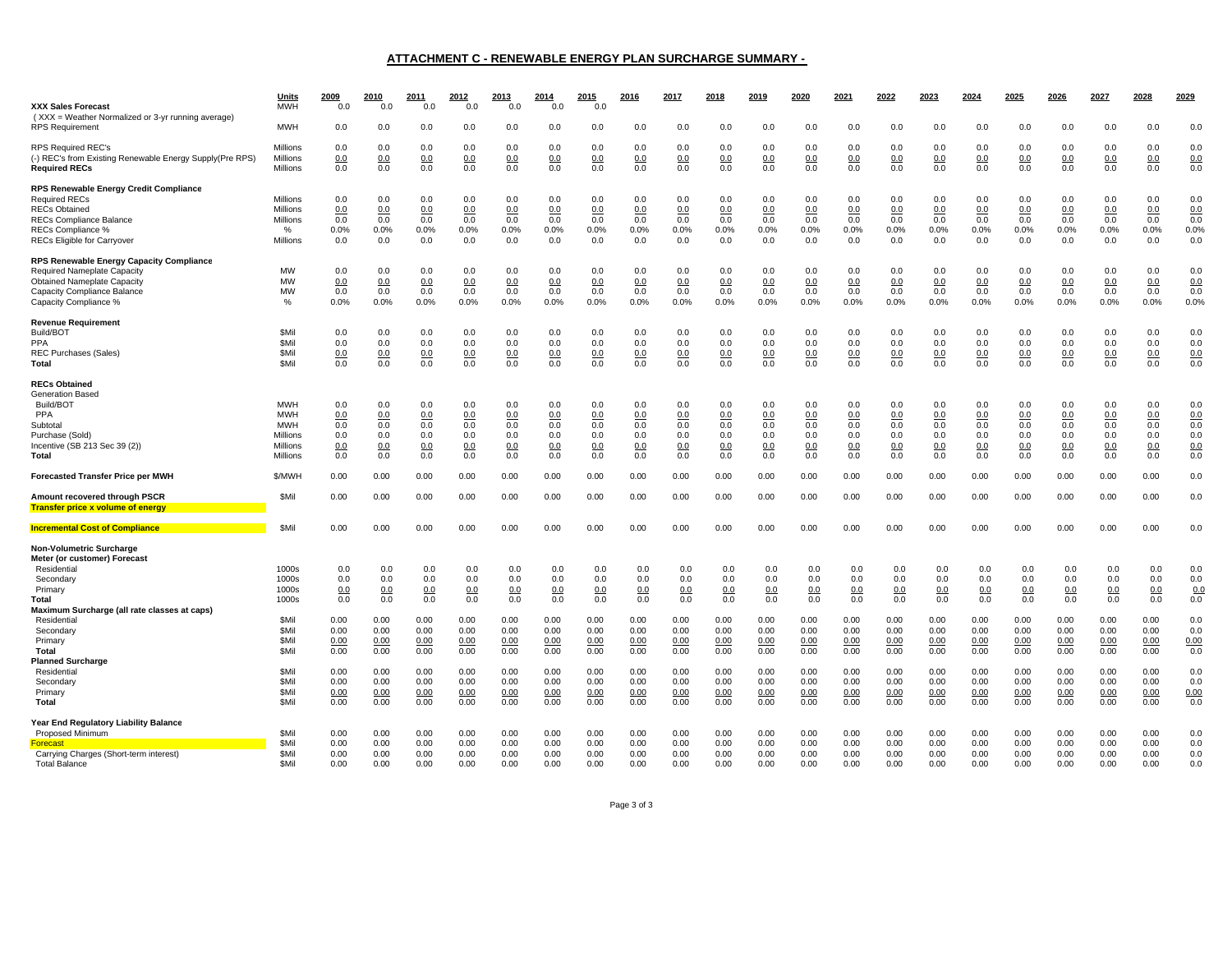# **Michigan Public Service Commission 2008 PA 295**

# **Guidelines for Competitive Request for Proposal for Renewable and Advanced Cleaner Energy (Applicable for Detroit Edison and Consumers Energy Only)**

Public Act 295 of 2008 establishes requirements for certain electric utilities and other electric load serving entities (collectively, "LSE" or "Provider") to provide a percentage of electric sales with energy generated with renewable sources. In accordance with Section 33, up to one-half  $(1/2)$  of the incremental renewable or advanced cleaner energy credits used for compliance can be obtained from the transfer of ownership of renewable or advanced cleaner energy systems developed by 1 or more third parties, including affiliated developers, pursuant to a contract with the developer under which ownership of the renewable or advanced cleaner energy system may be transferred to the Provider after commercial operation. The contracts for third party development of renewable and advanced cleaner energy systems under which the ownership may transfer to the Provider after commercial operation are required to be obtained through a competitive bidding process conducted pursuant to guidelines issued by the Michigan Public Service Commission. However, the Provider may consider unsolicited proposals provided to it outside of a competitive bidding process, and if the Provider determines that such an unsolicited proposal provides opportunities that may not be otherwise available or commercially practical, the provider may enter into the contract with the third party developer. The contract is subject to review and approval by the Commission.

In addition, at least one-half  $(1/2)$  of the incremental renewable or advanced cleaner energy credits to be acquired by Providers shall be from contracts with unaffiliated developers which do not require transfer of ownership of the renewable or advanced cleaner energy system to the Provider and is required to be obtained through a competitive bidding process conducted pursuant to guidelines issued by the Michigan Public Service Commission. An exception to the need for an RFP would be REC transactions completed through established REC markets or auctions. Also, an electric provider may consider unsolicited proposals presented to it outside of a competitive process by a renewable or advanced cleaner energy developer that is not affiliated with the electric provider. The contract is subject to review and approval by the Commission.

- **1. Each Provider shall identify qualified potential suppliers and maintain a list of qualified potential suppliers with current contact information.** Each Provider may qualify potential suppliers and limit potential supplier's participation in solicitations based on parameters, such as:
	- a. Credit worthiness;
	- b. Experience in providing products and services;
	- c. Past performance;
	- d. Ability to deliver; and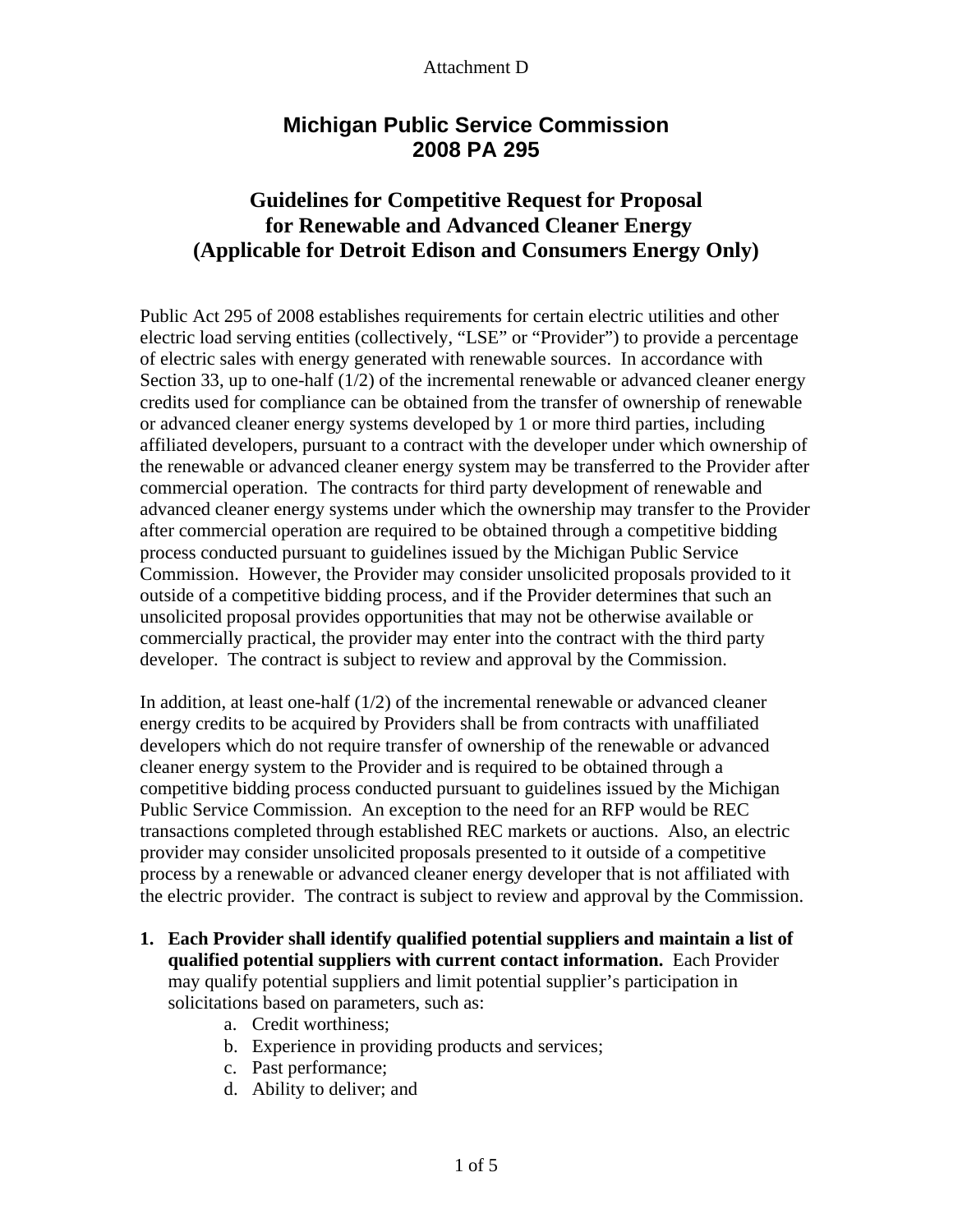- e. Compliance with Federal, State and local laws.
- **2. Each Provider shall treat affiliates in a fair and nondiscriminatory manner.** Any proposal submitted by an affiliate of the Provider shall be consistent with the code of conduct under section 10a(4) of 1939 PA 3, MCL 460.10a and the sanctions for violation of the code under section 10c of 1939 PA 3, MCL 460.10c.. In addition, affiliates are not to be afforded any competitive advantage over any other bidders. In qualifying an affiliate, the Provider shall consider the affiliate's qualifications without any reliance on the credit worthiness, experience or past performance of the Provider.
- **3. Each Provider shall, to the extent commercially practical, solicit qualified renewable or advanced cleaner energy resources using a written Request for Proposal ("RFP") issued to qualified potential suppliers.** The RFP should at a minimum include the following elements:
	- *a. RFP Scope or Description of Need A* description of products or services solicited. The description should include items such as: type of renewable resource, quantity or amount, contract term, background information, location preferences, and regulatory context.
	- *b. RFP Schedule* defining:
		- *i. RFP Release date;*
		- *ii. Pre-bid conference date (if necessary);*
		- *iii. Notice of Intent to Bid date (if necessary);*
		- *iv. Bid Due date;*
		- *v. Short List Notification date (Estimated based on the proposal evaluation);*
		- *vi. Final Selection date (Estimated based on the bid evaluation process).*
	- *c. Notice of Intent to Bid ("NOIB") Process.* The Provider may require qualified potential suppliers to provide a NOIB so as to facilitate:
		- *i. Orderly evaluation of responding proposals; and*
		- *ii. Communications regarding any clarifications to the RFP.*
	- d. *Pre-bid Conference.* The Provider may conduct a pre-bid conference with all qualified potential suppliers that filed a NOIB. Any materials presented in such meeting and a record of all questions asked and the response to all questions asked shall be incorporated into the RFP.
	- e. *Confidentiality of Proprietary Information.* The Provider shall take reasonable measures to prevent the disclosure of confidential and proprietary information contained in proposals provided by qualified potential suppliers.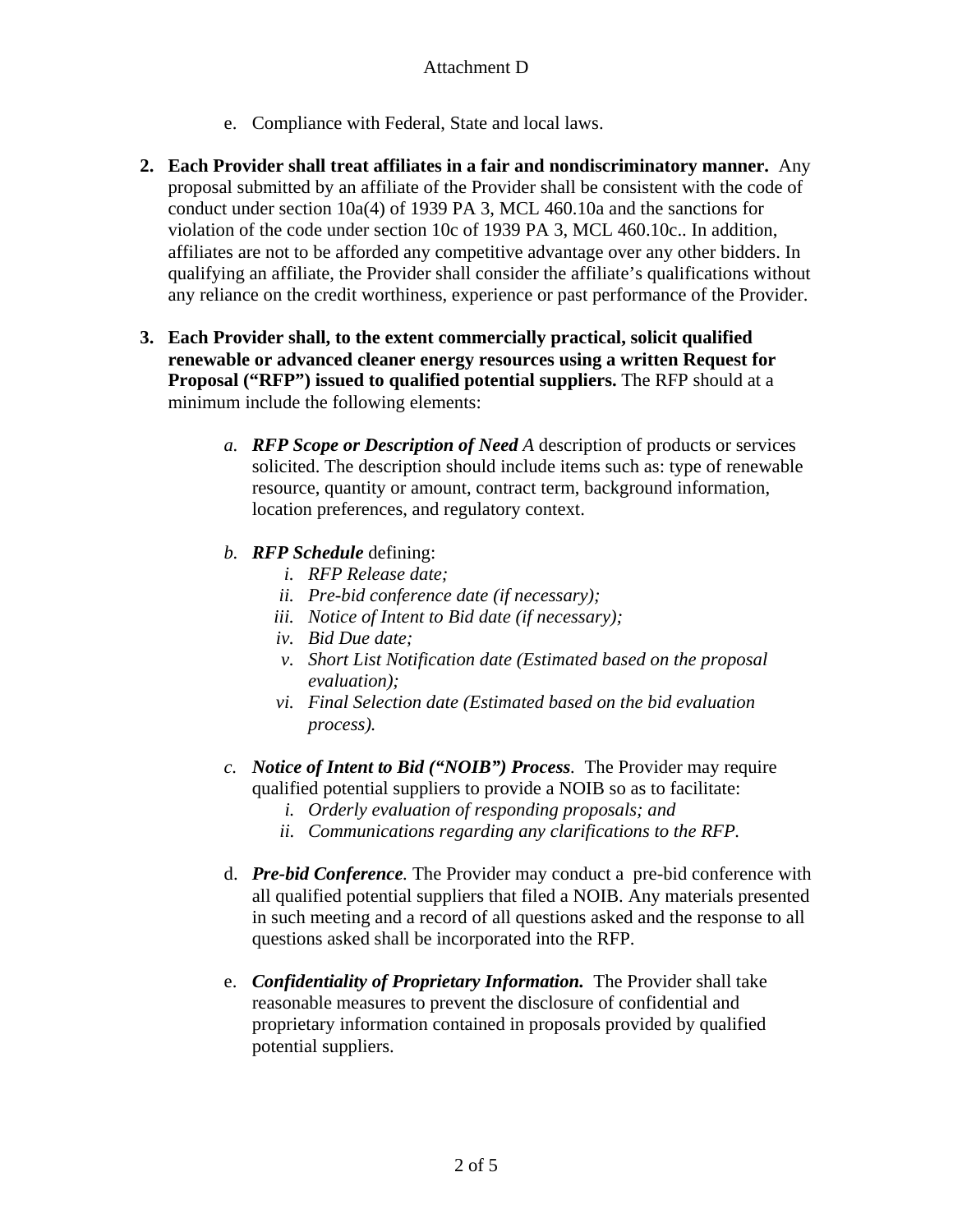- f. *Non-refundable Bidding Fee***.** The Provider may require qualified potential suppliers responding to the RFP to provide a reasonable nonrefundable bidding fee with each proposal to help defray the cost of evaluating the bids.
- g. *Proposal Content Requirements and Submission Procedure.* The Provider may require that proposals be organized in a manner that facilitates efficient evaluation of proposals.
- *h. Status of Generating Facility.* The Provider may require proposals to address the status of arrangements to provide reliable delivery of the products and services, including (but not limited to): Evidence of land control including plat maps identifying the location of existing easements/leases used for the renewable or advanced cleaner energy system and a list of key easement/lease provisions regarding land usage rights and term; transmission studies; studies or reports regarding wildlife, avian migration, habitats, endangered species, bats, wetlands, contamination, radar, microwave and FAA/MAC height restrictions; wind performance and fuel supply forecast, evidence that the generating facility qualifies as a Renewable Energy System as defined pursuant to PA 295, building permits; contracts for construction; equipment supply agreements; and completion schedule.
- *i. Proposal Validity.* The Provider may require proposals to be valid for a period sufficient to allow for proposal evaluation, Commission consideration of bids selected, contract execution and Commission review and approval of any resulting contract.
- **4. Each Provider shall develop a bid evaluation methodology in consultation with the Commission Staff to evaluate proposals received**. Essential evaluation criteria shall be provided to all suppliers providing notice of intent to bid. In its solicitation, each provider shall describe the evaluation criteria. The bid evaluation process may include an assessment of both price and non-price factors. For bids that do not require transfer of ownership of the applicable renewable energy system to the Provider; such methods shall result in a determination of least price conforming bid(s) from a qualified bidder.

The Provider may weigh non-price items and assign a corresponding bid price credit or bid price debit for differences between bids associated with the progress of developing a renewable energy system to supply the products or services to the Provider, the proposed schedule for completing the renewable energy system to supply the products or services to the Provider, the reliability of equipment, and other matters relating to the likely success of the proposal in providing the products or services to the Provider.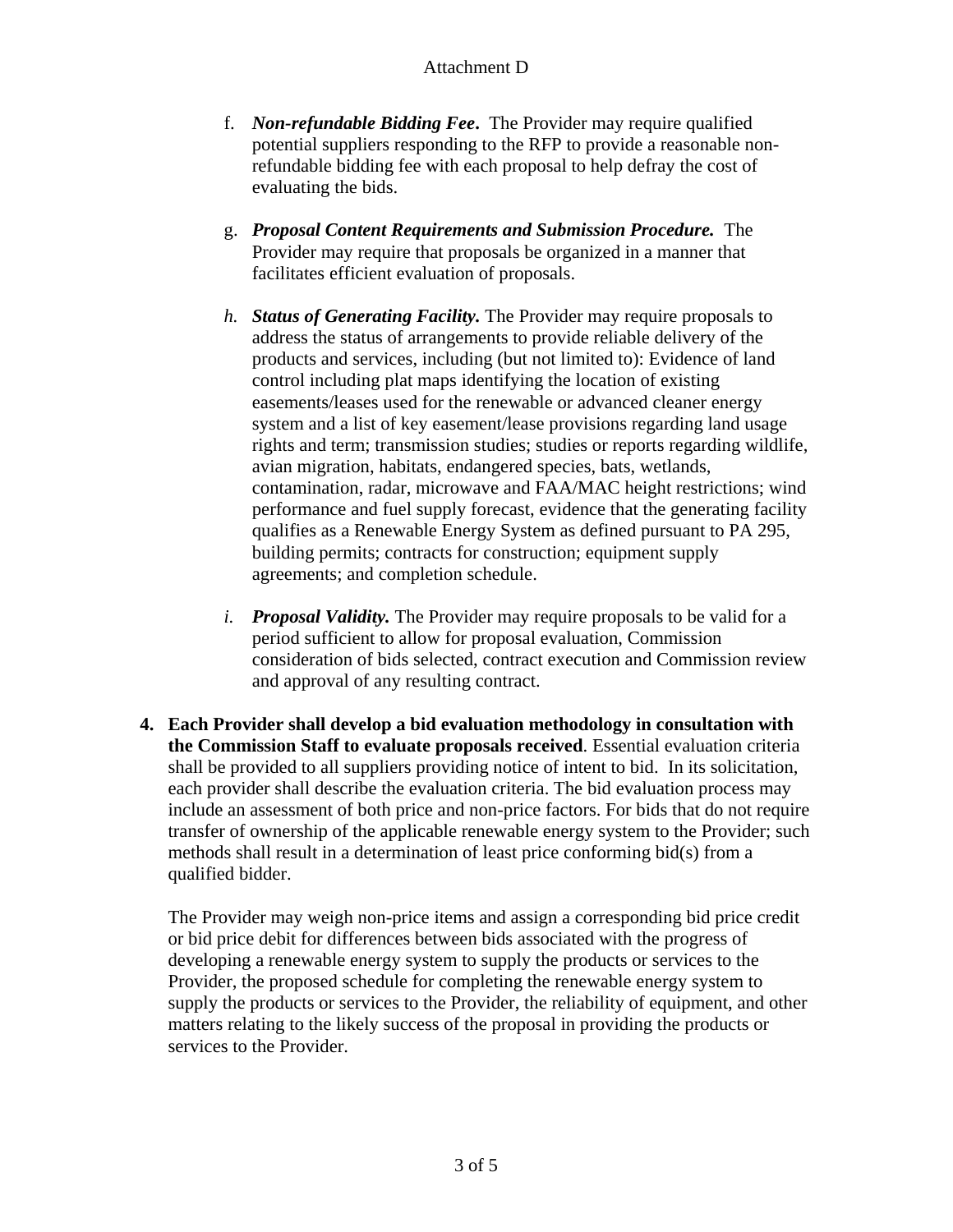In the event the least cost conforming bid from a qualified bidder is of a quantity or size that will exceed the Provider's requirements, the Provider may negotiate a reduction in quantity or size so as to conform to the Provider's requirements.

**5. Each Provider shall maintain a copy of the RFP, proposals submitted in response to the RFP, and a summary of the Provider's evaluation of proposals from qualified potential suppliers in a format to prevent disclosure of any proprietary and confidential information.** For purposes of conducting audits or reviews of the process used by the provider to evaluate bids and award contracts, the Commission Staff or its third-party designee shall have access to proposals submitted by the potential suppliers, internal evaluative documentation, and any other information related to the bidding process.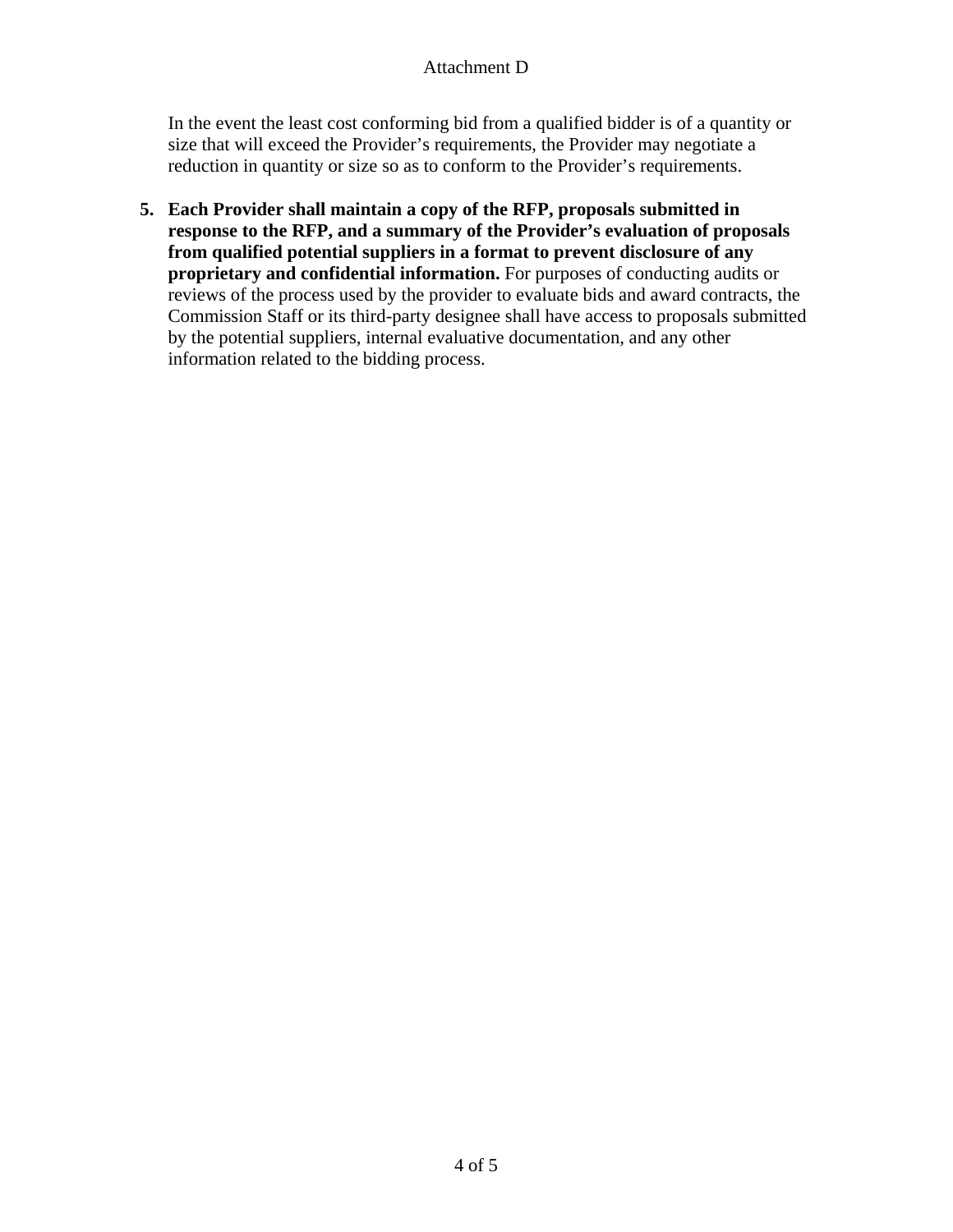# Table 1: Proposed Renewable Energy Contract Review and Approval Matrix

| <b>CONTRACT TYPE</b>                       | <b>COMPETITIVE BID REQUIRED (1)</b> | <b>PRIOR MPSC APPROVAL</b><br><b>REQUIRED</b> | <b>REQUIRED TO FOLLOW</b><br><b>MPSC GUIDELINES</b> |
|--------------------------------------------|-------------------------------------|-----------------------------------------------|-----------------------------------------------------|
| <b>SELF BUILD (EPC)</b>                    | <b>YES</b>                          | ALL                                           | <b>NO</b>                                           |
| <b>PURCHASE POWER</b><br><b>AGREEMENTS</b> | <b>YES</b>                          | ALL                                           | <b>YES</b>                                          |
| <b>ASSET PURCHASES</b><br>Sec 33(1)(a)(ii) | <b>YES</b>                          | ALL                                           | <b>NO</b>                                           |

#### **PROPOSED EXCLUSIONS INCLUDING BUT NOT LIMITED TO:**

Land Acquisition Contracts Developmental Studies Contracts, including; environmental, wildlife Post-commissioning contracts Consulting services contracts REC transactions from established REC markets or auctions Interconnection Contracts (1) Excluding unsolicited bids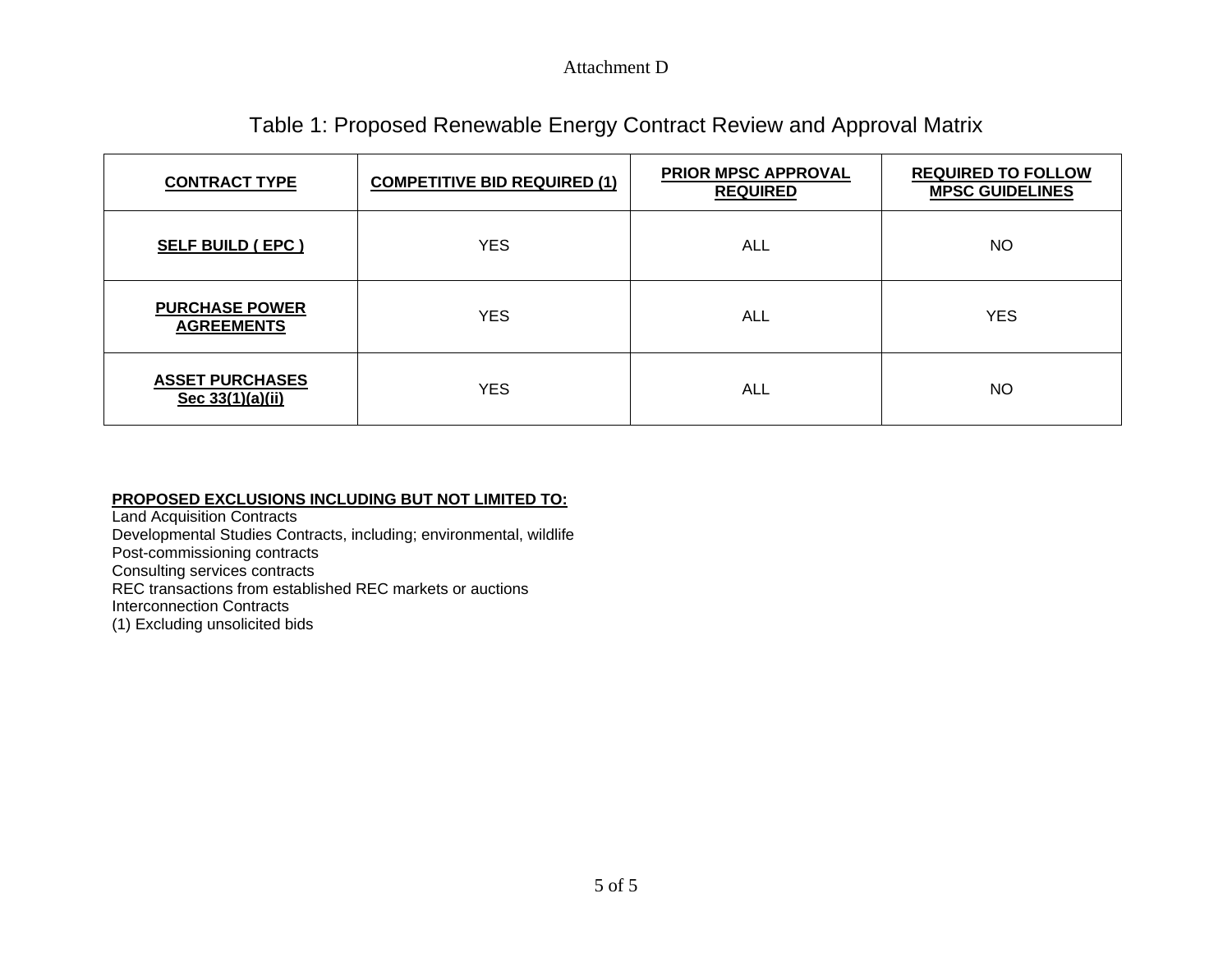# **Michigan Public Service Commission 2008 PA 295**

# **Filing Requirements and Instructions for Provider Energy Optimization Plans**

 For providers whose rates are regulated by the Commission, *a* plan shall be filed within 90 days after the issuance by the Commission of a temporary order pursuant to Section 191 of PA 295. For a municipally-owned electric utility *or* a cooperative electric utility that has elected to become member-regulated*,* a plan shall be filed within 120 days after such issuance of a temporary order. Within 90 days of receiving an energy optimization plan from the provider, the Commission will approve, approve with changes consented to by the provider, or reject the plan. If the Commission rejects a proposed plan or amendment under this section, the Commission shall explain in writing the reasons for its determination.

The following provisions shall apply to the initial proposed Energy Optimization Plan filed by a provider under 2008 PA 295, Section 71. As stated in Sec. 71 (2): "The overall goal of an energy optimization plan shall be to reduce the future costs of provider service to customers. In particular, an EO plan shall be designed to delay the need for constructing new electric generating facilities and thereby protect consumers from incurring the costs of such construction."

#### **1) Plan Requirements**

The Energy Optimization Plan shall:

a) Propose a set of energy optimization programs over a multi-year time period of at least 2 years but not greater than 6 years allowing for a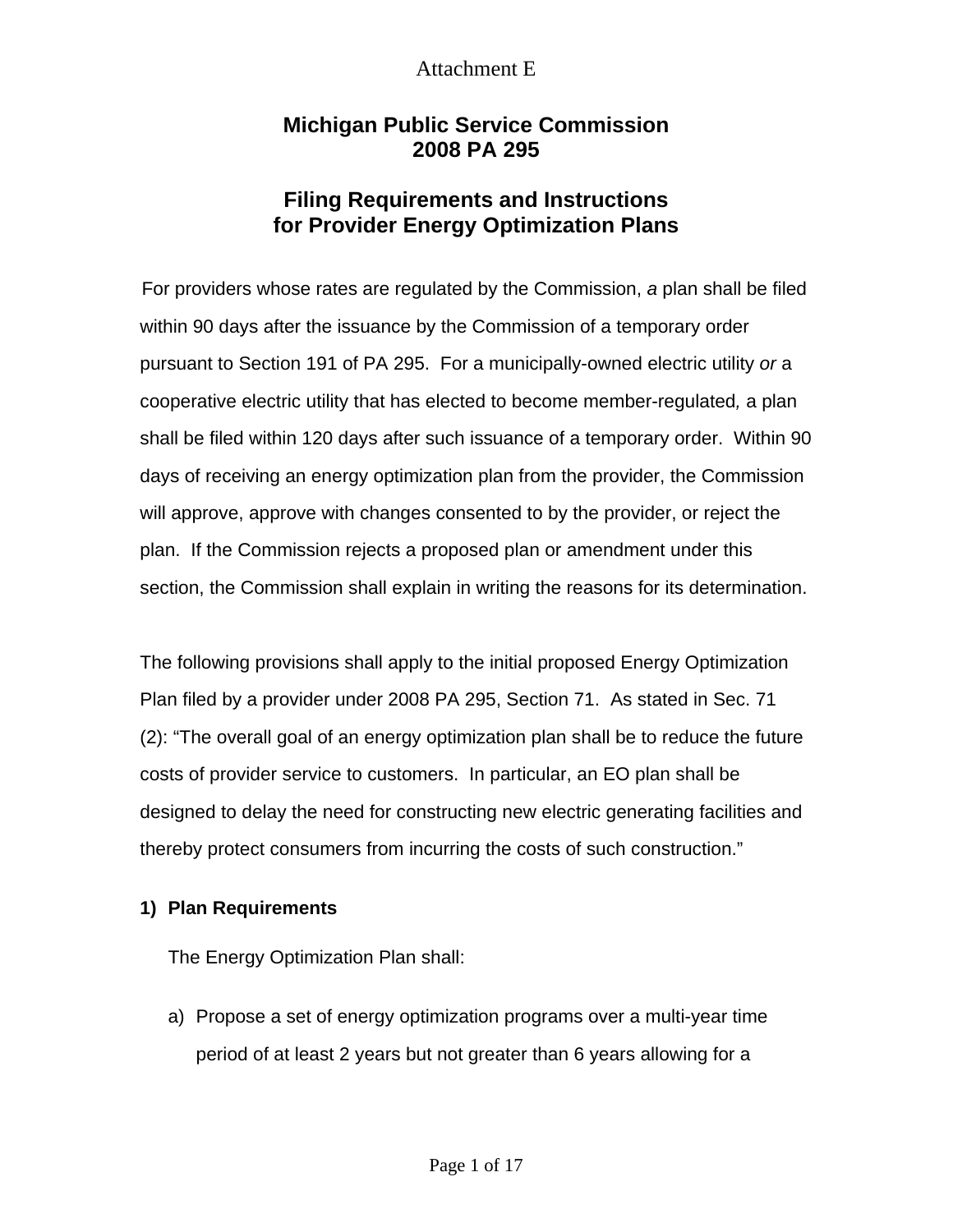biennial update or revision that includes offerings for each customer class, including low income residential.

- b) Specify necessary funding levels recognizing the spending caps<sup>[1](#page-56-0)</sup> and their ramp up levels for each year as identified in Public Act 295 ("PA 295") to achieve the energy savings targets identified in PA 295, Sec. 77. If the provider's spending requirements needed to meet the mandated energy savings targets exceed the annual sales revenue expenditure limits imposed in PA 295, Sec. 89(7), the provider may seek approval from the commission to exceed the sales revenue expenditure limits to comply with the annual savings targets.
- c) Describe how energy optimization program costs will be recovered from all customers pursuant to Sec. 89(2).
- d) Demonstrate that the proposed energy optimization programs and funding are sufficient to ensure the achievement of applicable energy optimization performance standards.
- e) Demonstrate that proposed energy optimization programs, excluding program offerings to low income residential customers, will collectively be cost effective using the Utility System Resource Cost Test (USRCT). Individual programs need not pass the USRCT. However, in order to provide the Commission with sufficient information to support the proposed distribution of energy optimization funds among the portfolio of proposed programs, the filed plan will include multiple cost-effectiveness tests for individual programs including: USRCT, Total Resource Cost Test, Rate Impact Measure Test and Participant Cost Tests, Data shall be used to ensure , to the extent feasible, that charges collected from a particular

 $\overline{a}$ 

<span id="page-56-0"></span><sup>&</sup>lt;sup>1</sup> Sec. 71(5): Education Programs; Sec.75: Financial Incentives; Sec. 89(7): Overall Spending Caps. See also related Cost Recovery Caps in Sec. 89(3).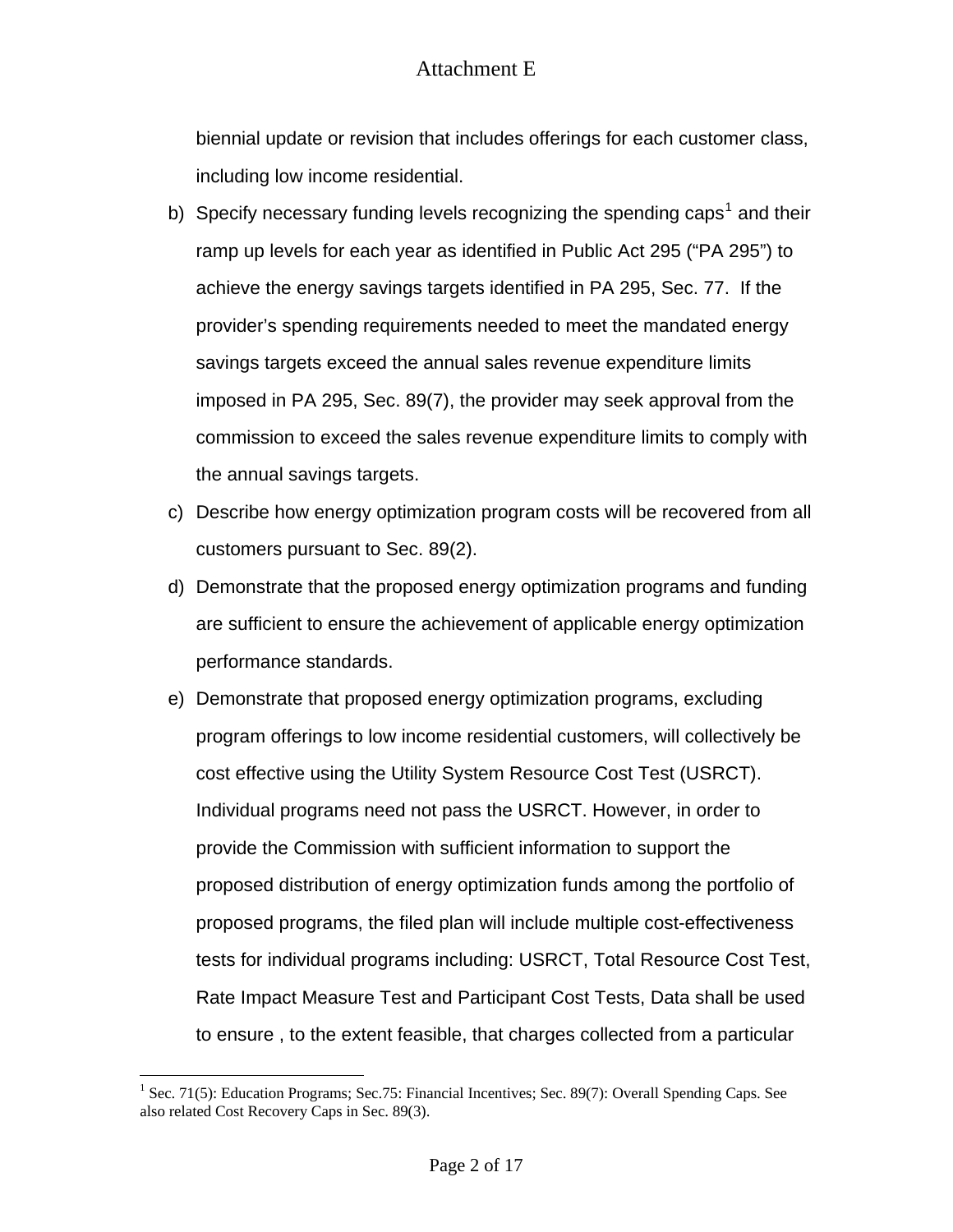customer rate class are spent on energy optimization programs for that rate class..

- f) Include a plan for the practical and effective administration of the proposed energy optimization programs.
- g) Include a process for obtaining an independent expert evaluation of the actual energy optimization programs to verify the incremental gross energy savings from each energy optimization program. The vendor(s) selected to provide evaluation services for the provider must be independent from any vendor(s) that are selected by the provider to provide implementation services.
- h) Allow for the coordination of energy optimization programs and services with those of other utilities, agencies and the Commission-administered program..
- i) Include provisions to accommodate self-directed energy optimization plans by eligible electric customers.

### **2) Definition of Terms**

- a) Cost effective means that the overall plan being evaluated meets the Utility System Resource Cost Test (USRCT).
- b) Energy conservation means the reduction of customer energy use through the installation of measures or changes in the energy usage behavior. Energy conservation does not include the use of advanced cleaner energy systems. (Sec.5(c)).
- c) Energy efficiency means a decrease in customer consumption of electricity or natural gas achieved through measures or programs that target customer behavior, equipment, devices, or materials without reducing the quality of energy services. (Sec.5(d)).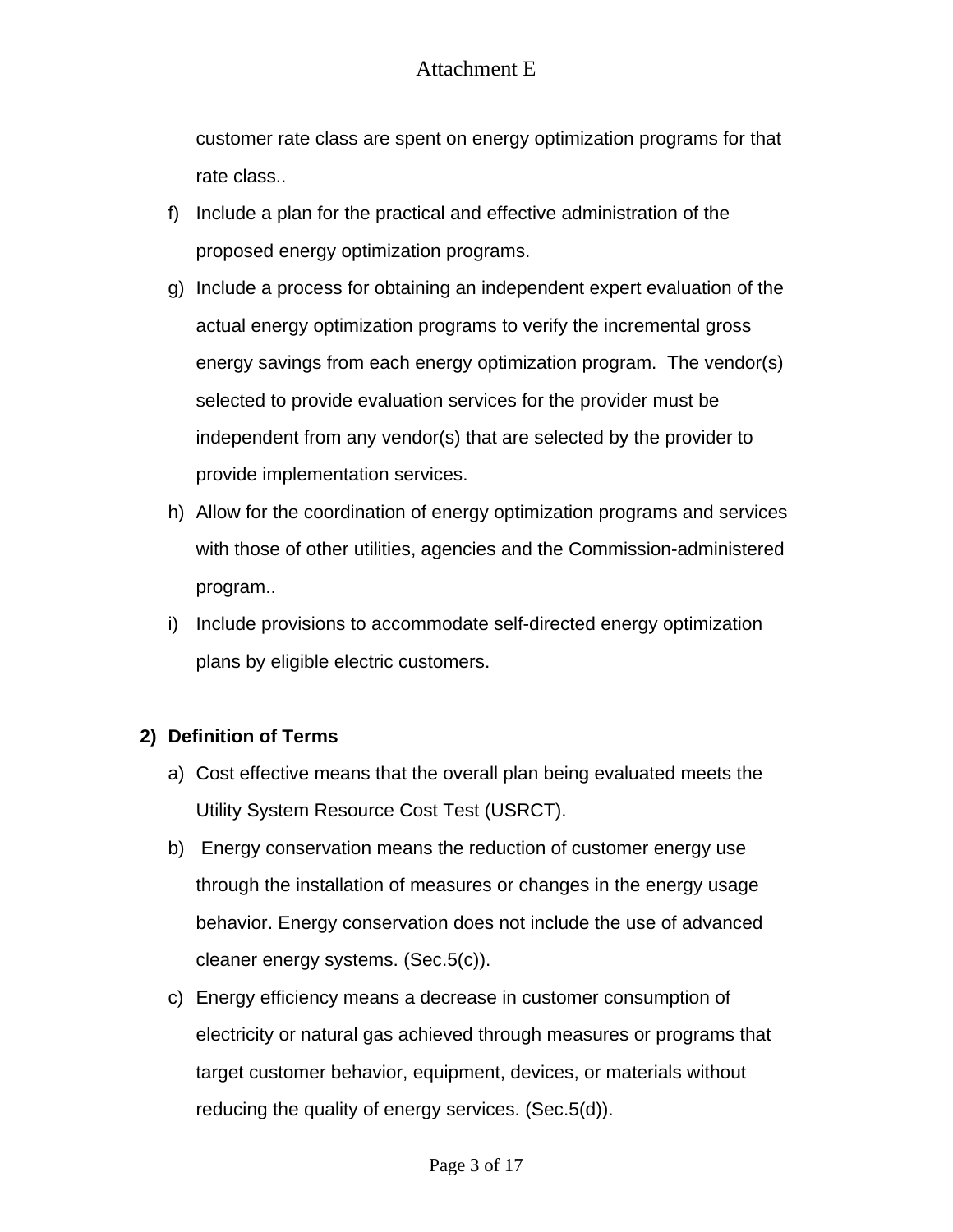- d) Energy optimization means all of the following: energy efficiency, load management to the extent that the load management reduces overall energy usage, energy conservation, (only to the extent that the decreases in the consumption of electricity produced by energy conservation are objectively measurable and attributable to an energy optimization plan) (Sec. 5(e)). Energy optimization does not include electric provider infrastructure projects that are approved for cost recovery by the commission other than as provided in PA 295 (Sec 5(f).
- e) For 2009/2010, an eligible primary or secondary customer, with respect to an electric provider means a customer at a single premise with an annual billing demand greater than 2 megawatts. It also includes a customer with an aggregate demand of at least 10 megawatts at all facilities within the provider's service territory. For 2011 -2013, it means a customer with billing demand of 1 megawatt or an aggregate demand of 5 megawatts. After 2015, it means an aggregated demand of 1 megawatt.
- f) The USRCT is the method to use to evaluate the cost effectiveness of the energy efficiency portfolio. This method takes into account the avoided supply costs of energy and demand, the reduction in transmission, distribution, generation, future carbon tax, and capacity valued at marginal costs for the periods when there is a load reduction. The avoided supply costs should be calculated using gross program savings. The costs for the USRCT are the program costs (including marketing and customer acquisition), incurred by the administrator, the incentives paid to the customers, and the increased supply costs for the periods in which load is increased. Administrator program costs include initial and annual costs, such as the cost of provider equipment, operation and maintenance, installation, program administration, incentive to the provider, cost of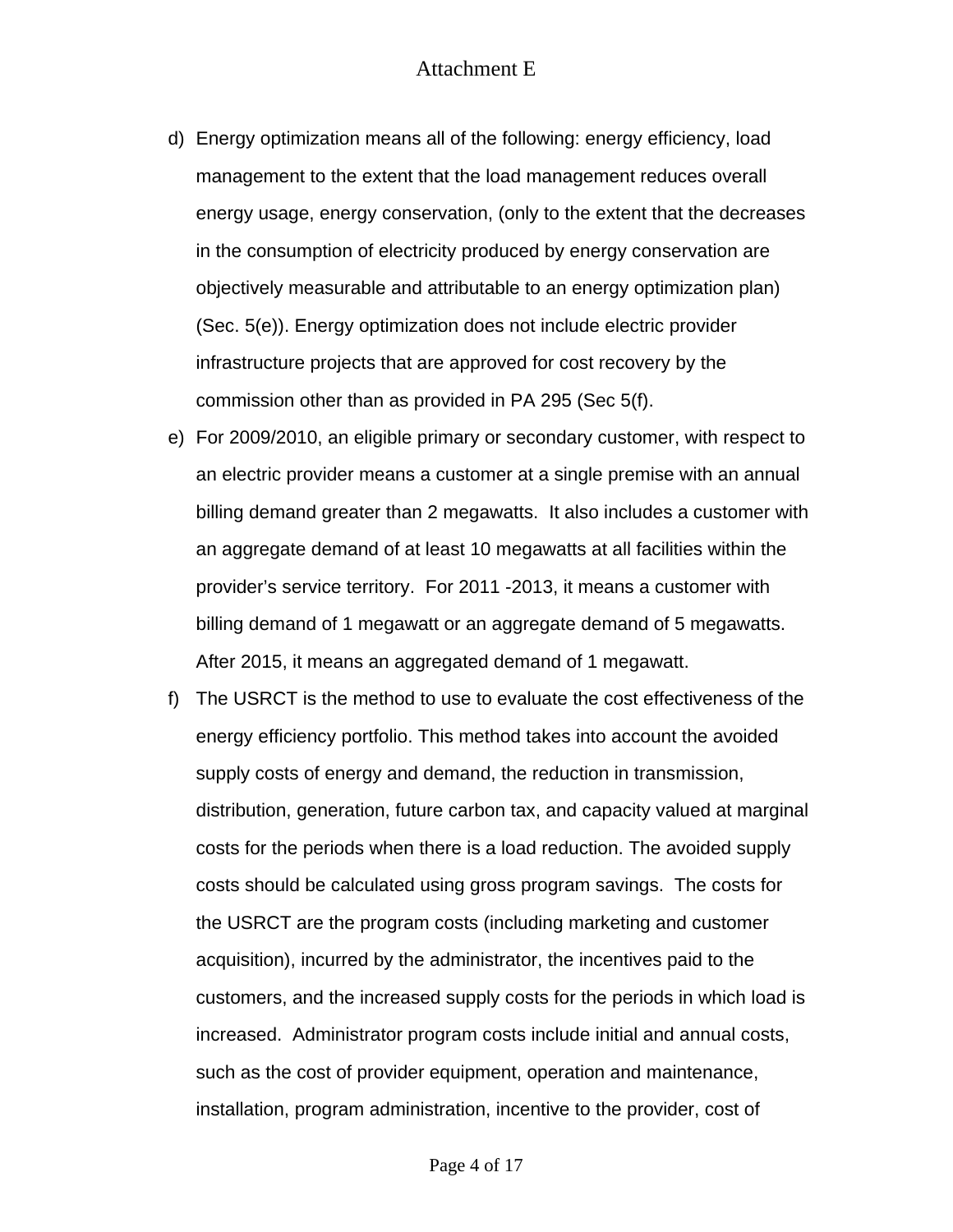capitalization, and customer dropout and removal of equipment (less salvage value). At the option of the provider, either the cost-based value provided by the commission or the MISO market-based value can be used as a determinant in estimating the avoided cost. The following formulae should be used to perform this test. The formulas for the net present value, the benefit-cost ratio and levelized cost are presented below:

 $NPVpa = Bpa - Cpa$ BCRpa = Bpa/Cpa LCpa = LCpc/IMP

Where:

NPVpa = Net present value of Program Administrator costs

BCRpa = Benefit-cost ratio of Program Administrator costs

LCpa = Levelized cost per unit of Program Administrator cost of the resource

Bpa = Benefits of the program

Cpa = Costs of the program

LCpc = Total Program Administrator costs used for levelizing

IMP = Total discounted load impacts of the program

## **3) Plan Elements**

a) The Energy Optimization Plan should include a general description of the methodology and analytical process used to select the measures and programs contained within the plan. This general methodology and analytical process description should include any strategies employed to maximize spillover effects and to minimize free-riders.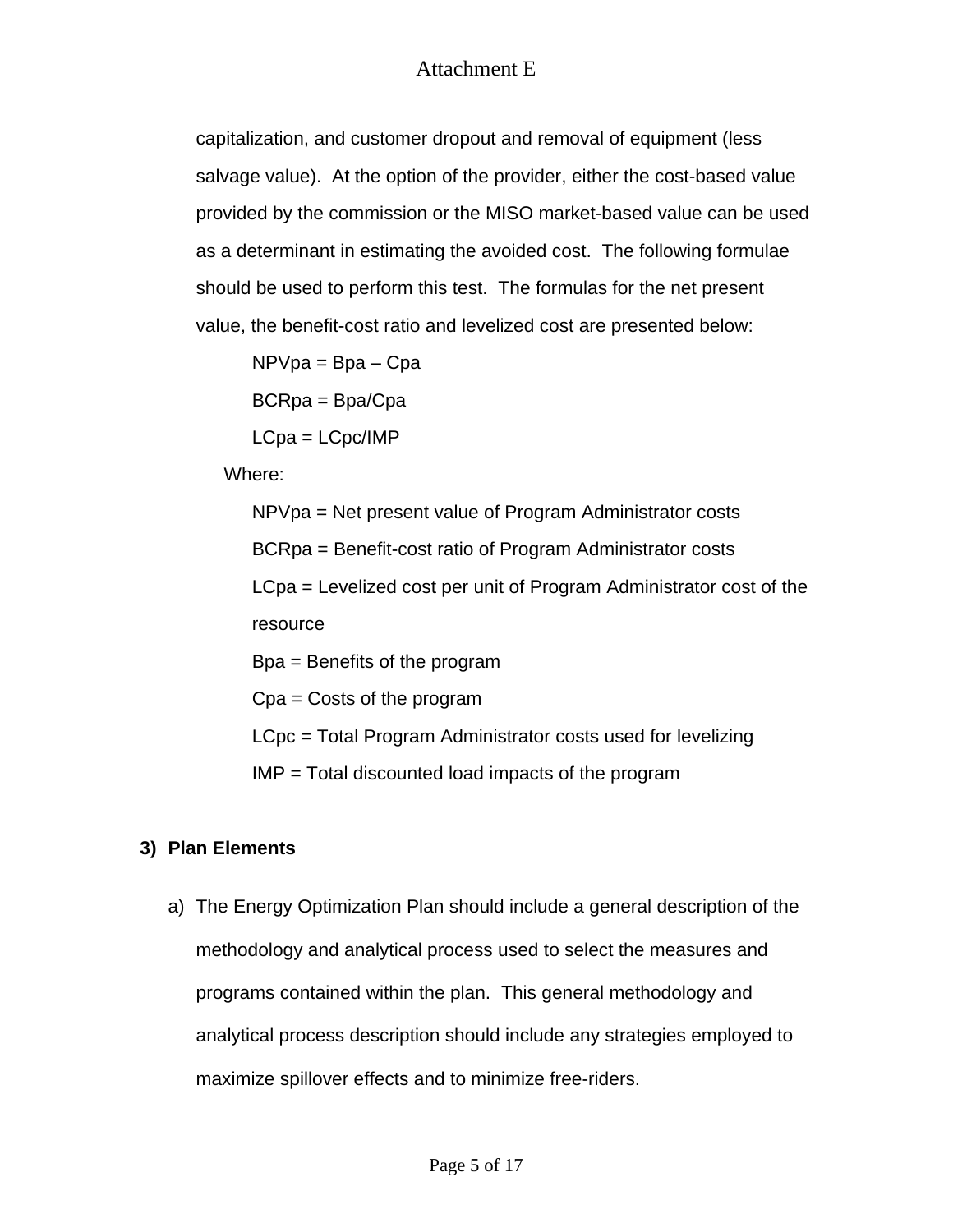Additionally, the provider should provide a description of all models, commercial and custom software applications, data providers, and other tools that were used as part of the energy optimization planning process.

- b) Each energy optimization program proposed within the plan should include at a minimum all elements as delineated in the Program Summary in Sample Table 1 and be summarized using the portfolio summary in Sample Table 2. Energy savings and average measure life values for eligible energy optimization measures should be obtained from the proposed Michigan Statewide Energy Measures Library/Database. Utilities may reserve up to twenty percent of the overall budget (by class) to ensure program flexibility. This will allow funds budgeted in a certain program area to be reallocated to other program areas (within the same class) that are deemed cost effective, or where technology or market participation impacts make it necessary to provide additional resources.
- c) Utilities may designate up to five percent of the energy optimization budget for pilot programs, future energy optimization program development or to assess emerging technologies. As technology changes, impacts to program success can be great. Programs need to incent customers to move above the base efficiency available to them. These budget funds will be deemed to generate a proportional amount up to five percent of the required energy savings for the program year during which the money is spent.
- d) Up to three percent of the energy optimization budget may be used for the cost of energy optimization education programs. Energy optimization education program costs include all media types (pamphlets, brochures, DVD's, web sites, etc.) that are designed to communicate to and educate customers on the benefits of energy efficiency, conservation and load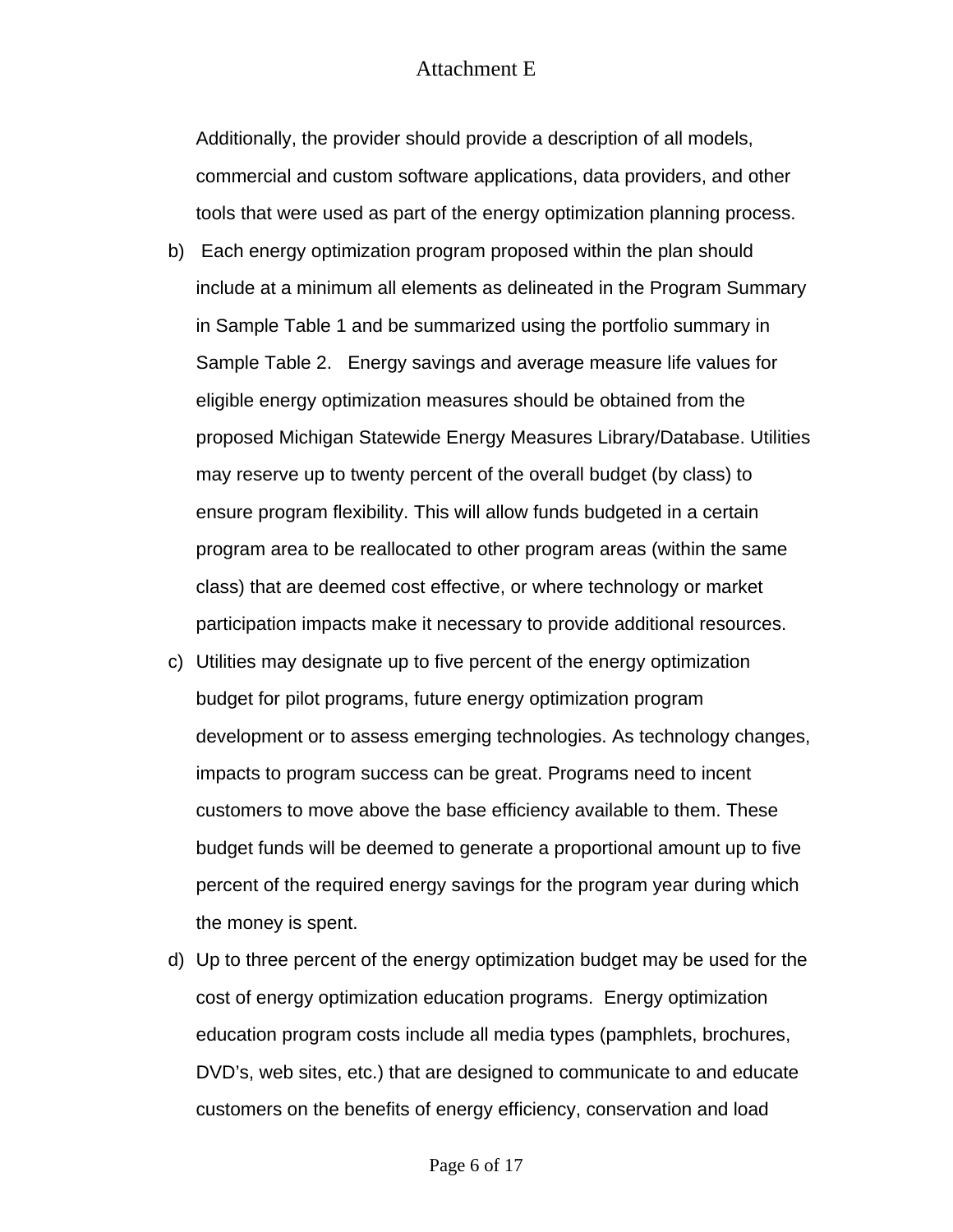management. These budget funds will be deemed to generate a proportional amount up to three percent of the required energy savings for the program year during which the money is spent. Energy optimization education program costs do not include promotion of any specific energy optimization program or any efforts designed to educate low income residential customers.

- e) Funding for low income residential programs shall be provided from each customer rate class in proportion to that rate class' funding of the provider's total energy optimization programs, prior to those customers electing to self-direct. Low income customers are defined as customers with income up to 200% of the federal poverty level as defined by the U.S. Department of Health and Human Services. This program may include educational components. Existing agencies may be utilized to implement this program.
- f) No more than eight percent of the energy optimization budget should be allocated for program evaluation, measurement and verification activities to determine actual program energy savings.

### **4) Self-Directed Energy Optimization Plan for Electric Customers**

a) An eligible non-residential primary or secondary electric customer may file with the provider a multi-year (two or more years) self-directed energy optimization plan as provided in this section if it meets the eligibility requirements in PA 295. As used in this section, a customer is defined as the legal owner of a business. For purposes of aggregation, the customer or parent company need not aggregate all company-owned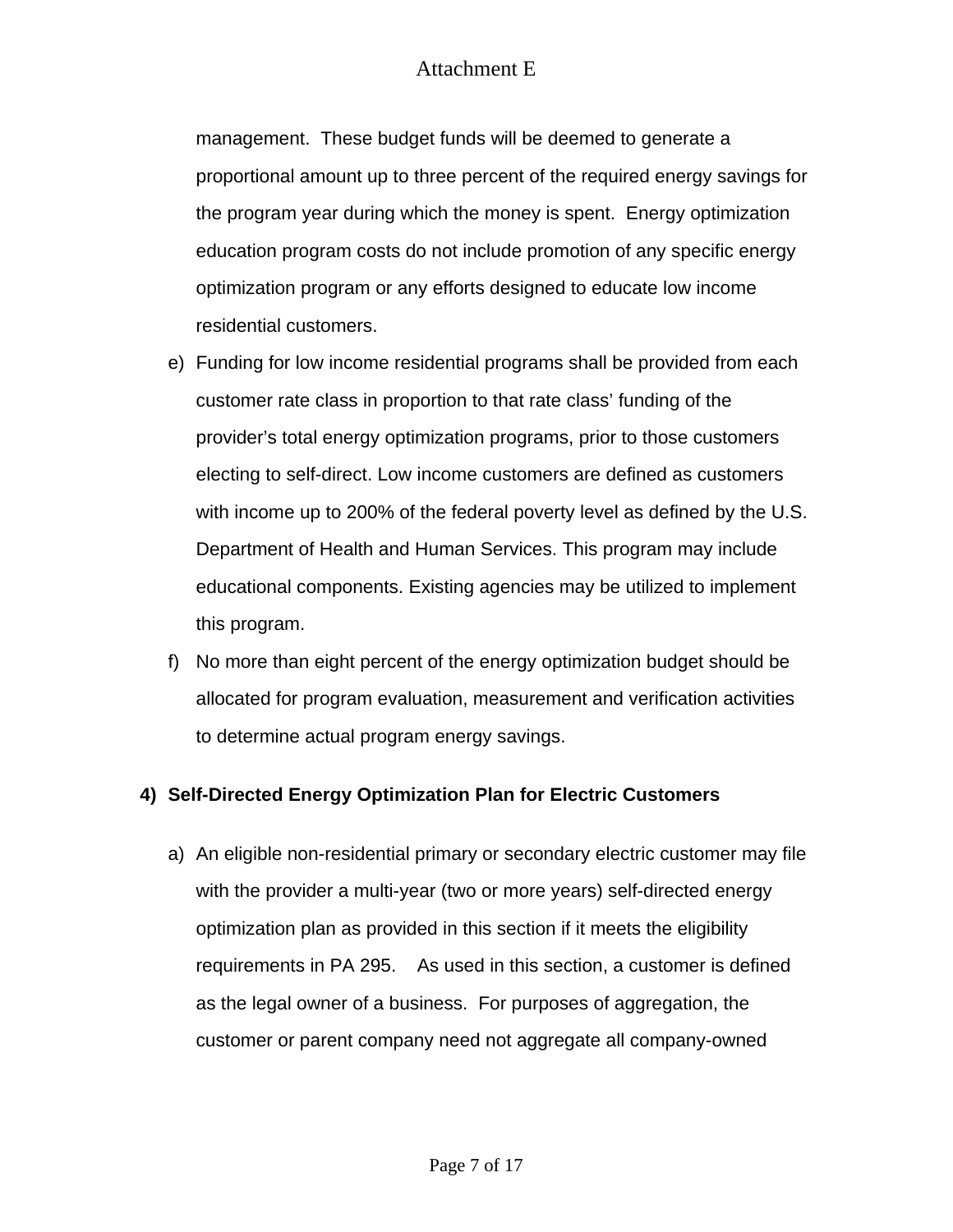facilities. For example, facilities that are designated as franchise operations may be aggregated.

- b) The following plan requirements apply to a self-directed energy optimization plan.
	- i) Initially, a customer electing to implement a self-directed energy optimization plan in 2009 must notify its electric provider of its intent to self-direct by January 15, 2009. The initial notification must include a listing of all sites to be covered in the self-direct plan, and an approximate level of megawatt hour savings. Upon notification, the electric provider promptly will send information to the customer on the electric provider's method and any factors used to weather-normalize its megawatt hours of electricity. This self-direct notification from the customer will provide the electric provider the information necessary for energy optimization planning.
	- ii) The customer must submit its self-direct plan to the electric provider by January 30, 2009. For purposes of administrative efficiency, customers will file their self-direct plans using a standardized template. A prototype of the Self-Direct EO Plan template is included as Sample Form 1 at the end of this document. The initial Self-Direct EO Plan Template to be used by interested Phase 1 customers shall be completed and made available to them by January 5, 2009. If the plan is incomplete, the provider will notify the customer of any deficiency within 5 business days . The customer must remedy the deficiency within 5 business days thereafter.
	- iii) The self-directed energy optimization plan shall be in writing and signed by an individual or corporate officer with knowledge of the plan content and responsibility for its implementation and administration.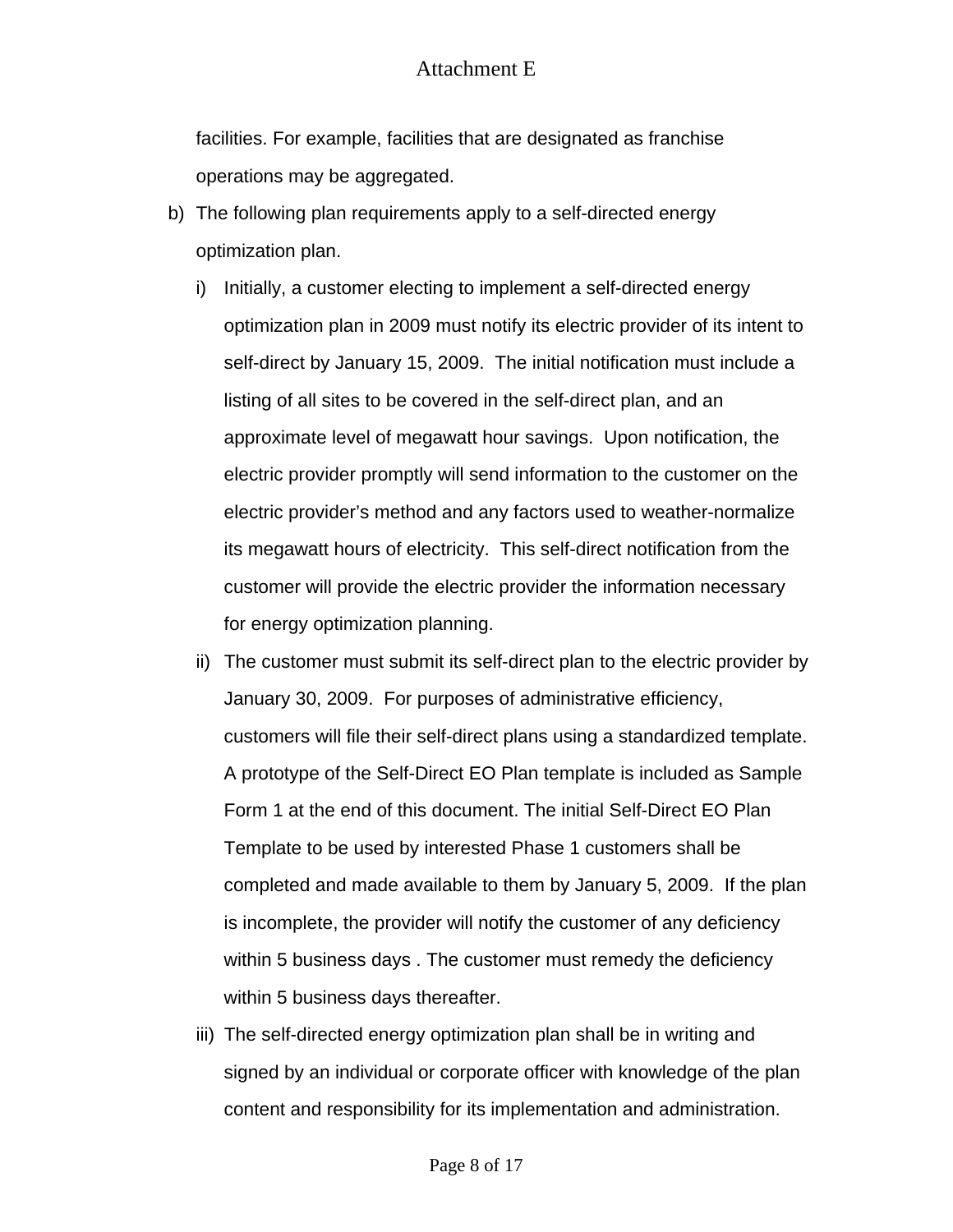- iv) The self-directed plan shall provide for aggregate energy savings that for each year meet or exceed the statutory energy optimization standards based on the electricity purchases in the previous year(s) for the site or sites covered by the self-directed plan.
- v) Energy optimization shall be calculated so that none of the following are included in the calculation of the percentage of incremental energy savings:
	- (1) Changes in electricity usage to account for changes in business activity levels not attributable to energy optimization, including such things as site closures, increases or decreases in production, and increases or decreases in hours of operation.
	- (2) Increases in electricity usage because of the installation, operation, or testing of pollution control equipment.
- vi) A customer filing a self-directed plan with its provider shall specify whether electricity usage used in the calculation of incremental energy savings will be weather-normalized or based on the average number of megawatt hours of electricity consumed by the customer annually during the previous three years.
- vii) The self-directed plan shall outline how the customer intends to achieve the incremental energy savings specified in the self-directed plan.
- ix) The customer will be required to remain in the self-directed program for the period specified in the customer's self-directed plan.
- c) A self-directed energy optimization plan shall be incorporated into the relevant electric provider's energy optimization plan. The electric provider shall be credited with the customer's projected energy savings from measures being proposed under a self-directed plan for purposes of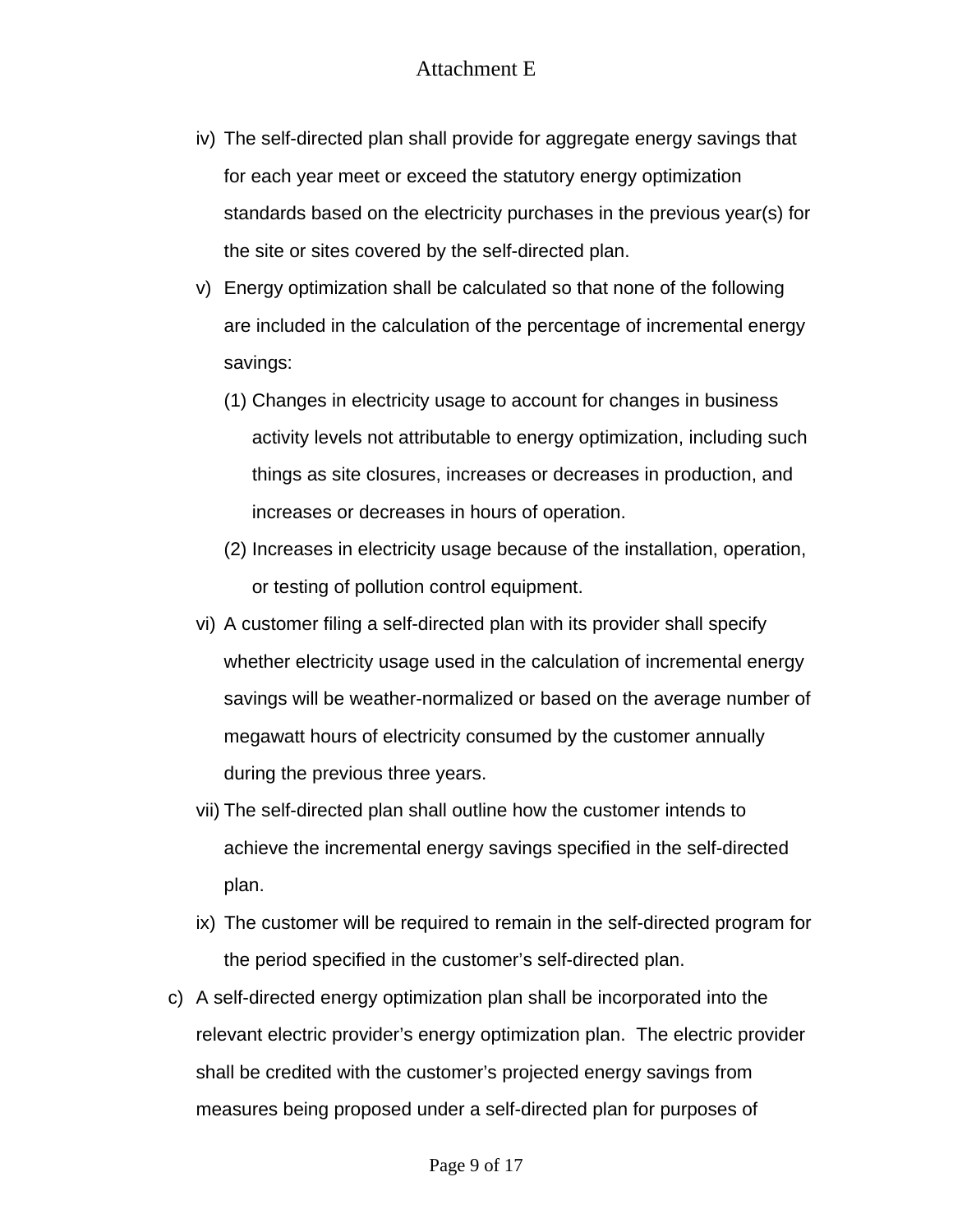determining annual incremental energy savings achieved by the provider. The customer's projected energy savings shall be adjusted to match the provider's method of weather-normalization.

- d) All projects submitted by the customer are subject to field verification and evaluation.
- e) A provider will exempt the customer from surcharges, except those it would otherwise incur under the energy optimization program after the customer begins to implement a self-directed plan. See, Section 89(5) of Act 295. When the customer's self-directed plan ends, full surcharges will resume.
- f) The following reporting requirements shall be met for customers that implement a self-direct energy optimization plan.
	- i) The customer shall submit to the relevant provider a brief report every 2 years documenting the energy efficiency measures taken under the self-directed plan during that 2-year period and the associated energy savings.
	- ii) A report under this subsection shall be accompanied by an affidavit from a knowledgeable official of the customer that the information in the report is true and correct to the best of the official's knowledge and belief. If the customer has retained an independent energy optimization service company, the requirements of this subsection shall be met by the energy optimization service company.
	- iii) The report shall specify types of measures installed or process changes, expected service life of the measures installed and sufficient calculations to substantiate the energy savings.
	- iv) The customer shall promptly notify the relevant electric provider if it fails to achieve the expected annual incremental energy savings set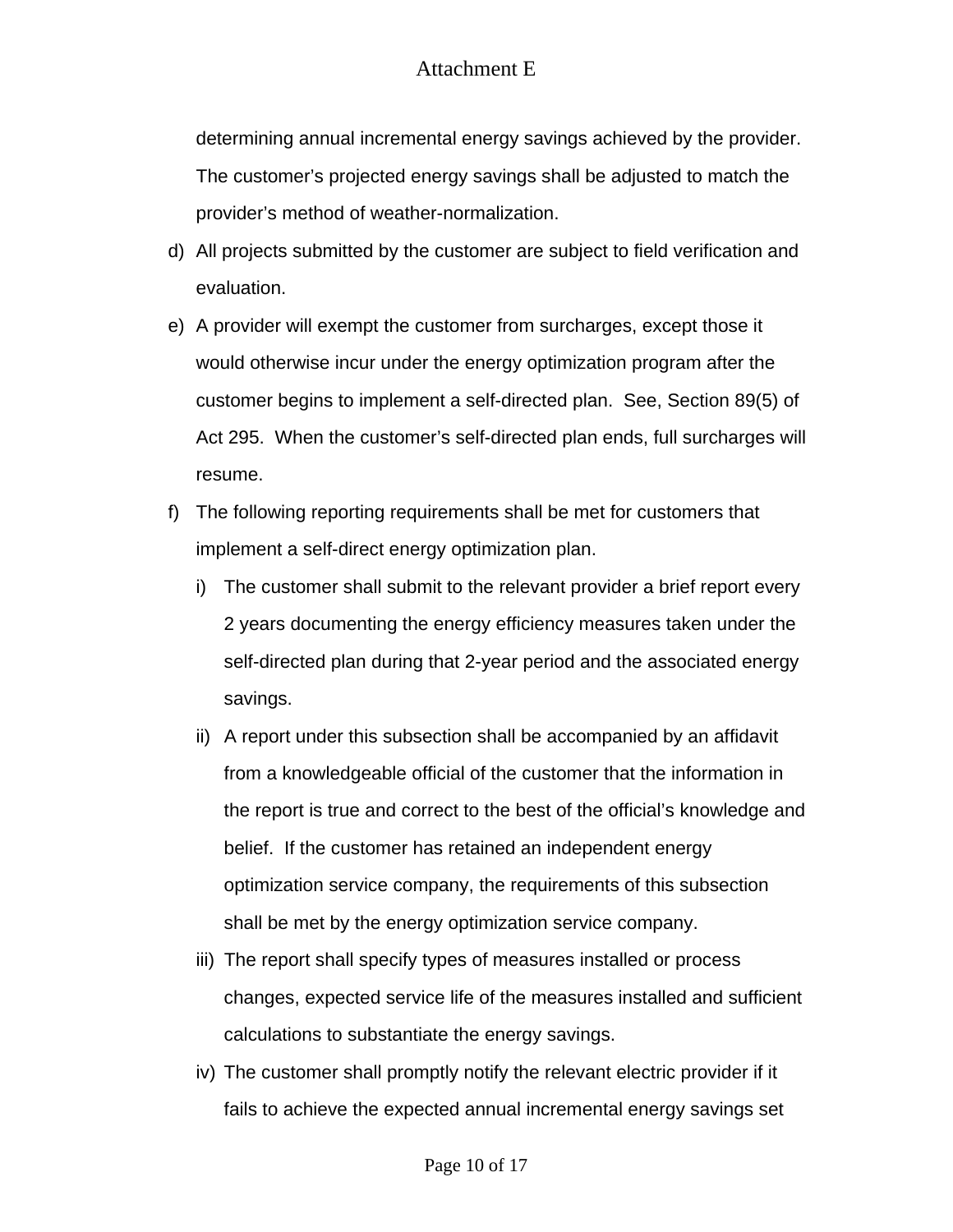forth in the self-directed plan for a year that will be the first year covered by the next biennial report.

- v) The customer notification must cite reasons for the inability to achieve the expected savings and the customer must file an amended plan with the provider to satisfy the requirements for incremental savings in subsequent years.
- vi) If a customer fails to submit its biennial report, the provider will promptly send a notice to the customer requesting the delinquent report.
- g) The electric provider review and evaluation of the customer's energy savings calculations are limited to verifying that calculations are provided and cover the applicable measures. The provider's evaluations will include review of the customer's plans and reports and will not include field verifications.
- h) An electric provider shall provide an annual report to the commission identifying customers that have implemented self-directed energy optimization plans and summarize the results achieved under those selfdirected plans.
	- i) The provider's annual report to the commission will also list those customers who have failed to meet their portion of the annual performance standard.
	- ii) The commission may request additional information from the provider or customer that describes the reasons for failing to meet the annual performance standard.
	- iii) The commission, at its discretion, may request a contested case hearing involving those customers identified as failing to meet their portion of the annual performance standard.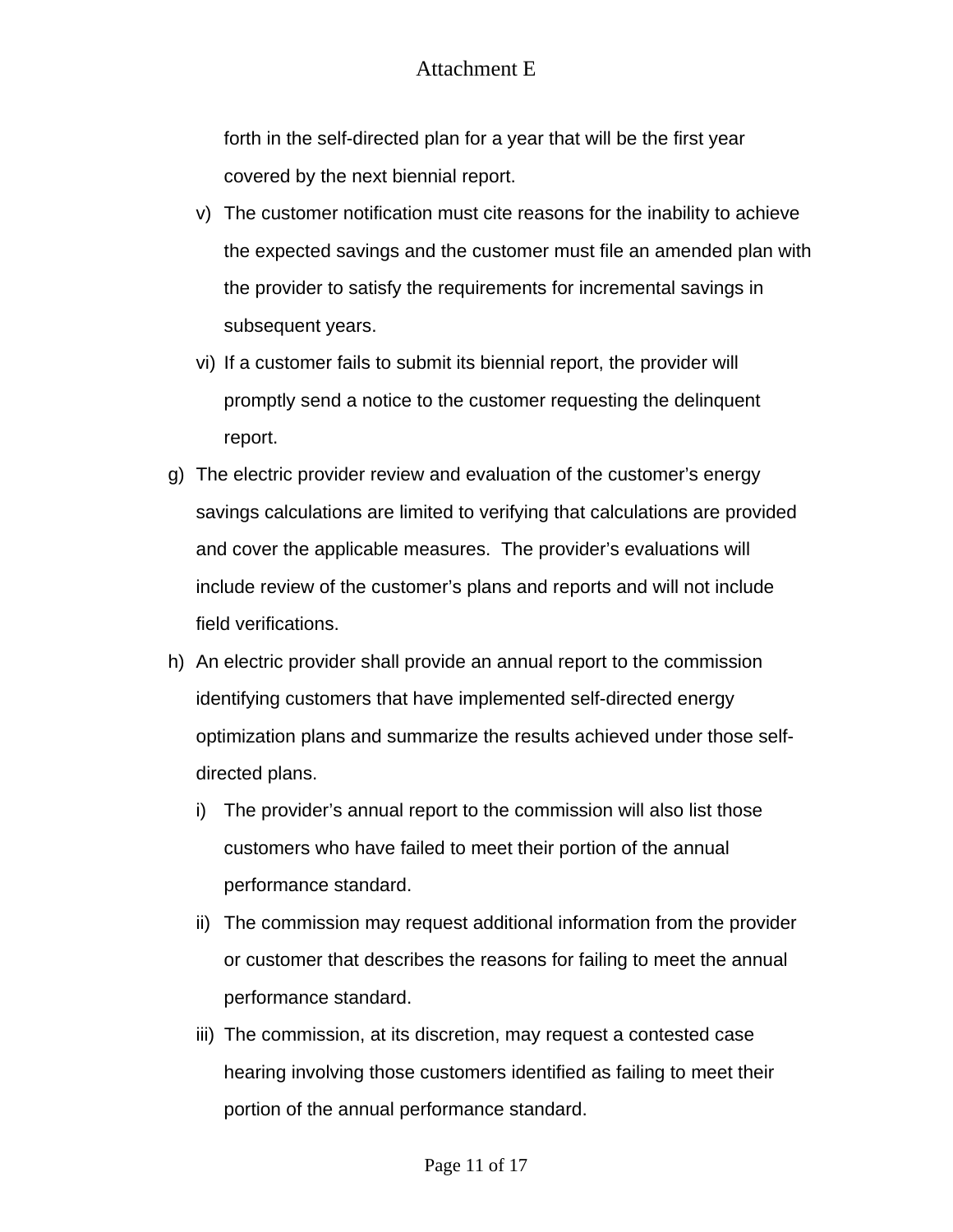- iv) This annual report for self-direct information may be combined with the provider's annual report submitted to the commission relating to actions taken by the provider to comply with the energy optimization standards.
- i) The commission may require additional information from the electric provider or customer if the commission has sufficient reason to believe the information contained in the annual report is inaccurate or incomplete.
- j) The following are additional commission requirements under the selfdirected energy optimization plan.
	- i) All customers filing a self-directed energy optimization plan will be responsible for the cost associated with the allocated portion for the provider's low income residential energy optimization program. These costs will be determined in the provider's approved plan filing.
	- ii) For all plan years beginning in 2011 or later, the cost to the customer for the provider's review and evaluation, and contribution to the low income energy optimization program will be proposed for approval by the commission in the electric provider's energy optimization plan filing.
	- iii) If the commission determines after a contested case hearing that the minimum energy optimization goals have not been achieved at the site(s) covered by a self-directed plan, in aggregate, the commission shall order the customer, or customers, to pay an amount as calculated as follows:
		- (1) Determine the proportion of the shortfall in achieving the minimum energy optimization goals.
		- (2) Multiply the figure in (1) by the energy optimization charges from which the customer or customers collectively were exempt under the self-directed energy optimization plan.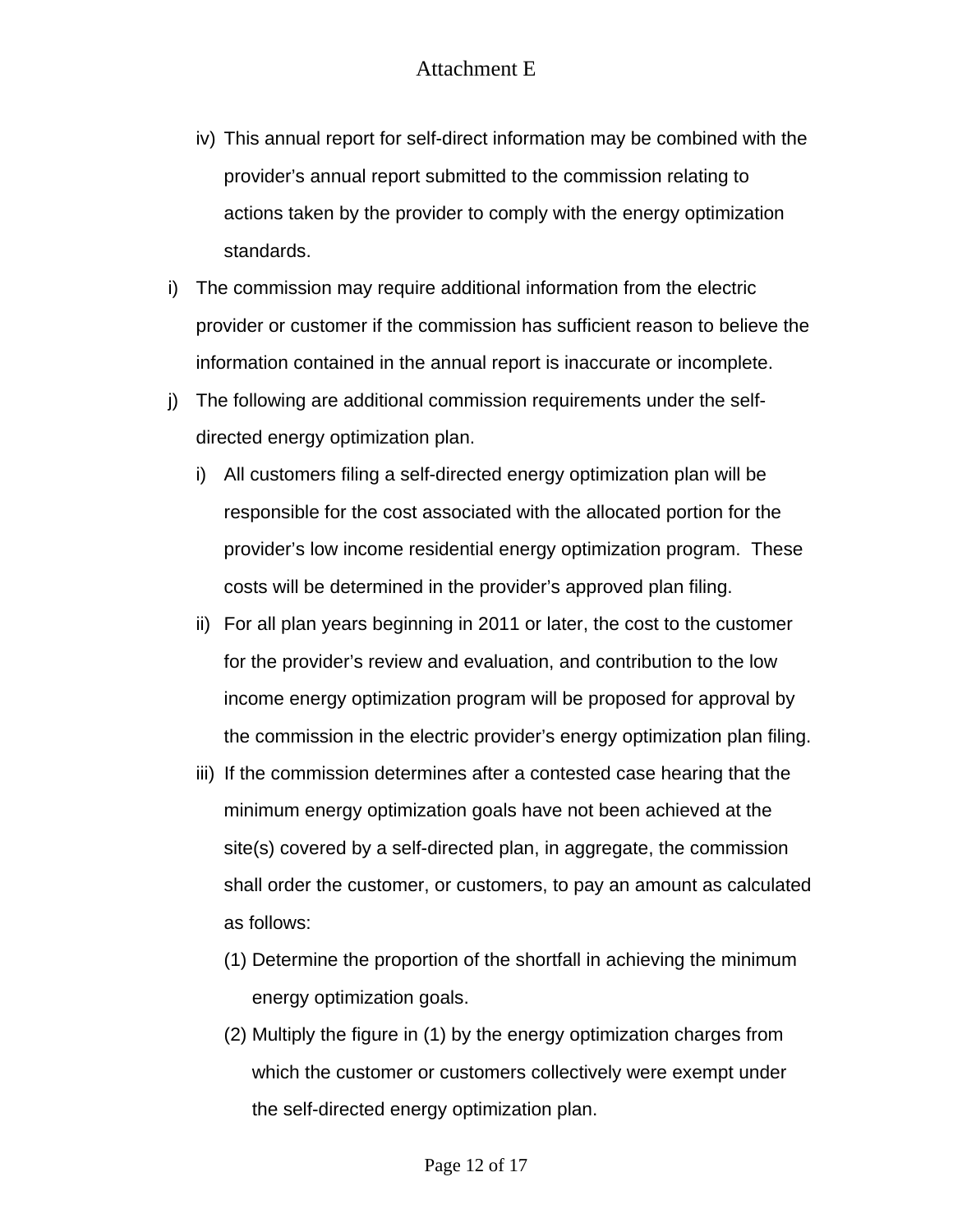- (3) Multiply the product under subsection (2) by a number not less that 1 or not greater than 2, as determined by the commission based on reasons for failure to meet the minimum energy optimization goals.
- k) If a customer has submitted a self-directed plan to an electric provider, the customer, the customer's energy optimization service company, if applicable, or the electric provider shall provide a copy of the self-directed plan to the commission upon request.

### **5) Provider Incentive**

A provider meeting the energy reduction goals identified in its approved MPSC Energy Optimization Plan is eligible to receive a financial incentive for that performance. The incentive mechanism should be proposed in the provider's energy optimization plan. A provider may receive a financial incentive that shall not exceed the lesser of 25% of the net cost reductions experienced by the provider's customers as a result of implementation of the energy optimization plan or, up to a maximum of 15% of the provider's actual energy optimization plan expenditures.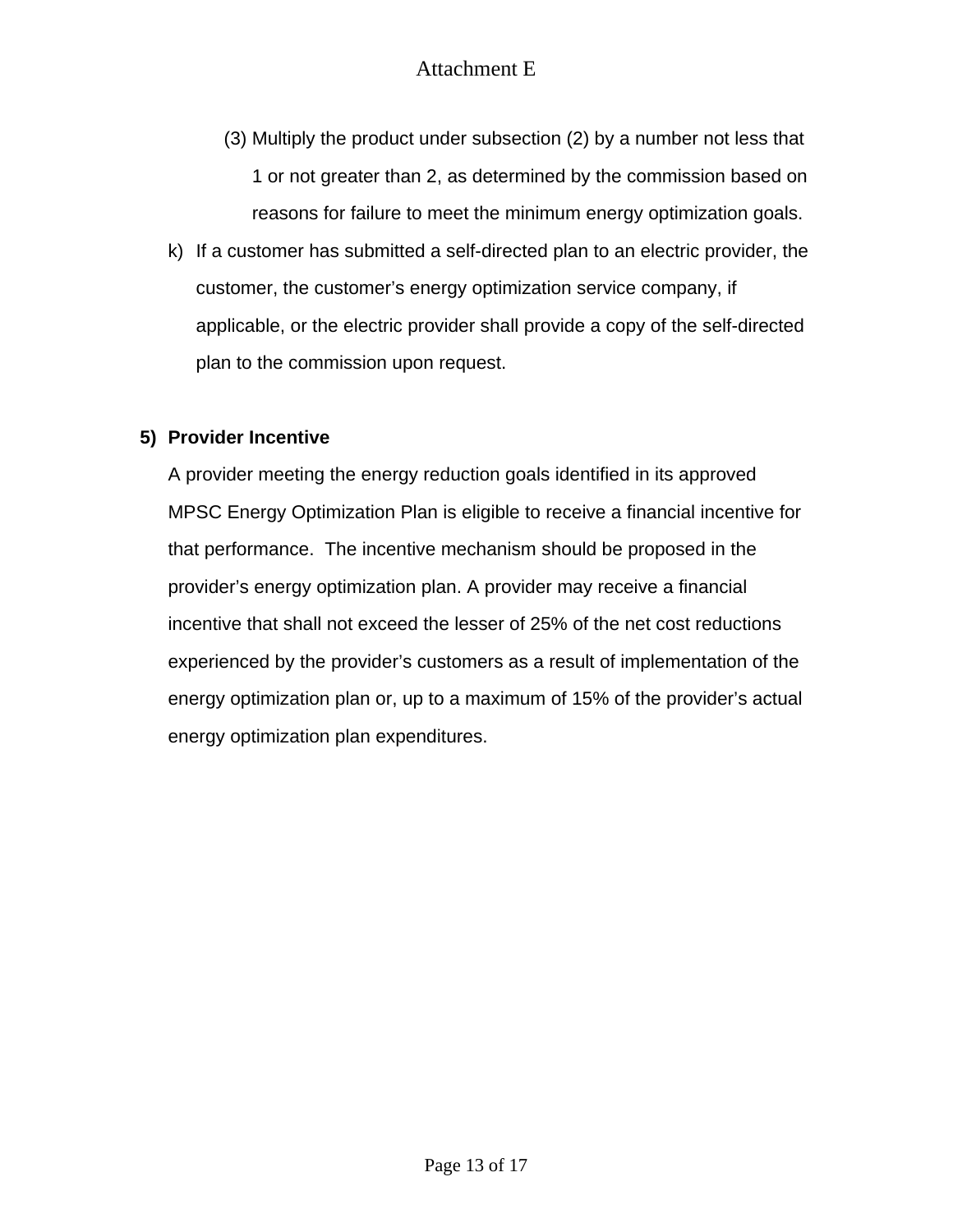# **Proposed Energy Optimization Planning Guidelines**

|                                | <b>Sample Table 1: Program Summary</b>                                                                                                                                                                                                    |
|--------------------------------|-------------------------------------------------------------------------------------------------------------------------------------------------------------------------------------------------------------------------------------------|
| <b>Program Element</b>         | Note class of customer and type of program being summarized.                                                                                                                                                                              |
| Objective                      | Overall goals and objectives of the subject program                                                                                                                                                                                       |
| <b>Target Market</b>           | Provide the specific customer class and any particular segmentation<br>within that class for which the programs are designed. Note specific<br>information concerning which customers are eligible for participation                      |
| <b>Program Duration</b>        | Planned month/year start to planned month/year finish                                                                                                                                                                                     |
| <b>Program Description</b>     | Detailed program description                                                                                                                                                                                                              |
| <b>Eligible Measures</b>       | Where possible and known, the measures included in the program<br>should be provided along with the gross annual savings (kWh)                                                                                                            |
| <b>Implementation Strategy</b> | Describe the key elements of the program's implementation strategy<br>including incentive strategy (rebate and incentive offerings)                                                                                                       |
| <b>Marketing Strategy</b>      | Description of the Marketing strategy including any consumer education<br>components associated with the program (if any), and a description of<br>the marketing and advertising materials to be used                                     |
| <b>Milestones</b>              | Key dates and activity beginning with the date of commission plan<br>approval should be noted; i.e. vendor contract finalization and program<br>launch dates.                                                                             |
| <b>EM&amp;V Requirements</b>   | A description of how the program will be evaluated, measured, and<br>verified by the third party contractor. This description should include a<br>description of the type of data that will be collected and how the data<br>will be used |
| <b>Estimated Participation</b> | A projected customer participation level should be provided for the<br>years covered by the proposed plan's surcharge. Additional years are<br>included at the utility's discretion                                                       |
| <b>Estimated Budget</b>        | A projected budget should be provided for the years covered by the<br>proposed plan.                                                                                                                                                      |
| <b>Savings Targets</b>         | Projected energy savings should be provided for the years covered by<br>the proposed plan's surcharge. Additional years are included at the<br>utility's discretion                                                                       |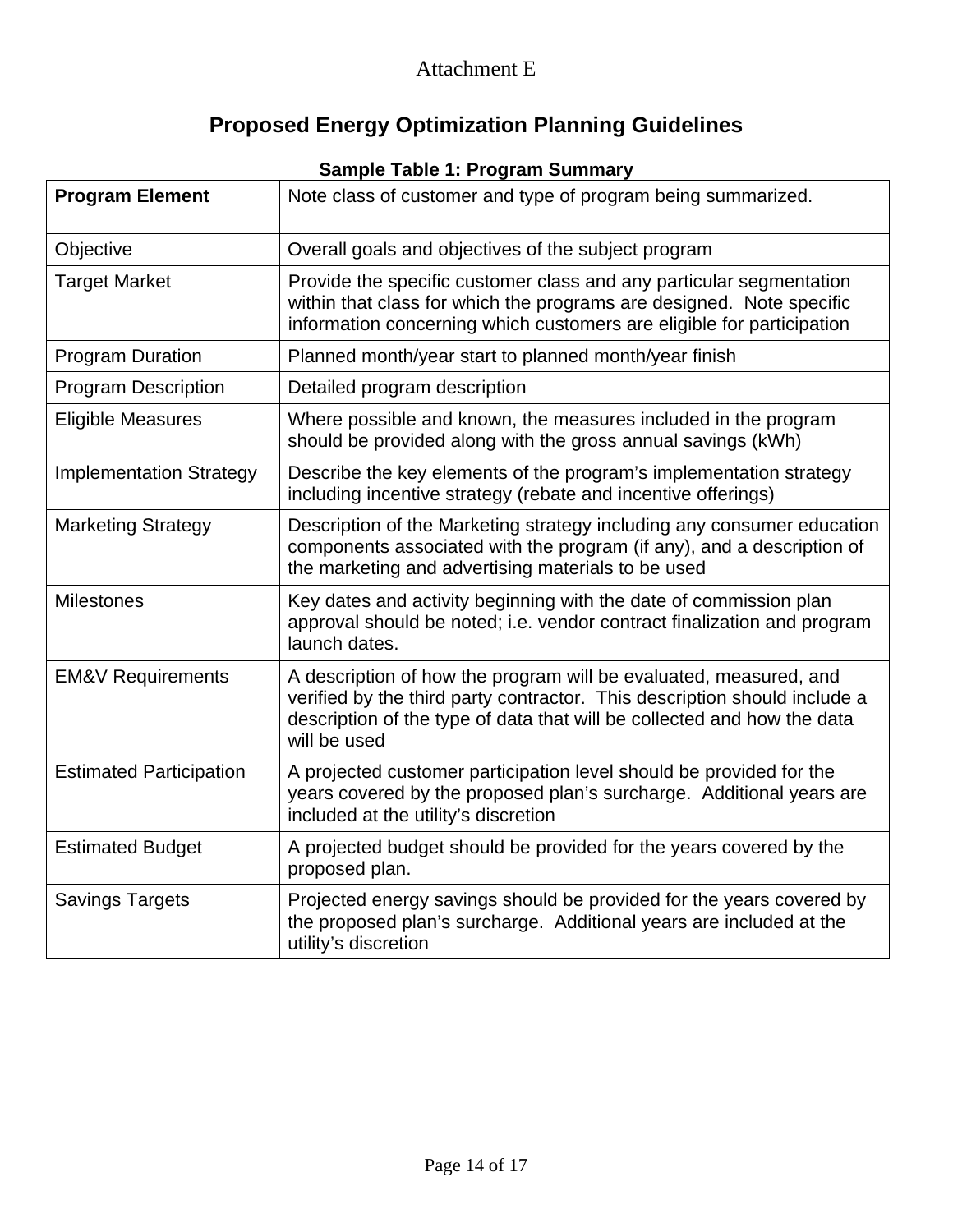| <b>Portfolio</b>        | Program                        | <b>UCT</b>     | , <b>.</b> .<br>CCE*<br><b>Results</b> | .<br>Year 1                  |      |                              | Year 2      |                             | Year 3 & Beyond |  |
|-------------------------|--------------------------------|----------------|----------------------------------------|------------------------------|------|------------------------------|-------------|-----------------------------|-----------------|--|
| <b>Category</b>         |                                | <b>Results</b> |                                        |                              |      |                              |             | (optional)                  |                 |  |
|                         |                                |                |                                        | <b>MWh</b><br><b>Savings</b> | Cost | <b>MWh</b><br><b>Savings</b> | <b>Cost</b> | <b>MWh</b><br><b>Saving</b> | <b>Cost</b>     |  |
|                         |                                |                |                                        |                              |      |                              |             | S                           |                 |  |
| <b>Residential</b>      | Residential                    |                |                                        |                              |      |                              |             |                             |                 |  |
|                         | Program 1                      |                |                                        |                              |      |                              |             |                             |                 |  |
|                         | Residential                    |                |                                        |                              |      |                              |             |                             |                 |  |
|                         | Program 2                      |                |                                        |                              |      |                              |             |                             |                 |  |
|                         | <b>Residential</b>             |                |                                        |                              |      |                              |             |                             |                 |  |
|                         | Program 3                      |                |                                        |                              |      |                              |             |                             |                 |  |
| <b>Commercial &amp;</b> | C&I Primary                    |                |                                        |                              |      |                              |             |                             |                 |  |
| <b>Industrial</b>       | Program 1                      |                |                                        |                              |      |                              |             |                             |                 |  |
| (C&1)                   | <b>C&amp;I Primary</b>         |                |                                        |                              |      |                              |             |                             |                 |  |
| <b>Primary</b>          | Program 2                      |                |                                        |                              |      |                              |             |                             |                 |  |
|                         | <b>C&amp;I Primary</b>         |                |                                        |                              |      |                              |             |                             |                 |  |
|                         | Program 3                      |                |                                        |                              |      |                              |             |                             |                 |  |
| <b>Commercial &amp;</b> | <b>C&amp;I Secondary</b>       |                |                                        |                              |      |                              |             |                             |                 |  |
| <b>Industrial</b>       | Program 1                      |                |                                        |                              |      |                              |             |                             |                 |  |
| (C&I)                   | <b>C&amp;I Secondary</b>       |                |                                        |                              |      |                              |             |                             |                 |  |
| <b>Secondary</b>        | Program 2                      |                |                                        |                              |      |                              |             |                             |                 |  |
|                         | <b>C&amp;I Secondary</b>       |                |                                        |                              |      |                              |             |                             |                 |  |
|                         | Program 3                      |                |                                        |                              |      |                              |             |                             |                 |  |
| <b>Portfolio-Level</b>  | Program                        |                |                                        |                              |      |                              |             |                             |                 |  |
| <b>Costs</b>            | Administration                 |                |                                        |                              |      |                              |             |                             |                 |  |
|                         | EM&V                           |                |                                        |                              |      |                              |             |                             |                 |  |
|                         | Emerging                       |                |                                        |                              |      |                              |             |                             |                 |  |
|                         | Technology                     |                |                                        |                              |      |                              |             |                             |                 |  |
| <b>Education</b>        | Education                      |                |                                        |                              |      |                              |             |                             |                 |  |
|                         | Program 1                      |                |                                        |                              |      |                              |             |                             |                 |  |
|                         | <b>Projected Annual Totals</b> |                |                                        |                              |      |                              |             |                             |                 |  |

**Sample Table 2: Portfolio Summary** 

\*Cost of Conserved Energy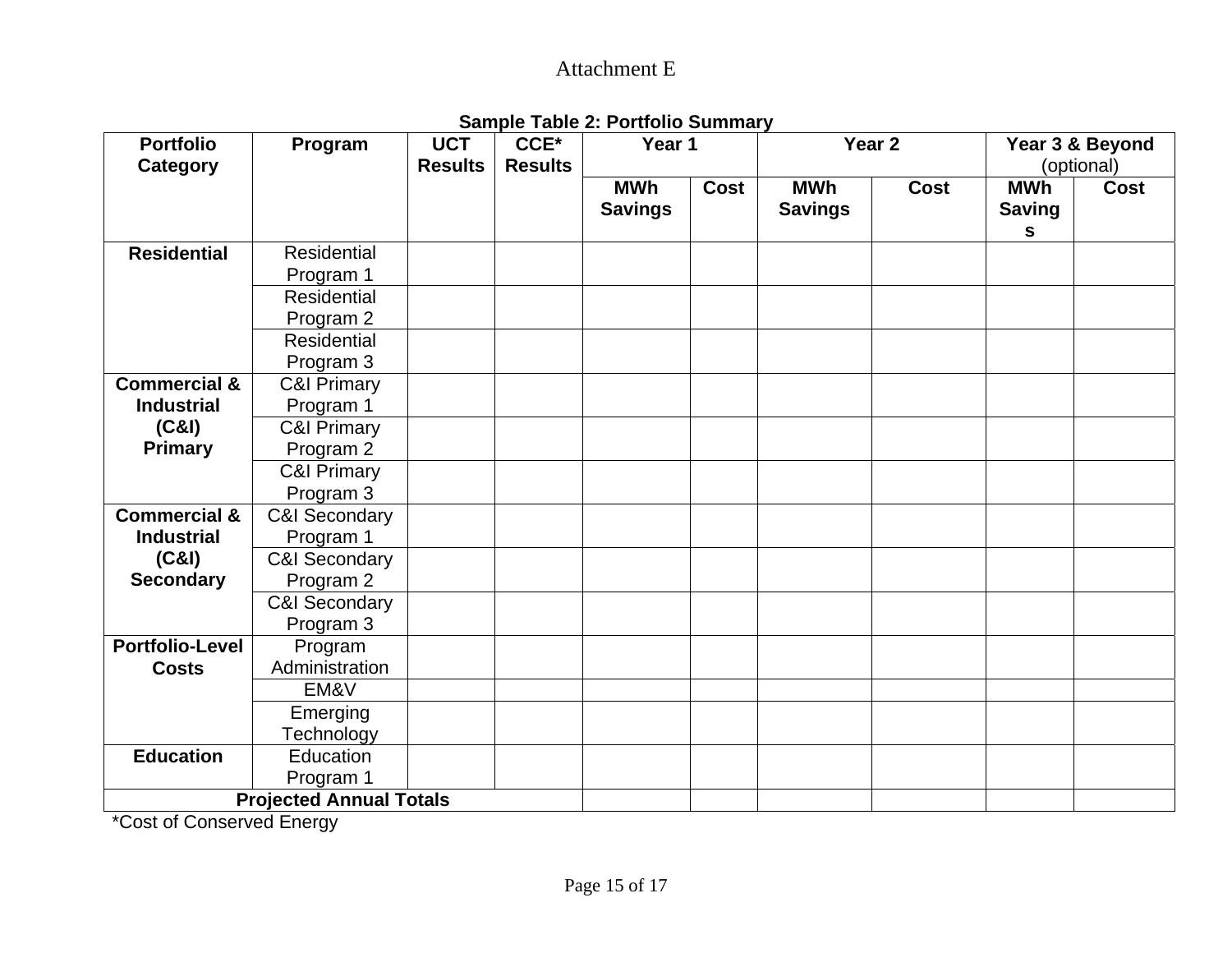|                      |                                                           |                                                                                                                                                            | <b>Attachment E</b>                               |                           |                                                                                                                                                                                                                                                           |                                                                                                              |
|----------------------|-----------------------------------------------------------|------------------------------------------------------------------------------------------------------------------------------------------------------------|---------------------------------------------------|---------------------------|-----------------------------------------------------------------------------------------------------------------------------------------------------------------------------------------------------------------------------------------------------------|--------------------------------------------------------------------------------------------------------------|
|                      |                                                           |                                                                                                                                                            |                                                   |                           | <b>Sample Form 1: Energy Optimization (EO) Program</b>                                                                                                                                                                                                    |                                                                                                              |
|                      |                                                           | Notification deadline requirements: January 15, 2009*<br>Application deadline (entire form): January 30, 2009                                              | <b>Plan Year 2009</b>                             |                           | Commercial/Industrial Self-directed Application – DRAFT only                                                                                                                                                                                              |                                                                                                              |
|                      |                                                           |                                                                                                                                                            |                                                   |                           | Qualifications*: $\Box$ 2 MW Single site $\Box$ 10 MW sites aggregated (# of sites aggregated ___)                                                                                                                                                        |                                                                                                              |
|                      | Name of business*:<br>(Use legal name of entity applying) |                                                                                                                                                            |                                                   |                           |                                                                                                                                                                                                                                                           |                                                                                                              |
|                      |                                                           |                                                                                                                                                            |                                                   |                           |                                                                                                                                                                                                                                                           |                                                                                                              |
|                      | <b>Basis for calculating savings:</b>                     | $\Box$                                                                                                                                                     | <b>Weather-normalized</b>                         |                           | Estimated aggregate energy annual savings (MWh): The manual savings (MWh) and the same of the same of the same of the same of the same of the same of the same of the same of the same of the same of the same of the same of<br>$\Box$<br>3-year average |                                                                                                              |
| Total<br>for<br>Year | EO multiplier<br>(a)<br>0.3% of 2007                      | Sites* Name,<br>Service Address, and<br>Account No.<br>for each site (Single site<br>$2MW$ or $>$ , or $10MW$<br>or $>$ for the aggregate<br>of all sites) | Annual<br>Peak<br>Demand<br>for each<br>site (MW) | Annual<br>MWh per<br>site | <b>Adjusted Annual</b><br>MWh* per Site<br>(adjusted for changes in<br>business activity and<br>weather-normalized or<br>3-year average)<br>(b)                                                                                                           | Minimum<br><b>Annual Savings</b><br>to Meet the EO<br>Performance<br>Standard*<br>(MWh)<br>$(c) = (a) x (b)$ |
| 2009<br>2010         | 0.5% of 2009                                              |                                                                                                                                                            |                                                   |                           |                                                                                                                                                                                                                                                           |                                                                                                              |
| 2011                 | 0.75% of 2010                                             |                                                                                                                                                            |                                                   |                           |                                                                                                                                                                                                                                                           |                                                                                                              |
| 2012                 |                                                           |                                                                                                                                                            |                                                   |                           |                                                                                                                                                                                                                                                           |                                                                                                              |
| 2013                 |                                                           |                                                                                                                                                            |                                                   |                           |                                                                                                                                                                                                                                                           |                                                                                                              |
| 2014                 |                                                           |                                                                                                                                                            |                                                   |                           |                                                                                                                                                                                                                                                           |                                                                                                              |
| $\sigma$ c $\sigma$  |                                                           | $\mathbf{1}$ $\mathbf{1}$ $\mathbf{0}$ $\mathbf{1}$                                                                                                        |                                                   |                           | $\mathbf{A}$ and $\mathbf{A}$ are a set of $\mathbf{A}$ and $\mathbf{A}$ are a set of $\mathbf{A}$                                                                                                                                                        |                                                                                                              |

(If there are multiple sites being applied for please complete and submit the attached detailed summary document and carry annual totals forward to this summary table.)

"Site" means a contiguous site, regardless of the number of meters at a site.

#### **Provide a summary of your EO plan:**

(The plan should describe how the energy savings will be achieved to meet or exceed statutory EO standards based on electricity purchased in the previous year(s) for this application)

**\_\_\_\_\_\_\_\_\_\_\_\_\_\_\_\_\_\_\_\_\_\_\_\_\_\_\_\_\_\_\_\_\_\_\_\_\_\_\_\_\_\_\_\_\_\_\_\_\_\_\_\_\_\_\_\_\_\_\_\_\_\_\_\_\_\_\_\_\_\_\_\_\_\_\_\_\_\_ \_\_\_\_\_\_\_\_\_\_\_\_\_\_\_\_\_\_\_\_\_\_\_\_\_\_\_\_\_\_\_\_\_\_\_\_\_\_\_\_\_\_\_\_\_\_\_\_\_\_\_\_\_\_\_\_\_\_\_\_\_\_\_\_\_\_\_\_\_\_\_\_\_\_\_\_\_\_** 

| <b>Applicant</b>                                                                                                               |                                                                                                                                                                                                                                                                                                                                                                                                              |
|--------------------------------------------------------------------------------------------------------------------------------|--------------------------------------------------------------------------------------------------------------------------------------------------------------------------------------------------------------------------------------------------------------------------------------------------------------------------------------------------------------------------------------------------------------|
|                                                                                                                                |                                                                                                                                                                                                                                                                                                                                                                                                              |
|                                                                                                                                |                                                                                                                                                                                                                                                                                                                                                                                                              |
| Title:<br><u> 1980 - Jan Samuel Barbara, político establecera e a la propia de la propia de la propia de la propia de la p</u> | Title: $\frac{1}{\sqrt{1-\frac{1}{2}}\sqrt{1-\frac{1}{2}}\sqrt{1-\frac{1}{2}}\sqrt{1-\frac{1}{2}}\sqrt{1-\frac{1}{2}}\sqrt{1-\frac{1}{2}}\sqrt{1-\frac{1}{2}}\sqrt{1-\frac{1}{2}}\sqrt{1-\frac{1}{2}}\sqrt{1-\frac{1}{2}}\sqrt{1-\frac{1}{2}}\sqrt{1-\frac{1}{2}}\sqrt{1-\frac{1}{2}}\sqrt{1-\frac{1}{2}}\sqrt{1-\frac{1}{2}}\sqrt{1-\frac{1}{2}}\sqrt{1-\frac{1}{2}}\sqrt{1-\frac{1}{2}}\sqrt{1-\frac{1}{2$ |
| Date:                                                                                                                          | Date:                                                                                                                                                                                                                                                                                                                                                                                                        |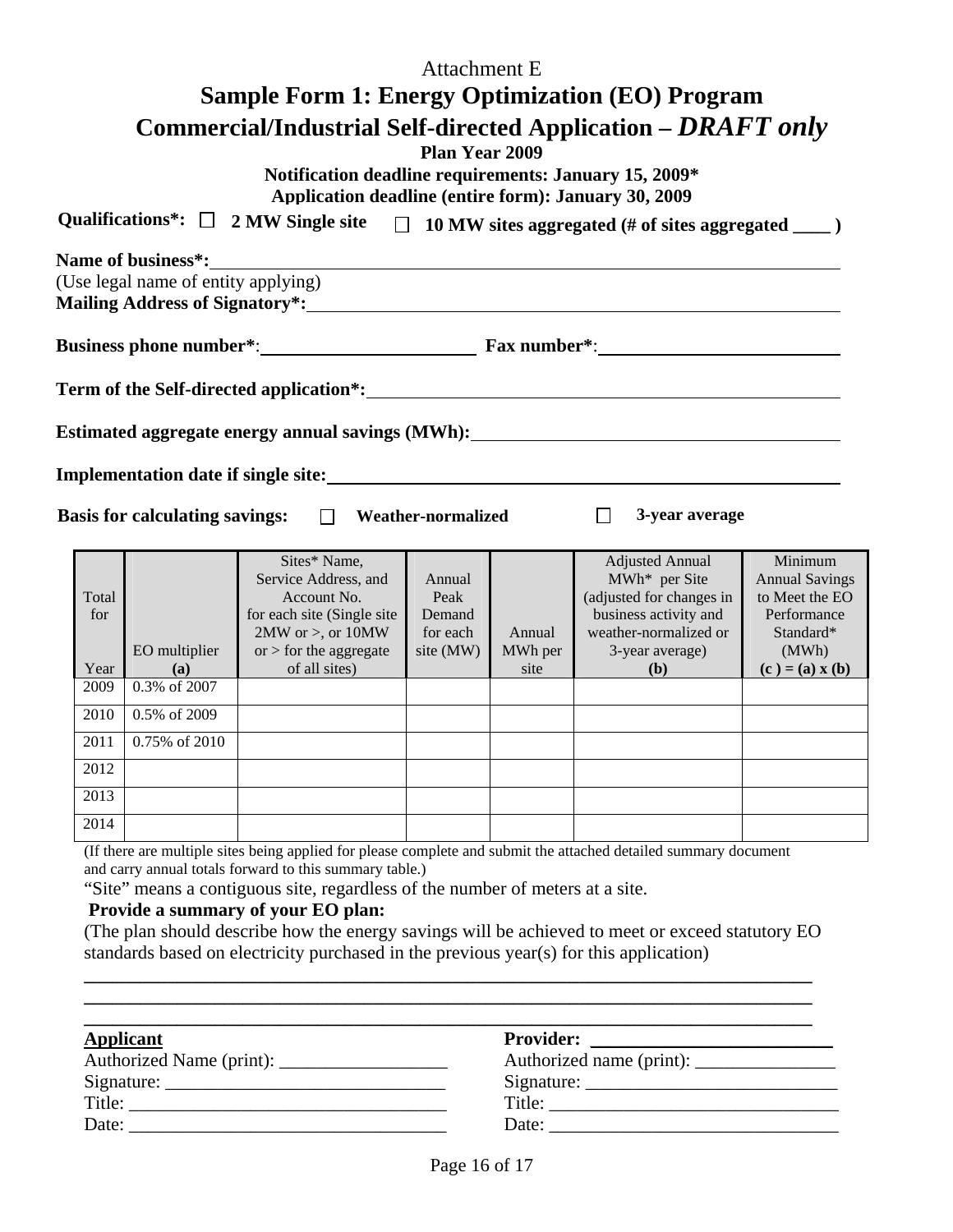Signature (EO Service Co.): \_\_\_\_\_\_\_\_\_\_\_\_\_\_\_\_\_\_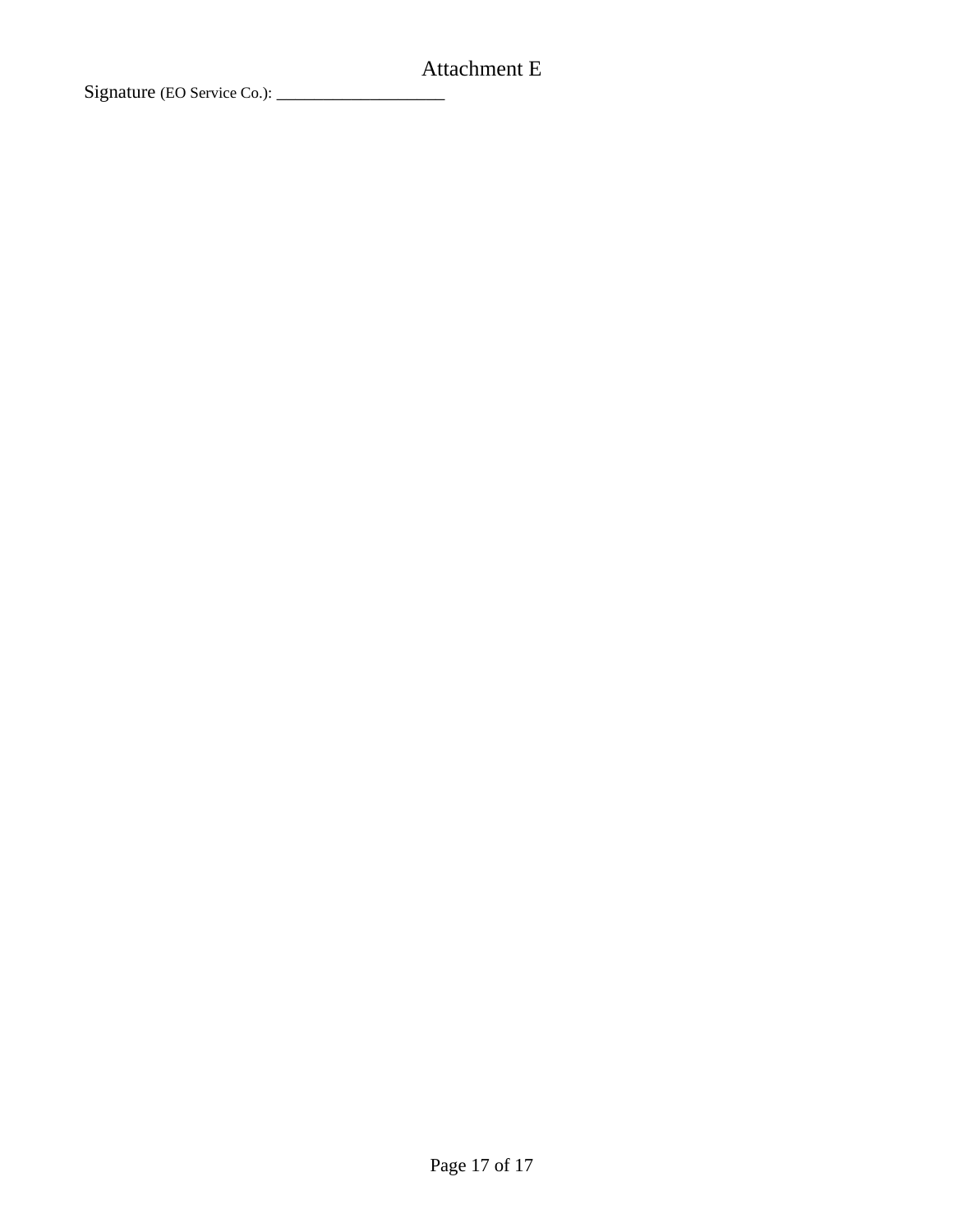| Case    | <b>Provider Name</b>                                        | <b>Filing Deadline</b> |
|---------|-------------------------------------------------------------|------------------------|
| Number  |                                                             |                        |
| U-15804 | <b>Alpena Power Company</b>                                 | February 18, 2009      |
| U-15805 | <b>Consumers Energy Company (Electric)</b>                  | February 18, 2009      |
| U-15806 | The Detroit Edison Company                                  | March 4, 2009          |
| U-15807 | <b>Edison Sault Electric Company</b>                        | March 4, 2009          |
| U-15808 | Indiana Michigan Power Company                              | February 18, 2009      |
| U-15809 | Northern States Power Company-Wisconsin (Electric)          | March 4, 2009          |
| U-15810 | <b>Upper Peninsula Power Company</b>                        | March 4, 2009          |
| U-15811 | Wisconsin Public Service Corporation (Electric)             | March 4, 2009          |
| U-15812 | <b>Wisconsin Electric Power Company</b>                     | March 4, 2009          |
| U-15813 | Alger Delta Cooperative Electric Association                | February 18, 2009      |
| U-15814 | <b>Bayfield Electric Cooperative</b>                        | February 18, 2009      |
| U-15815 | <b>Cherryland Electric Cooperative</b>                      | February 18, 2009      |
| U-15816 | <b>Cloverland Electric Cooperative</b>                      | February 18, 2009      |
| U-15817 | <b>Great Lakes Energy Cooperative</b>                       | February 18, 2009      |
| U-15818 | <b>Midwest Energy Cooperative</b>                           | February 18, 2009      |
| U-15819 | <b>Ontonagon County Rural Electricification Association</b> | February 18, 2009      |
| U-15820 | Presque Isle Electric and Gas Co-op                         | February 18, 2009      |
| U-15821 | Thumb Electric Cooperative                                  | February 18, 2009      |
| U-15822 | Tri-County Electric Cooperative                             | February 18, 2009      |
| U-15889 | <b>Consumers Energy Company (Gas)</b>                       | February 18, 2009      |
| U-15890 | Michigan Consolidated Gas Company                           | March 4, 2009          |
| U-15891 | Michigan Gas Utilities Corporation                          | March 4, 2009          |
| U-15892 | Northern States Power Company - Wisconsin (Gas)             | March 4, 2009          |
| U-15893 | SEMCO Energy, Inc.                                          | March 4, 2009          |
| U-15894 | <b>Wisconsin Public Service Corporation (Gas)</b>           | March 4, 2009          |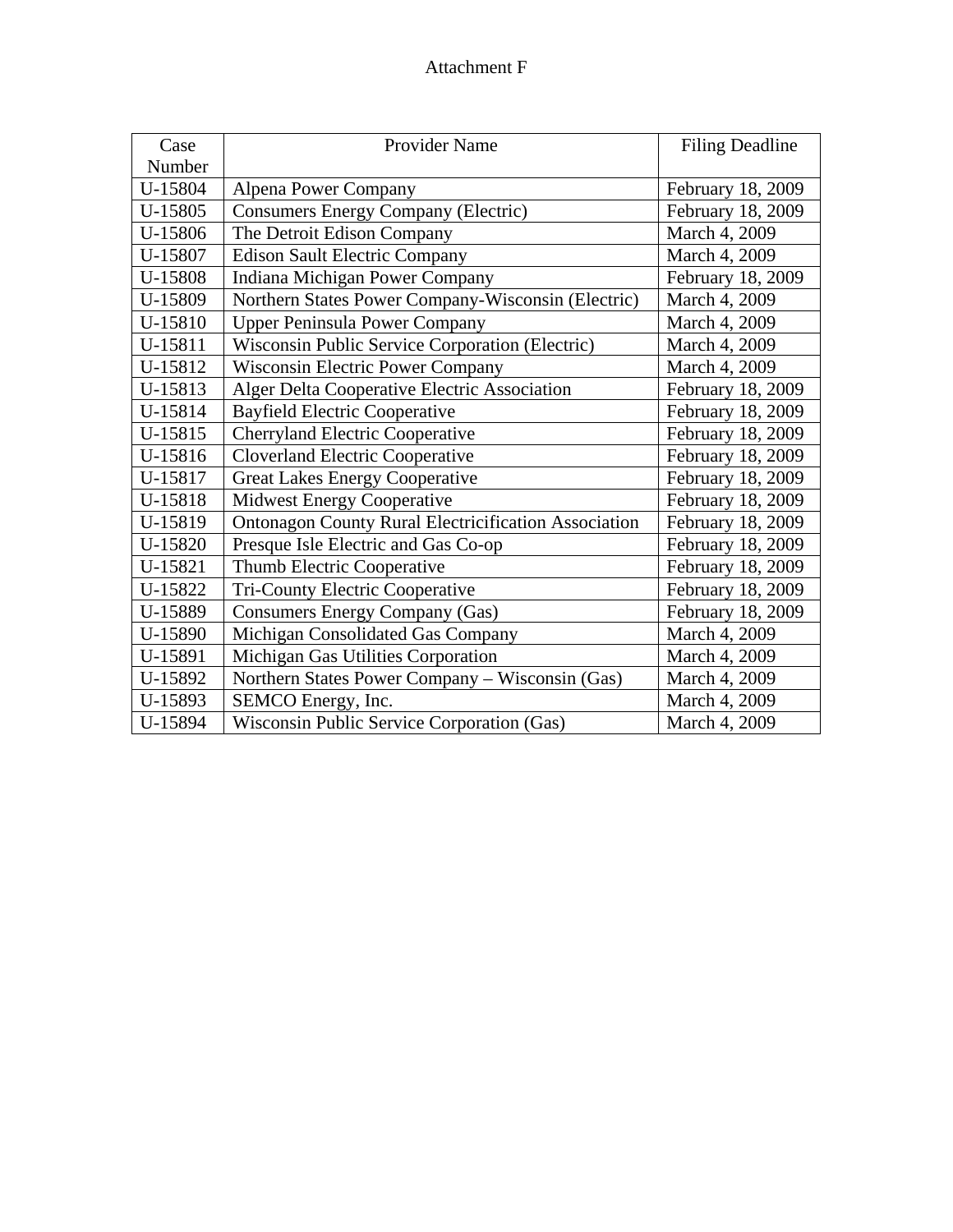| Case    | <b>Alternative Electric Supplier</b>        | <b>Filing Deadline</b> |
|---------|---------------------------------------------|------------------------|
| Number  |                                             |                        |
| U-15823 | <b>Accent Energy Midwest LLC</b>            | February 25, 2009      |
| U-15824 | American PowerNet Management, LP            | February 25, 2009      |
| U-15825 | BlueStar Energy Services, Inc.              | February 25, 2009      |
| U-15826 | CMS ERM Michigan LLC                        | February 25, 2009      |
| U-15827 | <b>CMS Energy Resource Management</b>       | February 25, 2009      |
| U-15828 | Commerce Energy, Inc.                       | February 25, 2009      |
| U-15829 | Constellation NewEnergy, Inc.               | February 25, 2009      |
| U-15830 | Direct Energy Services, LLC                 | February 25, 2009      |
| U-15831 | <b>Exelon Energy Company</b>                | February 25, 2009      |
| U-15832 | FirstEnergy Solutions Corp.                 | February 25, 2009      |
| U-15833 | Integrys Energy Services, Inc.              | February 25, 2009      |
| U-15834 | Liberty Power Delaware LLC                  | February 25, 2009      |
| U-15835 | Liberty Power Holdings LLC                  | February 25, 2009      |
| U-15836 | Metro Energy, LLC                           | February 25, 2009      |
| U-15837 | MidAmerican Energy Company                  | February 25, 2009      |
| U-15838 | Nordic Marketing, L.L.C.                    | February 25, 2009      |
| U-15839 | Nordic Marketing of Michigan, L.L.C.        | February 25, 2009      |
| U-15840 | Powerone Corporation                        | February 25, 2009      |
| U-15841 | Premier Energy Marketing, L.L.C.            | February 25, 2009      |
| U-15842 | Quest Energy, L.L.C.                        | February 25, 2009      |
| U-15843 | Sempra Energy Solutions LLC                 | February 25, 2009      |
| U-15844 | Spartan Renewable Energy, Inc.              | February 25, 2009      |
| U-15845 | Direct Energy Business, LLC                 | February 25, 2009      |
| U-15846 | U.P. Power Marketing LLC                    | February 25, 2009      |
| U-15847 | Wolverine Power Marketing Cooperative, Inc. | February 25, 2009      |
| U-15902 | Royal Bank of Scotland plc                  | February 25, 2009      |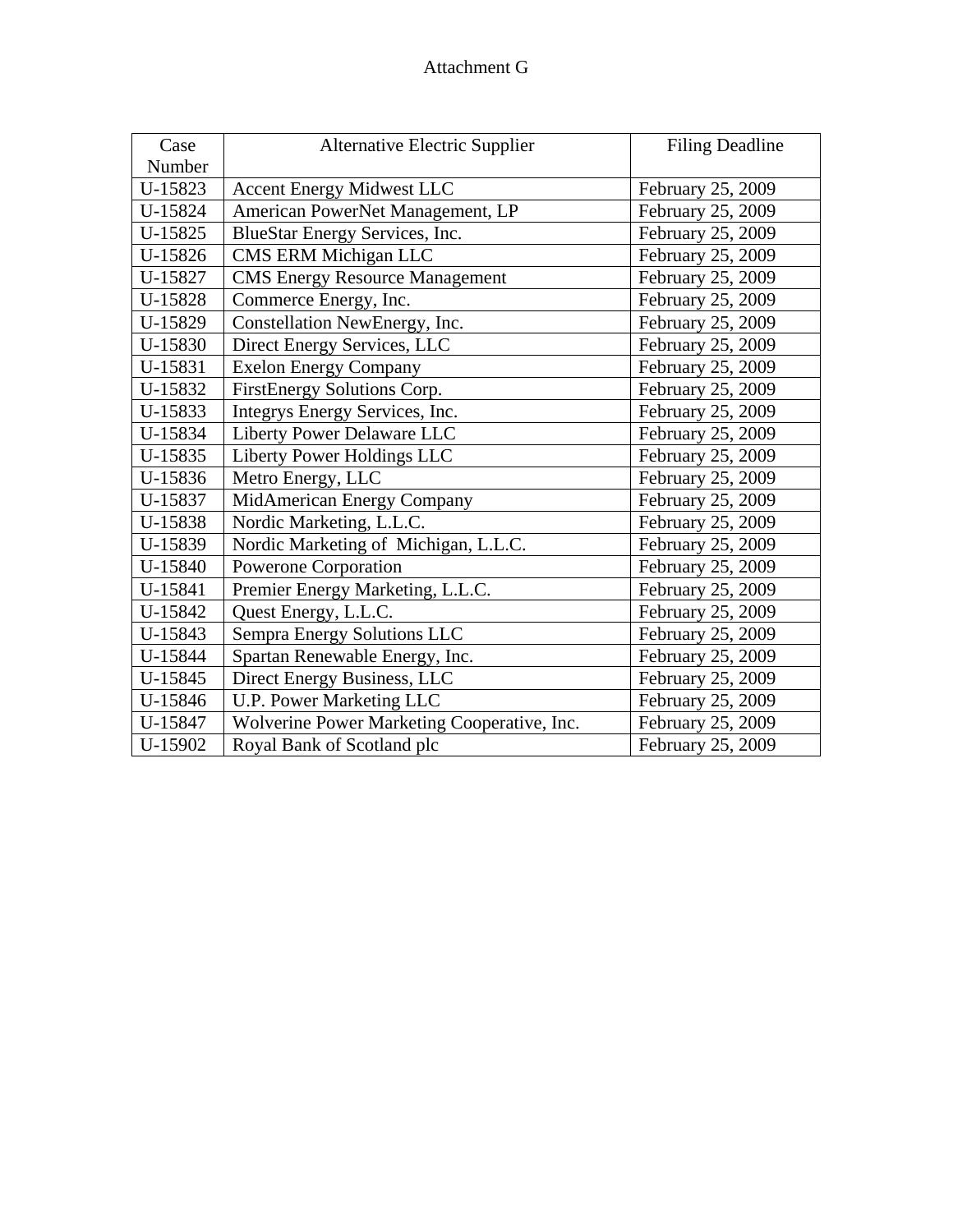## P R O O F O F S E R V I C E

STATE OF MICHIGAN )

Case No. U-15800

County of Ingham )

April M. Arman being duly sworn, deposes and says that on December 4, 2008 A.D. she served a copy of the attached Commission orders via E-Mail, to the persons as shown on the attached service list.

 $\overline{\phantom{a}}$  , which is a set of the set of the set of the set of the set of the set of the set of the set of the set of the set of the set of the set of the set of the set of the set of the set of the set of the set of th

April M. Arman

 Subscribed and sworn to before me this 4th day of December 2008

Sharron A. Allen Notary Public, Ingham County, MI My Commission Expires August 16, 2011

 $\overline{\phantom{a}}$  ,  $\overline{\phantom{a}}$  ,  $\overline{\phantom{a}}$  ,  $\overline{\phantom{a}}$  ,  $\overline{\phantom{a}}$  ,  $\overline{\phantom{a}}$  ,  $\overline{\phantom{a}}$  ,  $\overline{\phantom{a}}$  ,  $\overline{\phantom{a}}$  ,  $\overline{\phantom{a}}$  ,  $\overline{\phantom{a}}$  ,  $\overline{\phantom{a}}$  ,  $\overline{\phantom{a}}$  ,  $\overline{\phantom{a}}$  ,  $\overline{\phantom{a}}$  ,  $\overline{\phantom{a}}$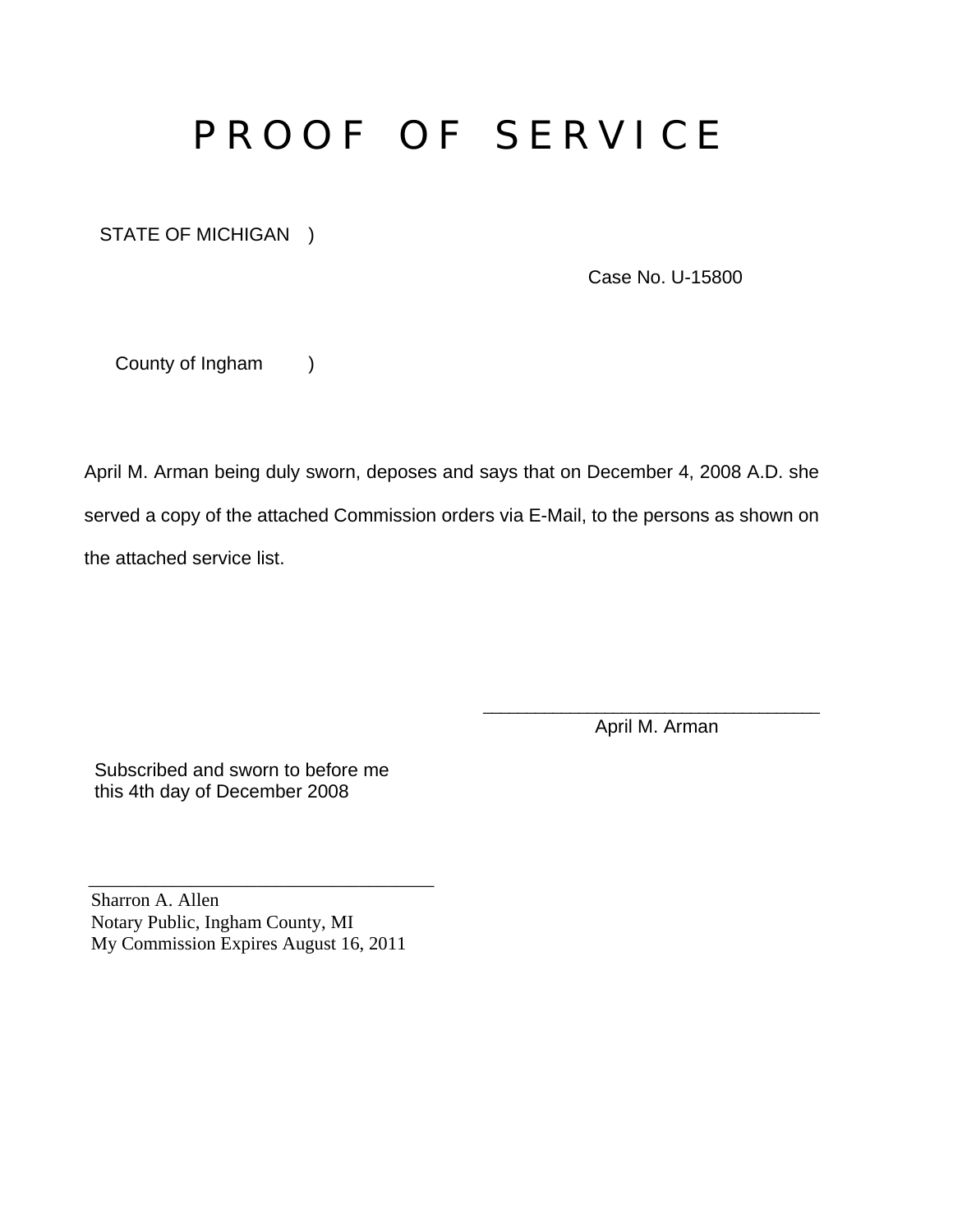## ELECTRIC

[ontrea@CHARTERMI.NET](mailto:ontrea@CHARTERMI.NET) The Ontonagon County Rea. Assoc. [Rdennis@KNOWLEDGEINENERGY.COM](mailto:Rdennis@KNOWLEDGEINENERGY.COM) No Name Available [armana@MICHIGAN.GOV](mailto:armana@MICHIGAN.GOV) No Name Available [vobmgr@UP.NET](mailto:vobmgr@UP.NET) Village of Baraga [mburzych@FOSTERSWIFT.COM](mailto:mburzych@FOSTERSWIFT.COM) Mark Burzych [dforgacs@SEL.COM](mailto:dforgacs@SEL.COM) Direct Energy Business, LLC [info@VILLAGEOFCLINTON.ORG](mailto:info@VILLAGEOFCLINTON.ORG) Village of Clinton [jepalinc@CMSENERGY.COM](mailto:jepalinc@CMSENERGY.COM) CMS Energy Resource Mgt Co [Jayne@HOMEWORKS.ORG](mailto:Jayne@HOMEWORKS.ORG) Tri-County Electric Co-Op [mkappler@HOMEWORKS.ORG](mailto:mkappler@HOMEWORKS.ORG) Tri-County Electric Co-Op [patessner@HOMEWORKS.ORG](mailto:patessner@HOMEWORKS.ORG) Tri-County Electric Co-Op [psimmer@HOMEWORKS.ORG](mailto:psimmer@HOMEWORKS.ORG) Tri-County Electric Co-Op [aurora@FREEWAY.NET](mailto:aurora@FREEWAY.NET) Aurora Gas Company [frucheyb@DTEENERGY.COM](mailto:frucheyb@DTEENERGY.COM) Citizens Gas Fuel Company [dwjoos@CMSENERGY.COM](mailto:dwjoos@CMSENERGY.COM) Consumers Energy Company [mpscfilings@CMSENERGY.COM](mailto:mpscfilings@CMSENERGY.COM) Consumers Energy Company [dsawruk@EDISONSAULT.COM](mailto:dsawruk@EDISONSAULT.COM) Edison Sault Electric Company [lbaatz@EDISONSAULT.COM](mailto:lbaatz@EDISONSAULT.COM) Edison Sault Electric Company [charles.forman@EXELONCORP.COM](mailto:charles.forman@EXELONCORP.COM) Exelon Energy Company [stephen.bennett@EXELONCORP.COM](mailto:stephen.bennett@EXELONCORP.COM) Exelon Energy Company [kdcurry@AEP.COM](mailto:kdcurry@AEP.COM) Indiana Michigan Power Company [jim.vansickle@SEMCOENERGY.COM](mailto:jim.vansickle@SEMCOENERGY.COM) SEMCO Energy Gas Company [kay8643990@YAHOO.COM](mailto:kay8643990@YAHOO.COM) Superior Energy Company [gericks@WPSR.COM](mailto:gericks@WPSR.COM) Upper Peninsula Power Company [ronan.patterson@WE-ENERGIES.COM](mailto:ronan.patterson@WE-ENERGIES.COM) Wisconsin Electric Power Company [tharrell@CHARTERINTERNET.COM](mailto:tharrell@CHARTERINTERNET.COM) Alger Delta Cooperative [patti.williams@BAYFIELDELECTRIC.COM](mailto:patti.williams@BAYFIELDELECTRIC.COM) Bayfield Electric Cooperative [tonya@CECELEC.COM](mailto:tonya@CECELEC.COM) Cherryland Electric Cooperative [dwozniak@CLOVERLAND.COM](mailto:dwozniak@CLOVERLAND.COM) Cloverland Electric Cooperative [sfarnquist@CLOVERLAND.COM](mailto:sfarnquist@CLOVERLAND.COM) Cloverland Electric Cooperative [sboeckman@GLENERGY.COM](mailto:sboeckman@GLENERGY.COM) Great Lakes Energy Cooperative [sharone@TEAMMIDWEST.COM](mailto:sharone@TEAMMIDWEST.COM) Midwest Energy Cooperative [mkrause@AIRADVANTAGE.NET](mailto:mkrause@AIRADVANTAGE.NET) Thumb Electric Cooperative [rnuss@NISOURCE.COM](mailto:rnuss@NISOURCE.COM) Energy USA- TPC Corp [rami.fawaz@POWERONECORP.COM](mailto:rami.fawaz@POWERONECORP.COM) PowerOne Corp [cjmiszuk@FES.COM](mailto:cjmiszuk@FES.COM) FirstEnergy Solutions Corp. [CommissionMail@WPSR.COM](mailto:CommissionMail@WPSR.COM) Wisconsin Public Service Corp. [llopez@LIBERTYPOWERCORP.COM](mailto:llopez@LIBERTYPOWERCORP.COM) Liberty Power Deleware (Holdings) ilehmkuhl@NILESMI.ORG Niles Utilities Department [kmarklein@STEPHENSON-MI.COM](mailto:kmarklein@STEPHENSON-MI.COM) Stephson Utilities Department [fzimmer@CITYOFMARSHALL.COM](mailto:fzimmer@CITYOFMARSHALL.COM) Marshall Electric Dept. [mpicklesmier@CITY-CHELSEA.ORG](mailto:mpicklesmier@CITY-CHELSEA.ORG) Chelsea Department of Electric & Water [ktozzini@USGANDE.COM](mailto:ktozzini@USGANDE.COM) Michigan Gas and Electric [tsobeck@PIEG.COM](mailto:tsobeck@PIEG.COM) Presque Isle Electric & Gas Co-op [igoodman@COMMERCEENERGY.COM](mailto:igoodman@COMMERCEENERGY.COM) Commerce Energy [dhaubensak@CORNERENERGY.COM](mailto:dhaubensak@CORNERENERGY.COM) Cornerstone Energy [mpscfilings@DTEENERGY.COM](mailto:mpscfilings@DTEENERGY.COM) DTE Energy [sergio.carrillo@EXELONCORP.COM](mailto:sergio.carrillo@EXELONCORP.COM) Exelon Energy

[sharonkr@PIEG.COM](mailto:sharonkr@PIEG.COM) Presque Isle Electric & Gas Cooperative, INC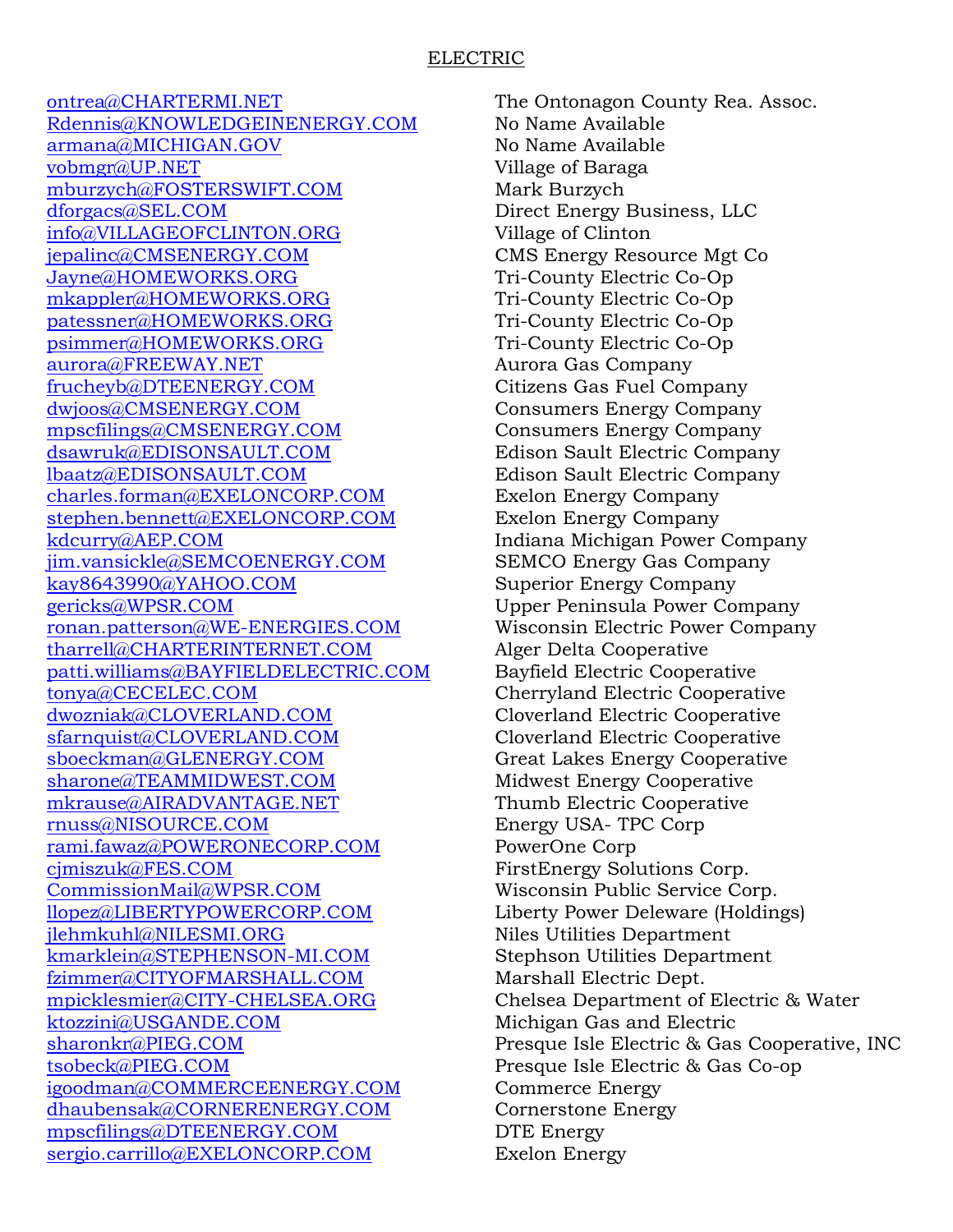[vnguyen@MIDAMERICAN.COM](mailto:vnguyen@MIDAMERICAN.COM) MidAmerican Energy [rarchiba@FOSTEROIL.COM](mailto:rarchiba@FOSTEROIL.COM) My Choice Energy [fwpolenz@WPSENERGY.COM](mailto:fwpolenz@WPSENERGY.COM) Quest Energy, L.L.C. [cborr@WPSCI.COM](mailto:cborr@WPSCI.COM) Spartan Renewable Energy, Inc. [donald.reck@XCELENERGY.COM](mailto:donald.reck@XCELENERGY.COM) Xcel Energy [ralph.dennis@CONSTELLATION.COM](mailto:ralph.dennis@CONSTELLATION.COM) Constellation New Energy-Gas [cityelectric@ESCANABA.ORG](mailto:cityelectric@ESCANABA.ORG) City of Escanaba [crystalfallsmgr@HOTMAIL.COM](mailto:crystalfallsmgr@HOTMAIL.COM) City of Crystal Falls [felicel@MICHIGAN.GOV](mailto:felicel@MICHIGAN.GOV) Lisa Felice [bday@SPARKENERGY.COM](mailto:bday@SPARKENERGY.COM) Spark Energy Gas, LP [nsilvestri@UNIVERSALENERGY.CA](mailto:nsilvestri@UNIVERSALENERGY.CA) Universal Gas & Electric Corporation [tomwhite@GLADSTONEMI.COM](mailto:tomwhite@GLADSTONEMI.COM) City of Gladstone [rstickland@SOUTH-HAVEN.COM](mailto:rstickland@SOUTH-HAVEN.COM) City of South Haven [daustin@IGSENERGY.COM](mailto:daustin@IGSENERGY.COM) Interstate Gas Supply Inc [terry.harvill@CONSTELLATION.COM](mailto:terry.harvill@CONSTELLATION.COM) Constellation NewEnergy Inc. [hkingerski@MXENERGY.COM](mailto:hkingerski@MXENERGY.COM) MxEnergy Inc. [lanse2@CHARTER.NET](mailto:lanse2@CHARTER.NET) Village of L'Anse [pnewton@BAYCITYMI.ORG](mailto:pnewton@BAYCITYMI.ORG) Bay City Electric Light & Power [aallen@GHBLP.ORG](mailto:aallen@GHBLP.ORG) Grand Haven Board of Light & Power [sbn@LBWL.COM](mailto:sbn@LBWL.COM) Lansing Board of Water and Light [jreynolds@MBLP.ORG](mailto:jreynolds@MBLP.ORG) Marquette Board of Light & Power [erice@TCLP.ORG](mailto:erice@TCLP.ORG) Traversse City Light & Power [chall@CMSENERGY.COM](mailto:chall@CMSENERGY.COM) CMS ERM Michigan LLC [dmzwitte@CMSENERGY.COM](mailto:dmzwitte@CMSENERGY.COM) CMS ERM Michigan LLC [fountag@DTEES.COM](mailto:fountag@DTEES.COM) Metro Energy LLC [bschlansker@PREMIERENERGYONLINE.COM](mailto:bschlansker@PREMIERENERGYONLINE.COM) Premier Energy Marketing LLC [bhouse@PROLIANCE.COM](mailto:bhouse@PROLIANCE.COM) Proliance Energy LLC [rcarrier@SEL.COM](mailto:rcarrier@SEL.COM) Strategic Energy LLC [nroehrs@STLOUISMI.COM](mailto:nroehrs@STLOUISMI.COM) City of Saint Louis [shelm@AMERICANPOWERNET.COM](mailto:shelm@AMERICANPOWERNET.COM) American PowerNet Management, L.P. [lturbyfill@NORDICENERGY.COM](mailto:lturbyfill@NORDICENERGY.COM) Nordic Marketing, L.L.C. [zach.halkola@TRAXYS.COM](mailto:zach.halkola@TRAXYS.COM) U.P. Power Marketing, LLC [ttarkiewicz@CITYOFMARSHALL.COM](mailto:ttarkiewicz@CITYOFMARSHALL.COM) City of Marshall [rwoller@BAARDENERGY.COM](mailto:rwoller@BAARDENERGY.COM) Nordic Marketing of Michigan.com [tony@AE2.COM](mailto:tony@AE2.COM) Accent Energy Midwest [kunklem@MICHIGAN.GOV](mailto:kunklem@MICHIGAN.GOV) Mary Jo Kunkle - MPSC [ElectricDept@PORTLAND-MICHIGAN.ORG](mailto:ElectricDept@PORTLAND-MICHIGAN.ORG) City of Portland [skm7@ALPENAPOWER.COM](mailto:skm7@ALPENAPOWER.COM) Alpena Power [trichards@LOWELL-LIGHT.ORG](mailto:trichards@LOWELL-LIGHT.ORG) Lowell Light and Power [blefevere@CI.EATON-RAPIDS.MI.US](mailto:blefevere@CI.EATON-RAPIDS.MI.US) City of Eaton Rapids [gbass@SEMPRASOLUTIONS.COM](mailto:gbass@SEMPRASOLUTIONS.COM) Royal Bank of Scotland [AKlaviter@INTEGRYSENERGY.COM](mailto:AKlaviter@INTEGRYSENERGY.COM) Integrys Energy Service, Inc WPSES [jcasadont@BLUESTARENERGY.COM](mailto:jcasadont@BLUESTARENERGY.COM) BlueStar Energy Services [tanya.paslawski@DIRECTENERGY.COM](mailto:tanya.paslawski@DIRECTENERGY.COM) Direct Energy Services [galvin@LAKESHOREENERGY.COM](mailto:galvin@LAKESHOREENERGY.COM) Lakeshore Energy Services [doug.gugino@REALGY.COM](mailto:doug.gugino@REALGY.COM) Realgy Energy Services [mrunck@VEENERGY.COM](mailto:mrunck@VEENERGY.COM) Volunteer Energy Services [jfrench@WYAN.ORG](mailto:jfrench@WYAN.ORG) Wyandotte Municipal Services [kmaynard@WYAN.ORG](mailto:kmaynard@WYAN.ORG) Wyandotte Municipal Services [rboston@SEMPRASOLUTIONS.COM](mailto:rboston@SEMPRASOLUTIONS.COM) Sempra Energy Solutions [jgriffith@CI.STURGIS.MI.US](mailto:jgriffith@CI.STURGIS.MI.US) City of Sturgis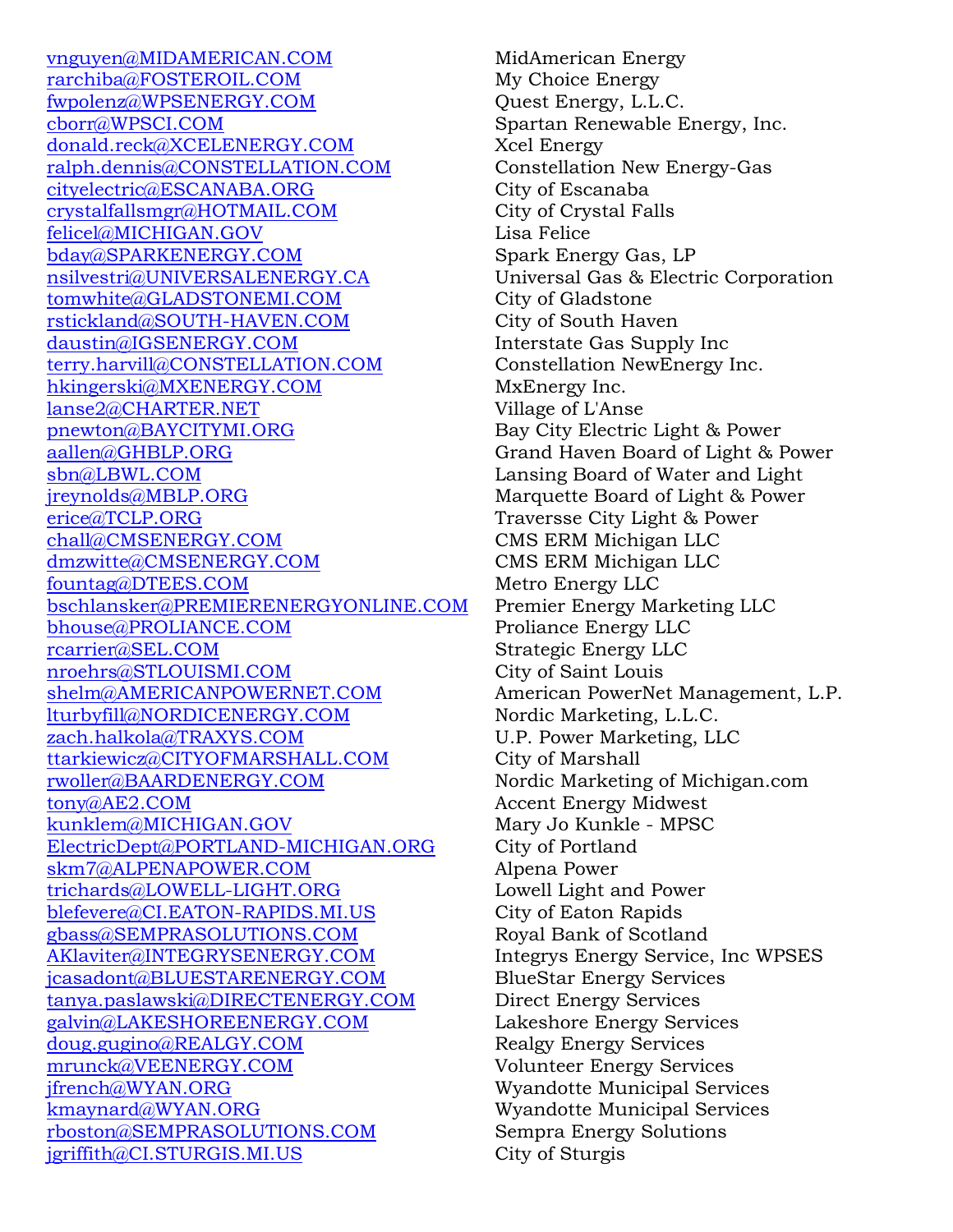[pw@CHARLEVOIXENERGY.COM](mailto:pw@CHARLEVOIXENERGY.COM) Chalevoix Energy Trading [sharmaeverest@AOL.COM](mailto:sharmaeverest@AOL.COM) Charlevoix Energy Trading [pbeckhusen@MUNI.CBPU.COM](mailto:pbeckhusen@MUNI.CBPU.COM) Coldwater Board of Public Utilities [akinney@HILLSDALEBPU.COM](mailto:akinney@HILLSDALEBPU.COM) Hillsdale Board of Public Utilities [rjrose@HILLSDALEBPU.COM](mailto:rjrose@HILLSDALEBPU.COM) Hillsdale Board of Public Utilities [eazimmerman@WPSR.COM](mailto:eazimmerman@WPSR.COM) Michigan Gas Utilities<br>dczarnecki@CHARTERINTERNET.COM Neguanee Department  $davidw@BPW.ZEELAND.MI.US$ \*

\* Total number of users subscribed to the list: 108 \* Total number of local host users on the list: 0

\*

Neguanee Department of Public Works<br>Zeeland Board of Public Works